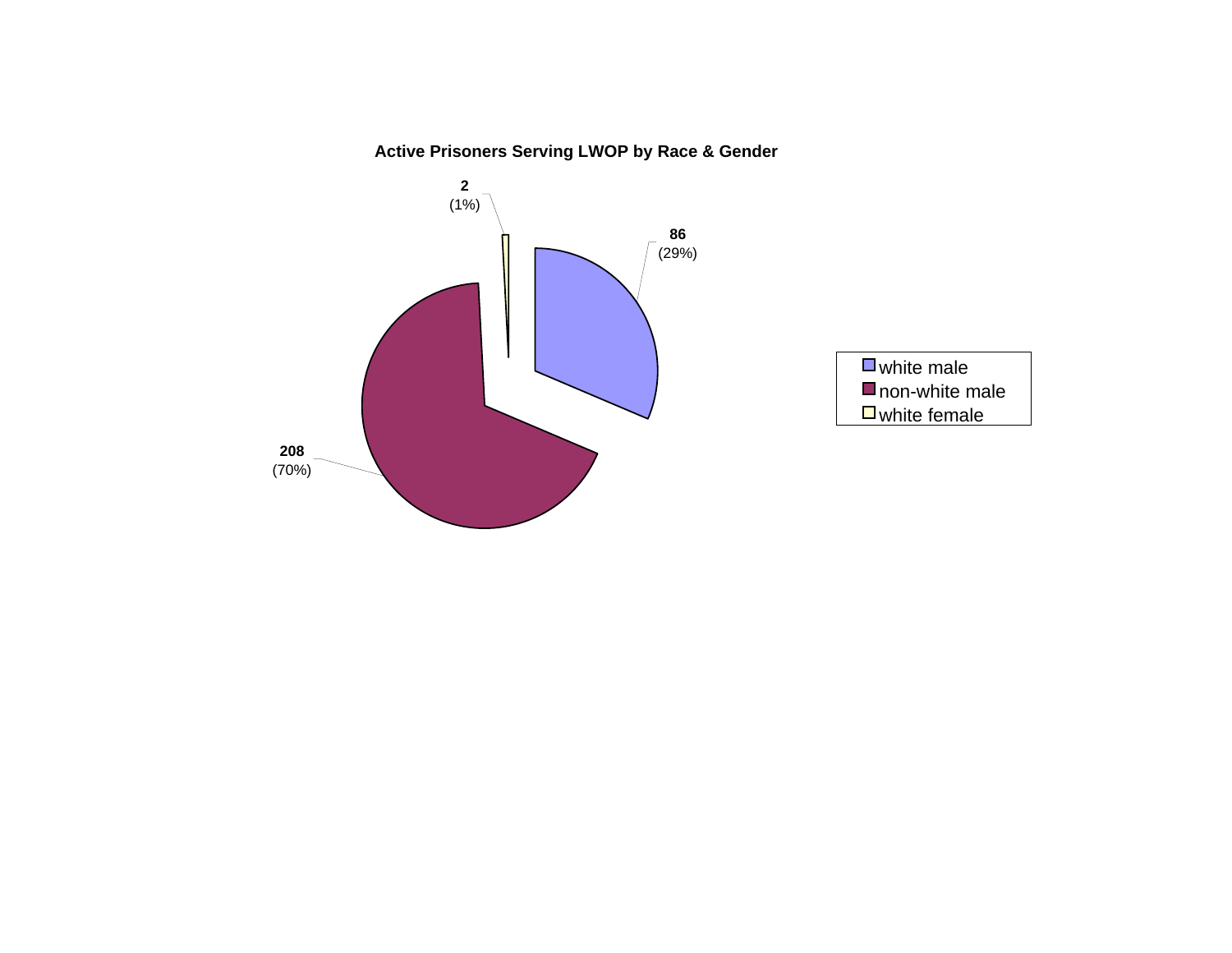

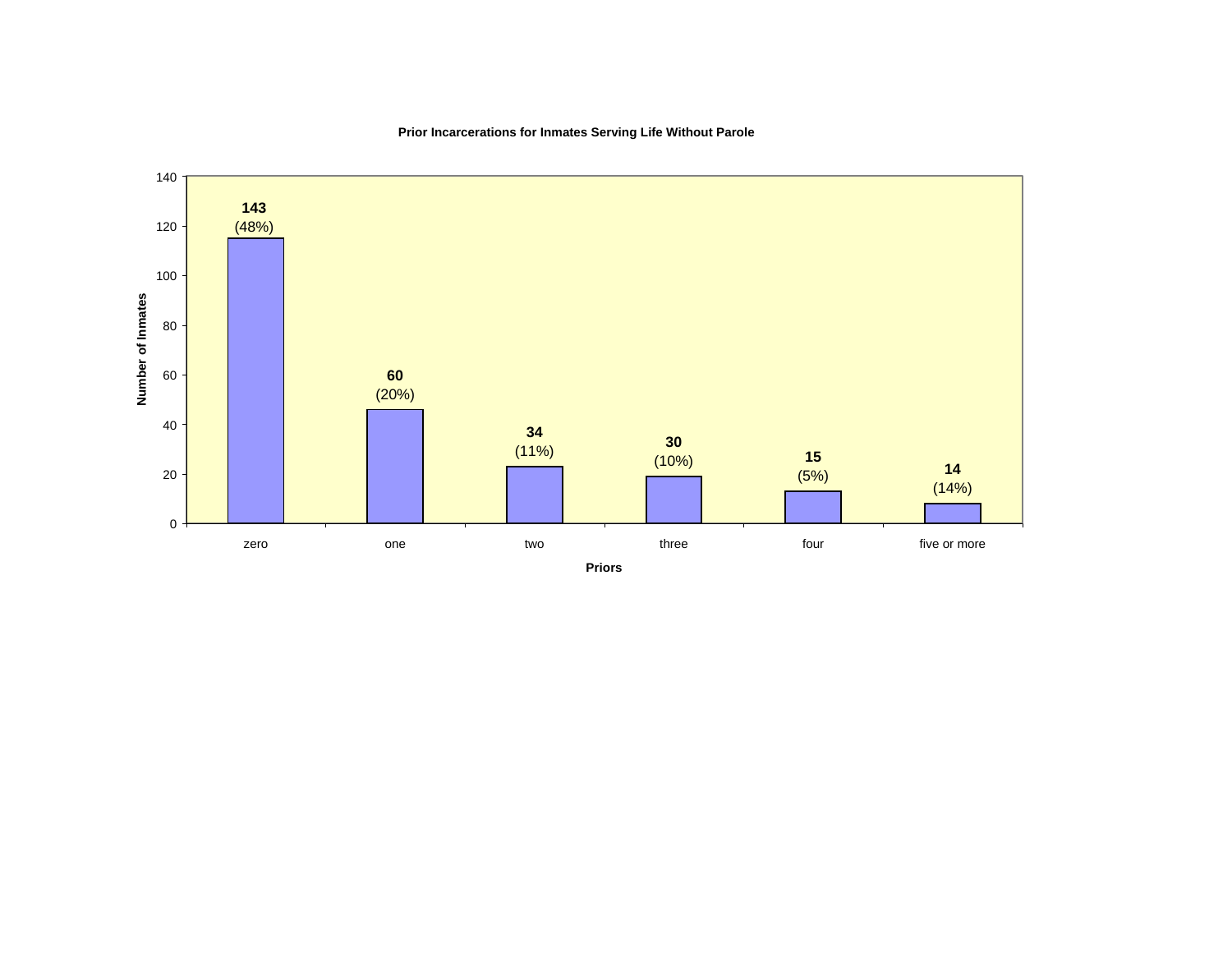## **Active Inmates Serving LWOP by Crime Type**

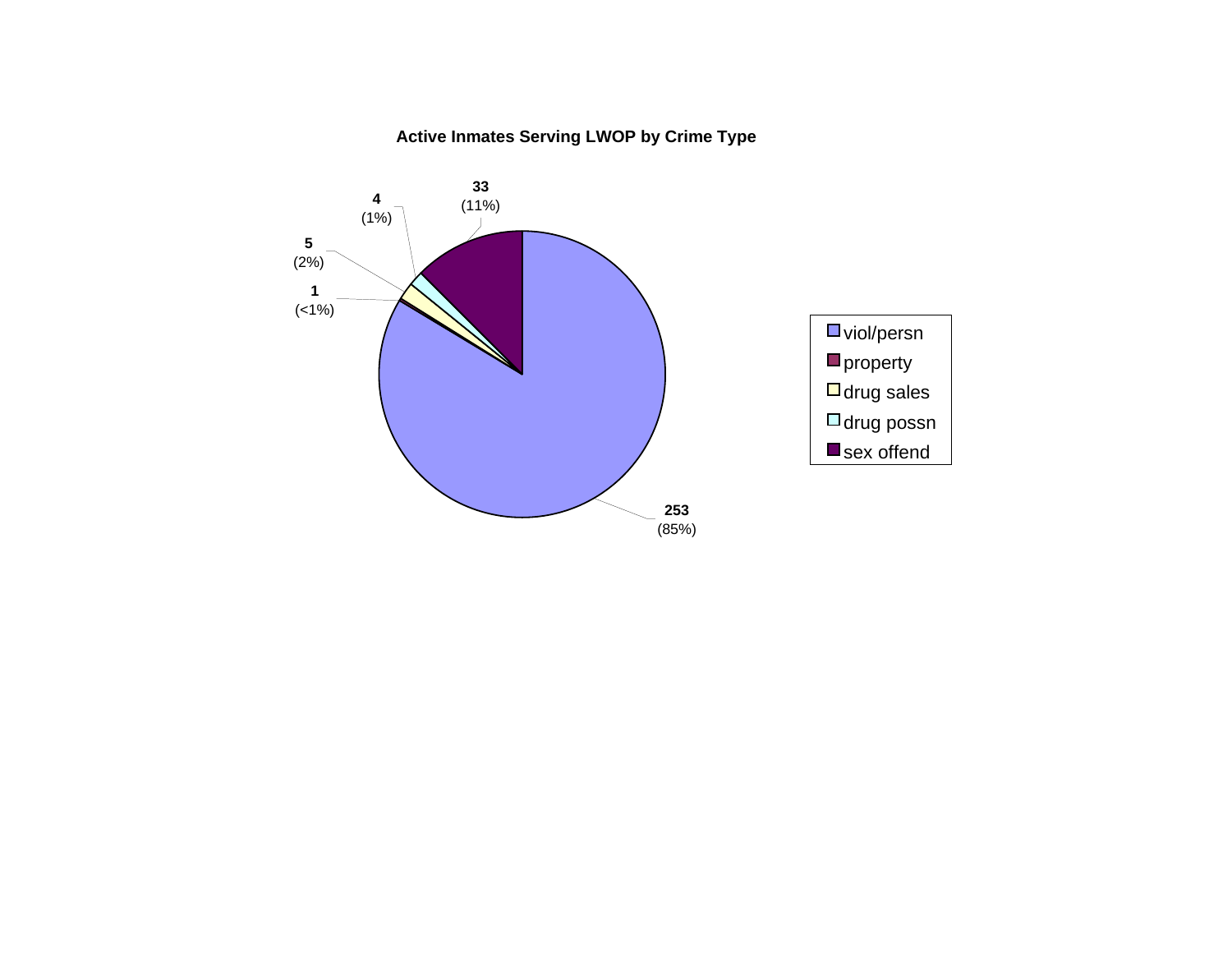Georgia Department of Corrections Page 1 Run 08/22/02 9:08 am Office of Planning and Analysis

### Inmate statistical profile

TABLE OF CONTENTS FOR ACTIVE PRISONERS EXCLUDING JAIL

Title PAGE ----- ---- RACE AND SEX............................ 2 Culture Fair IQ Scores.................. 3 Self-Rpt Socioeconomic Class............ 4 Self-Rpt Environment To Age 16.......... 5 Self-Rpt Education Level................ 6 Functional Reading Level (WRAT Scores).. 7 Functional Math Level (WRAT Scores)..... 8 Functional Spelling Level (WRAT Scores). 9 Self-Rpt Guardian Status To Age 16......10 Self-Rpt Employment Status Before Prison11 Self-Rpt Marital Status At Admission....12 Self-Rpt Number Of Children At Admission13 Self-Rpt Religious Affiliation..........14 Self-Rpt Family Behavior Patterns \*.....15 Inmate Diagnostic Behavior Problem \*....16 Physical Profile (General Condition)....17 Security Status...........................18 Number Of Sentences.....................19 Number Of Disciplinaries................20 Number Of Escapes........................21 Number Of Prior Georgia Incarcerations \*22 Number Of Transfers.....................23 County Of Conviction....................24 Circ Of Conviction......................27 Home County.............................29 Prison Sentence In Years.................32 Probation To Follow Prison..............33Admission Type............................34 Release Type..............................35 Inst By Group..............................36 Institution.............................37 Misdemeanors And Felonies...............38 Crimes By Group.............................39 Most Serious Offense....................40 Most Serious Crime Type.................41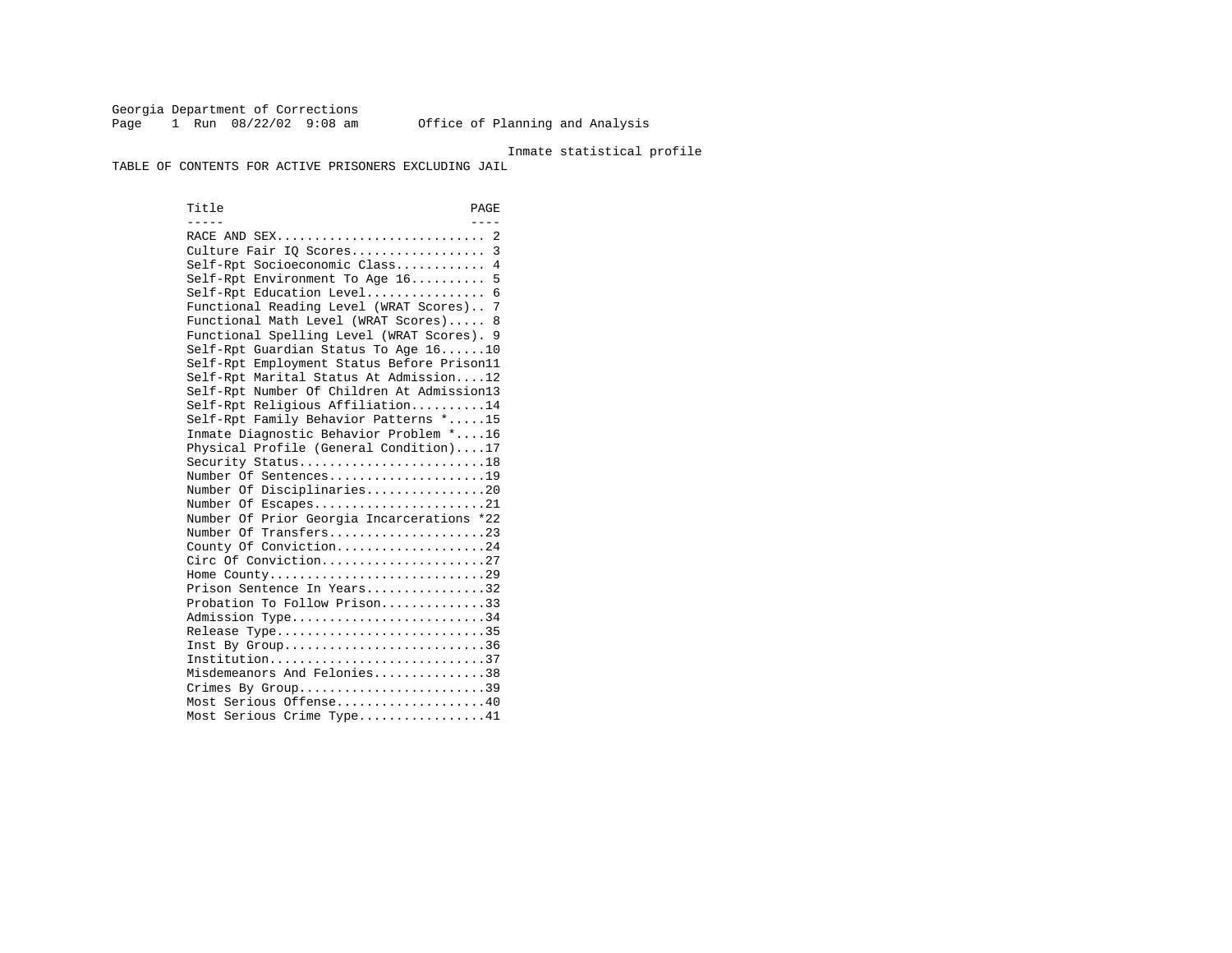### Georgia Department of Corrections<br>2 Run 08/22/02 9:08 am 6ffice of Planning and Analysis Page 2 Run  $08/22/02$  9:08 am Office of Planning and Analysis

### Inmate statistical profile

Sample: ACTIVE PRISONERS EXCLUDING JAIL **Requestor:** Statistics Active inmates 08/22/2002

RACE AND SEX by current age & sex

|                  |                  |                     | M E N            |                  |                      |                   |                   | W O M E N                  |                            |                  |                                |
|------------------|------------------|---------------------|------------------|------------------|----------------------|-------------------|-------------------|----------------------------|----------------------------|------------------|--------------------------------|
| RACE AND SEX     | Age<br>$00 - 21$ | Age<br>$ 22-39 $    | Age<br>$ 40-54 $ | Age<br>$8 55-99$ | Men<br>ႜ<br>% Total  | Age<br>$ 00-21 $  | Age<br>$ 22-39 $  | Age<br>$ 40-54 $           | Age<br>$8 55-99$           | Women<br>% Total | Grand<br>%   Total<br>ႜ        |
| WHITE MALE       | 0<br>0           | 41<br>26            | 32<br>34         | 11<br>50         | 86<br>29             | $\mathbf 0$<br>0  | 0<br>0            | 0                          | 0                          | 0                | 86<br>29                       |
| NON WHITE MALE   | 8 100            | 118<br>74           | 71<br>68         | 50<br>11         | 208<br>71            | $\mathbf{0}$<br>0 | $\mathbf 0$<br>0  | $\mathbf 0$<br>$\mathbf 0$ | 0<br>0                     | 0<br>0           | 70<br>208                      |
| WHITE FEMALE     | 0<br>$\Omega$    | $\overline{0}$<br>0 | $\mathbf 0$<br>0 | $\Omega$<br>0    | $\Omega$<br>$\Omega$ | $\mathbf 0$<br>0  | 2 100             | $\mathbf 0$<br>$\Omega$    | 0                          | 2 100            | $\overline{a}$<br>1            |
| NON WHITE FEMALE | 0<br>0           | 0<br> 0             | $\mathbf 0$<br>0 | $\mathbf 0$<br>0 | 0<br>$\mathbf 0$     | 0<br>0            | 0<br>$\mathbf{0}$ | 0<br>0                     | $\mathbf 0$<br>0           | 0<br>0           | $\mathbf{0}$<br>$\overline{0}$ |
| Total reported   | 8 100            | 159 100             | 105 100          | 22 100           | 294 100              | 0<br>0            | 2 100             | $\mathbf 0$<br>$\Omega$    | $\Omega$<br>$\overline{0}$ | 2 100            | 296 100                        |
| Percent reported | 100.0            | 100.0               | 100.0            | 100.0            | 100.0                | $\cdot$ 0         | 100.0             | . 0                        | $\cdot$ 0                  | 100.0            | 100.0                          |
| NOT REPORTED     | 0                | 0                   | $\mathbf 0$      | $\mathbf 0$      | 0                    | $\mathbf 0$       | $\mathbf 0$       | 0                          | $\Omega$                   | $\mathbf 0$      | 0                              |
| Total            | 8                | 159                 | 105              | 22               | 294                  | $\mathbf 0$       | 2                 | $\mathbf 0$                | $\Omega$                   | 2                | 296                            |
|                  |                  |                     |                  |                  |                      |                   |                   |                            |                            |                  |                                |
|                  |                  |                     |                  |                  |                      |                   |                   |                            |                            |                  |                                |
| AVERAGE AGE      | 20.50            | 30.90               | 45.50            | 60.64            | 38.05                | .00               | 32.00             | .00                        | .00                        | 32.00            | 38.01                          |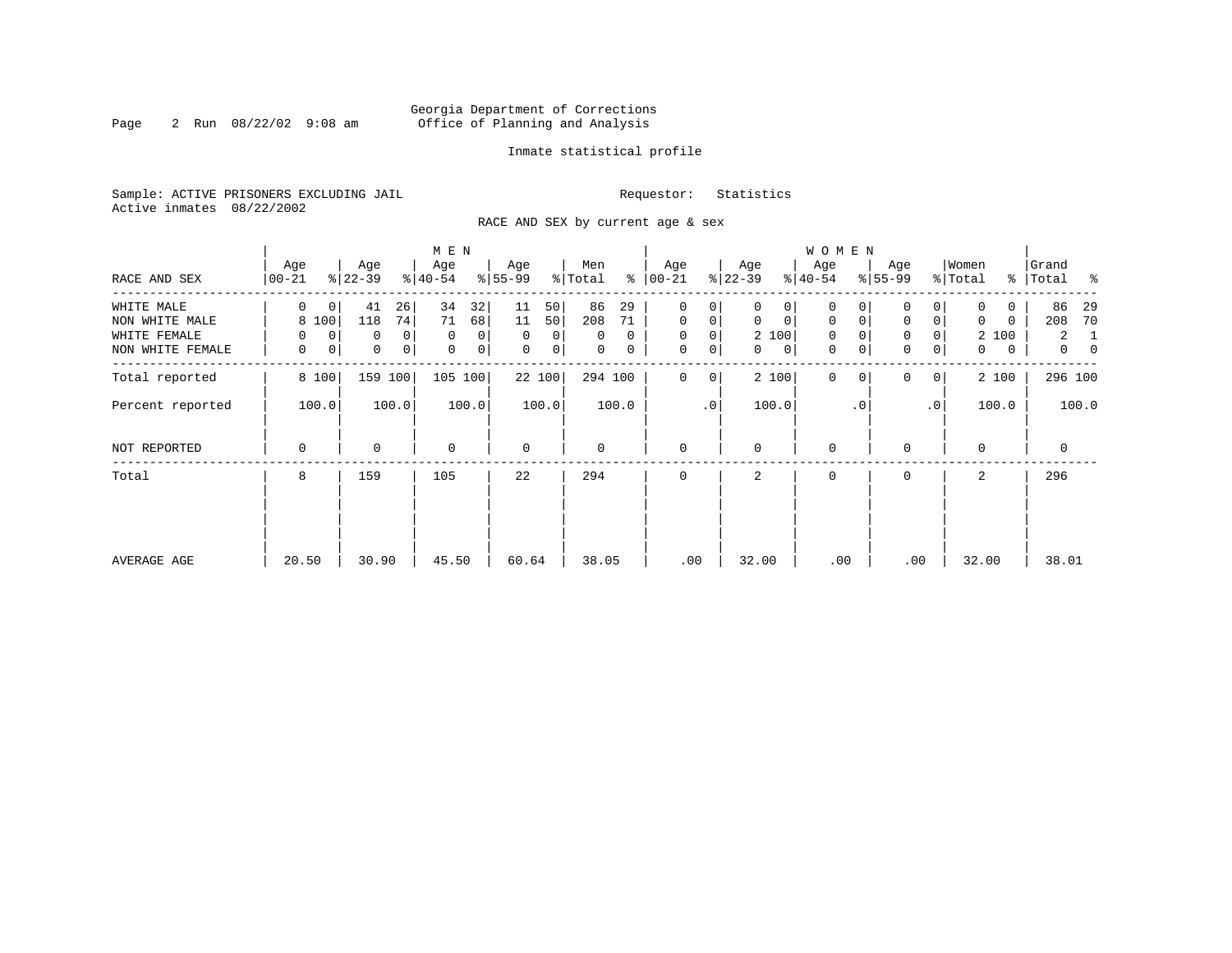### Georgia Department of Corrections<br>3 Run 08/22/02 9:08 am 6ffice of Planning and Analysis Page 3 Run  $08/22/02$  9:08 am Office of Planning and Analysis

### Inmate statistical profile

Sample: ACTIVE PRISONERS EXCLUDING JAIL **Requestor:** Statistics Active inmates 08/22/2002

Culture Fair IQ Scores by current age & sex

| IQ Score                  | Age<br>$00 - 21$ | Age<br>$ 22-39 $    | M E N<br>Age<br>$\frac{1}{6}$   40-54 | Age<br>$8 55-99$        | Men<br>နွ<br>% Total | Age<br>$ 00-21 $                        | Age<br>$ 22-39 $          | WOMEN<br>Age<br>$8 40-54$  | Age<br>$ 55-99 $                       | Women<br>% Total       | Grand<br>% Total % |
|---------------------------|------------------|---------------------|---------------------------------------|-------------------------|----------------------|-----------------------------------------|---------------------------|----------------------------|----------------------------------------|------------------------|--------------------|
| LESS THAN 70<br>70 AND UP | 0<br>0<br>8 100  | 5<br>3<br>142<br>97 | 9<br>10<br>85<br>90                   | $\Omega$<br>0<br>19 100 | 14<br>5<br>254<br>95 | 0<br>0<br>$\mathbf 0$<br>0 <sup>1</sup> | $\mathbf 0$<br>0<br>2 100 | $\mathbf 0$<br>0<br>0<br>0 | $\overline{0}$<br>$\Omega$<br> 0 <br>0 | $\Omega$<br>0<br>2 100 | 14<br>-5<br>256 95 |
| Total reported            | 8 100            | 147<br>100          | 94 100                                | 19 100                  | 268 100              | 0<br>0                                  | 2 100                     | $\mathbf 0$<br>$\mathbf 0$ | 0<br>$\overline{0}$                    | 2 100                  | 270 100            |
| Percent reported          | 100.0            | 92.5                | 89.5                                  | 86.4                    | 91.2                 | .0 <sup>1</sup>                         | 100.0                     | . 0                        | .0 <sup>1</sup>                        | 100.0                  | 91.2               |
| NOT REPORTED              | 0                | 12                  | 11                                    | 3                       | 26                   | $\mathbf 0$                             | $\mathbf 0$               | $\mathbf 0$                | 0                                      | $\mathbf 0$            | 26                 |
| Total                     | 8                | 159                 | 105                                   | 22                      | 294                  | $\mathbf 0$                             | 2                         | 0                          | 0                                      | 2                      | 296                |
| AVERAGE IQ                | 107.88           | 100.58              | 95.31                                 | 97.58                   | 98.74                | .00                                     | 107.00                    | .00                        | .00                                    | 107.00                 | 98.80              |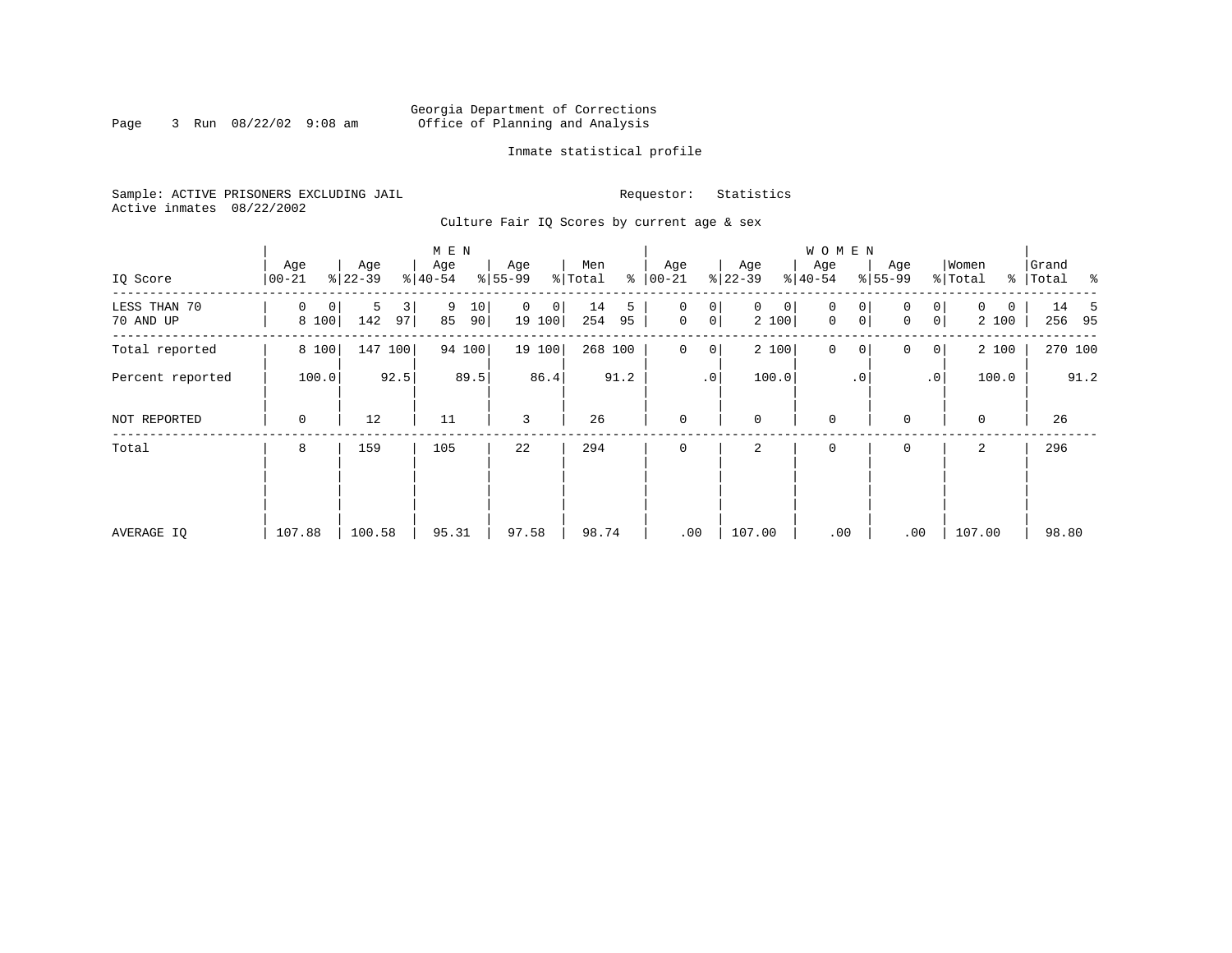### Georgia Department of Corrections Page 4 Run  $08/22/02$  9:08 am Office of Planning and Analysis

### Inmate statistical profile

Sample: ACTIVE PRISONERS EXCLUDING JAIL **Requestor:** Statistics Active inmates 08/22/2002

Self-Rpt Socioeconomic Class by current age & sex

| Socioeconomic Class   00-21 | Age |             | Age<br>$ 22-39 $ |      | M E N<br>Age<br>$8 40-54$ |      | Age<br>$8 55-99$ |              | Men<br>% Total |      | Age<br>$8   00 - 21$ |             | Age<br>$ 22-39$ |                | W O M E N<br>Aqe<br>$8 40-54$ |              | Age<br>$8155 - 99$ |          | Women<br>% Total | ွေ       | Grand<br>Total | ိ       |
|-----------------------------|-----|-------------|------------------|------|---------------------------|------|------------------|--------------|----------------|------|----------------------|-------------|-----------------|----------------|-------------------------------|--------------|--------------------|----------|------------------|----------|----------------|---------|
| WELFARE                     | 0   | 0           | 8                | 5    | 4                         | 4    | $\Omega$         | $\mathbf{0}$ | 12             | 4    | 0                    | 0           |                 | 0 <sup>1</sup> | 0                             | 0            | 0                  | 0        | 0                | 0        | 12             |         |
| OCC EMPLOY                  | 2   | 29          | $\mathcal{L}$    | 4    | 4                         | 4    | $\Omega$         | 0            | 13             | 5    | $\mathbf 0$          | $\mathbf 0$ | $\Omega$        | $\Omega$       | $\mathbf 0$                   |              | $\mathbf{0}$       | $\Omega$ | $\Omega$         | $\Omega$ | 13             |         |
| MINIMUM STD                 | 5.  | 71          | 87               | 56   | 55                        | 53   | 11               | 52           | 158            | 55   | 0                    | 0           | $\Omega$        | $\overline{0}$ | 0                             |              | $\mathbf 0$        |          | $\mathbf 0$      | 0        | 158            | - 55    |
| MIDDLE                      | 0   | 0           | 51               | 33   | 37                        | 36   | 10               | 48           | 98             | 34   | $\mathbf 0$          | 0           |                 | 50             | $\mathbf 0$                   |              | 0                  | 0        |                  | 50       | 99             | 34      |
| OTHER                       | 0   | $\mathbf 0$ | 3                | 2    | 3                         | 3    | $\mathbf{0}$     | 0            | б.             | 2    | 0                    | 0           |                 | 50             | 0                             | 0            | 0                  | 0        |                  | 50       |                | 7<br>2  |
| Total reported              |     | 7 100       | 156              | 100  | 103                       | 100  |                  | 21 100       | 287 100        |      | $\mathbf 0$          | $\mathbf 0$ |                 | 2 100          | 0                             | $\mathbf{0}$ | $\mathbf 0$        | 0        |                  | 2 100    |                | 289 100 |
| Percent reported            |     | 87.5        |                  | 98.1 |                           | 98.1 |                  | 95.5         |                | 97.6 |                      | $\cdot$ 0   |                 | 100.0          |                               | $\cdot$ 0    |                    | .0'      |                  | 100.0    |                | 97.6    |
| NOT RPTD                    |     |             | 3                |      | 2                         |      |                  |              | 7              |      | $\mathbf 0$          |             | $\Omega$        |                | $\mathbf 0$                   |              | $\Omega$           |          | $\Omega$         |          |                |         |
| Total                       | 8   |             | 159              |      | 105                       |      | 22               |              | 294            |      | $\mathbf 0$          |             | 2               |                | 0                             |              | $\mathbf 0$        |          | 2                |          | 296            |         |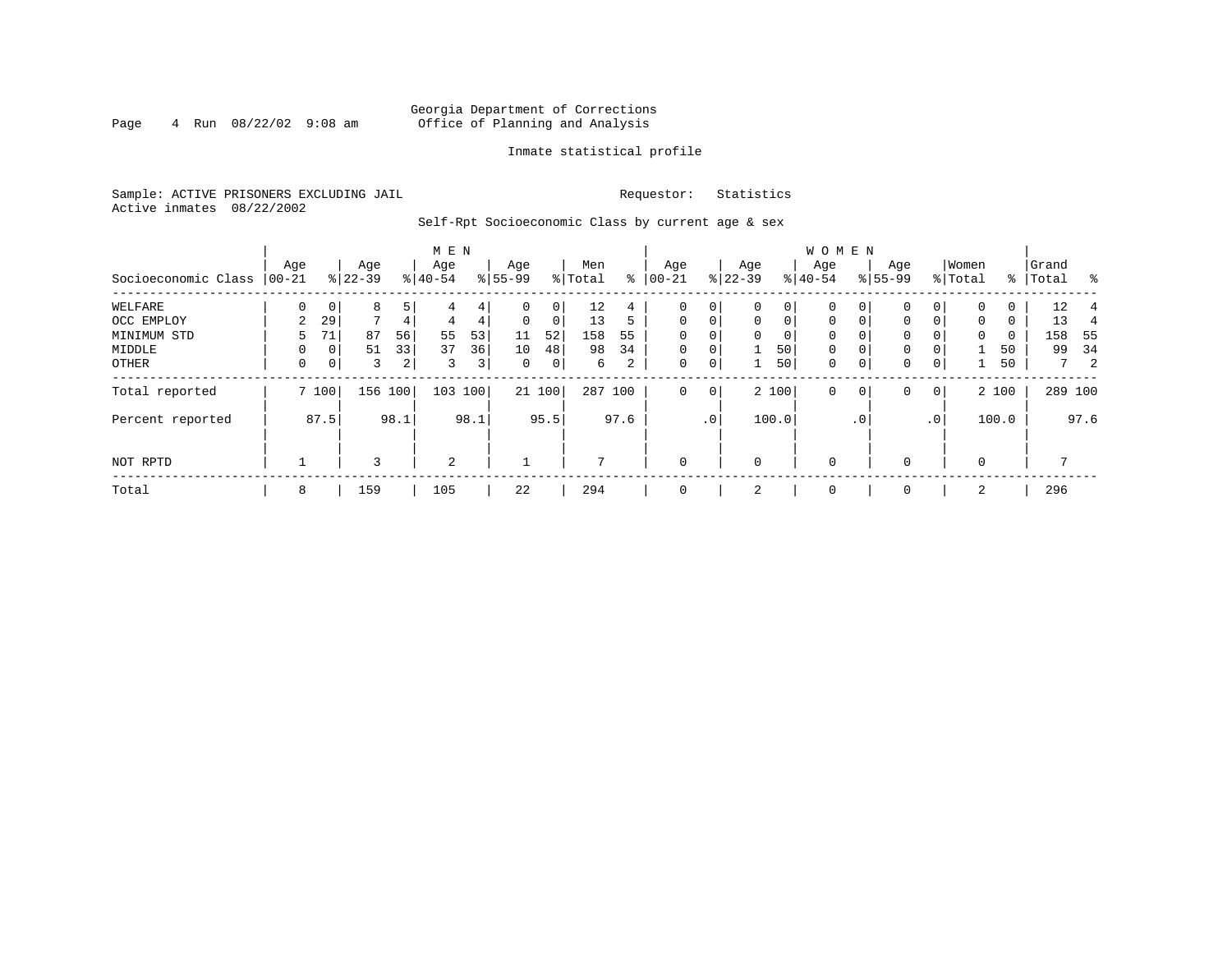### Georgia Department of Corrections<br>5 Run 08/22/02 9:08 am 6ffice of Planning and Analysis Page 5 Run  $08/22/02$  9:08 am Office of Planning and Analysis

### Inmate statistical profile

Sample: ACTIVE PRISONERS EXCLUDING JAIL **Requestor:** Statistics Active inmates 08/22/2002

Self-Rpt Environment To Age 16 by current age & sex

|                  |                   |       |                  |         | M E N            |      |                    |             |                |      |                 |             |                  |                | <b>WOMEN</b>     |           |                    |                 |                  |       |                |      |
|------------------|-------------------|-------|------------------|---------|------------------|------|--------------------|-------------|----------------|------|-----------------|-------------|------------------|----------------|------------------|-----------|--------------------|-----------------|------------------|-------|----------------|------|
| Environment      | Age<br>$ 00 - 21$ |       | Age<br>$8 22-39$ |         | Age<br>$8 40-54$ |      | Age<br>$8155 - 99$ |             | Men<br>% Total | နွ   | Age<br>$ 00-21$ |             | Age<br>$8 22-39$ |                | Age<br>$8 40-54$ |           | Age<br>$8155 - 99$ |                 | Women<br>% Total | ႜ     | Grand<br>Total | ွေ   |
| RURAL/FARM       | 0                 | 0     | 0                | $\circ$ | 4                | 4    | 3                  | 14          |                | 2    | $\Omega$        | 0           | $\Omega$         | 0 <sup>1</sup> | 0                |           | $\mathbf{0}$       | 0               | $\Omega$         | 0     |                |      |
| RURAL/NFARM      | 0                 | 0     | 8                | 5       | 8                | 8    | 2                  | 9           | 18             | 6    | 0               | 0           |                  | 501            | 0                |           | $\mathbf{0}$       | 0               |                  | 50    | 19             |      |
| S.M.S.A          | 2                 | 25    | 67               | 43      | 34               | 33   | 7                  | 32          | 110            | 38   | 0               | 0           | $\Omega$         | $\Omega$       | 0                |           | $\mathbf{0}$       |                 | $\Omega$         | 0     | 110            | 38   |
| URBAN            |                   | 13    | 33               | 21      | 16               | 16   | $\overline{2}$     | 9           | 52             | 18   | $\mathbf 0$     | 0           | $\Omega$         | 0              | $\mathbf 0$      |           | 0                  |                 | $\mathbf 0$      | 0     | 52             | 18   |
| SMALL TOWN       | 5                 | 63    | 46               | 30      | 40               | 39   | 8                  | 36          | 99             | 34   | $\mathbf 0$     | 0           |                  | 50             | 0                | 0         | $\mathbf 0$        |                 |                  | 50    | 100            | 34   |
| OTHER            | 0                 | 0     | 1                |         |                  |      | $\Omega$           | $\mathbf 0$ | 2              |      | $\mathbf 0$     | 0           | $\Omega$         | $\circ$        | 0                |           | 0                  | 0               | $\mathbf 0$      | 0     | $\overline{a}$ |      |
| Total reported   |                   | 8 100 | 155              | 100     | 103 100          |      |                    | 22 100      | 288 100        |      | $\Omega$        | $\mathbf 0$ |                  | 2 100          | $\mathbf 0$      | 0         | 0                  | $\mathbf 0$     |                  | 2 100 | 290 100        |      |
| Percent reported |                   | 100.0 |                  | 97.5    |                  | 98.1 |                    | 100.0       |                | 98.0 |                 | $\cdot$ 0   |                  | 100.0          |                  | $\cdot$ 0 |                    | .0 <sup>°</sup> |                  | 100.0 |                | 98.0 |
| NOT RPTD         | $\mathbf 0$       |       | 4                |         | 2                |      | $\Omega$           |             | 6              |      | $\mathbf 0$     |             |                  |                | $\mathbf 0$      |           | 0                  |                 | $\Omega$         |       | 6              |      |
| Total            | 8                 |       | 159              |         | 105              |      | 22                 |             | 294            |      | $\mathbf 0$     |             | 2                |                | 0                |           | 0                  |                 | 2                |       | 296            |      |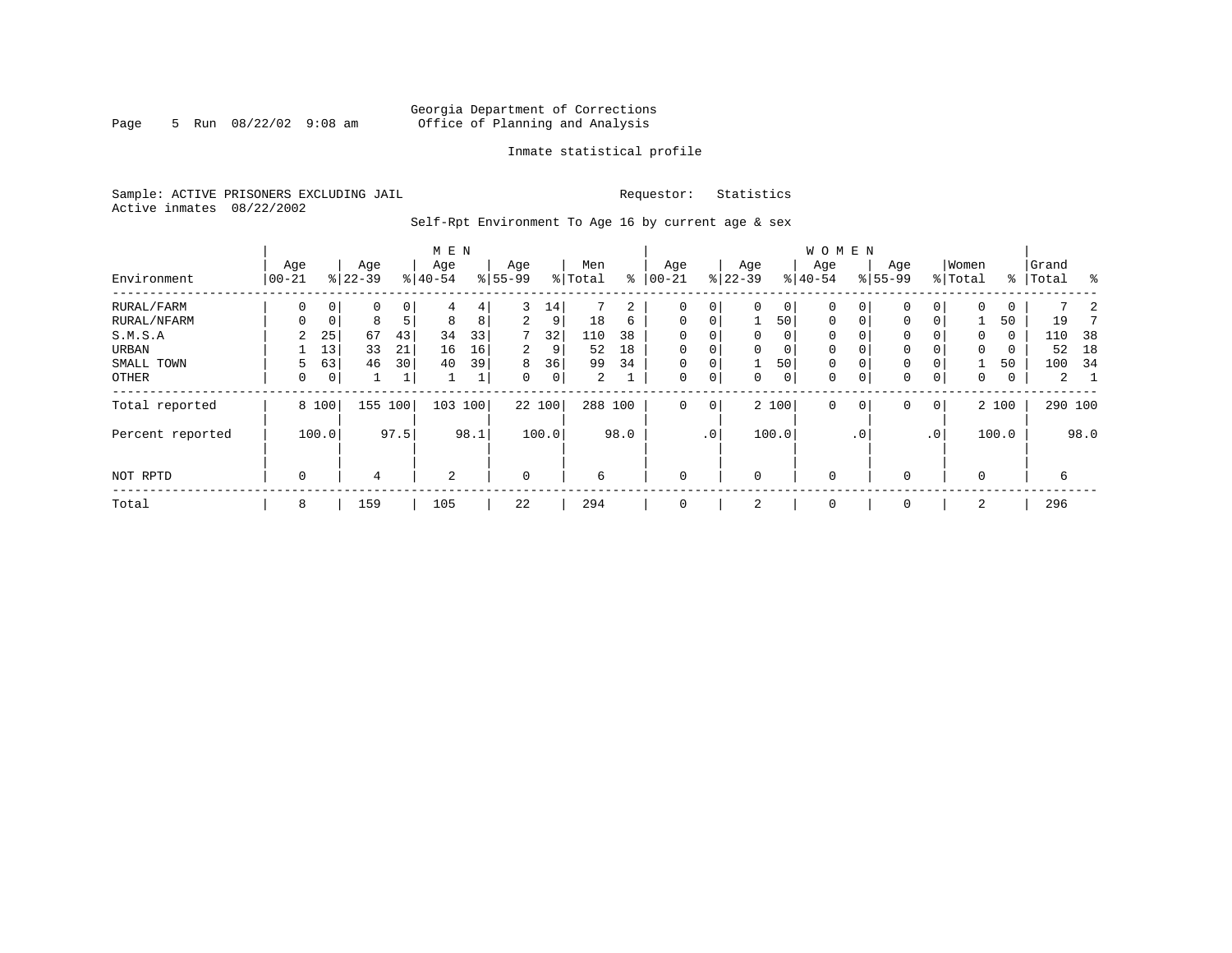### Georgia Department of Corrections<br>6 Run 08/22/02 9:08 am 6ffice of Planning and Analysis Page 6 Run 08/22/02 9:08 am Office of Planning and Analysis

### Inmate statistical profile

Sample: ACTIVE PRISONERS EXCLUDING JAIL **Requestor:** Statistics Active inmates 08/22/2002

Self-Rpt Education Level by current age & sex

|                     | M E N            |             |                  |                |                  |      |                  |        |                |      |                 |           |                  |          | WOMEN            |          |                  |              |                              |       |                    |         |
|---------------------|------------------|-------------|------------------|----------------|------------------|------|------------------|--------|----------------|------|-----------------|-----------|------------------|----------|------------------|----------|------------------|--------------|------------------------------|-------|--------------------|---------|
| Education Level     | Age<br>$ 00-21 $ |             | Age<br>$ 22-39 $ |                | Age<br>$ 40-54 $ |      | Age<br>$ 55-99 $ |        | Men<br>% Total | ⊱    | Age<br>$ 00-21$ |           | Age<br>$ 22-39 $ |          | Age<br>$ 40-54 $ |          | Age<br>$8 55-99$ |              | Women<br>$\frac{1}{2}$ Total |       | Grand<br>%   Total | နွ      |
| LESS THAN GRADE 7   | $\Omega$         | 0           | 5                | 3              |                  | 4    | 3                | 14     | 12             | 4    | $\Omega$        | 0         | $\Omega$         | 0        | 0                | O        | 0                | 0            |                              | 0     | 12                 |         |
| GRADE 7             |                  | 13          | 3                | $\overline{a}$ | 8                | 8    |                  | 5      | 13             | 4    | $\Omega$        | 0         | 0                | 0        | $\mathbf 0$      | $\Omega$ | $\Omega$         |              |                              | 0     | 13                 | 4       |
| GRADE 8             |                  | 13          | 19               | 12             |                  | 5    | 5                | 23     | 30             | 10   | $\Omega$        | 0         | $\Omega$         | 0        | $\mathbf 0$      | $\Omega$ | $\Omega$         |              | <sup>0</sup>                 | 0     | 30                 | 10      |
| GRADE 9             |                  | 0           | 23               | 15             | 15               | 15   |                  | 5      | 39             | 13   | 0               |           | $\Omega$         | $\Omega$ | 0                |          | 0                |              | 0                            | 0     | 39                 | 13      |
| GRADE 10            | 3                | 38          | 40               | 25             | 23               | 22   |                  | 5      | 67             | 23   | $\Omega$        | 0         | $\Omega$         | $\Omega$ | $\mathbf 0$      | $\Omega$ | 0                |              | 0                            | 0     | 67                 | 23      |
| GRADE 11            | $\Omega$         | $\mathbf 0$ | 27               | 17             | 9                | 9    | 3                | 14     | 39             | 13   | $\Omega$        |           |                  | 2 100    | 0                |          | 0                |              | 2                            | 100   | 41                 | 14      |
| GRADE 12            |                  | 38          | 26               | 16             | 13               | 13   | 2                | 9      | 44             | 15   | $\Omega$        | 0         | $\Omega$         | 0        | $\mathbf 0$      | $\Omega$ | 0                |              | O.                           | 0     | 44                 | 15      |
| MORE THAN GRADE 12  | 0                | 0           | 15               | 9              | 26               | 25   | 6                | 27     | 47             | 16   | 0               | 0         | 0                | 0        | $\mathbf 0$      | 0        | $\mathbf 0$      | 0            | 0                            | 0     | 47                 | 16      |
| Total reported      | 8 100            |             | 158 100          |                | 103 100          |      |                  | 22 100 | 291 100        |      | $\Omega$        | 0         |                  | 2 100    | $\mathbf{0}$     | $\Omega$ | $\Omega$         | $\mathbf{0}$ |                              | 2 100 |                    | 293 100 |
| Percent reported    | 100.0            |             |                  | 99.4           |                  | 98.1 |                  | 100.0  |                | 99.0 |                 | $\cdot$ 0 | 100.0            |          |                  | . 0      |                  | $\cdot$ 0    |                              | 100.0 |                    | 99.0    |
| NOT REPORTED        | 0                |             |                  |                | 2                |      | $\mathbf 0$      |        | 3              |      | $\mathbf 0$     |           | 0                |          | $\mathbf 0$      |          | $\Omega$         |              | 0                            |       | 3                  |         |
| Total               | 8                |             | 159              |                | 105              |      | 22               |        | 294            |      | $\Omega$        |           | $\mathbf{2}$     |          | $\Omega$         |          | $\Omega$         |              |                              |       | 296                |         |
|                     |                  |             |                  |                |                  |      |                  |        |                |      |                 |           |                  |          |                  |          |                  |              |                              |       |                    |         |
| AVG EDUCATION LEVEL | 10.13            |             | 11.01            |                | 12.00            |      | 11.32            |        | 11.36          |      | .00             |           | 11.00            |          | .00              |          | .00              |              | 11.00                        |       | 11.36              |         |

\* NOTE: THE FIELD LABLED "LESS THAN GRADE 7" WAS CORRECTED IN MARCH 1989: MISSING DATA FOR INMATES STILL IN DIAGNOSTICS NOW HAS BEEN REMOVED FROM THIS FIELD AND IDENTIFIED AS "NOT REPORTED" INFORMATION.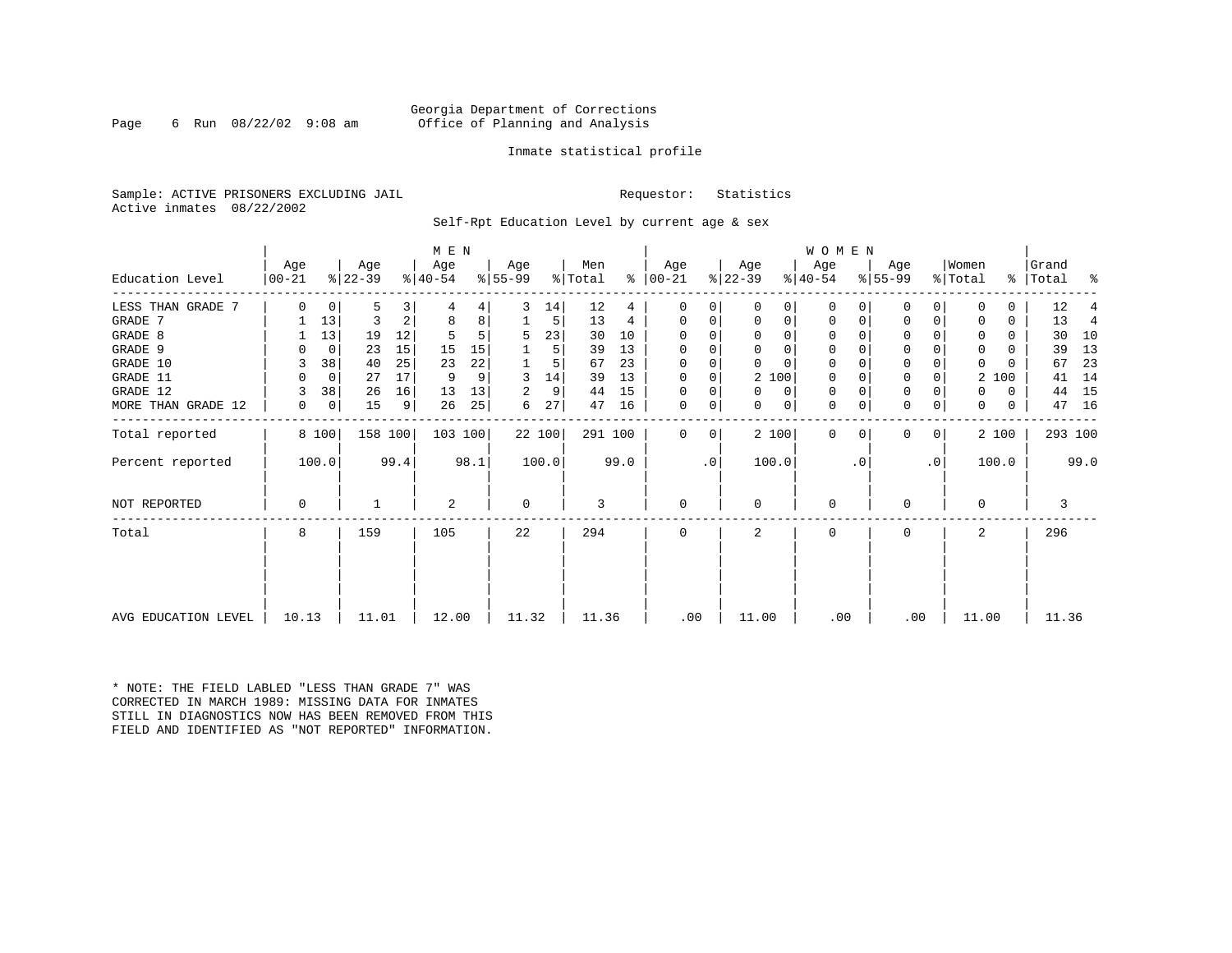### Georgia Department of Corrections<br>7 Run 08/22/02 9:08 am 6ffice of Planning and Analysis Page 7 Run  $08/22/02$  9:08 am Office of Planning and Analysis

### Inmate statistical profile

Sample: ACTIVE PRISONERS EXCLUDING JAIL **Requestor:** Statistics Active inmates 08/22/2002

Functional Reading Level (WRAT Scores) by current age & sex

|                     |                 |       | M E N            |         |                  |        |                  |        |                |             |                      |           | W O M E N        |                |                  |              |                  |             |                  |          |                |      |
|---------------------|-----------------|-------|------------------|---------|------------------|--------|------------------|--------|----------------|-------------|----------------------|-----------|------------------|----------------|------------------|--------------|------------------|-------------|------------------|----------|----------------|------|
| WRAT Reading Score  | Age<br>$ 00-21$ |       | Age<br>$ 22-39 $ |         | Age<br>$ 40-54 $ |        | Age<br>$ 55-99 $ |        | Men<br>% Total |             | Age<br>$8   00 - 21$ |           | Age<br>$ 22-39 $ |                | Age<br>$ 40-54 $ |              | Age<br>$ 55-99 $ |             | Women<br>% Total | %        | Grand<br>Total | ႜ    |
| LESS THAN GRADE 6   |                 | 13    | 50               | 34      | 35               | 37     |                  | 37     | 93             | 34          | $\Omega$             | 0         |                  | 501            | $\Omega$         |              | $\mathbf{0}$     | $\Omega$    |                  | 50       | 94             | 35   |
| 6TH THRU 8TH GRADE  | 5               | 63    | 30               | 20      | 19               | 20     | 3                | 16     | 57             | 21          | $\mathbf 0$          | 0         | $\Omega$         | $\overline{0}$ | 0                | 0            | 0                | 0           |                  | 0        | 57             | 21   |
| GRADE 9             |                 | 13    | 13               | 9       | 14               | 15     | 2                | 11     | 30             | 11          | $\mathbf 0$          | $\Omega$  |                  | $\Omega$       | $\Omega$         |              | 0                |             |                  | 0        | 30             | 11   |
| GRADE 10            | 0               | 0     | 4                |         | $\overline{c}$   | 2      |                  | 5      |                |             | $\mathbf 0$          | 0         |                  | $\Omega$       | 0                |              | $\mathbf 0$      |             | $\mathbf 0$      | 0        | 7              |      |
| GRADE 11            | $\Omega$        | 0     |                  |         | 6                | б.     |                  |        | 14             |             | $\Omega$             |           |                  |                |                  |              | $\mathbf 0$      |             | $\Omega$         | $\Omega$ | 14             |      |
| GRADE 12            |                 | 13    | 28               | 19      | 11               | 12     | 4                | 21     | 44             | 16          | 0                    | 0         | $\Omega$         | $\Omega$       | 0                |              | $\mathbf 0$      |             | 0                | 0        | 44             | 16   |
| MORE THAN GRADE 12  | 0               | 0     | 16               | 11      | 8                | 8      |                  | 5      | 25             | 9           | 0                    | 0         |                  | 50             | $\mathbf 0$      | 0            | $\mathbf 0$      | 0           |                  | 50       | 26             | 10   |
| Total reported      |                 | 8 100 |                  | 148 100 |                  | 95 100 |                  | 19 100 | 270 100        |             | $\Omega$             | 0         |                  | 2 100          | $\mathbf 0$      | $\Omega$     | $\mathbf 0$      | $\mathbf 0$ |                  | 2 100    | 272 100        |      |
| Percent reported    |                 | 100.0 |                  | 93.1    |                  | 90.5   |                  | 86.4   |                | 91.8        |                      | $\cdot$ 0 |                  | 100.0          |                  | $\cdot$ 0    |                  | $\cdot$ 0   |                  | 100.0    |                | 91.9 |
| <b>NOT REPORTED</b> | $\mathbf 0$     |       | 11               |         | 10               |        | 3                |        | 24             |             | $\mathbf 0$          |           | $\Omega$         |                | 0                |              | 0                |             | $\Omega$         |          | 24             |      |
| Total               | 8               | 159   |                  | 105     |                  | 22     |                  | 294    |                | $\mathbf 0$ |                      | 2         |                  | 0              |                  | $\mathbf{0}$ |                  | 2           |                  | 296      |                |      |
|                     |                 |       |                  |         |                  |        |                  |        |                |             |                      |           |                  |                |                  |              |                  |             |                  |          |                |      |
| AVG READING SCORE   | 8.43            |       | 8.22             |         | 7.54             |        | 7.94             |        | 7.97           |             | .00                  |           | 9.10             |                | .00              |              | .00              |             | 9.10             |          | 7.98           |      |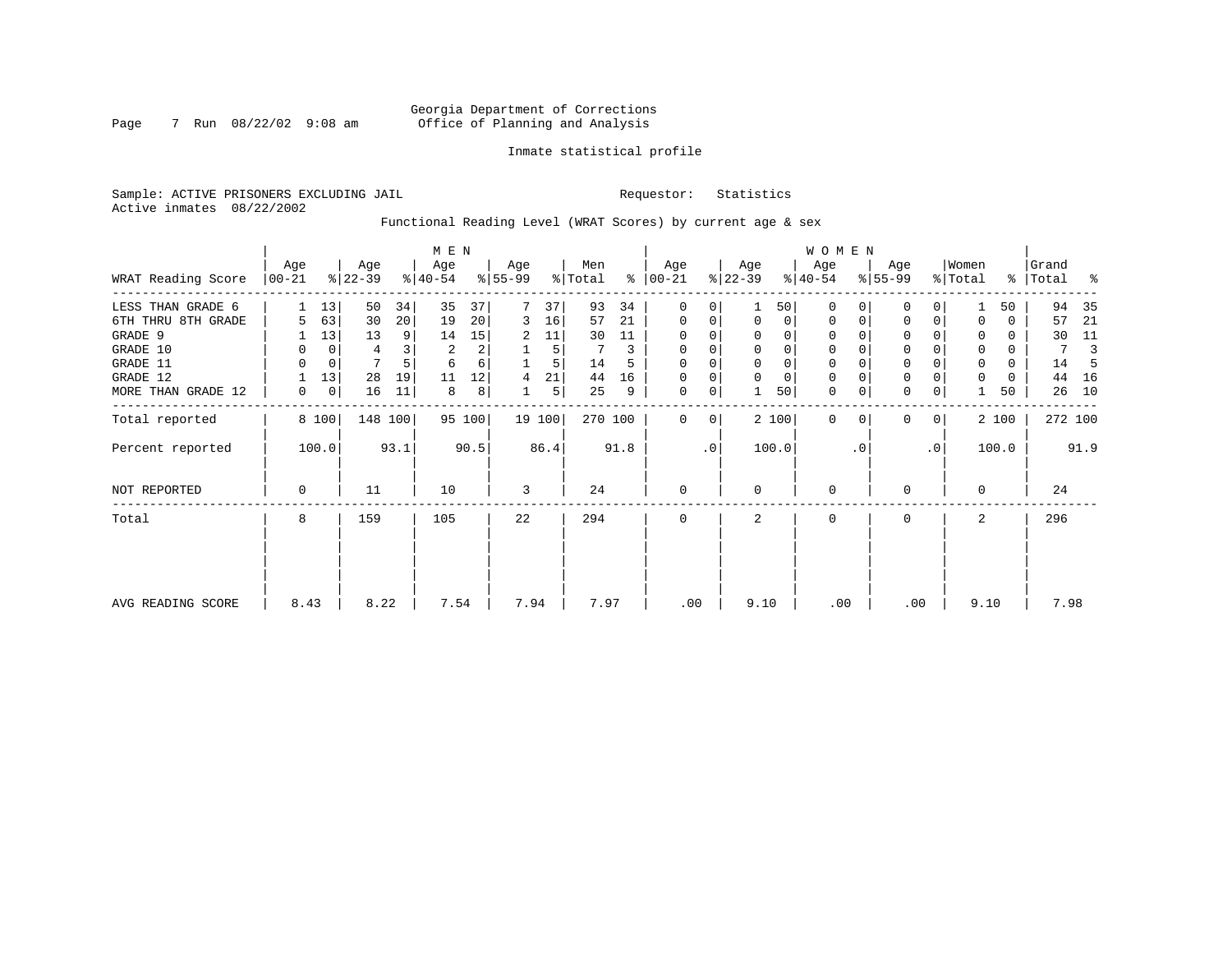### Georgia Department of Corrections<br>8 Run 08/22/02 9:08 am 6ffice of Planning and Analysis Page 8 Run  $08/22/02$  9:08 am Office of Planning and Analysis

### Inmate statistical profile

Sample: ACTIVE PRISONERS EXCLUDING JAIL **Requestor:** Statistics Active inmates 08/22/2002

Functional Math Level (WRAT Scores) by current age & sex

|                    |                 |             |                  |                | M E N            |        |                  |        |                |      |                      |    |                  |             | <b>WOMEN</b>     |           |                  |                |                  |          |                    |      |
|--------------------|-----------------|-------------|------------------|----------------|------------------|--------|------------------|--------|----------------|------|----------------------|----|------------------|-------------|------------------|-----------|------------------|----------------|------------------|----------|--------------------|------|
| WRAT Math Score    | Age<br>$ 00-21$ |             | Age<br>$ 22-39 $ |                | Age<br>$ 40-54 $ |        | Age<br>$8 55-99$ |        | Men<br>% Total |      | Age<br>$8   00 - 21$ |    | Age<br>$ 22-39 $ |             | Age<br>$ 40-54 $ |           | Age<br>$8 55-99$ |                | Women<br>% Total |          | Grand<br>%   Total |      |
| LESS THAN GRADE 6  | 2               | 25          | 48               | 32             | 42               | 44     | 10               | 53     | 102            | 38   | 0                    | 0  | $\Omega$         | 0           | $\Omega$         | 0         | 0                | 0              | $\Omega$         | 0        | 102                | 38   |
| 6TH THRU 8TH GRADE | 2               | 25          | 67               | 45             | 35               | 37     | 4                | 21     | 108            | 40   | 0                    | 0  | 0                | 0           | 0                |           | $\Omega$         | 0              | 0                | 0        | 108                | 40   |
| GRADE 9            | 4               | 50          | 14               | 9 <sup>1</sup> | 9                | 9      | 0                | 0      | 27             | 10   | 0                    |    |                  | 50          | 0                |           | U                |                |                  | 50       | 28                 | 10   |
| GRADE 10           | 0               | $\mathbf 0$ | 11               |                | 4                | 4      | 2                | 11     | 17             | 6    | 0                    |    | 0                | 0           | 0                |           | $\mathbf 0$      |                | 0                | $\Omega$ | 17                 | -6   |
| GRADE 11           | 0               | 0           | 5                |                | 0                | 0      |                  | 5      | 6              | 2    | 0                    |    |                  | 0           | $\Omega$         |           | $\Omega$         |                | 0                | 0        | 6                  | 2    |
| GRADE 12           | 0               | 0           | $\overline{c}$   |                | 3                | 3      |                  | 5      | 6              | 2    | 0                    | 0  | $\Omega$         | $\mathbf 0$ | 0                |           | 0                |                | $\Omega$         | 0        | 6                  | 2    |
| MORE THAN GRADE 12 | $\mathbf 0$     | 0           |                  |                | $\overline{2}$   | 2      |                  | 5      | 4              |      | 0                    | 0  |                  | 50          | $\mathbf 0$      | 0         | $\mathbf 0$      | 0              |                  | 50       | 5                  | 2    |
| Total reported     |                 | 8 100       | 148 100          |                |                  | 95 100 |                  | 19 100 | 270 100        |      | 0                    | 0  |                  | 2 100       | $\Omega$         |           | <sup>0</sup>     | 0 <sup>1</sup> |                  | 2 100    | 272 100            |      |
| Percent reported   |                 | 100.0       |                  | 93.1           |                  | 90.5   |                  | 86.4   |                | 91.8 |                      | .0 |                  | 100.0       |                  | $\cdot$ 0 |                  | $\cdot$ 0      |                  | 100.0    |                    | 91.9 |
| NOT REPORTED       | 0               |             | 11               |                | 10               |        | 3                |        | 24             |      | $\mathbf{0}$         |    | $\Omega$         |             | 0                |           | O                |                | $\Omega$         |          | 24                 |      |
| Total              | 8               |             | 159              |                | 105              |        | 22               |        | 294            |      | 0                    |    | 2                |             | 0                |           | 0                |                | 2                |          | 296                |      |
|                    |                 |             |                  |                |                  |        |                  |        |                |      |                      |    |                  |             |                  |           |                  |                |                  |          |                    |      |
| AVG MATH SCORE     | 7.73            |             | 7.06             |                | 6.47             |        | 6.62             |        | 6.84           |      | .00                  |    | 11.40            |             | .00              |           | .00              |                | 11.40            |          | 6.87               |      |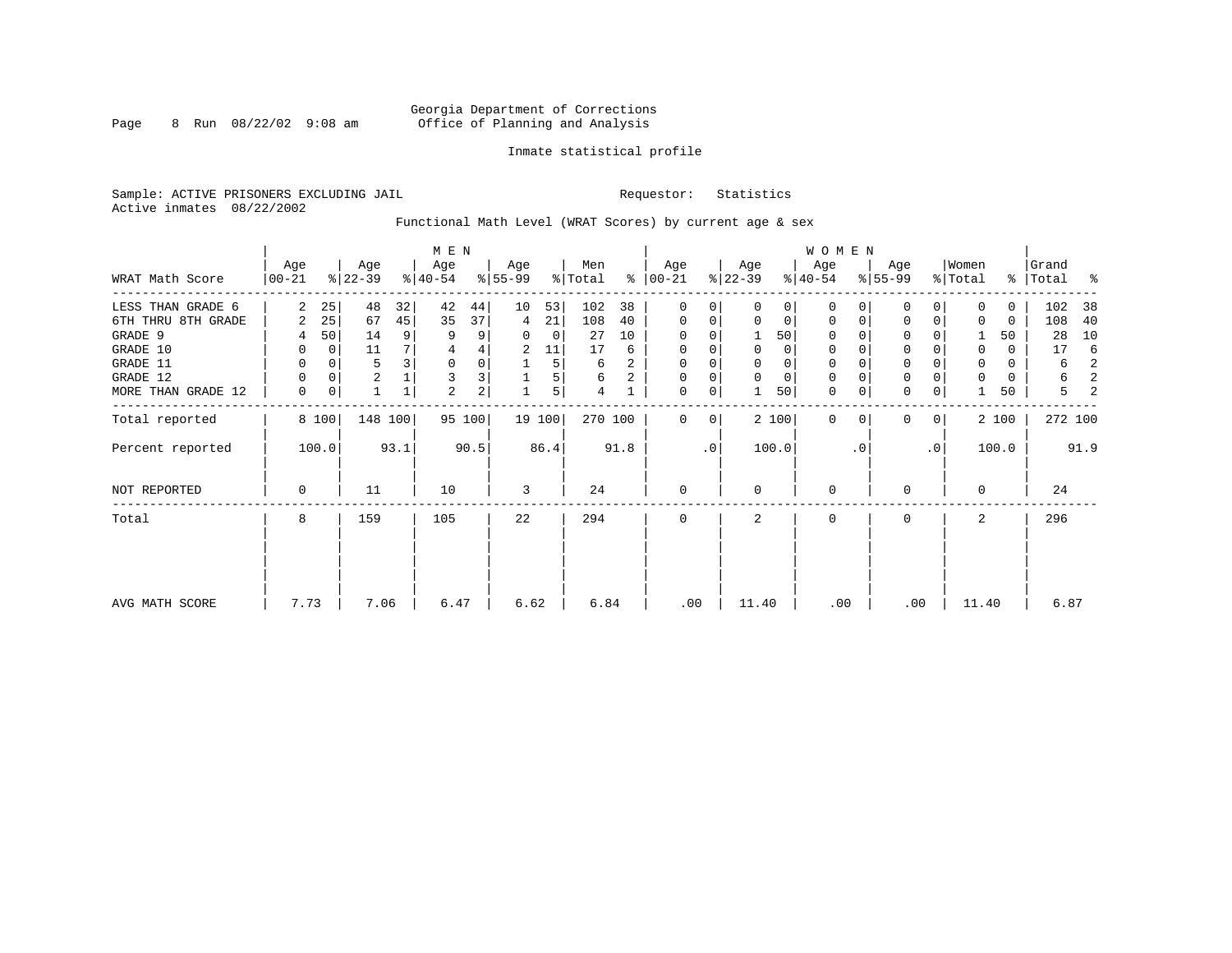### Georgia Department of Corrections<br>9 Run 08/22/02 9:08 am 6ffice of Planning and Analysis Page 9 Run  $08/22/02$  9:08 am Office of Planning and Analysis

### Inmate statistical profile

Sample: ACTIVE PRISONERS EXCLUDING JAIL **Requestor:** Statistics Active inmates 08/22/2002

Functional Spelling Level (WRAT Scores) by current age & sex

|                               |          |                |                  |         | M E N            |        |                 |        |                |      |                  |             |                  |          | W O M E N        |          |                  |           |                  |       |                    |                |
|-------------------------------|----------|----------------|------------------|---------|------------------|--------|-----------------|--------|----------------|------|------------------|-------------|------------------|----------|------------------|----------|------------------|-----------|------------------|-------|--------------------|----------------|
| WRAT Spelling Score $ 00-21 $ | Age      |                | Age<br>$ 22-39 $ |         | Age<br>$ 40-54 $ |        | Age<br>$ 55-99$ |        | Men<br>% Total | ႜ    | Age<br>$00 - 21$ |             | Age<br>$ 22-39 $ |          | Age<br>$ 40-54 $ |          | Age<br>$8 55-99$ |           | Women<br>% Total |       | Grand<br>%   Total | ႜ              |
| LESS THAN GRADE 6             | $\Omega$ | $\overline{0}$ | 54               | 36      | 45               | 47     | 8               | 42     | 107            | 40   | 0                | $\Omega$    | $\Omega$         | $\Omega$ | $\mathbf 0$      | $\Omega$ | $\Omega$         | $\Omega$  | $\cap$           | 0     | 107                | 39             |
| 6TH THRU 8TH GRADE            |          | 38             | 43               | 29      | 26               | 27     | 6               | 32     | 78             | 29   | 0                | 0           |                  | 50       | 0                | 0        | 0                | 0         |                  | 50    | 79                 | 29             |
| GRADE 9                       |          | 25             | 15               | 10      | 5                | 5      | 2               | 11     | 24             | 9    | 0                |             |                  | 0        | 0                |          | $\Omega$         |           | 0                | 0     | 24                 | 9              |
| GRADE 10                      | 2        | 25             | 10               |         |                  |        | 0               | 0      | 16             | 6    | 0                |             | 0                | 0        | 0                |          | 0                |           | 0                | 0     | 16                 | 6              |
| GRADE 11                      |          | 13             | 5                |         | $\overline{4}$   |        |                 | 5      | 11             |      | $\Omega$         |             | $\Omega$         | 0        | 0                |          | $\Omega$         |           |                  | 0     | 11                 | $\overline{4}$ |
| GRADE 12                      |          | 0              | 13               | 9       | 5                | 5      |                 | 5      | 19             |      | 0                | 0           | 0                | 0        | 0                | $\Omega$ | 0                |           | 0                | 0     | 19                 | 7              |
| MORE THAN GRADE 12            | 0        | 0              | 8                | 5       | 6                | 6      |                 | 5      | 15             | 6    | 0                | 0           |                  | 50       | $\mathbf 0$      | 0        | $\mathbf 0$      | 0         |                  | 50    | 16                 | -6             |
| Total reported                |          | 8 100          |                  | 148 100 |                  | 95 100 |                 | 19 100 | 270 100        |      | $\mathbf{0}$     | $\mathbf 0$ |                  | 2 100    | $\mathbf 0$      | $\Omega$ | $\Omega$         | 0         |                  | 2 100 | 272 100            |                |
| Percent reported              |          | 100.0          |                  | 93.1    |                  | 90.5   |                 | 86.4   |                | 91.8 |                  | $\cdot$ 0   |                  | 100.0    |                  | . 0      |                  | $\cdot$ 0 |                  | 100.0 |                    | 91.9           |
| <b>NOT REPORTED</b>           | 0        |                | 11               |         | 10               |        | 3               |        | 24             |      | $\mathbf{0}$     |             | $\Omega$         |          | 0                |          | 0                |           | $\Omega$         |       | 24                 |                |
| Total                         | 8        |                | 159              |         | 105              |        | 22              |        | 294            |      | $\mathbf{0}$     |             | 2                |          | 0                |          | 0                |           | 2                |       | 296                |                |
|                               |          |                |                  |         |                  |        |                 |        |                |      |                  |             |                  |          |                  |          |                  |           |                  |       |                    |                |
| AVG SPELLING SCORE            | 9.48     |                | 7.42             |         | 6.38             |        | 7.01            |        | 7.08           |      | .00              |             | 9.70             |          | .00              |          | .00              |           | 9.70             |       | 7.10               |                |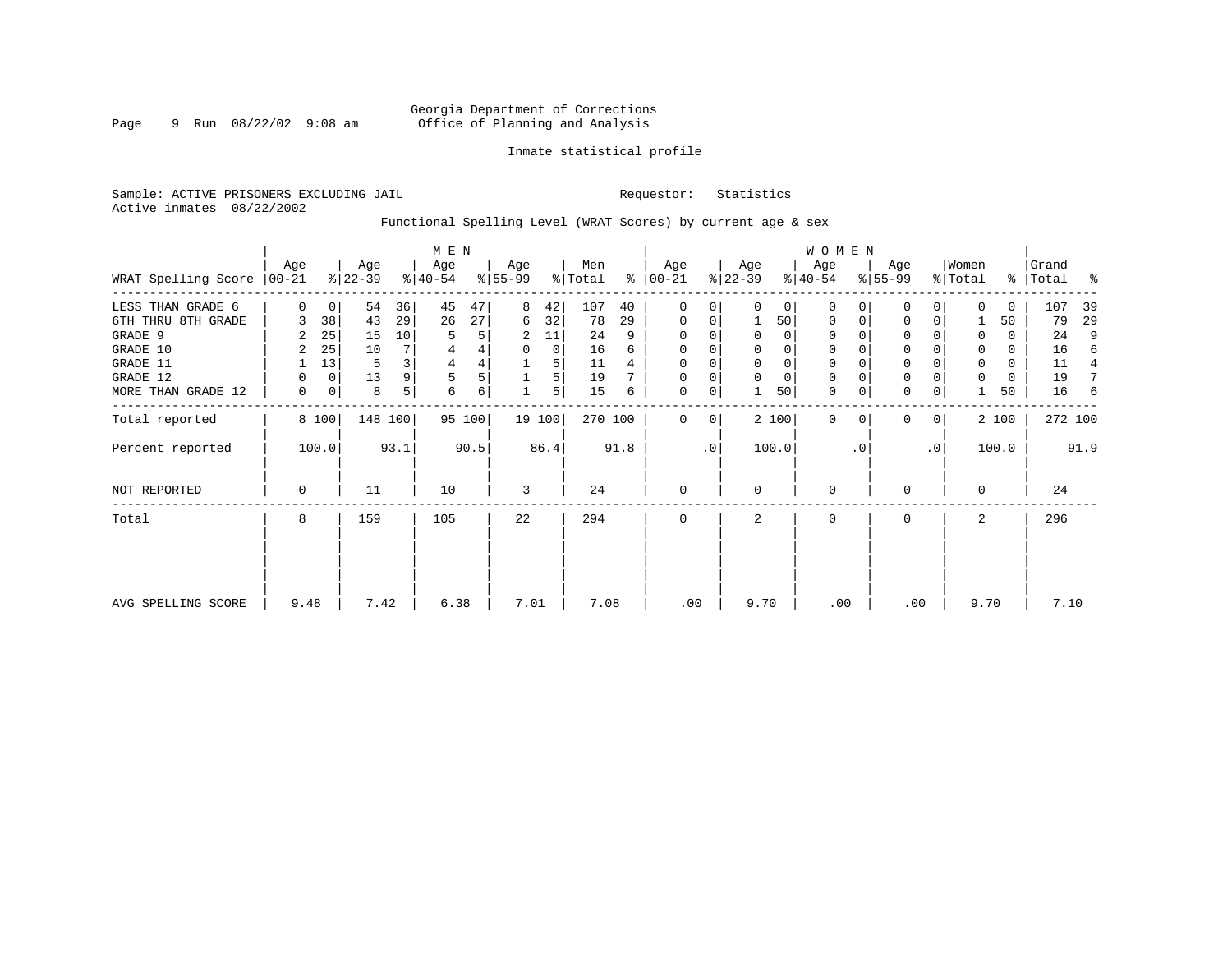Page 10 Run  $08/22/02$  9:08 am

### Inmate statistical profile

Sample: ACTIVE PRISONERS EXCLUDING JAIL **Requestor:** Statistics Active inmates 08/22/2002

Self-Rpt Guardian Status To Age 16 by current age & sex

|                  |                   |             |                  |      | M E N            |      |                 |        |                |              |                  |           |                  |          | WOMEN            |           |                  |           |                  |              |                |         |
|------------------|-------------------|-------------|------------------|------|------------------|------|-----------------|--------|----------------|--------------|------------------|-----------|------------------|----------|------------------|-----------|------------------|-----------|------------------|--------------|----------------|---------|
| Guardian Status  | Age<br>$ 00 - 21$ |             | Age<br>$ 22-39$  |      | Age<br>$ 40-54 $ |      | Age<br>$ 55-99$ |        | Men<br>% Total | ႜ            | Age<br>$00 - 21$ |           | Age<br>$ 22-39 $ |          | Age<br>$ 40-54 $ |           | Age<br>$8 55-99$ |           | Women<br>% Total | ွေ           | Grand<br>Total | န္      |
| ORPHANAGE        | O                 |             | $\left( \right)$ |      |                  | 0    |                 |        |                | <sup>0</sup> | 0                | 0         |                  | 0        | O                |           | 0                |           |                  | <sup>0</sup> |                |         |
| FATHER ONLY      | O                 | 0           |                  |      | 2                | 2    |                 | 0      |                |              | O                | 0         |                  | 0        | $\Omega$         |           | 0                | O         |                  | $\Omega$     |                |         |
| FTR MTR HD       |                   | 13          | 13               |      |                  | 5    |                 | 9      | 21             |              |                  |           |                  |          |                  |           | $\Omega$         |           |                  | $\Omega$     | 21             |         |
| MOTHER ONLY      |                   | 38          | 62               | 39   | 39               | 38   | 4               | 18     | 108            | 37           |                  |           |                  |          | O                |           | 0                |           | $\Omega$         | $\Omega$     | 108            | -37     |
| MTR FTR HD       | 2                 | 25          | 46               | 29   | 43               | 41   | 11              | 50     | 102            | 35           | <sup>0</sup>     | 0         |                  | 2 100    | O                |           | 0                |           |                  | 2 100        | 104            | 35      |
| OTH FEMALE       |                   | 0           | 5                |      |                  | 4    |                 | 5      | 10             |              | 0                |           |                  | 0        | 0                |           | 0                |           |                  | 0            | 10             |         |
| OTH MALE         |                   | 13          | 2                |      |                  | 0    |                 |        |                |              | 0                |           |                  |          | 0                |           | 0                |           |                  | 0            | 3              |         |
| STEP-PARNTS      |                   | 13          | 4                |      |                  |      | 2               |        | 8              |              | O                |           |                  | 0        | 0                |           | 0                |           |                  | 0            | 8              |         |
| FOSTER HOME      |                   | 0           | 6                |      | $\Omega$         | 0    |                 |        | 7              |              | O                |           |                  |          | $\Omega$         |           | 0                |           |                  | $\Omega$     |                |         |
| GRAND PRNTS      |                   | $\mathbf 0$ | 8                |      | 6                | 6    |                 |        | 15             |              | $\Omega$         | 0         |                  | $\Omega$ | $\Omega$         |           | $\mathbf 0$      |           |                  | $\Omega$     | 15             |         |
| OTHER            | 0                 | $\mathbf 0$ | 7                | 4    |                  | 4    |                 |        | 11             |              | $\Omega$         | 0         |                  | $\Omega$ | $\Omega$         |           | 0                | 0         | $\Omega$         | 0            | 11             |         |
| Total reported   |                   | 8 100       | 158 100          |      | 104 100          |      |                 | 22 100 | 292 100        |              | $\Omega$         | 0         |                  | 2 100    | $\Omega$         |           | $\Omega$         | $\Omega$  |                  | 2 100        |                | 294 100 |
| Percent reported |                   | 100.0       |                  | 99.4 |                  | 99.0 |                 | 100.0  |                | 99.3         |                  | $\cdot$ 0 |                  | 100.0    |                  | $\cdot$ 0 |                  | $\cdot$ 0 |                  | 100.0        |                | 99.3    |
| NOT RPTD         | 0                 |             |                  |      |                  |      | $\mathbf 0$     |        | $\overline{2}$ |              | $\Omega$         |           | $\Omega$         |          | 0                |           | 0                |           | $\Omega$         |              | 2              |         |
| Total            | 8                 |             | 159              |      | 105              |      | 22              |        | 294            |              |                  |           |                  |          | 0                |           | 0                |           | 2                |              | 296            |         |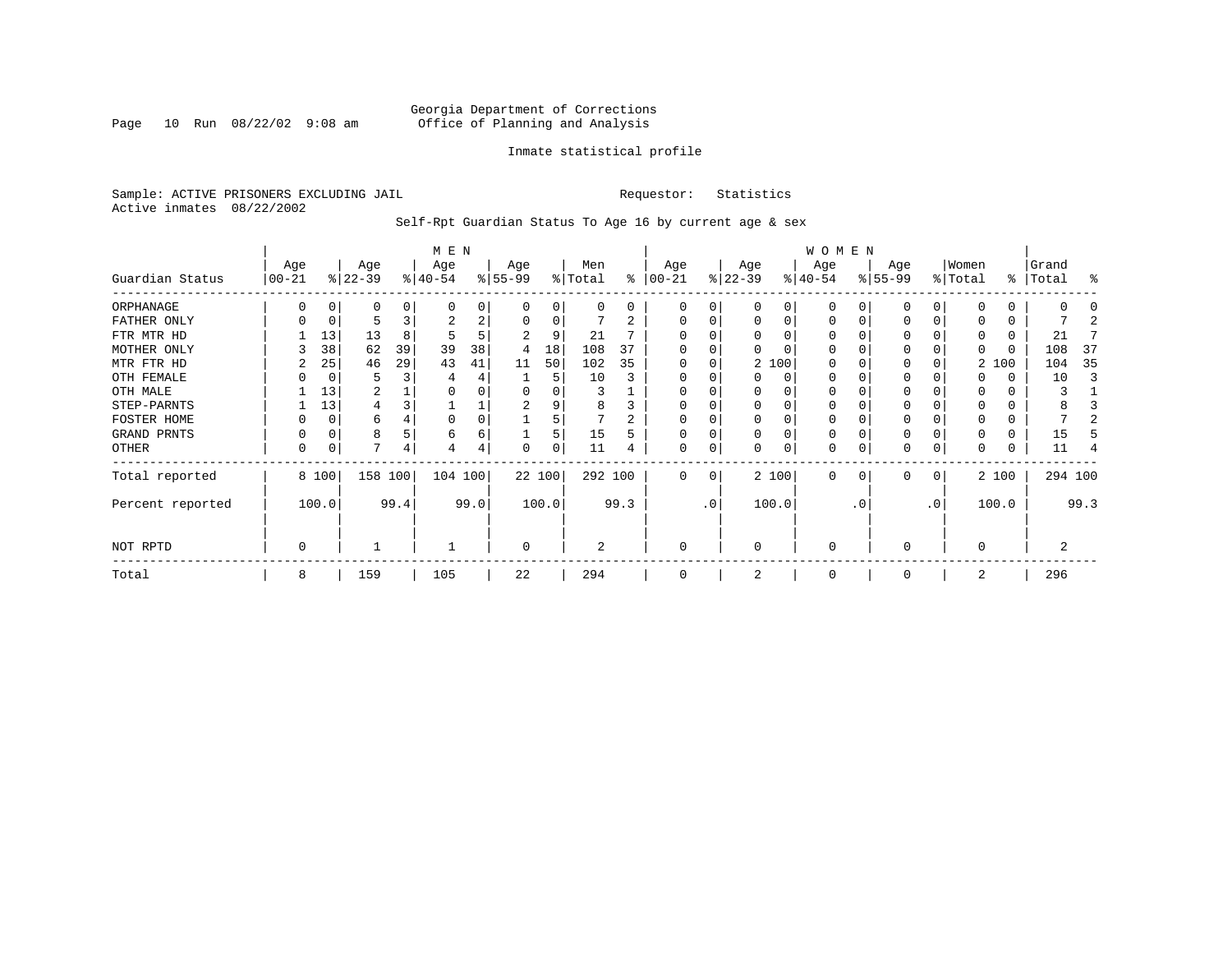### Georgia Department of Corrections<br>Page 11 Run 08/22/02 9:08 am Office of Planning and Analysis Office of Planning and Analysis

### Inmate statistical profile

Sample: ACTIVE PRISONERS EXCLUDING JAIL **Requestor:** Statistics Active inmates 08/22/2002

Self-Rpt Employment Status Before Prison by current age & sex

|                  | M E N     |             |                  |      |           |        |           |        |          |          |              |                 |           |          | <b>WOMEN</b> |           |             |     |                  |          |         |      |
|------------------|-----------|-------------|------------------|------|-----------|--------|-----------|--------|----------|----------|--------------|-----------------|-----------|----------|--------------|-----------|-------------|-----|------------------|----------|---------|------|
|                  | Age       |             | Age<br>$ 22-39 $ |      | Age       |        | Age       |        | Men      | ွေ       | Age          |                 | Age       |          | Age          |           | Age         |     | Women<br>% Total | ႜ        | Grand   | ွေ   |
| Employment       | $00 - 21$ |             |                  |      | $8 40-54$ |        | $8 55-99$ |        | % Total  |          | $ 00-21$     |                 | $8 22-39$ |          | $ 40-54 $    |           | $ 55-99$    |     |                  |          | Total   |      |
| FULL TIME        | 2         | 29          | 74               | 49   | 60        | 65     | 14        | 67     | 150      | 56       | 0            | 0               |           | 2 100    | 0            |           | 0           | 0   |                  | 2 100    | 152     | - 56 |
| PART TIME        | 0         | 0           | 10               | 7    | 2         | 2      | 0         | 0      | 12       | 4        | $\mathbf{0}$ |                 | $\Omega$  | 0        | 0            |           | $\Omega$    | 0   | $\Omega$         | 0        | 12      | 4    |
| UNEMPL < 6M      | 3         | 43          | 20               | 13   | 9         | 10     | 0         | 0      | 32       | 12       | $\Omega$     |                 |           | 0        | 0            |           |             |     |                  | 0        | 32      | 12   |
| UNEMPL > 6M      | 0         | $\mathbf 0$ | 30               | 20   | 14        | 15     | 2         | 10     | 46       | 17       | $\Omega$     |                 | $\Omega$  |          | $\Omega$     |           |             |     | $\Omega$         | 0        | 46      | 17   |
| NEVER WORKD      | 2         | 29          | 13               | 9    |           |        |           | 5      | 17       | 6        | $\Omega$     |                 |           |          | $\Omega$     |           |             |     |                  | 0        | 17      | 6    |
| <b>STUDENT</b>   | 0         | 0           |                  |      |           |        | $\Omega$  | 0      |          | $\Omega$ | 0            |                 |           | $\Omega$ | $\Omega$     |           | $\Omega$    |     | $\Omega$         | 0        |         |      |
| INCAPABLE        | 0         | 0           | 2                |      | 6         |        | 4         | 19     | 12       | 4        | $\Omega$     |                 | $\Omega$  | 0        | $\Omega$     |           |             |     |                  | $\Omega$ | 12      |      |
| OTHER            | 0         | 0           | 0                | 0    | $\Omega$  | 0      | 0         | 0      | $\Omega$ | 0        | 0            | $\Omega$        | $\Omega$  | 0        | 0            |           | $\Omega$    | 0   | $\Omega$         | 0        | 0       |      |
| Total reported   |           | 7 100       | 150 100          |      |           | 92 100 |           | 21 100 | 270 100  |          | $\Omega$     | $\mathbf 0$     |           | 2 100    | $\mathbf{0}$ | 0         | $\mathbf 0$ | 0   |                  | 2 100    | 272 100 |      |
| Percent reported |           | 87.5        |                  | 94.3 |           | 87.6   |           | 95.5   |          | 91.8     |              | .0 <sup>1</sup> |           | 100.0    |              | $\cdot$ 0 |             | .0' |                  | 100.0    |         | 91.9 |
| NOT RPTD         |           |             | 9                |      | 13        |        |           |        | 24       |          | $\Omega$     |                 | $\Omega$  |          | $\Omega$     |           |             |     | $\Omega$         |          | 24      |      |
| Total            | 8         |             | 159              |      | 105       |        | 22        |        | 294      |          | $\mathbf 0$  |                 | 2         |          | 0            |           | $\Omega$    |     | 2                |          | 296     |      |

\* NOTE: THE FIELD LABELD "OTHER" WAS CORRECTED IN APRIL 1989; INMATES CODED "PRE-OTIS NOT REPORTED" NOW HAVE BEEN REMOVED FROM THIS FIELD AND IDENTIFIED AS "NOT REPORTED".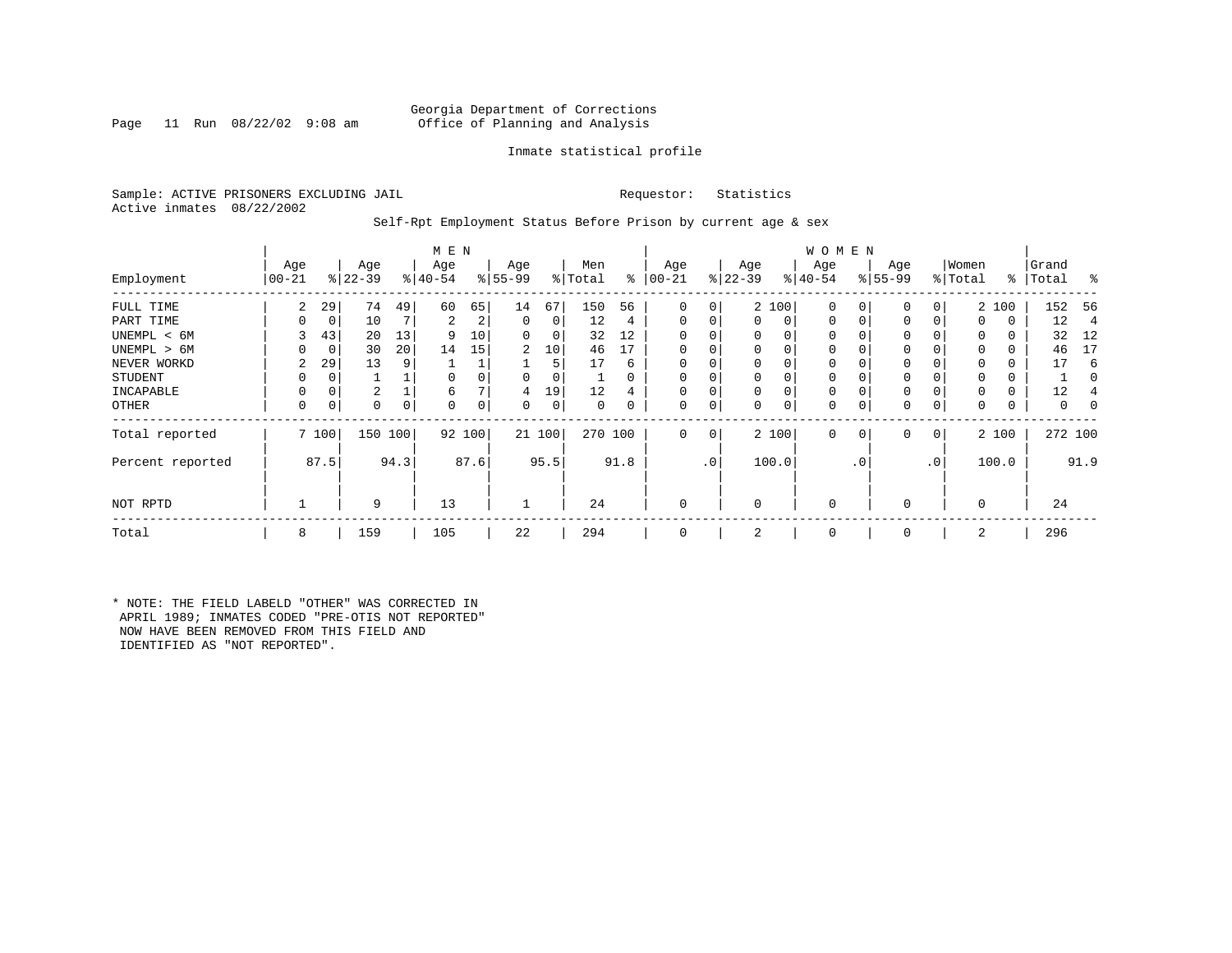Page 12 Run  $08/22/02$  9:08 am

### Inmate statistical profile

Sample: ACTIVE PRISONERS EXCLUDING JAIL **Requestor:** Statistics Active inmates 08/22/2002

Self-Rpt Marital Status At Admission by current age & sex

|                  |          |          |           |     | M E N     |      |                |       |         |      |             |     |             |          | <b>WOMEN</b> |                |             |          |          |       |         |             |
|------------------|----------|----------|-----------|-----|-----------|------|----------------|-------|---------|------|-------------|-----|-------------|----------|--------------|----------------|-------------|----------|----------|-------|---------|-------------|
|                  | Age      |          | Age       |     | Age       |      | Age            |       | Men     |      | Age         |     | Age         |          | Age          |                | Age         |          | Women    |       | Grand   |             |
| Marital Status   | $ 00-21$ |          | $ 22-39 $ |     | $8 40-54$ |      | $8 55-99$      |       | % Total | ွေ   | $100 - 21$  |     | $ 22-39$    |          | $ 40-54 $    |                | $8 55-99$   |          | % Total  | ႜ     | Total   | ွေ          |
| SINGLE           | 8        | 100      | 110       | 70  | 42        | 40   | $\overline{2}$ | 9     | 162     | 55   | 0           | 0   |             | 50       | 0            | $\Omega$       | $\mathbf 0$ | 0        |          | 50    | 163     | - 55        |
| MARRIED          | 0        | 0        | 17        | 11  | 14        | 13   | 10             | 45    | 41      | 14   | $\mathbf 0$ | 0   | $\mathbf 0$ | $\Omega$ | 0            | 0              | 0           | $\Omega$ | 0        | 0     | 41      | 14          |
| SEPARATED        | 0        |          | 3         | 2   |           |      | 2              | 9     | 12      | 4    | $\Omega$    | 0   | $\Omega$    | $\Omega$ | 0            |                | 0           |          | $\Omega$ | 0     | 12      | 4           |
| DIVORCED         | 0        | $\Omega$ |           | 4   | 25        | 24   | 3              | 14    | 35      | 12   | 0           | 0   | $\Omega$    | 0        | 0            |                | 0           |          | $\Omega$ | 0     | 35      | 12          |
| WIDOWED          |          | 0        | 2         |     | 6         | 6    |                | 5     | 9       | 3    | 0           | 0   |             | 50       | 0            |                | 0           |          |          | 50    | 10      |             |
| COMMON LAW       | 0        | $\Omega$ | 19        | 12  | 10        | 10   | 4              | 18    | 33      |      |             | 0   | $\Omega$    | 0        | $\mathbf 0$  |                | 0           |          | $\Omega$ | 0     | 33      | -11         |
| OTHER            | 0        | 0        | 0         | 0   | 0         | 0    | 0              | 0     | 0       | 0    | $\mathbf 0$ | 0   | $\Omega$    | 0        | 0            |                | $\mathbf 0$ | 0        | 0        | 0     | 0       | $\mathbf 0$ |
| Total reported   |          | 8 100    | 158       | 100 | 104 100   |      | 22 100         |       | 292 100 |      | $\mathbf 0$ | 0   |             | 2 100    | 0            | $\overline{0}$ | $\mathbf 0$ | 0        |          | 2 100 | 294 100 |             |
| Percent reported |          | 100.0    | 99.4      |     |           | 99.0 |                | 100.0 |         | 99.3 |             | .0' |             | 100.0    |              | $\cdot$ 0      |             | .0'      |          | 100.0 |         | 99.3        |
| NOT RPTD         | 0        |          |           |     |           |      | $\mathbf 0$    |       | 2       |      | $\mathbf 0$ |     | $\Omega$    |          | 0            |                | 0           |          | $\Omega$ |       | 2       |             |
| Total            | 8        |          | 159       |     | 105       |      | 22             |       | 294     |      | 0           |     | 2           |          | 0            |                | 0           |          | 2        |       | 296     |             |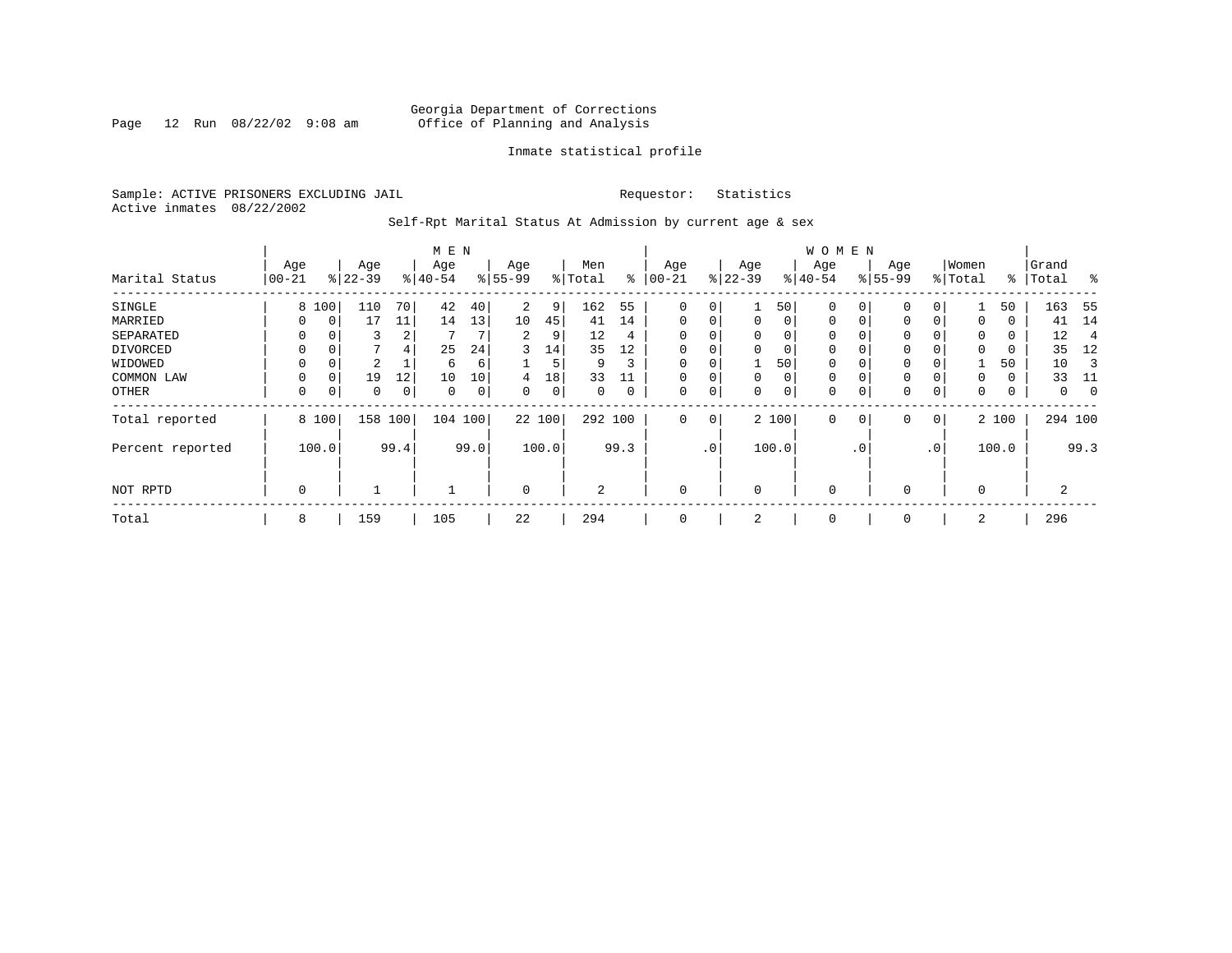### Georgia Department of Corrections<br>Page 13 Run 08/22/02 9:08 am 60ffice of Planning and Analysis Office of Planning and Analysis

### Inmate statistical profile

Sample: ACTIVE PRISONERS EXCLUDING JAIL **Requestor:** Statistics Active inmates 08/22/2002

Self-Rpt Number Of Children At Admission by current age & sex

|                      | Age       |             | Age            |        | M E N<br>Age |        | Age       |        | Men     |      | Age           |           | Age            |             | <b>WOMEN</b><br>Age |           | Age         |           | Women   |              | Grand   |      |
|----------------------|-----------|-------------|----------------|--------|--------------|--------|-----------|--------|---------|------|---------------|-----------|----------------|-------------|---------------------|-----------|-------------|-----------|---------|--------------|---------|------|
| Number Of Children   | $ 00-21 $ |             | $ 22-39 $      |        | $ 40-54 $    |        | $ 55-99 $ |        | % Total |      | $8   00 - 21$ |           | $ 22-39 $      |             | $8 40-54$           |           | $ 55-99 $   |           | % Total | ៖            | Total   | ႜ    |
| NO CHILDREN          | 0         | $\mathbf 0$ | 2              | 2      | 0            | 0      | 0         | 0      | 2       |      | 0             | 0         | 0              | 0           | $\Omega$            |           | 0           | 0         | 0       | $\mathbf{0}$ | 2       |      |
| ONE CHILD            | 2         | 50          | 40             | 43     | 25           | 34     | 6         | 32     | 73      | 39   | 0             | 0         | 0              | 0           | $\mathbf 0$         |           | $\mathbf 0$ | 0         | 0       | 0            | 73      | 39   |
| TWO CHILDREN         | 2         | 50          | 27             | 29     | 21           | 29     | 4         | 21     | 54      | 29   | 0             | 0         |                | 1 100       | $\Omega$            |           | 0           | 0         |         | 1 100        | 55      | 29   |
| THREE CHILDREN       | 0         | 0           | 13             | 14     | 18           | 25     | 3         | 16     | 34      | 18   | 0             | 0         | 0              | 0           | $\mathbf 0$         |           | $\mathbf 0$ | 0         | 0       | 0            | 34      | 18   |
| FOUR CHILDREN        | 0         | $\Omega$    | 7              | 8      |              | 4      | 2         | 11     | 12      | 6    | 0             |           | 0              | 0           | 0                   |           | $\mathbf 0$ |           | 0       | 0            | 12      | 6    |
| FIVE CHILDREN        | 0         | 0           | $\overline{a}$ |        |              | 4      |           | 5      | 6       | 3    | $\mathbf 0$   | 0         | $\mathbf 0$    | $\mathbf 0$ | $\mathbf 0$         |           | $\mathbf 0$ |           | 0       | 0            | 6       |      |
| MORE THAN 5 CHILDREN | 0         | 0           |                |        | 3            | 4      | 3         | 16     | 7       | 4    | 0             | 0         | $\Omega$       | $\mathbf 0$ | $\Omega$            |           | $\mathbf 0$ | 0         | 0       | 0            | 7       |      |
| Total reported       |           | 4 100       |                | 92 100 |              | 73 100 |           | 19 100 | 188 100 |      | 0             | 0         |                | 1 100       | $\Omega$            | $\Omega$  | $\Omega$    | 0         |         | 1 100        | 189 100 |      |
| Percent reported     |           | 50.0        |                | 57.9   |              | 69.5   |           | 86.4   |         | 63.9 |               | $\cdot$ 0 |                | 50.0        |                     | $\cdot$ 0 |             | $\cdot$ 0 |         | 50.0         |         | 63.9 |
| <b>NOT REPORTED</b>  | 4         |             | 67             |        | 32           |        | 3         |        | 106     |      | 0             |           |                |             | 0                   |           | $\Omega$    |           |         |              | 107     |      |
| Total                | 8         |             | 159            |        | 105          |        | 22        |        | 294     |      | 0             |           | $\overline{a}$ |             | $\mathbf 0$         |           | 0           |           | 2       |              | 296     |      |
|                      |           |             |                |        |              |        |           |        |         |      |               |           |                |             |                     |           |             |           |         |              |         |      |
|                      |           |             |                |        |              |        |           |        |         |      |               |           |                |             |                     |           |             |           |         |              |         |      |
| AVG NUM CHILDREN     | 1.50      |             | 1.92           |        | 2.42         |        | 3.42      |        | 2.26    |      | .00           |           | 2.00           |             | .00                 |           | .00         |           | 2.00    |              | 2.26    |      |

\* NOTE: THE FIELD LABLED "NO CHILDREN" WAS CORRECTED IN MARCH 1989: MISSING DATA FOR INMATES STILL IN DIAGNOSTICS NOW HAS BEEN REMOVED FROM THIS FIELD AND IDENTIFIED AS "NOT REPORTED" INFORMATION.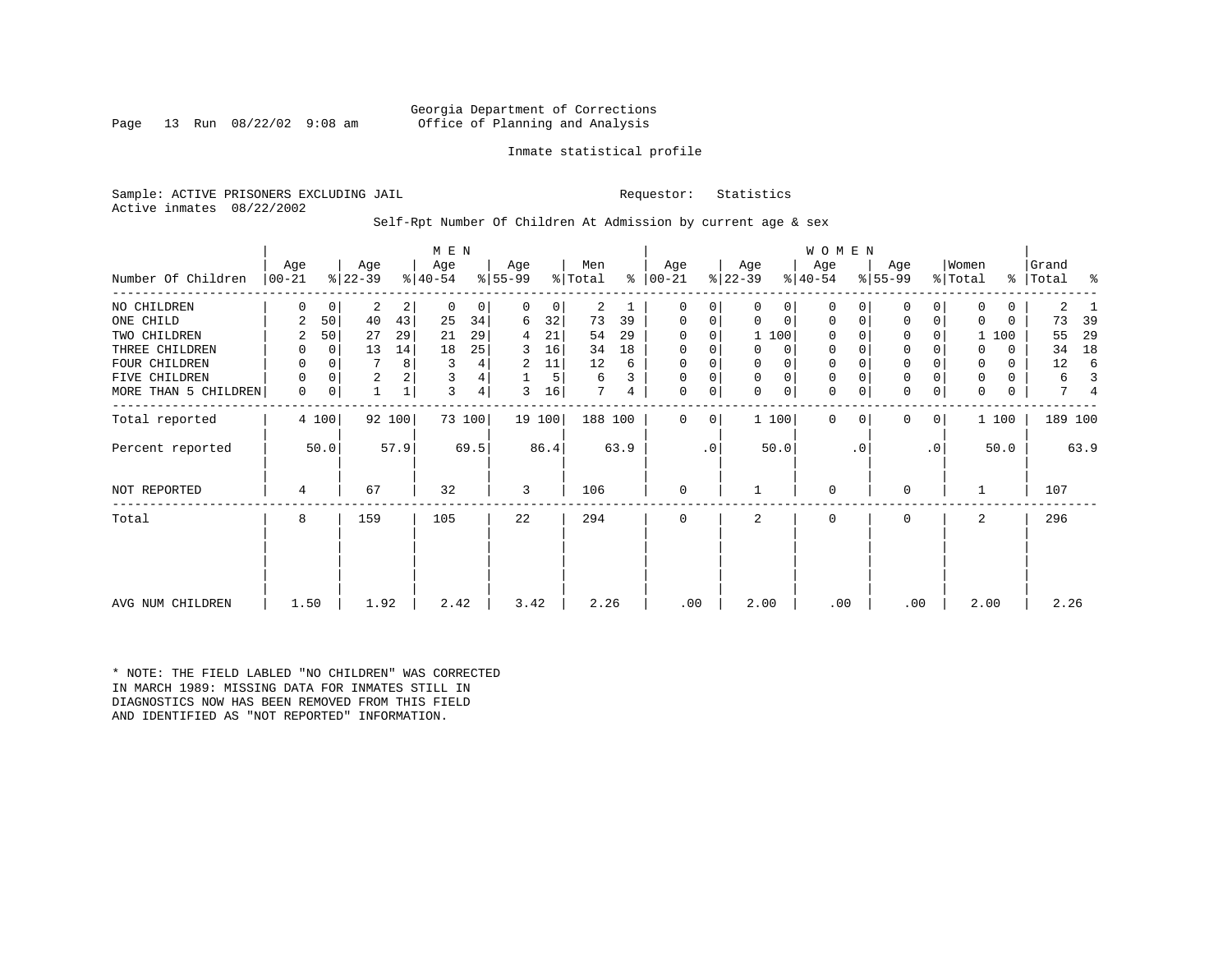Page 14 Run  $08/22/02$  9:08 am

### Inmate statistical profile

Sample: ACTIVE PRISONERS EXCLUDING JAIL **Requestor:** Statistics Active inmates 08/22/2002

### Self-Rpt Religious Affiliation by current age & sex

|                  |           |             |                |          | M E N       |          |           |    |          |              |          |           |              |       | <b>WOMEN</b> |           |          |             |             |          |           |              |
|------------------|-----------|-------------|----------------|----------|-------------|----------|-----------|----|----------|--------------|----------|-----------|--------------|-------|--------------|-----------|----------|-------------|-------------|----------|-----------|--------------|
|                  | Age       |             | Age            |          | Age         |          | Age       |    | Men      |              | Age      |           | Age          |       | Age          |           | Age      |             | Women       |          | Grand     |              |
| Religion         | $00 - 21$ |             | $ 22-39$       |          | $ 40-54$    |          | $8 55-99$ |    | % Total  | ွေ           | $ 00-21$ |           | $ 22-39$     |       | $ 40-54$     |           | $ 55-99$ |             | % Total     |          | %   Total | ႜ            |
| ISLAM            | 0         | 0           | 14             | 9        | 5           | 5        | 2         | 9  | 21       | 7            | 0        | 0         | $\Omega$     | 0     | $\Omega$     | 0         | 0        | 0           | $\Omega$    | $\Omega$ | 21        |              |
| CATHOLIC         |           | 0           | 3              | 2        |             | 1        | $\Omega$  | 0  | 4        | 1            | $\Omega$ | 0         | $\Omega$     | 0     | $\Omega$     | 0         | 0        | 0           | $\Omega$    | $\Omega$ | 4         | 1            |
| <b>BAPTIST</b>   | 4         | 50          | 54             | 35       | 64          | 62       | 8         | 36 | 130      | 45           | $\Omega$ | $\Omega$  | 1            | 50    | $\Omega$     | 0         | 0        | $\Omega$    | 1           | 50       | 131       | 45           |
| METHODIST        | U         | $\mathbf 0$ | $\overline{2}$ | 1        | $\mathbf 0$ | 0        | 2         | 9  | 4        | 1            | $\Omega$ | $\Omega$  | $\Omega$     | 0     | $\Omega$     | $\Omega$  | 0        | $\Omega$    | $\Omega$    | $\Omega$ | 4         | $\mathbf{1}$ |
| EPISCOPLN        |           | $\mathbf 0$ | 0              | $\Omega$ | $\Omega$    | 0        | U         | 0  | $\Omega$ | $\Omega$     | $\Omega$ | $\Omega$  | $\Omega$     | 0     | $\Omega$     | $\Omega$  | 0        | 0           | $\Omega$    | $\Omega$ | U         | $\mathbf 0$  |
| PRESBYTRN        |           | $\Omega$    | U              | $\Omega$ | $\Omega$    | 0        | U         | O  | $\Omega$ | O            | O        | $\Omega$  | $\Omega$     | 0     | O            | $\Omega$  | 0        | $\Omega$    | $\Omega$    | $\Omega$ | O         | $\Omega$     |
| CHC OF GOD       |           | $\Omega$    |                | 1        |             |          | 0         | 0  | 2        | -1           | $\Omega$ | $\Omega$  | $\Omega$     | 0     | $\Omega$     | $\Omega$  | $\Omega$ | $\Omega$    | $\Omega$    | $\Omega$ | 2         | 1            |
| HOLINESS         |           | $\mathbf 0$ | 4              | 3        | 3           | 3        |           | 9  | 9        | ζ            | $\Omega$ | $\Omega$  | -1           | 50    | $\Omega$     | $\Omega$  | 0        | $\Omega$    |             | 50       | 10        | 3            |
| <b>JEWISH</b>    |           | 0           |                | 1        | $\Omega$    | 0        | $\Omega$  | 0  |          | O            | $\Omega$ |           | $\Omega$     | 0     | $\Omega$     | $\Omega$  | 0        | $\Omega$    | $\Omega$    | $\Omega$ |           | $\mathbf 0$  |
| ANGLICAN         |           | 0           | 0              | $\Omega$ | 0           | 0        | U         | 0  | 0        | 0            | $\Omega$ | ∩         | 0            | 0     | $\Omega$     | 0         | 0        | 0           | $\Omega$    | 0        |           | 0            |
| GRK ORTHDX       |           | $\Omega$    | U              | $\Omega$ | $\Omega$    | 0        | U         | O  | O        | <sup>0</sup> | $\Omega$ | $\Omega$  | 0            | 0     | $\Omega$     | 0         | 0        | $\Omega$    | $\Omega$    | 0        |           | $\Omega$     |
| HINDU            |           | $\Omega$    | U              | $\Omega$ | $\Omega$    | $\Omega$ | U         | O  | $\Omega$ | $\Omega$     | $\Omega$ | $\Omega$  | $\Omega$     | 0     | $\Omega$     | $\Omega$  | 0        | $\Omega$    | $\Omega$    | $\Omega$ |           | $\Omega$     |
| <b>BUDDHIST</b>  |           | 0           | 0              | $\Omega$ | $\Omega$    | 0        | U         | 0  | $\Omega$ | 0            | $\Omega$ | $\Omega$  | 0            | 0     | $\Omega$     | $\Omega$  | 0        | $\Omega$    | $\Omega$    | $\Omega$ |           | $\Omega$     |
| TAOIST           |           | $\Omega$    |                | $\Omega$ | $\Omega$    | O        |           | O  | 0        | O            | O        | $\Omega$  | $\Omega$     | 0     | $\Omega$     | 0         | 0        | $\Omega$    | $\Omega$    | $\Omega$ |           | $\Omega$     |
| SHINTOIST        |           | $\Omega$    | U              | $\Omega$ | $\mathbf 0$ | $\Omega$ | U         | O  | $\Omega$ | O            | O        | $\Omega$  | $\Omega$     | 0     | O            | $\Omega$  | 0        | $\Omega$    | $\Omega$    | $\Omega$ |           | $\Omega$     |
| SEVEN D AD       |           | $\Omega$    | U              | $\Omega$ | 2           | 2        | U         | O  | 2        |              | O        | $\Omega$  | $\Omega$     | O     | $\Omega$     | $\Omega$  | 0        | $\Omega$    | $\Omega$    | $\Omega$ |           |              |
| JEHOVAH WT       |           | $\mathbf 0$ | 2              | 1        |             |          |           | 5  | 4        | 1            | $\Omega$ | $\Omega$  | $\Omega$     | 0     | $\Omega$     | $\Omega$  | $\Omega$ | $\Omega$    | $\Omega$    | $\Omega$ |           | $\mathbf{1}$ |
| LATR DAY S       |           | $\Omega$    | 0              | $\Omega$ | $\Omega$    | $\Omega$ | U         | 0  | 0        | O            | $\Omega$ |           | 0            | 0     | $\Omega$     | $\Omega$  | 0        | $\Omega$    | $\Omega$    | $\Omega$ |           | $\Omega$     |
| QUAKER           |           | 0           | 0              | $\Omega$ | $\Omega$    | $\Omega$ | U         | 0  | 0        | $\Omega$     | ∩        | $\Omega$  | 0            | 0     | $\Omega$     | 0         | 0        | 0           | $\Omega$    | 0        | ∩         | 0            |
| OTHER PROD       |           | 13          | 20             | 13       | 8           | 8        | -1        | 5  | 30       | 10           | $\Omega$ | $\Omega$  | $\Omega$     | 0     | $\Omega$     | $\Omega$  | 0        | $\Omega$    | $\Omega$    | $\Omega$ | 30        | 10           |
| <b>NONE</b>      | 2         | 25          | 35             | 23       | 14          | 13       | 6         | 27 | 57       | 20           | $\Omega$ | $\Omega$  | $\Omega$     | 0     | $\Omega$     | 0         | $\Omega$ | $\Omega$    | $\Omega$    | $\Omega$ | 57        | 20           |
| OTHER            |           | 13          | 19             | 12       | .5          | 5        | 0         | 0  | 25       | 9            | 0        | 0         | $\Omega$     | 0     | $\Omega$     | 0         | $\Omega$ | 0           | $\Omega$    | $\Omega$ | 25        | 9            |
| Total reported   |           | 8 100       | 155 100        |          | 104 100     |          | 22 100    |    | 289 100  |              | 0        | 0         |              | 2 100 | $\Omega$     | 0         | 0        | $\mathbf 0$ |             | 2 100    | 291 100   |              |
| Percent reported |           | 100.0       |                | 97.5     |             | 99.0     | 100.0     |    |          | 98.3         |          | $\cdot$ 0 |              | 100.0 |              | $\cdot$ 0 |          | . 0         |             | 100.0    |           | 98.3         |
| NOT RPTD         | $\Omega$  |             | 4              |          |             |          | 0         |    | 5        |              | $\Omega$ |           | <sup>0</sup> |       | $\Omega$     |           | O        |             | $\mathbf 0$ |          | 5         |              |
| Total            | 8         |             | 159            |          | 105         |          | 22        |    | 294      |              | 0        |           | 2            |       | 0            |           | 0        |             | 2           |          | 296       |              |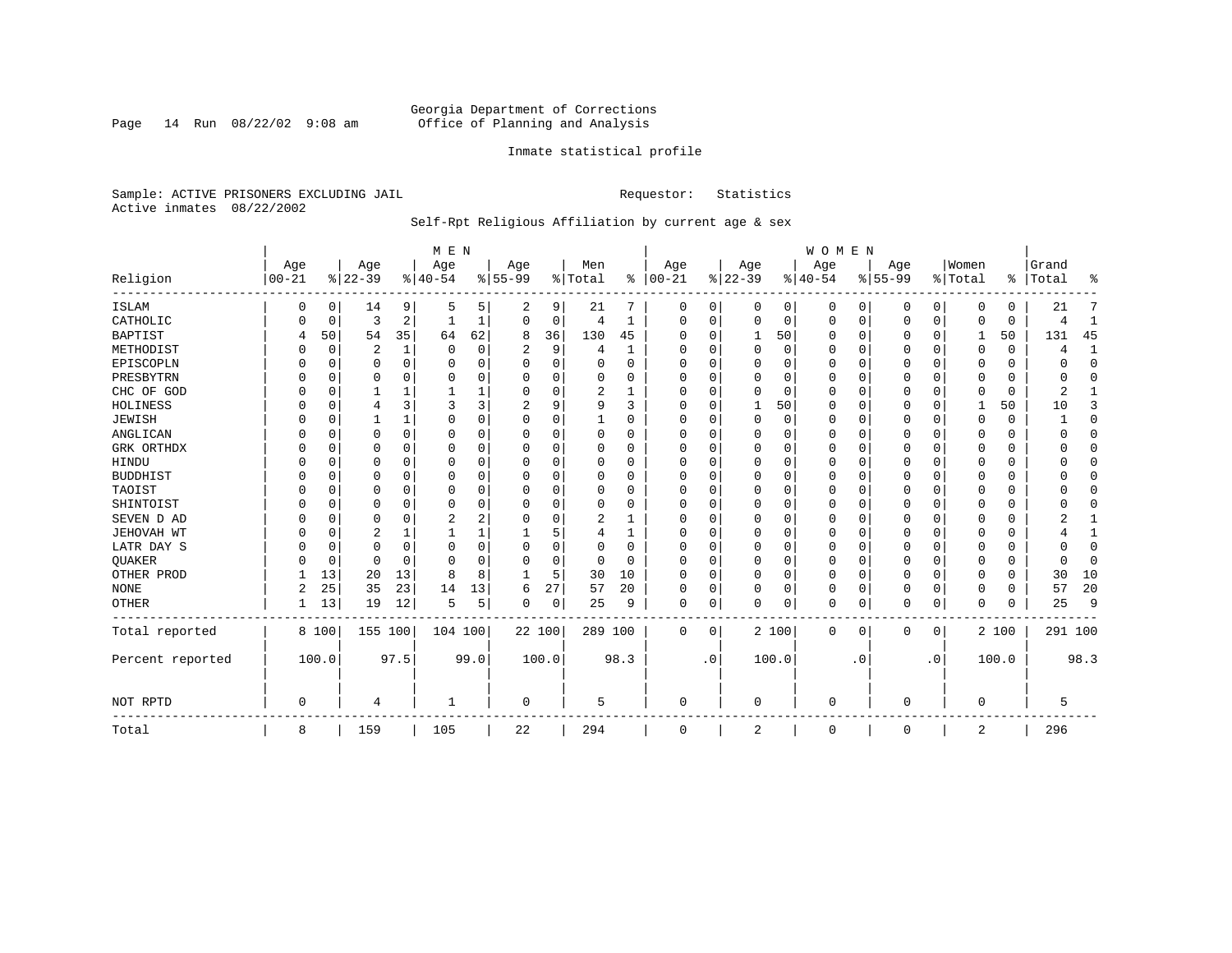### Georgia Department of Corrections<br>Page 15 Run 08/22/02 9:08 am 60ffice of Planning and Analysis Office of Planning and Analysis

### Inmate statistical profile

Sample: ACTIVE PRISONERS EXCLUDING JAIL **Requestor:** Statistics Active inmates 08/22/2002

Self-Rpt Family Behavior Patterns \* by current age & sex

|                  |                 |             |                  |      | M E N            |      |                 |        |                |          |                  |           |                  |          | W O M E N       |           |                 |           |                  |       |                |         |
|------------------|-----------------|-------------|------------------|------|------------------|------|-----------------|--------|----------------|----------|------------------|-----------|------------------|----------|-----------------|-----------|-----------------|-----------|------------------|-------|----------------|---------|
| Family Behavior  | Age<br>$ 00-21$ |             | Age<br>$ 22-39 $ |      | Age<br>$ 40-54 $ |      | Age<br>$ 55-99$ |        | Men<br>% Total | ႜ        | Age<br>$00 - 21$ |           | Age<br>$ 22-39 $ |          | Age<br>$ 40-54$ |           | Age<br>$ 55-99$ |           | Women<br>% Total | ∻     | Grand<br>Total | ႜ       |
| CRIMINLTY        | 3               | 23          | 50               | 20   | 36               | 25   | 5               | 22     | 94             | 22       | $\Omega$         | 0         |                  | 17       | $\Omega$        | 0         | $\Omega$        | 0         |                  | 17    | 95             | 22      |
| ALCOHOLISM       |                 | 8           | 36               | 15   | 24               | 17   | 3               | 13     | 64             | 15       | 0                | 0         |                  | 17       | 0               |           | $\Omega$        | 0         |                  | 17    | 65             | 15      |
| DRUG ABUSE       |                 | 8           | 25               | 10   | 11               | 8    |                 |        | 38             | 9        |                  |           |                  | 17       | U               |           |                 |           |                  | 17    | 39             | 9       |
| DOMINERING       |                 |             |                  | 0    | $\Omega$         |      |                 |        |                | O        |                  |           |                  | 17       | <sup>0</sup>    |           |                 |           |                  | 17    |                |         |
| MIGRANT          |                 | 0           | 2                |      | 2                |      |                 | 0      |                |          |                  |           |                  | 0        | 0               |           | 0               |           |                  | 0     |                |         |
| INFL BTGS        |                 | 8           | 12               |      | 6                | 4    | 3               | 13     | 22             | h        |                  |           |                  | $\Omega$ | 0               |           | $\Omega$        |           |                  | 0     | 22             |         |
| PERMISSIVE       |                 | $\mathbf 0$ |                  | 0    | $\Omega$         | 0    | 0               | 0      |                | $\Omega$ | $\Omega$         | U         |                  | 17       | 0               |           | $\Omega$        |           |                  | 17    |                |         |
| FATH ABSNT       |                 | 38          | 89               | 36   | 48               | 34   | 8               | 35     | 150            | 35       |                  |           |                  | $\Omega$ | 0               |           |                 |           |                  | 0     | 150            | -35     |
| MOTH ABSNT       |                 | 15          | 27               | 11   | 13               | 9    | 3               | 13     | 45             | 11       |                  | 0         |                  |          | 0               |           | $\Omega$        |           |                  | 0     | 45             | 10      |
| NONE             | 0               | 0           | 4                | 2    | 3                | 2    | 0               | 0      |                | 2        | 0                | 0         |                  | 17       | 0               |           | 0               |           |                  | 17    | 8              |         |
| Total reported   |                 | 13 100      | 247              | 100  | 143              | 100  |                 | 23 100 | 426 100        |          | 0                | 0         |                  | 6 100    | $\mathbf 0$     | 0         | 0               | 0         |                  | 6 100 |                | 432 100 |
| Percent reported |                 | 75.0        |                  | 77.4 |                  | 76.2 |                 | 59.1   |                | 75.5     |                  | $\cdot$ 0 |                  | 100.0    |                 | $\cdot$ 0 |                 | $\cdot$ 0 |                  | 100.0 |                | 75.7    |
| <b>OTHER</b>     | 2               |             | 36               |      | 25               |      | 9               |        | 72             |          | 0                |           | $\Omega$         |          | 0               |           | $\Omega$        |           | $\Omega$         |       | 72             |         |
| Total            | 8               |             | 159              |      | 105              |      | 22              |        | 294            |          | 0                |           | 2                |          | 0               |           | 0               |           | 2                |       | 296            |         |

\* NOTE: SINCE THERE CAN BE UP TO FIVE BEHAVIOR CODES PER INMATE, THE NUMBER OF CASES REPORTED IN THE DETAIL LINES AND THE TOTAL REPORTED LINE MAY EXCEED THE TOTAL NUMBER OF CASES. IN SHORT, THIS TABLE COUNTS THE NUMBER OF BEHAVIOR PROBLEMS, NOT INMATES.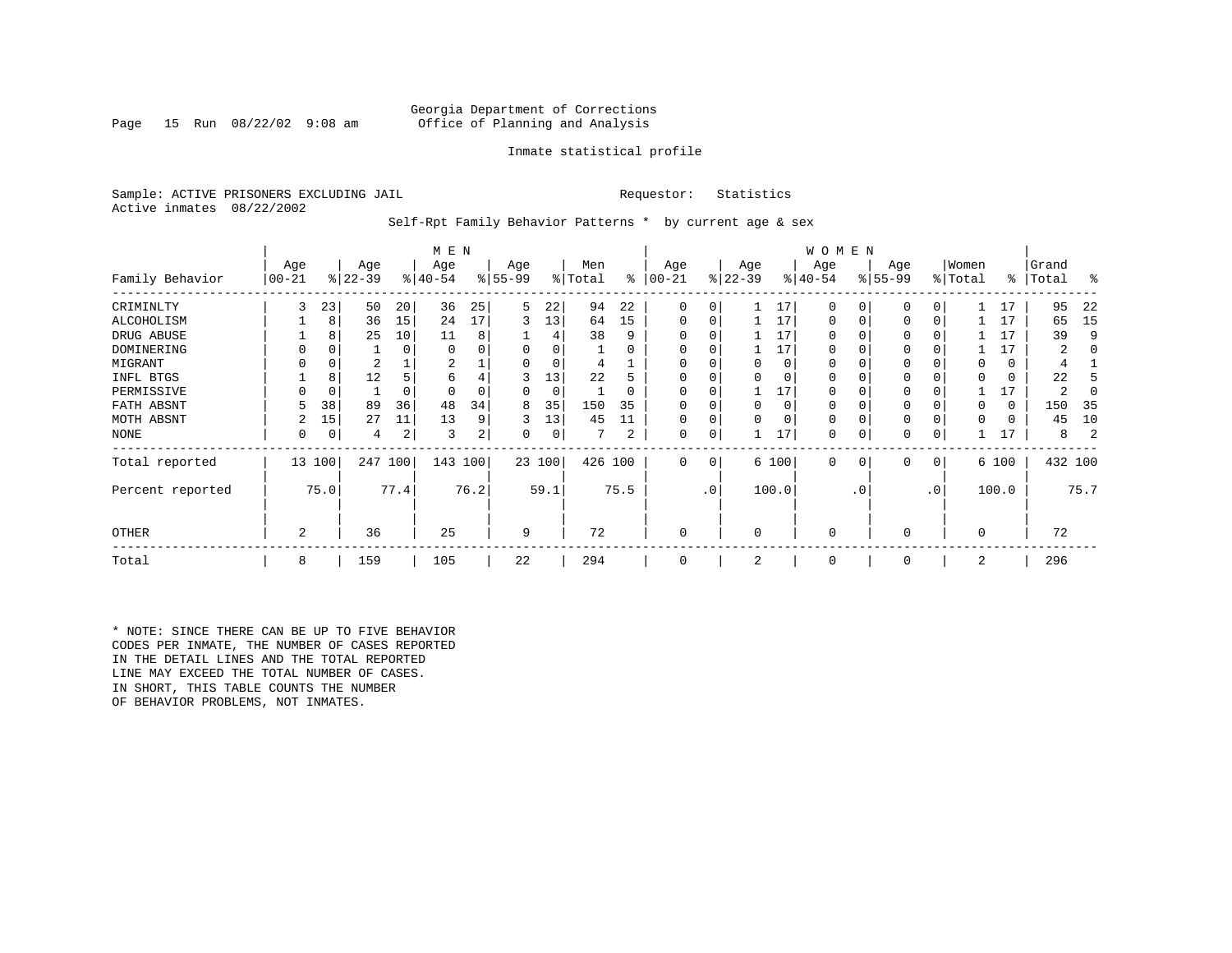### Georgia Department of Corrections<br>Page 16 Run 08/22/02 9:08 am 60ffice of Planning and Analysis Office of Planning and Analysis

### Inmate statistical profile

Sample: ACTIVE PRISONERS EXCLUDING JAIL **Requestor:** Statistics Active inmates 08/22/2002

### Inmate Diagnostic Behavior Problem \* by current age & sex

|                    |            | M E N       |           |          |          |       |           |          |         |          |            |           |             | WOMEN    |          |           |           |           |          |          |         |                |
|--------------------|------------|-------------|-----------|----------|----------|-------|-----------|----------|---------|----------|------------|-----------|-------------|----------|----------|-----------|-----------|-----------|----------|----------|---------|----------------|
|                    | Age        |             | Age       |          | Age      |       | Age       |          | Men     |          | Age        |           | Age         |          | Age      |           | Age       |           | Women    |          | Grand   |                |
| Diagnostic Problem | $ 00 - 21$ |             | $ 22-39 $ |          | $ 40-54$ |       | $8 55-99$ |          | % Total | ႜ        | $ 00 - 21$ |           | $ 22-39 $   |          | $ 40-54$ |           | $ 55-99 $ |           | % Total  | ⊱        | Total   | ፠              |
| <b>ALCOHOLIC</b>   |            | 5           | 8         | 2        | 8        | 3     | 3         | 7        | 20      | 3        | 0          | 0         | 1           | 25       | 0        | 0         | 0         | 0         |          | 25       | 21      | 3              |
| <b>ALCOH ABSE</b>  |            | 5           | 37        | 10       | 27       | 11    | 3         | 7        | 68      | 10       | 0          | $\Omega$  | 0           | $\Omega$ | 0        | 0         | 0         | 0         | $\Omega$ | $\Omega$ | 68      | 10             |
| DRUG EXP           |            | 10          | 54        | 14       | 32       | 13    | 7         | 16       | 95      | 14       |            |           | $\Omega$    | 0        | 0        | 0         |           | $\Omega$  | $\Omega$ | $\Omega$ | 95      | 14             |
| DRUG ABSE          |            | 19          | 66        | 17       | 36       | 15    | 3         | 7        | 109     | 16       | O          |           |             | 25       | $\Omega$ | $\Omega$  | 0         | 0         |          | 25       | 110     | 16             |
| NARC ADDCT         |            | 0           | 2         | 1        | 3        |       |           | $\Omega$ | 5       |          |            | $\Omega$  | $\mathbf 0$ | $\Omega$ | 0        | $\Omega$  |           | $\Omega$  | $\Omega$ | $\Omega$ | 5       | $\mathbf{1}$   |
| EPILEPTIC          |            | $\mathbf 0$ |           |          |          |       |           | O        |         |          | O          |           | $\Omega$    | O        | U        | $\Omega$  | 0         | $\Omega$  | $\Omega$ | $\Omega$ |         |                |
| MANIPULTVE         | 6          | 29          | 31        | 8        | 16       |       | 3         | 7        | 56      | 8        |            |           | $\Omega$    | $\Omega$ | 0        | $\Omega$  | 0         | $\Omega$  | $\Omega$ | 0        | 56      | 8              |
| <b>ASSAULTIVE</b>  | 6          | 29          | 126       | 33       | 83       | 35    | 16        | 37       | 231     | 34       |            |           | 2           | 50       | 0        | 0         | 0         | 0         | 2        | 50       | 233     | 34             |
| ESCPE TEND         |            | 0           | 16        | 4        | 16       |       | 3         | 7        | 35      | 5        |            |           | $\mathbf 0$ | 0        | 0        | $\Omega$  |           | $\Omega$  | $\Omega$ | 0        | 35      | 5              |
| SUICIDAL           |            | 0           | 17        | 4        |          | 2     |           | 5        | 23      |          |            |           | $\Omega$    | U        | U        | $\Omega$  |           | $\Omega$  | $\Omega$ | 0        | 23      | 3              |
| WITHDRAWN          |            | 0           |           | O        |          |       |           | U        |         |          |            |           | $\Omega$    |          | 0        | $\Omega$  |           | O         |          | $\Omega$ |         | $\Omega$       |
| PR RLTY CT         |            | $\Omega$    | 3         |          |          |       |           | O        | 5       |          | O          |           | $\Omega$    | O        | $\Omega$ | $\Omega$  |           | $\Omega$  | $\Omega$ | $\Omega$ |         |                |
| HOMOSEXUAL         |            | 5           | 0         | $\Omega$ |          |       |           | U        | 2       | $\Omega$ |            |           | $\Omega$    | O        | 0        | $\Omega$  |           | $\Omega$  |          | U        |         | $\Omega$       |
| <b>NONE</b>        |            | $\Omega$    | 3         |          |          |       | 2         | 5        | 6       |          | U          |           | $\Omega$    | 0        | 0        | $\Omega$  |           | $\Omega$  |          | $\Omega$ | 6       |                |
| <b>OTHER</b>       |            | $\Omega$    |           | 2        | 6        | 3     | 0         | 0        | 13      | 2        |            |           | 0           | 0        | 0        | $\Omega$  |           | $\Omega$  | $\Omega$ | $\Omega$ | 13      | $\overline{a}$ |
| NOT RPTD           | 0          | 0           | 5         | 1        | 3        |       |           | 2        | 9       |          | O          | 0         | $\Omega$    | 0        | $\Omega$ | 0         | U         | 0         | $\Omega$ | $\Omega$ | 9       |                |
| Total reported     |            | 21 100      | 380       | 100      | 240 100  |       |           | 43 100   | 684 100 |          | $\Omega$   | $\Omega$  |             | 4 100    | $\Omega$ | 0         | 0         | 0         |          | 4 100    | 688 100 |                |
| Percent reported   |            | 100.0       |           | 99.4     |          | 100.0 |           | 100.0    |         | 99.7     |            | $\cdot$ 0 |             | 100.0    |          | $\cdot$ 0 |           | $\cdot$ 0 |          | 100.0    |         | 99.7           |
| UNKNOWN            | 0          |             |           |          | 0        |       | 0         |          |         |          | O          |           | $\mathbf 0$ |          | 0        |           | 0         |           | 0        |          |         |                |
|                    |            |             |           |          |          |       |           |          |         |          |            |           |             |          |          |           |           |           |          |          |         |                |
| Total              | 8          |             | 159       |          | 105      |       | 22        |          | 294     |          | 0          |           | 2           |          | 0        |           | 0         |           | 2        |          | 296     |                |

\* NOTE: SINCE THERE CAN BE UP TO FIVE BEHAVIOR CODES PER INMATE, THE NUMBER OF CASES REPORTED IN THE DETAIL LINES AND THE TOTAL REPORTED LINE MAY EXCEED THE TOTAL NUMBER OF CASES.IN SHORT, THIS TABLE COUNTS THE NUMBER OF BEHAVIOR PROBLEMS, NOT INMATES.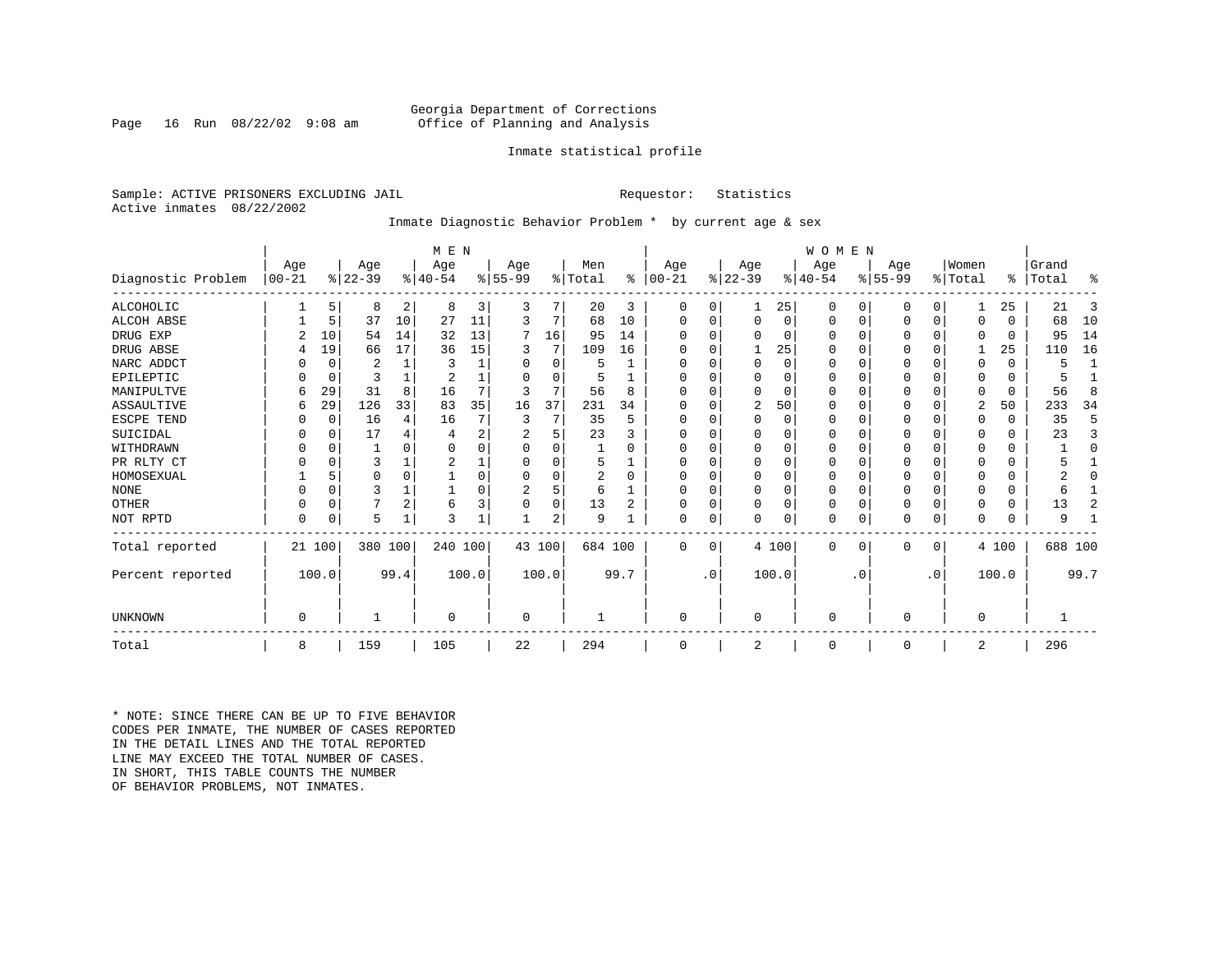Page 17 Run  $08/22/02$  9:08 am

### Inmate statistical profile

Sample: ACTIVE PRISONERS EXCLUDING JAIL **Requestor:** Statistics Active inmates 08/22/2002

Physical Profile (General Condition) by current age & sex

|                      |             |                |              |      | M E N       |       |             |        |                |      |             |             |           |                | W O M E N   |              |              |             |             |          |       |             |
|----------------------|-------------|----------------|--------------|------|-------------|-------|-------------|--------|----------------|------|-------------|-------------|-----------|----------------|-------------|--------------|--------------|-------------|-------------|----------|-------|-------------|
|                      | Age         |                | Age          |      | Age         |       | Age         |        | Men            |      | Age         |             | Age       |                | Aqe         |              | Age          |             | Women       |          | Grand |             |
| Physical Profile     | 00-21       |                | $8 22-39$    |      | $8 40-54$   |       | $8 55-99$   |        | % Total        | ႜ    | $ 00-21$    |             | $ 22-39 $ |                | $8 40-54$   |              | $8155 - 99$  |             | % Total     | ႜ        | Total | - %         |
| NO LIMITATION        |             | 88             | 118          | 76   | 50          | 48    | 7           | 32     | 182            | 63   | $\mathbf 0$ | 0           |           | 2 100          | 0           | $\mathbf{0}$ | $\mathbf{0}$ | 0           |             | 2 100    |       | 184 63      |
| DEFECT NO MAJOR LIMT |             | 13             | 16           | 10   | 23          | 22    |             | 32     | 47             | 16   | $\Omega$    | 0           | $\Omega$  | $\Omega$       | 0           | $\mathbf{0}$ | $\mathbf 0$  | $\Omega$    | $\mathbf 0$ | $\Omega$ | 47    | 16          |
| DEFECT MAJOR LIMIT   | 0           | 0 <sup>1</sup> | 22           | 14   | 31          | 30    |             | 32     | 60             | 21   | $\mathbf 0$ | $\mathbf 0$ | $\Omega$  | $\Omega$       | 0           |              | $\mathbf{0}$ |             | $\Omega$    | $\Omega$ | 60    | - 20        |
| VERY MAJOR DEFECT    | 0           | 0 <sup>1</sup> | $\mathbf{0}$ | 0    |             | Τ.    |             | 5      | $\overline{2}$ |      | $\mathbf 0$ | 0           | 0         | $\overline{0}$ | $\mathbf 0$ | 0            | $\mathbf 0$  | $\mathbf 0$ | 0           | 0        |       | $2 \quad 1$ |
| Total reported       |             | 8 100          | 156          | 100  | 105         | 100   |             | 22 100 | 291 100        |      | $\mathbf 0$ | 0           |           | 2 100          | 0           | $\mathbf{0}$ | $\mathbf{0}$ | $\mathbf 0$ |             | 2 100    |       | 293 100     |
| Percent reported     |             | 100.0          |              | 98.1 |             | 100.0 |             | 100.0  |                | 99.0 |             | $\cdot$ 0   |           | 100.0          |             | $\cdot$ 0    |              | .0'         |             | 100.0    |       | 99.0        |
| NOT REPORTED         | $\mathbf 0$ |                | 3            |      | $\mathbf 0$ |       | $\mathbf 0$ |        | 3              |      | $\mathbf 0$ |             | $\Omega$  |                | $\mathbf 0$ |              | $\mathbf{0}$ |             | $\Omega$    |          | 3     |             |
| Total                | 8           |                | 159          |      | 105         |       | 22          |        | 294            |      | $\mathbf 0$ |             | 2         |                | 0           |              | $\mathbf{0}$ |             | 2           |          | 296   |             |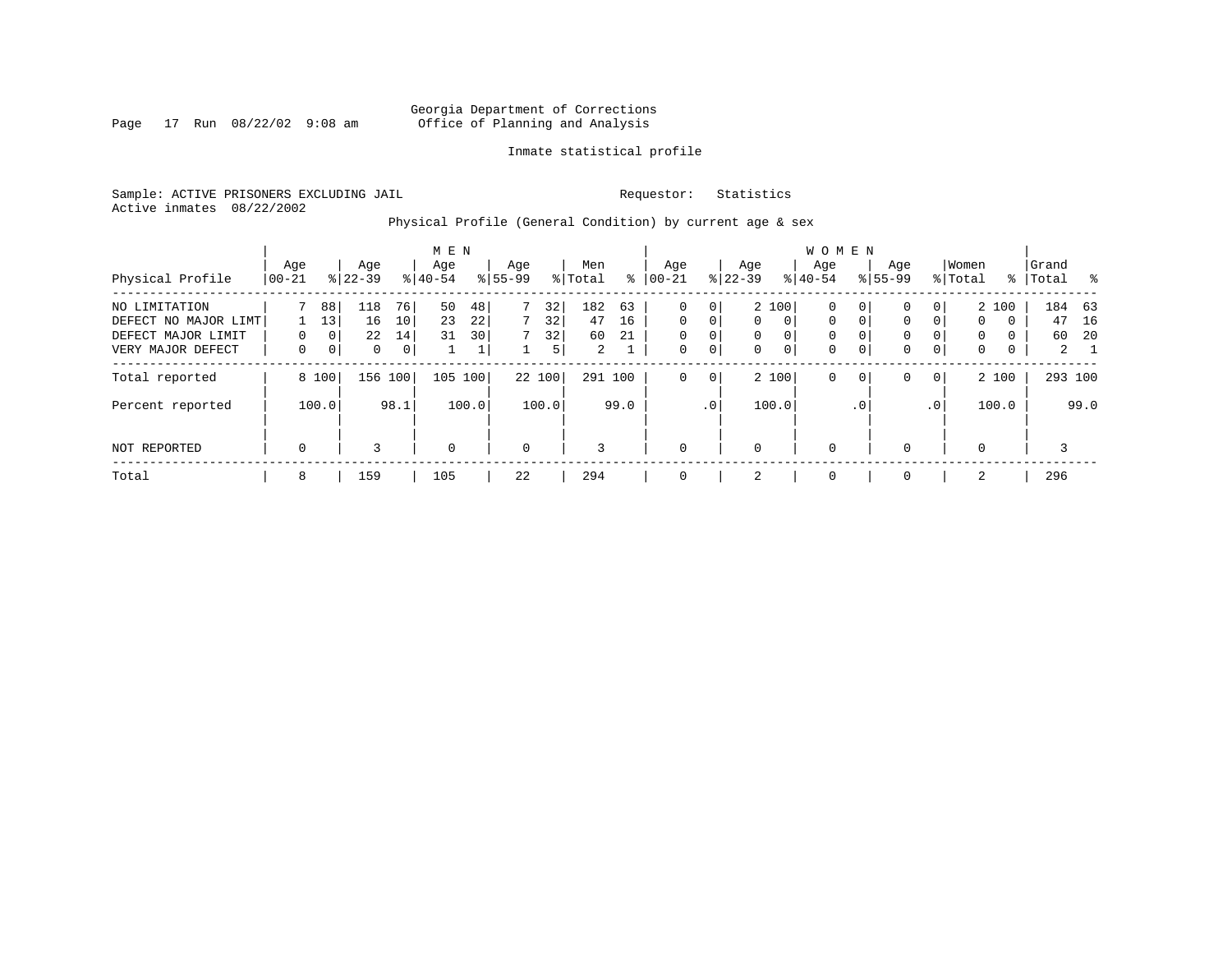### Georgia Department of Corrections<br>Page 18 Run 08/22/02 9:08 am 60ffice of Planning and Analysis Page 18 Run 08/22/02 9:08 am Office of Planning and Analysis

### Inmate statistical profile

Sample: ACTIVE PRISONERS EXCLUDING JAIL **Requestor:** Statistics Active inmates 08/22/2002

Security Status by current age & sex

|                  |           |             |           |       | M E N       |                         |             |        |          |                |            |                 |             |       | W O M E N   |     |             |                |             |               |       |         |
|------------------|-----------|-------------|-----------|-------|-------------|-------------------------|-------------|--------|----------|----------------|------------|-----------------|-------------|-------|-------------|-----|-------------|----------------|-------------|---------------|-------|---------|
|                  | Age       |             | Age       |       | Age         |                         | Age         |        | Men      |                | Age        |                 | Age         |       | Age         |     | Age         |                | Women       |               | Grand |         |
| Security         | $00 - 21$ |             | $ 22-39 $ |       | $ 40-54$    |                         | $8 55-99$   |        | % Total  | ి              | $ 00 - 21$ |                 | $ 22-39 $   |       | $ 40-54 $   |     | $ 55-99 $   |                | % Total     | $\frac{8}{6}$ | Total | ႜ       |
| DIAG INCOM       | $\Omega$  | 0           | 0         | 0     |             | 0                       | 0           | 0      | 0        | 0              | 0          | $\overline{0}$  | $\mathbf 0$ | 0     | 0           |     | 0           | 0              | $\Omega$    | 0             |       | O       |
| WRK RELEAS       |           | 0           | 0         | 0     |             | 0                       | 0           | 0      | 0        | 0              | $\Omega$   | 0               | 0           | 0     | 0           |     | 0           | 0              | $\Omega$    | 0             |       |         |
| TRUSTY           |           |             | 0         |       |             |                         | $\Omega$    | 0      | $\Omega$ | $\Omega$       |            |                 | $\Omega$    | 0     | 0           |     | 0           |                | n           | 0             |       |         |
| MINIMUM          |           | $\mathbf 0$ | 0         | 0     |             |                         |             | 5      |          | 0              |            |                 |             | 50    | 0           |     | $\mathbf 0$ |                |             | 50            |       |         |
| MEDIUM           |           | 13          | 41        | 26    | 43          | 41                      | 10          | 45     | 95       | 32             | 0          |                 | $\mathbf 0$ | 0     | 0           |     | 0           |                | 0           | 0             | 95    | 32      |
| CLOSE            |           | 88          | 101       | 64    | 56          | 53                      | 10          | 45     | 174      | 59             |            |                 | 0           | 0     | 0           |     | 0           |                | $\Omega$    | 0             | 174   | 59      |
| MAXIMUM          | 0         | 0           | 16        | 10    | 3           | 3                       |             | 5      | 20       | $\overline{ }$ | $\Omega$   |                 |             | 50    | 0           |     | 0           |                |             | 50            | 21    |         |
| DIAGNOSTIC       | 0         | 0           |           |       | 3           | $\overline{\mathbf{3}}$ | 0           | 0      | 4        |                | 0          | $\overline{0}$  | 0           | 0     | 0           | 0   | $\mathbf 0$ | 0              | 0           | 0             | 4     |         |
| Total reported   |           | 8 100       | 159       | 100   | 105         | 100                     |             | 22 100 |          | 294 100        | 0          | 0               |             | 2 100 | $\mathbf 0$ | 0   | 0           | $\overline{0}$ |             | 2 100         |       | 296 100 |
| Percent reported |           | 100.0       |           | 100.0 |             | 100.0                   |             | 100.0  |          | 100.0          |            | .0 <sup>1</sup> |             | 100.0 |             | . 0 |             | $\cdot$ 0      |             | 100.0         |       | 100.0   |
| NOT RPTD         | 0         |             | $\Omega$  |       | $\mathbf 0$ |                         | $\mathbf 0$ |        | $\Omega$ |                | $\Omega$   |                 | $\mathbf 0$ |       | $\mathbf 0$ |     | $\Omega$    |                | $\mathbf 0$ |               | 0     |         |
| Total            | 8         |             | 159       |       | 105         |                         | 22          |        | 294      |                | 0          |                 | 2           |       | 0           |     | $\mathbf 0$ |                | 2           |               | 296   |         |

\* NOTE: BEGINNING IN JULY 1987, THE FACILITIES DIVISION NO LONGER CODED INMATES AS BEING WORK RELEASE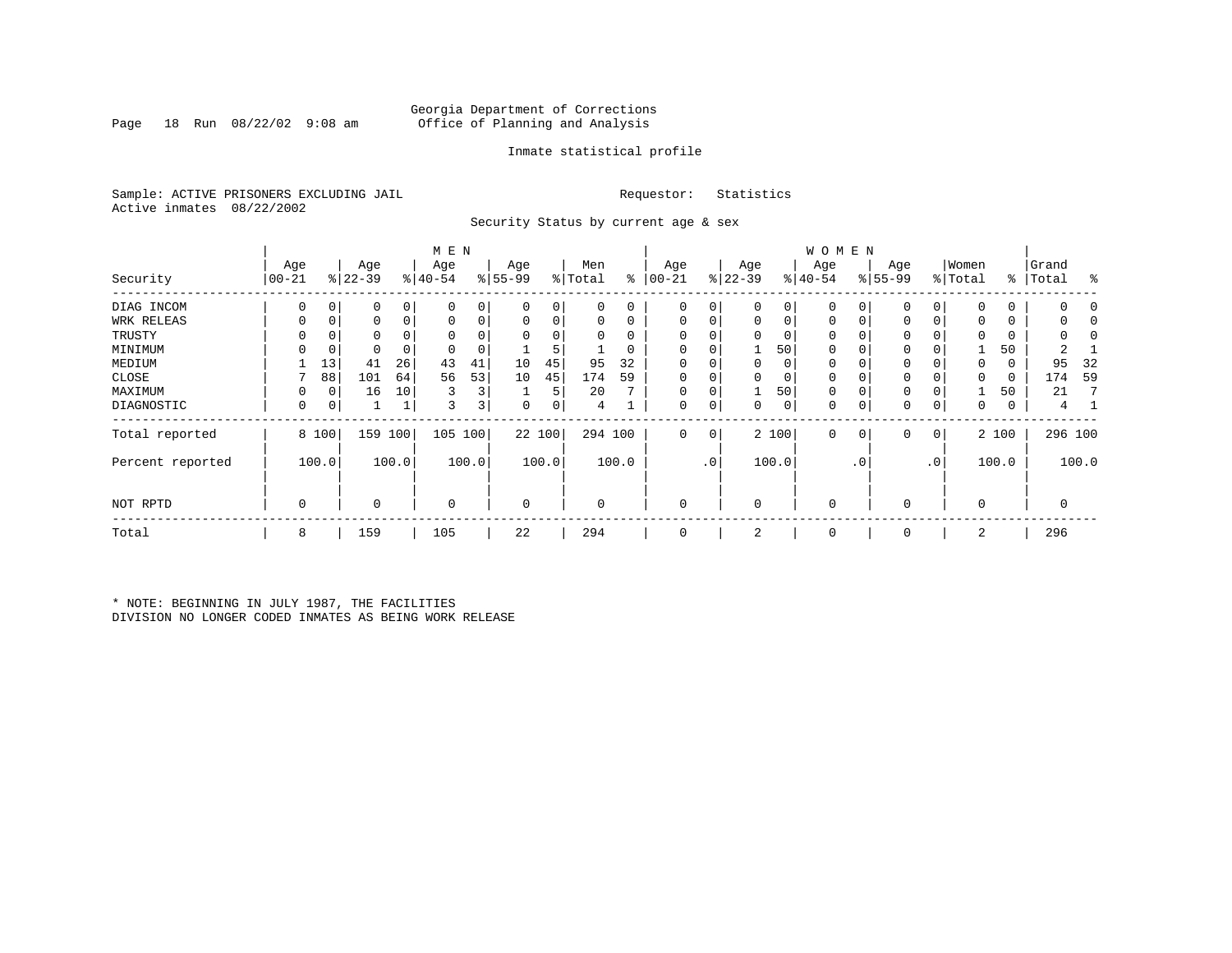Page 19 Run  $08/22/02$  9:08 am

### Inmate statistical profile

Sample: ACTIVE PRISONERS EXCLUDING JAIL **Requestor:** Statistics Active inmates 08/22/2002

Number Of Sentences by current age & sex

|                     |                  |       |                  |       | M E N            |       |                  |        |                |         |                 |           |                  |          | W O M E N        |                |                 |    |                  |          |                 |         |
|---------------------|------------------|-------|------------------|-------|------------------|-------|------------------|--------|----------------|---------|-----------------|-----------|------------------|----------|------------------|----------------|-----------------|----|------------------|----------|-----------------|---------|
| Number Of Sentences | Age<br>$ 00-21 $ |       | Age<br>$ 22-39 $ |       | Age<br>$ 40-54 $ |       | Age<br>$8 55-99$ |        | Men<br>% Total | ႜ       | Age<br>$ 00-21$ |           | Age<br>$ 22-39 $ |          | Age<br>$ 40-54 $ |                | Age<br>$ 55-99$ |    | Women<br>% Total | ွေ       | Grand<br> Total | ႜ       |
| $_{\rm ONE}$        | 0                | 0     | 17               | 11    | 21               | 20    | 3                | 14     | 41             | 14      | $\mathbf 0$     | 0         | $\Omega$         | 0        | $\mathbf 0$      | 0              | 0               | 0  | 0                | 0        | 41              | 14      |
| TWO                 | 3                | 38    | 31               | 19    | 18               | 17    | 6                | 27     | 58             | 20      | $\mathbf 0$     | 0         |                  | 50       | $\mathbf 0$      | 0              | $\Omega$        | 0  |                  | 50       | 59              | 20      |
| THREE               |                  | 13    | 27               | 17    | 21               | 20    | 2                | 9      | 51             | 17      | $\Omega$        |           | $\Omega$         | 0        | 0                |                | $\Omega$        |    | $\Omega$         | 0        | 51              | 17      |
| <b>FOUR</b>         | 0                | 0     | 19               | 12    | 17               | 16    |                  | 5      | 37             | 13      | $\Omega$        | 0         | $\Omega$         | $\Omega$ | $\Omega$         |                | $\Omega$        | 0  | $\Omega$         | $\Omega$ | 37              | 13      |
| FIVE                | 0                | 0     | 16               | 10    | 5                | 5     | 3                | 14     | 24             | 8       | 0               | 0         |                  | 50       | $\mathbf 0$      |                | $\mathbf 0$     |    |                  | 50       | 25              | -8      |
| MORE THAN FIVE      | 4                | 50    | 49               | 31    | 23               | 22    | 7                | 32     | 83             | 28      | $\mathbf 0$     | 0         | 0                | 0        | 0                | 0              | $\mathbf 0$     | 0  | 0                | 0        | 83              | -28     |
| Total reported      |                  | 8 100 | 159 100          |       | 105 100          |       |                  | 22 100 |                | 294 100 | 0               | 0         |                  | 2 100    | $\mathbf 0$      | 0 <sup>1</sup> | $\Omega$        | 0  |                  | 2 100    |                 | 296 100 |
| Percent reported    |                  | 100.0 |                  | 100.0 |                  | 100.0 |                  | 100.0  |                | 100.0   |                 | $\cdot$ 0 |                  | 100.0    |                  | $\cdot$ 0      |                 | .0 |                  | 100.0    |                 | 100.0   |
| NOT REPORTED        | 0                |       | 0                |       | $\mathbf{0}$     |       | $\mathbf 0$      |        | 0              |         | $\mathbf 0$     |           | $\Omega$         |          | $\mathbf 0$      |                | $\mathbf 0$     |    | 0                |          | 0               |         |
| Total               | 8                |       | 159              |       | 105              |       | 22               |        | 294            |         | $\Omega$        |           | $\overline{a}$   |          | $\Omega$         |                | $\mathbf 0$     |    | $\overline{a}$   |          | 296             |         |
|                     |                  |       |                  |       |                  |       |                  |        |                |         |                 |           |                  |          |                  |                |                 |    |                  |          |                 |         |
| AVG NUM SENTENCES   | 6.25             |       | 4.68             |       | 4.09             |       | 4.95             |        | 4.53           |         | .00             |           | 3.50             |          | .00              |                | .00             |    | 3.50             |          | 4.52            |         |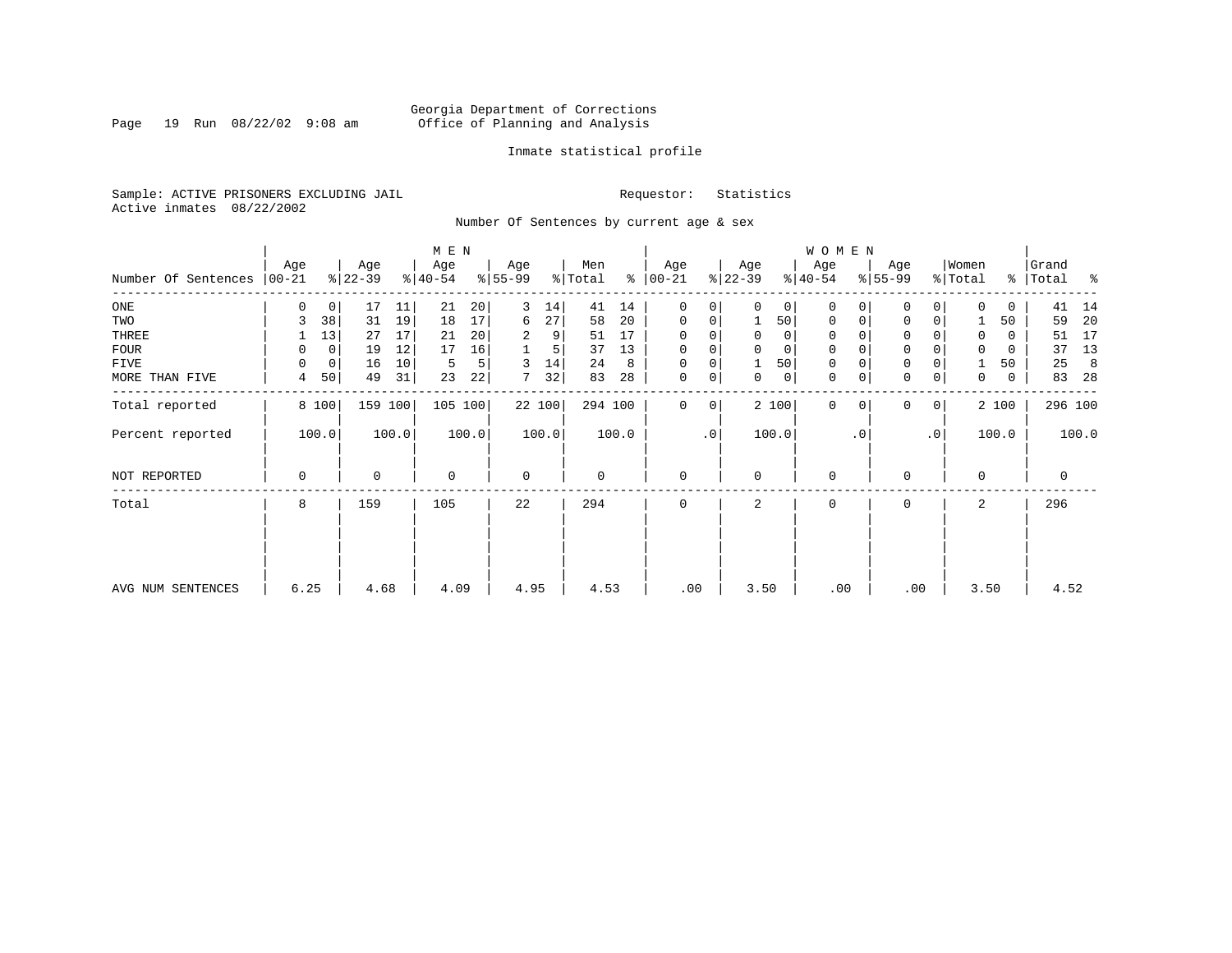Page 20 Run  $08/22/02$  9:08 am

### Inmate statistical profile

Sample: ACTIVE PRISONERS EXCLUDING JAIL **Requestor:** Statistics Active inmates 08/22/2002

Number Of Disciplinaries by current age & sex

|                  |                  |       |                  |                 | M E N            |       |                  |        |                |       |                   |                 |                  |             | W O M E N        |             |                  |              |                  |       |                    |         |
|------------------|------------------|-------|------------------|-----------------|------------------|-------|------------------|--------|----------------|-------|-------------------|-----------------|------------------|-------------|------------------|-------------|------------------|--------------|------------------|-------|--------------------|---------|
| Disciplinaries   | Age<br>$00 - 21$ |       | Age<br>$ 22-39 $ |                 | Age<br>$8 40-54$ |       | Age<br>$8 55-99$ |        | Men<br>% Total | န္    | Age<br>$ 00 - 21$ |                 | Age<br>$ 22-39 $ |             | Age<br>$ 40-54 $ |             | Age<br>$8 55-99$ |              | Women<br>% Total |       | Grand<br>%   Total | ႜ       |
| ZERO             | 2                | 25    | 29               | 18              | 39               | 37    | 9                | 41     | 79             | 27    | $\mathbf 0$       | 0               | $\Omega$         | 0           | $\mathbf 0$      | $\Omega$    | $\Omega$         | $\Omega$     | $\Omega$         | 0     | 79                 | 27      |
| ONE              | 2                | 25    | 16               | 10 <sup>1</sup> | 11               | 10    | 3                | 14     | 32             | 11    | $\mathbf 0$       | 0               | 0                | $\mathbf 0$ | $\mathbf 0$      | $\mathbf 0$ | 0                | $\mathbf 0$  | $\Omega$         | 0     | 32                 | 11      |
| TWO              |                  | 13    | 12               | 8 <sup>1</sup>  | 12               | 11    | 2                | 9      | 27             | 9     | $\Omega$          |                 | $\mathbf 0$      | 0           | $\mathbf 0$      | O           | $\Omega$         |              | 0                | 0     | 27                 | 9       |
| THREE            |                  | 13    | 14               | 9               | 10               | 10    | 3                | 14     | 28             | 10    | $\Omega$          |                 | 0                | 0           | 0                | 0           | 0                |              | $\mathbf 0$      | 0     | 28                 | 9       |
| <b>FOUR</b>      |                  | 13    | 17               | 11              | 10               | 10    |                  | 5      | 29             | 10    | $\Omega$          |                 |                  | 50          | $\mathbf 0$      |             | $\mathbf 0$      |              |                  | 50    | 30                 | 10      |
| FIVE             |                  | 13    | 8                | 5               | $\overline{c}$   | 2     | $\Omega$         | 0      | 11             | 4     | $\Omega$          | 0               | 0                | 0           | 0                | $\Omega$    | 0                |              | 0                | 0     | 11                 | 4       |
| MORE THAN FIVE   | 0                | 0     | 63               | 40              | 21               | 20    | 4                | 18     | 88             | 30    | 0                 | 0               |                  | 50          | $\mathbf 0$      | 0           | $\mathbf 0$      | 0            |                  | 50    | 89                 | 30      |
| Total reported   |                  | 8 100 | 159 100          |                 | 105 100          |       |                  | 22 100 | 294 100        |       | $\Omega$          | 0               |                  | 2 100       | $\mathbf{0}$     | $\mathbf 0$ | 0                | $\mathbf{0}$ |                  | 2 100 |                    | 296 100 |
| Percent reported |                  | 100.0 |                  | 100.0           |                  | 100.0 |                  | 100.0  |                | 100.0 |                   | .0 <sup>1</sup> |                  | 100.0       |                  | $\cdot$ 0   |                  | $\cdot$ 0    |                  | 100.0 |                    | 100.0   |
| NOT REPORTED     | 0                |       | 0                |                 | $\mathbf 0$      |       | $\mathbf 0$      |        | 0              |       | $\mathbf 0$       |                 | 0                |             | $\mathbf 0$      |             | 0                |              | $\Omega$         |       | 0                  |         |
| Total            | 8                |       | 159              |                 | 105              |       | 22               |        | 294            |       | 0                 |                 | 2                |             | $\mathbf 0$      |             | 0                |              | 2                |       | 296                |         |
|                  |                  |       |                  |                 |                  |       |                  |        |                |       |                   |                 |                  |             |                  |             |                  |              |                  |       |                    |         |
| AVG NUM DISCIP   | 2.00             |       | 7.64             |                 | 3.17             |       | 2.36             |        | 5.50           |       | .00               |                 | 13.50            |             | .00              |             | .00              |              | 13.50            |       | 5.55               |         |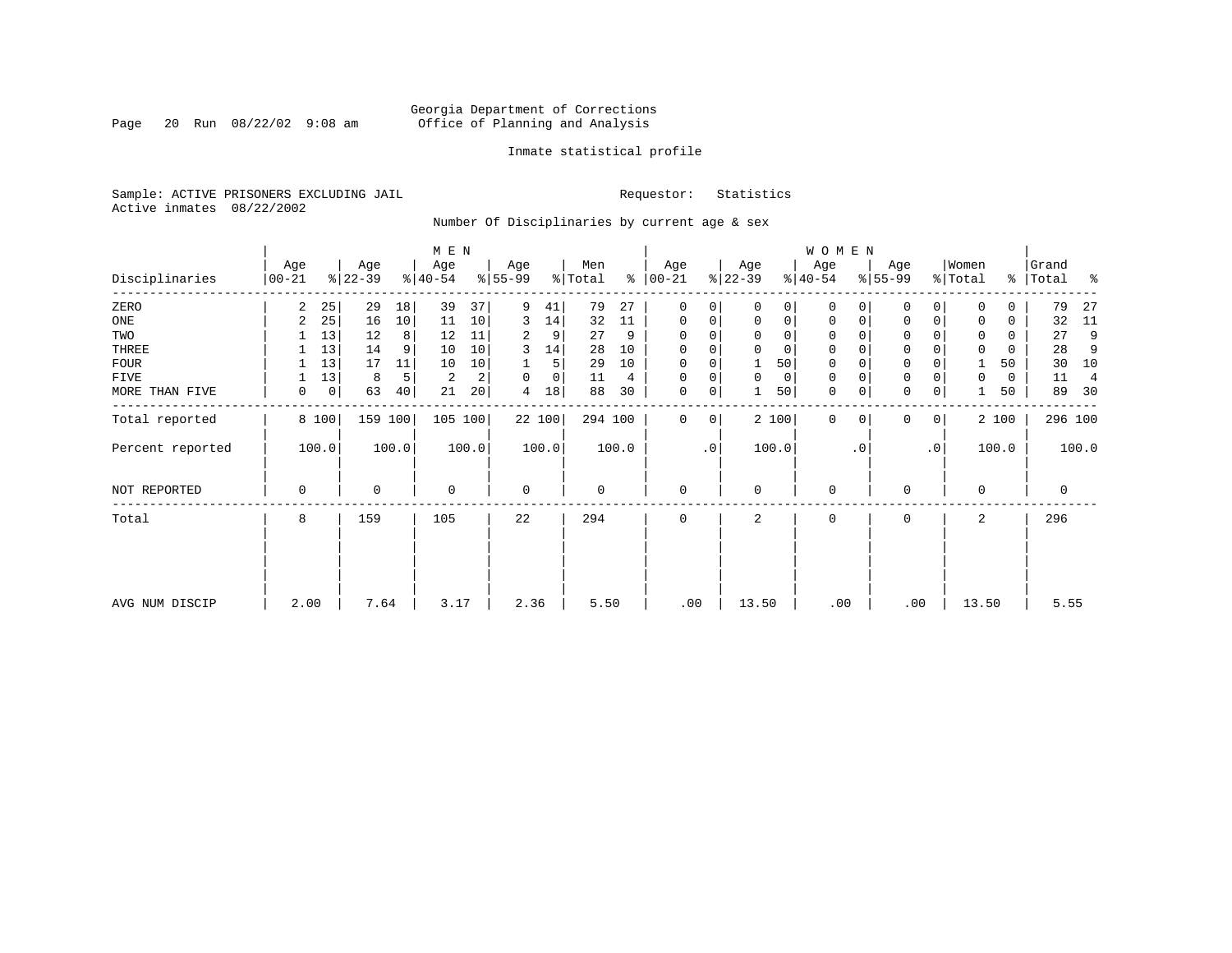Page 21 Run  $08/22/02$  9:08 am

### Inmate statistical profile

Sample: ACTIVE PRISONERS EXCLUDING JAIL **Requestor:** Statistics Active inmates 08/22/2002

Number Of Escapes by current age & sex

|                  |                  |       |                  |       | M E N            |       |                  |        |                |             |                  |           |                 |             | <b>WOMEN</b>     |           |                  |           |                  |       |                |          |
|------------------|------------------|-------|------------------|-------|------------------|-------|------------------|--------|----------------|-------------|------------------|-----------|-----------------|-------------|------------------|-----------|------------------|-----------|------------------|-------|----------------|----------|
| Escapes          | Age<br>$00 - 21$ |       | Age<br>$ 22-39 $ |       | Age<br>$ 40-54 $ |       | Age<br>$ 55-99 $ |        | Men<br>% Total | ៖           | Age<br>$00 - 21$ |           | Age<br>$ 22-39$ |             | Age<br>$ 40-54 $ |           | Age<br>$ 55-99 $ |           | Women<br>% Total | ွေ    | Grand<br>Total | း - ၁    |
| ZERO             |                  | 8 100 | 158              | 99    | 105              | 100   |                  | 22 100 | 293 100        |             | $\mathbf{0}$     | 0         |                 | 2 100       | 0                |           | 0                | 0         |                  | 2 100 | 295 100        |          |
| ONE              |                  | 0     |                  | 1     | 0                | 0     | 0                | 0      |                | $\mathbf 0$ | 0                | 0         | $\Omega$        | 0           | 0                | 0         | 0                | 0         | $\Omega$         | 0     |                | $\Omega$ |
| TWO              | 0                |       |                  |       | 0                |       | 0                |        | 0              | 0           | 0                |           | 0               | 0           | 0                |           | U                |           | 0                | 0     |                |          |
| THREE            | 0                |       |                  |       | $\mathbf 0$      |       | $\Omega$         | 0      | 0              | 0           | 0                |           | 0               | 0           | 0                |           | 0                |           | 0                | 0     |                |          |
| <b>FOUR</b>      | $\Omega$         |       |                  |       | $\Omega$         | 0     | $\Omega$         | 0      | 0              | $\Omega$    | 0                |           | $\Omega$        | $\mathbf 0$ | $\mathbf 0$      |           | $\Omega$         |           | $\Omega$         | 0     |                |          |
| FIVE             |                  | 0     |                  |       | $\mathbf 0$      | 0     | $\Omega$         | 0      | 0              | $\Omega$    | $\Omega$         | 0         | $\Omega$        | $\mathsf 0$ | 0                |           | $\Omega$         |           | 0                | 0     |                |          |
| MORE THAN FIVE   | 0                | 0     | 0                | 0     | 0                | 0     | 0                | 0      | 0              | 0           | 0                | 0         | $\Omega$        | $\mathbf 0$ | $\mathbf 0$      |           | $\Omega$         | 0         | $\Omega$         | 0     |                |          |
| Total reported   |                  | 8 100 | 159 100          |       | 105 100          |       |                  | 22 100 | 294 100        |             | 0                | 0         |                 | 2 100       | $\mathbf{0}$     | $\Omega$  | 0                | $\circ$   |                  | 2 100 | 296 100        |          |
| Percent reported |                  | 100.0 |                  | 100.0 |                  | 100.0 |                  | 100.0  |                | 100.0       |                  | $\cdot$ 0 |                 | 100.0       |                  | $\cdot$ 0 |                  | $\cdot$ 0 |                  | 100.0 | 100.0          |          |
| NOT REPORTED     | $\Omega$         |       | 0                |       | $\mathbf 0$      |       | 0                |        | 0              |             | 0                |           | $\Omega$        |             | 0                |           | 0                |           | $\mathbf 0$      |       | 0              |          |
| Total            | 8                |       | 159              |       | 105              |       | 22               |        | 294            |             | 0                |           | 2               |             | 0                |           | 0                |           | 2                |       | 296            |          |
|                  |                  |       |                  |       |                  |       |                  |        |                |             |                  |           |                 |             |                  |           |                  |           |                  |       |                |          |
| AVG NUM ESCAPES  | .00              |       | .01              |       | .00              |       | .00              |        | .00            |             | .00              |           | .00             |             | .00              |           | .00              |           |                  | .00   | .00            |          |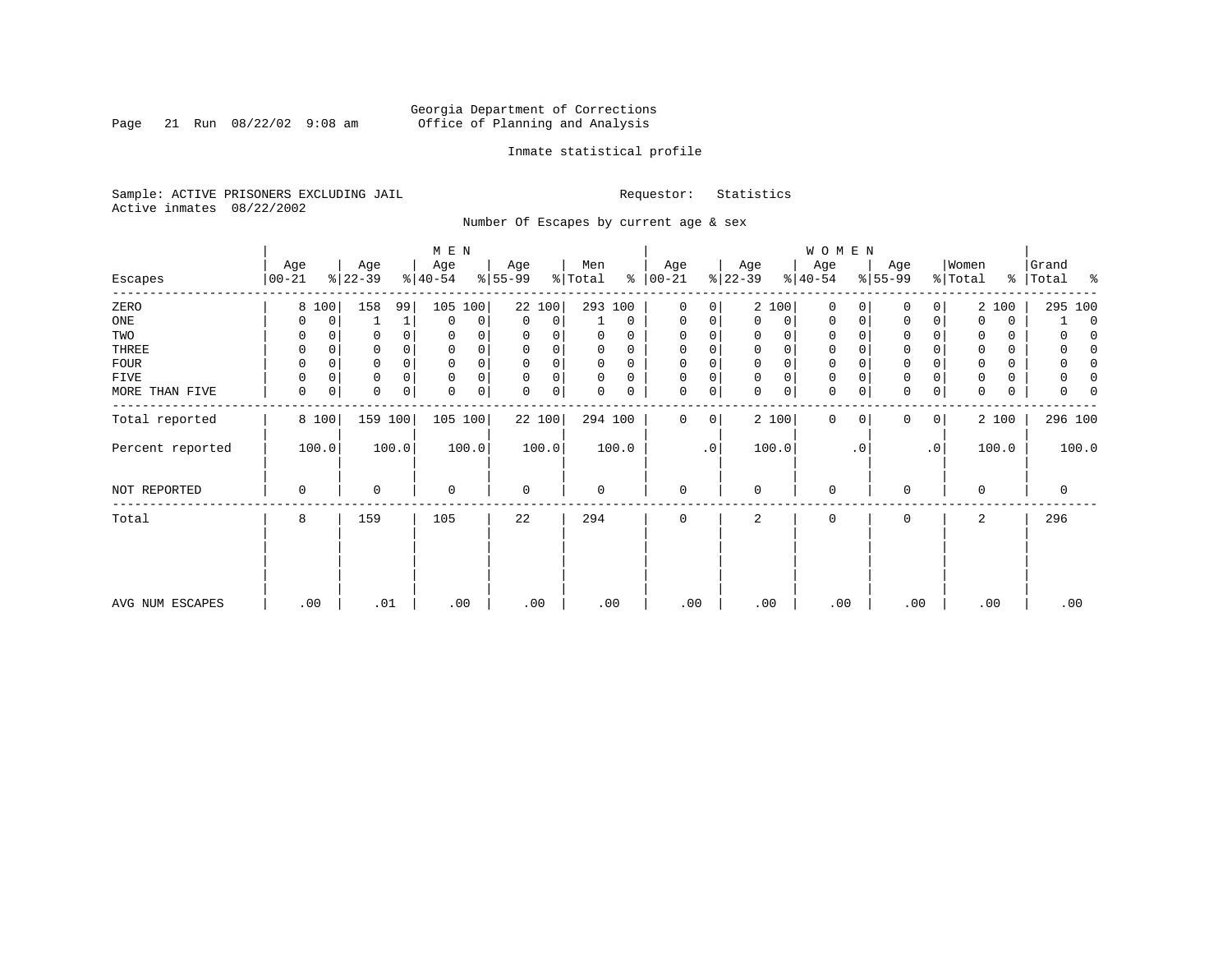Page 22 Run  $08/22/02$  9:08 am

### Inmate statistical profile

Sample: ACTIVE PRISONERS EXCLUDING JAIL **Requestor:** Statistics Active inmates 08/22/2002

Number Of Prior Georgia Incarcerations \* by current age & sex

|                              |     |          |           | M E N           |           |       |           |        |         |       |               |             |                | <b>WOMEN</b> |             |           |             |                |          |          |             |       |
|------------------------------|-----|----------|-----------|-----------------|-----------|-------|-----------|--------|---------|-------|---------------|-------------|----------------|--------------|-------------|-----------|-------------|----------------|----------|----------|-------------|-------|
|                              | Age |          | Age       |                 | Age       |       | Age       |        | Men     |       | Age           |             | Age            |              | Age         |           | Age         |                | Women    |          | Grand       |       |
| Prior Incarcerations   00-21 |     |          | $ 22-39 $ |                 | $ 40-54 $ |       | $ 55-99 $ |        | % Total |       | $8   00 - 21$ |             | $ 22-39 $      |              | $8 40-54$   |           | $ 55-99 $   |                | % Total  |          | %   Total   | ႜ     |
| ZERO                         | 5   | 63       | 89        | 56              | 36        | 34    | 11        | 50     | 141     | 48    | 0             | 0           |                | 2 100        | $\Omega$    |           | 0           | $\Omega$       |          | 2 100    | 143         | 48    |
| $_{\rm ONE}$                 | 3   | 38       | 32        | 20 <sup>1</sup> | 20        | 19    | 5         | 23     | 60      | 20    | 0             | 0           | 0              | 0            | $\Omega$    | 0         | 0           | 0              | 0        | 0        | 60          | 20    |
| TWO                          |     | 0        | 18        | 11              | 14        | 13    | 2         | 9      | 34      | 12    | 0             | 0           |                | 0            | $\Omega$    |           | 0           |                | 0        | $\Omega$ | 34          | 11    |
| THREE                        | 0   | $\Omega$ | 14        | 9               | 13        | 12    | 3         | 14     | 30      | 10    | $\mathbf 0$   | 0           | $\Omega$       | $\mathbf 0$  | $\mathbf 0$ |           | $\mathbf 0$ |                |          | $\Omega$ | 30          | 10    |
| <b>FOUR</b>                  | 0   | $\Omega$ | 4         |                 | 11        | 10    | $\Omega$  | 0      | 15      | 5     | 0             | 0           | $\Omega$       | $\mathbf 0$  | $\mathbf 0$ |           | $\Omega$    |                | 0        | $\Omega$ | 15          |       |
| FIVE                         | 0   | 0        |           |                 | 8         | 8     | $\Omega$  | 0      | 9       |       | $\mathbf 0$   | 0           | $\Omega$       | $\mathbf 0$  | $\mathbf 0$ |           | $\mathbf 0$ |                |          | 0        | 9           |       |
| MORE THAN FIVE               | 0   | 0        |           |                 | 3         | 3     |           | 5      | 5       | 2     | 0             | 0           | $\Omega$       | 0            | $\Omega$    |           | $\Omega$    | 0              | $\Omega$ | 0        | 5           |       |
| Total reported               |     | 8 100    | 159       | 100             | 105 100   |       |           | 22 100 | 294 100 |       | 0             | $\mathbf 0$ |                | 2 100        | $\Omega$    | $\Omega$  | $\Omega$    | $\overline{0}$ |          | 2 100    | 296 100     |       |
| Percent reported             |     | 100.0    |           | 100.0           |           | 100.0 |           | 100.0  |         | 100.0 |               | $\cdot$ 0   |                | 100.0        |             | $\cdot$ 0 |             | $\cdot$ 0      |          | 100.0    |             | 100.0 |
| NOT REPORTED                 | 0   |          | $\Omega$  |                 | 0         |       | 0         |        | 0       |       | $\mathbf{0}$  |             | $\Omega$       |              | 0           |           | 0           |                | $\Omega$ |          | $\mathbf 0$ |       |
| Total                        | 8   |          | 159       |                 | 105       |       | 22        |        | 294     |       | 0             |             | $\overline{a}$ |              | 0           |           | 0           |                | 2        |          | 296         |       |
|                              |     |          |           |                 |           |       |           |        |         |       |               |             |                |              |             |           |             |                |          |          |             |       |
| AVG # INCARCERATIONS         | .38 |          | .86       |                 | 1.84      |       | 1.09      |        | 1.21    |       | .00           |             | .00            |              | .00         |           | .00         |                |          | .00      | 1.21        |       |

\* This data counts a parole revocation on an existing sentenCE AS A prior incarceration. Also, this data counts, for any cohort of inmates, the total number of Georgia incarcerations the inmate has had during his entire criminal career. For example, if an inmate was admitted to prison first in FY72, and then re-admitted in FY79 and FY85, he had two prior incarcerations before the FY85 admission. This inmate's records show two prior incarcerations in all three of his records since he has had two prior incarcerations in his criminal career. If the cohort of FY72 admissions is selected for analysis, two prior incarcerations will be listed for this inmate even though in FY72, he had no prior incarcerations.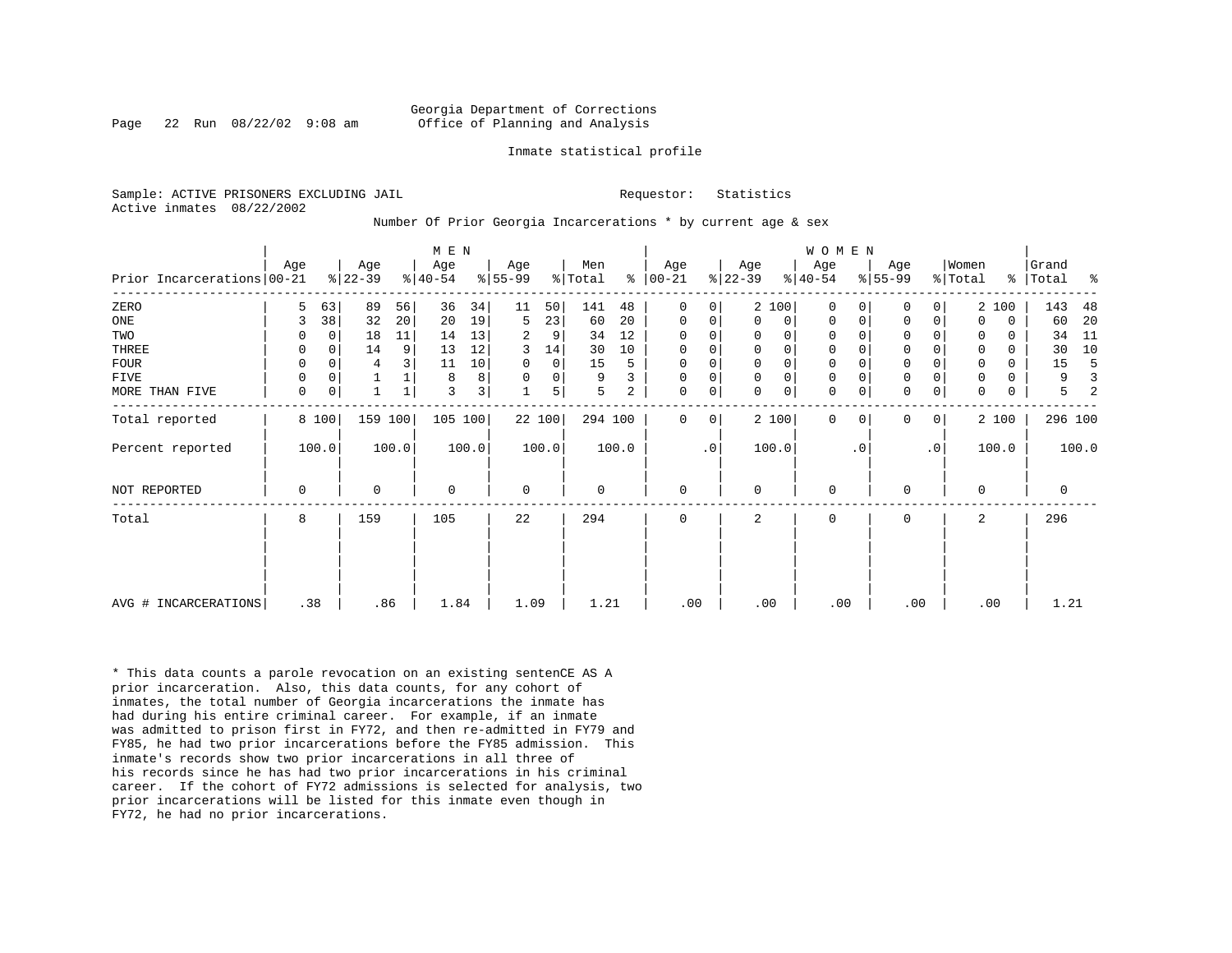Page 23 Run  $08/22/02$  9:08 am

### Inmate statistical profile

Sample: ACTIVE PRISONERS EXCLUDING JAIL **Requestor:** Statistics Active inmates 08/22/2002

Number Of Transfers by current age & sex

|                   |                |       |                  |       | M E N            |                |                  |       |                |       |                      |           |                  |       | W O M E N        |          |                  |                |                  |       |                    |                |
|-------------------|----------------|-------|------------------|-------|------------------|----------------|------------------|-------|----------------|-------|----------------------|-----------|------------------|-------|------------------|----------|------------------|----------------|------------------|-------|--------------------|----------------|
| Transfers         | Age<br>  00-21 |       | Age<br>$ 22-39 $ |       | Age<br>$8 40-54$ |                | Age<br>$ 55-99 $ |       | Men<br>% Total |       | Age<br>$8   00 - 21$ |           | Age<br>$ 22-39 $ |       | Age<br>$ 40-54 $ |          | Age<br>$8 55-99$ |                | Women<br>% Total |       | Grand<br>% Total % |                |
| ZERO              | O              | 0     | 2                |       | 6                | 6              | 0                | 0     | 8              | 3     | 0                    | 0         |                  | 50    | 0                | 0        | $\Omega$         |                |                  | 50    | 9                  |                |
| ONE               | 5              | 63    | 74               | 47    | 45               | 43             | 11               | 50    | 135            | 46    | 0                    | 0         |                  | 50    | 0                | 0        | 0                | 0              |                  | 50    | 136                | -46            |
| TWO               |                | 25    | 40               | 25    | 31               | 30             | 6                | 27    | 79             | 27    | $\Omega$             |           |                  | 0     | 0                |          | $\Omega$         |                | 0                | 0     | 79                 | 27             |
| THREE             |                | 13    | 20               | 13    | 12               | 11             | 3                | 14    | 36             | 12    | $\Omega$             |           | 0                | 0     | 0                |          | $\Omega$         |                |                  | 0     | 36                 | 12             |
| <b>FOUR</b>       | 0              | 0     | 6                | 4     | 3                | 3              |                  | 5     | 10             | 3     | $\Omega$             |           | $\Omega$         | 0     | $\Omega$         |          | $\Omega$         |                | $\Omega$         | 0     | 10                 | $\overline{3}$ |
| FIVE              | 0              | 0     |                  | 4     | $\overline{2}$   | $\overline{a}$ | $\mathbf 0$      | 0     | 9              |       | $\Omega$             | 0         | $\Omega$         | 0     | $\mathbf 0$      |          | $\mathbf 0$      |                | 0                | 0     | 9                  |                |
| MORE THAN FIVE    | 0              | 0     | 10               | 6     | 6                | $6 \mid$       |                  | 5     | 17             | 6     | 0                    | 0         | $\Omega$         | 0     | $\mathbf 0$      | 0        | $\Omega$         | 0              | 0                | 0     | 17                 | 6              |
| Total reported    |                | 8 100 | 159 100          |       | 105 100          |                |                  | 22100 | 294 100        |       | $\Omega$             | 0         |                  | 2 100 | 0                | $\Omega$ | $\Omega$         | 0 <sup>1</sup> |                  | 2 100 | 296 100            |                |
| Percent reported  |                | 100.0 |                  | 100.0 |                  | 100.0          |                  | 100.0 |                | 100.0 |                      | $\cdot$ 0 |                  | 100.0 |                  | . 0      |                  | $\cdot$ 0      |                  | 100.0 |                    | 100.0          |
| NOT REPORTED      | 0              |       | $\Omega$         |       | $\mathbf 0$      |                | 0                |       | 0              |       | $\mathbf 0$          |           | $\Omega$         |       | $\mathbf 0$      |          | O                |                | $\mathbf 0$      |       | $\mathbf 0$        |                |
| Total             | 8              |       | 159              |       | 105              |                | 22               |       | 294            |       | 0                    |           | 2                |       | 0                |          | 0                |                | 2                |       | 296                |                |
|                   |                |       |                  |       |                  |                |                  |       |                |       |                      |           |                  |       |                  |          |                  |                |                  |       |                    |                |
|                   |                |       |                  |       |                  |                |                  |       |                |       |                      |           |                  |       |                  |          |                  |                |                  |       |                    |                |
| AVG NUM TRANSFERS | 1.50           |       | 2.16             |       | 1.92             |                | 1.91             |       | 2.04           |       | .00                  |           | .50              |       | .00              |          | .00              |                |                  | .50   | 2.03               |                |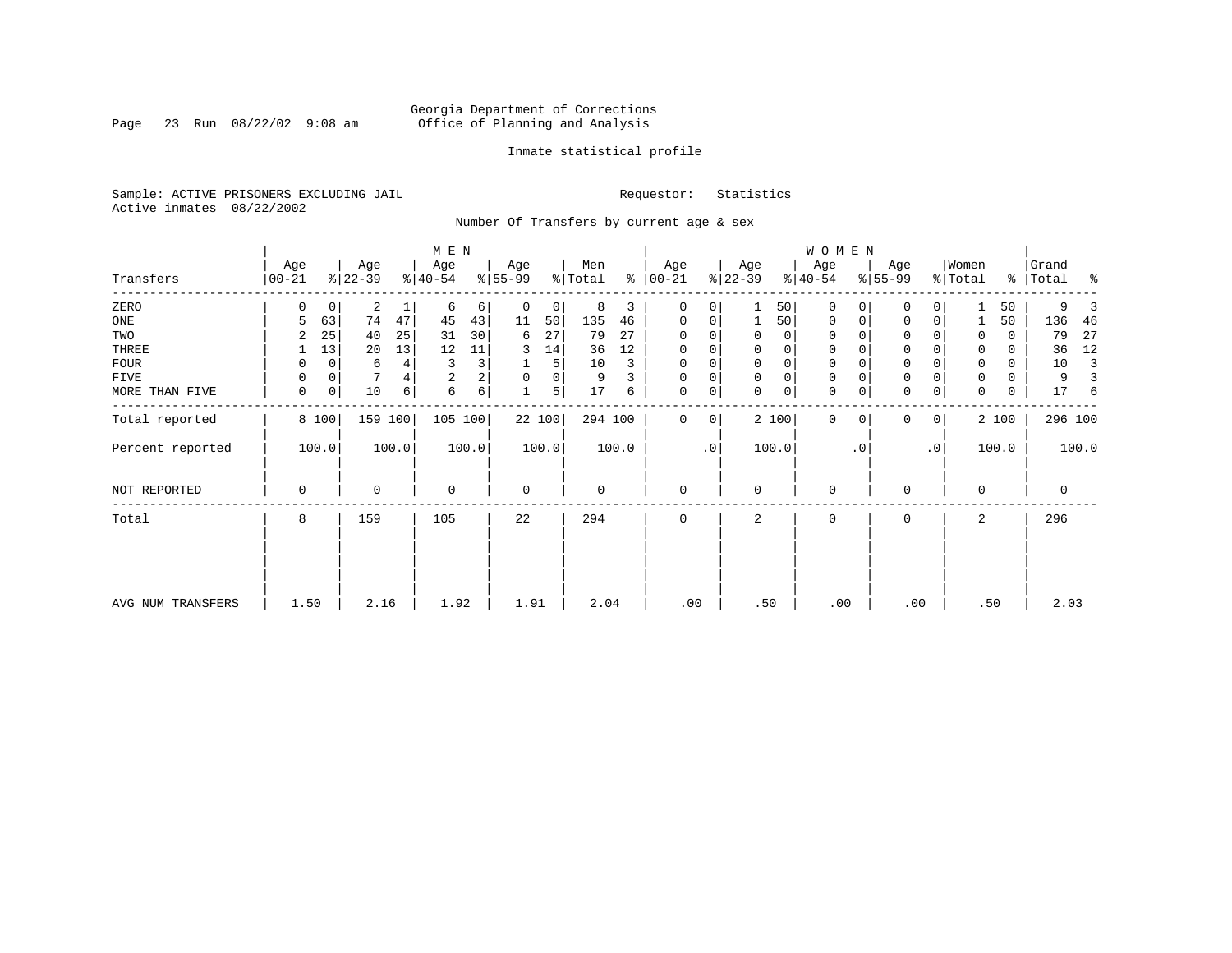### Georgia Department of Corrections<br>Page 24 Run 08/22/02 9:08 am 60ffice of Planning and Analysis Page 24 Run 08/22/02 9:08 am Office of Planning and Analysis

### Inmate statistical profile

Sample: ACTIVE PRISONERS EXCLUDING JAIL **Requestor:** Statistics Active inmates 08/22/2002

County Of Conviction by current age & sex

|                              |     |          |                 |              | M E N                   |                         |                  |             |                |                |                   |          |                 |             | WOMEN            |             |                    |             |                  |               |                |                |
|------------------------------|-----|----------|-----------------|--------------|-------------------------|-------------------------|------------------|-------------|----------------|----------------|-------------------|----------|-----------------|-------------|------------------|-------------|--------------------|-------------|------------------|---------------|----------------|----------------|
| County Of Conviction   00-21 | Age |          | Age<br>$ 22-39$ |              | Age<br>$ 40-54$         |                         | Age<br>$8 55-99$ |             | Men<br>% Total |                | Age<br>$% 100-21$ |          | Age<br>$ 22-39$ |             | Age<br>$8 40-54$ |             | Age<br>$8155 - 99$ |             | Women<br>% Total | $\frac{8}{6}$ | Grand<br>Total | နွ             |
| Appling                      | 0   | 0        | 1               | $\mathbf{1}$ | 1                       | $\mathbf{1}$            | 0                | 0           | 2              | 1              | 0                 | 0        | 0               | 0           | 0                | 0           | 0                  | 0           | 0                | 0             | 2              | 1              |
| Atkinson                     | 0   | 0        | $\mathbf{0}$    | $\mathsf{O}$ | 0                       | 0                       | $\mathbf{1}$     | 5           | $\mathbf{1}$   | 0              | $\mathbf 0$       | 0        | $\mathbf 0$     | $\mathsf 0$ | 0                | $\mathbf 0$ | $\mathbf 0$        | $\mathbf 0$ | $\mathbf 0$      | 0             | $\mathbf{1}$   | $\Omega$       |
| Bacon                        | 0   | 0        | $\mathbf 0$     | 0            | $\mathbf{1}$            | 1                       | $\Omega$         | 0           | 1              | 0              | 0                 | 0        | $\mathbf 0$     | 0           | 0                | $\mathbf 0$ | $\mathbf 0$        | $\mathbf 0$ | 0                | 0             |                | $\Omega$       |
| Baldwin                      | O   | 0        | 1               | $\mathbf{1}$ | 3                       | 3                       | $\Omega$         | $\mathbf 0$ | 4              | $\mathbf{1}$   | $\Omega$          | 0        | $\mathbf 0$     | 0           | $\Omega$         | $\mathbf 0$ | $\Omega$           | $\Omega$    | $\Omega$         | 0             |                | $\mathbf{1}$   |
| Banks                        | U   | $\Omega$ | $\Omega$        | $\Omega$     | $\Omega$                | 0                       | 1                | 5           | $\mathbf{1}$   | $\Omega$       | $\Omega$          | O        | $\Omega$        | $\Omega$    | $\Omega$         | $\Omega$    | $\Omega$           | $\Omega$    | $\Omega$         | $\Omega$      |                | $\Omega$       |
| Barrow                       | 0   | 0        | $\overline{2}$  | 1            | $\Omega$                | 0                       | 1                | 5           | 3              | 1              | $\Omega$          | 0        | $\mathbf 0$     | 0           | 0                | $\mathbf 0$ | $\Omega$           | $\Omega$    | $\mathbf 0$      | 0             | 3              | 1              |
| Bartow                       | 0   | 0        | $\mathbf 0$     | $\mathbf 0$  | 2                       | 2                       | $\Omega$         | 0           | $\overline{c}$ | $\mathbf{1}$   | 0                 | 0        | 0               | 0           | 0                | 0           | 0                  | 0           | $\mathbf 0$      | 0             | 2              | 1              |
| Ben Hill                     | O   | 0        | $\mathbf{1}$    | $\mathbf{1}$ | $\Omega$                | 0                       | $\Omega$         | $\mathbf 0$ | $\mathbf{1}$   | $\Omega$       | $\Omega$          | 0        | $\Omega$        | 0           | $\Omega$         | 0           | $\Omega$           | $\Omega$    | $\Omega$         | 0             |                | $\Omega$       |
| Berrien                      | O   | 0        | -1              | $\mathbf{1}$ | 0                       | 0                       | $\Omega$         | $\mathbf 0$ | 1              | 0              | $\Omega$          | 0        | $\mathbf 0$     | $\mathbf 0$ | $\Omega$         | $\mathbf 0$ | $\mathbf{0}$       | $\mathbf 0$ | $\Omega$         | 0             | -1             | $\Omega$       |
| <b>Bibb</b>                  | U   | 0        | 6               | 4            | 3                       | 3                       |                  | 5           | 10             | 3              | $\Omega$          | 0        | $\mathbf 0$     | 0           | $\Omega$         | 0           | $\Omega$           | 0           | $\Omega$         | 0             | 10             | 3              |
| Bleckley                     | O   | 0        | $\mathbf{1}$    | 1            | 0                       | 0                       | $\mathbf 0$      | $\Omega$    | 1              | 0              | 0                 | 0        | $\mathbf 0$     | 0           | $\Omega$         | $\mathbf 0$ | $\Omega$           | $\Omega$    | $\mathbf 0$      | 0             |                | $\Omega$       |
| Brantley                     | 0   | $\Omega$ | $\mathbf 0$     | $\Omega$     | $\mathbf{1}$            | 1                       | $\Omega$         | $\Omega$    | $\mathbf{1}$   | $\Omega$       | $\Omega$          | 0        | $\Omega$        | 0           | $\Omega$         | $\mathbf 0$ | $\Omega$           | $\Omega$    | $\Omega$         | 0             |                | $\Omega$       |
| Brooks                       | O   | 0        | $\Omega$        | 0            | $\mathbf{1}$            | 1                       | $\Omega$         | $\mathbf 0$ | $\mathbf{1}$   | 0              | $\Omega$          | 0        | $\Omega$        | 0           | $\Omega$         | $\mathbf 0$ | $\Omega$           | 0           | $\mathbf 0$      | 0             |                | $\Omega$       |
| Burke                        | U   | 0        | $\overline{4}$  | 3            | $\mathbf{1}$            | 1                       | $\Omega$         | $\mathbf 0$ | 5              | 2              | $\mathbf 0$       | 0        | $\Omega$        | 0           | 0                | 0           | $\Omega$           | 0           | $\mathbf 0$      | 0             | 5              | $\overline{c}$ |
| <b>Butts</b>                 | U   | 0        | 1               | 1            | 1                       | 1                       |                  | 5           | 3              | 1              | $\Omega$          | 0        | $\mathbf 0$     | 0           | 0                | 0           | 0                  | 0           | 0                | 0             | ς              | 1              |
| Camden                       | O   | $\Omega$ | $\mathbf 0$     | $\Omega$     | 1                       | 1                       | $\Omega$         | $\mathbf 0$ | 1              | 0              | $\Omega$          | 0        | $\mathbf 0$     | 0           | $\Omega$         | $\Omega$    | $\Omega$           | $\Omega$    | $\Omega$         | $\Omega$      |                | $\Omega$       |
| Carroll                      | O   | 0        | $\overline{2}$  | 1            | $\Omega$                | 0                       | $\Omega$         | $\Omega$    | $\overline{2}$ | 1              | $\Omega$          | $\Omega$ | $\Omega$        | $\Omega$    | $\Omega$         | $\mathbf 0$ | $\Omega$           | $\Omega$    | $\mathbf 0$      | $\Omega$      | $\overline{2}$ | $\mathbf{1}$   |
| Catoosa                      | 0   | $\Omega$ | $\mathbf 0$     | $\mathbf 0$  | $\mathbf{1}$            | 1                       | $\Omega$         | $\mathbf 0$ | $\mathbf{1}$   | 0              | $\Omega$          | 0        | $\mathbf 0$     | 0           | 0                | $\mathbf 0$ | $\Omega$           | $\Omega$    | 0                | 0             | -1             | $\Omega$       |
| Chatham                      | 1   | 13       | 5               | 3            | 3                       | 3                       |                  | 5           | 10             | 3              | 0                 | 0        | 0               | $\mathbf 0$ | 0                | 0           | 0                  | 0           | $\mathbf 0$      | 0             | 10             | 3              |
| Chattooga                    | O   | 0        | 1               | 1            | 0                       | 0                       | $\Omega$         | 0           | $\mathbf{1}$   | 0              | 0                 | 0        | 0               | 0           | 0                | $\mathbf 0$ | 0                  | 0           | 0                | 0             | $\mathbf{1}$   | $\Omega$       |
| Cherokee                     | 0   | 0        | $\mathbf{1}$    | $\mathbf{1}$ | $\mathbf{1}$            | 1                       | $\Omega$         | $\mathbf 0$ | 2              | 1              | $\Omega$          | 0        | $\mathbf 0$     | $\mathbf 0$ | $\Omega$         | $\mathbf 0$ | $\mathbf{0}$       | $\mathbf 0$ | $\Omega$         | 0             | $\overline{c}$ | $\mathbf{1}$   |
| Clarke                       | U   | 0        | 6               | 4            | 5                       | 5                       | $\Omega$         | 0           | 11             | 4              | 0                 | 0        | $\mathbf 0$     | 0           | 0                | 0           | 0                  | 0           | 0                | 0             | 11             | $\overline{4}$ |
| Clayton                      | U   | 0        | 7               | 4            | 2                       | 2                       |                  | 5           | 10             | 3              | 0                 | 0        | $\mathbf 0$     | $\Omega$    | 0                | 0           | $\Omega$           | 0           | $\mathbf 0$      | 0             | 10             | 3              |
| Cobb                         |     | 13       | 4               | 3            | $\overline{2}$          | 2                       | $\Omega$         | 0           | 7              | $\overline{a}$ | 0                 | 0        | $\mathbf 0$     | 0           | 0                | $\mathbf 0$ | $\Omega$           | 0           | $\mathbf 0$      | 0             | 7              | $\overline{2}$ |
| Coffee                       | 0   | 0        | 1               | $\mathbf 1$  | $\mathbf{1}$            | 1                       | $\Omega$         | $\mathbf 0$ | 2              | 1              | 0                 | 0        | $\mathbf 0$     | 0           | 0                | $\mathbf 0$ | 0                  | $\Omega$    | $\mathbf 0$      | 0             | 2              | $\mathbf{1}$   |
| Colquit                      | O   | 0        | $\mathbf{1}$    | $\mathbf{1}$ | $\overline{\mathbf{c}}$ | $\overline{\mathbf{c}}$ | $\Omega$         | $\mathbf 0$ | 3              | $\mathbf{1}$   | $\Omega$          | 0        | $\Omega$        | 0           | 0                | 0           | $\Omega$           | 0           | $\mathbf 0$      | 0             | 3              | $\mathbf{1}$   |
| Columbia                     | O   | 0        | 1               | 1            | 1                       | $\mathbf 1$             | $\Omega$         | 0           | 2              | 1              | $\Omega$          | 0        | $\mathbf 0$     | 0           | 0                | 0           | $\mathbf 0$        | 0           | $\mathbf 0$      | 0             | 2              | $\mathbf{1}$   |
| Cook                         |     | 13       | $\mathbf{1}$    | 1            | $\Omega$                | 0                       | $\Omega$         | 0           | 2              | 1              | $\Omega$          | 0        | $\mathbf 0$     | 0           | $\Omega$         | $\mathbf 0$ | $\Omega$           | $\Omega$    | $\Omega$         | 0             |                | $\mathbf{1}$   |
| Coweta                       | O   | 0        | $\mathbf{1}$    | $\mathbf{1}$ | $\Omega$                | 0                       | $\Omega$         | $\Omega$    | $\mathbf{1}$   | $\Omega$       | $\Omega$          | $\Omega$ | $\mathbf 0$     | $\Omega$    | $\Omega$         | $\mathbf 0$ | $\Omega$           | $\Omega$    | $\mathbf 0$      | 0             |                | $\Omega$       |
| Crisp                        | U   | 0        | $\mathbf{1}$    | 1            | 0                       | 0                       | $\Omega$         | $\Omega$    | $\mathbf{1}$   | $\Omega$       | $\Omega$          | O        | $\mathbf 0$     | $\Omega$    | $\Omega$         | $\mathbf 0$ | $\Omega$           | $\Omega$    | $\mathbf 0$      | 0             |                | $\Omega$       |
| Dade                         | 0   | 0        | 1               | 1            | $\Omega$                | 0                       | O                | $\mathbf 0$ | 1              | 0              | 0                 | 0        | $\mathbf 0$     | 0           | 0                | 0           | 0                  | 0           | 0                | 0             |                | $\Omega$       |
| Decatur                      | O   | 0        | $\mathbf 0$     | $\mathbf 0$  | 1                       | 1                       | $\Omega$         | $\mathbf 0$ | $\mathbf{1}$   | 0              | 0                 | 0        | $\mathbf 0$     | 0           | 0                | $\mathbf 0$ | 0                  | 0           | 0                | 0             | $\mathbf{1}$   | $\Omega$       |
| DeKalb                       | O   | 0        | 14              | 9            | 6                       | 6                       | 3                | 14          | 23             | 8              | $\Omega$          | 0        | $\mathbf 0$     | $\mathbf 0$ | $\Omega$         | 0           | $\mathbf{0}$       | 0           | $\Omega$         | 0             | 23             | 8              |
| Dodge                        | 0   | 0        | $\mathbf{1}$    | 1            | 0                       | 0                       | $\Omega$         | 0           | 1              | 0              | $\Omega$          | 0        | $\mathbf 0$     | $\mathbf 0$ | 0                | 0           | 0                  | $\mathbf 0$ | 0                | 0             |                | $\Omega$       |
| Dougherty                    | 2   | 25       | $\overline{a}$  | 1            | 2                       | 2                       |                  | 5           | 7              | 2              | 0                 | 0        | 0               | 0           | 0                | 0           | 0                  | 0           | 0                | 0             |                | $\overline{c}$ |
| Douglas<br>----------        | 0   | 0        | 5               | 3            | $\overline{2}$          | 2 <sup>1</sup>          | $\mathbf 0$      | $\mathbf 0$ | 7              | 2              | $\mathbf{0}$      | 0        | $\Omega$        | $\mathbf 0$ | $\Omega$         | 0           | $\mathbf 0$        | 0           | $\mathbf 0$      | 0             | 7              | $\overline{c}$ |

(continued)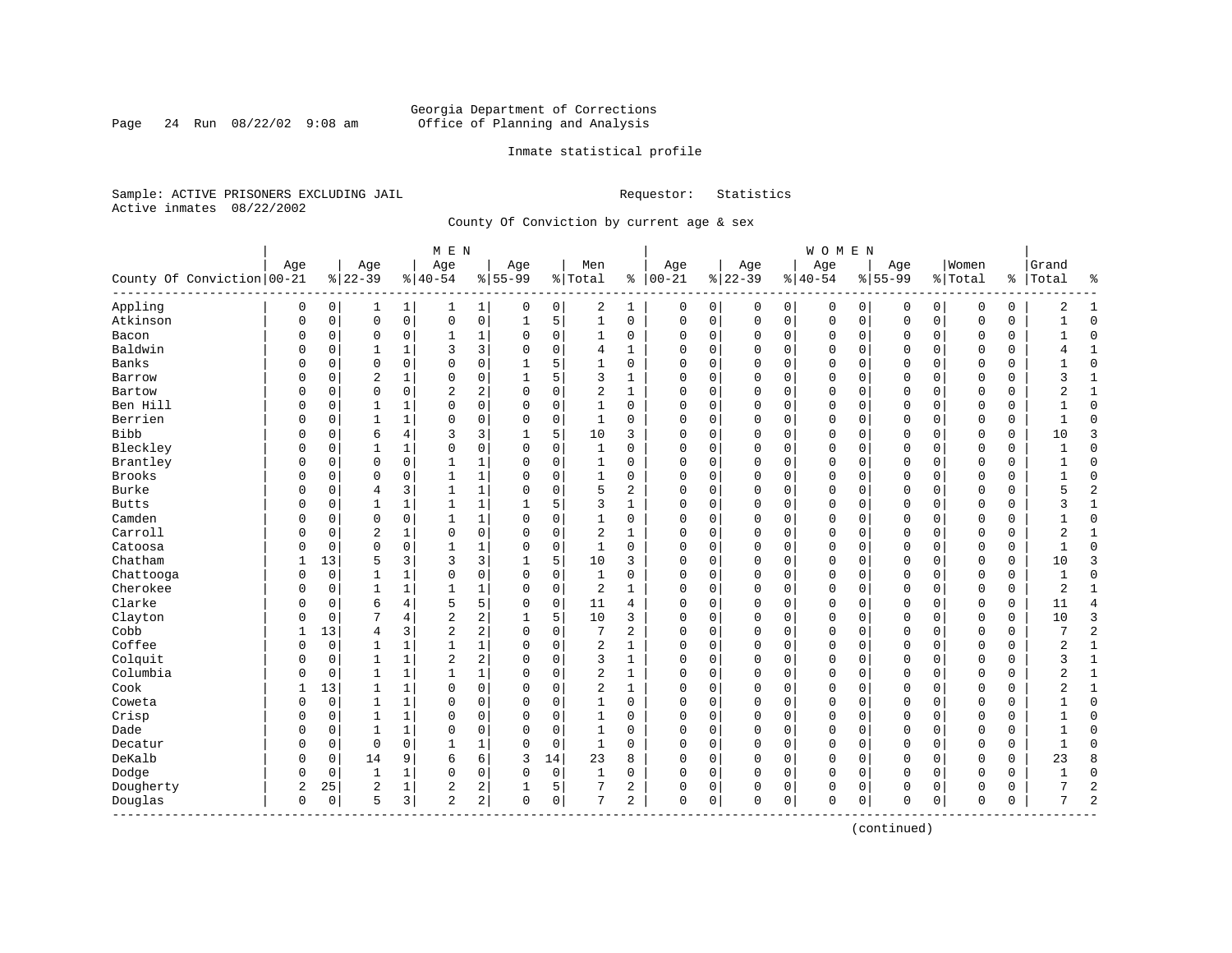Page 25 Run  $08/22/02$  9:08 am

### Inmate statistical profile

|  | Sample: ACTIVE PRISONERS EXCLUDING JAIL |  |                                           |  |  | Requestor: Statistics |  |
|--|-----------------------------------------|--|-------------------------------------------|--|--|-----------------------|--|
|  | Active inmates 08/22/2002               |  |                                           |  |  |                       |  |
|  |                                         |  | County Of Conviction by current age & sex |  |  | (continued)           |  |

|                            |             |             |                |              | M E N          |                |           |          |                |              |            |             |             |             | <b>WOMEN</b> |             |             |              |             |             |                |              |
|----------------------------|-------------|-------------|----------------|--------------|----------------|----------------|-----------|----------|----------------|--------------|------------|-------------|-------------|-------------|--------------|-------------|-------------|--------------|-------------|-------------|----------------|--------------|
|                            | Age         |             | Age            |              | Age            |                | Age       |          | Men            |              | Age        |             | Age         |             | Age          |             | Age         |              | Women       |             | Grand          |              |
| County Of Conviction 00-21 |             |             | $ 22-39$       |              | $8 40-54$      |                | $8 55-99$ |          | % Total        |              | $% 100-21$ |             | $ 22-39$    |             | $8 40-54$    |             | $8155 - 99$ |              | % Total     | ႜ           | Total          | ႜ            |
| Elbert                     | 0           | 0           | 0              | 0            | 0              | 0              | 1         | 5        | 1              | 0            | 0          | 0           | 0           | 0           | 0            | 0           | 0           | 0            | 0           | 0           |                | $\Omega$     |
| Emanuel                    | $\mathbf 0$ | $\mathbf 0$ | 1              | $\mathbf 1$  | $\mathbf 0$    | $\mathbf 0$    | 0         | 0        | 1              | 0            | 0          | $\mathsf 0$ | $\mathbf 0$ | $\mathbf 0$ | $\mathbf 0$  | $\mathbf 0$ | $\mathbf 0$ | $\mathsf{O}$ | $\mathbf 0$ | $\mathbf 0$ |                | $\Omega$     |
| Fayette                    | $\Omega$    | $\Omega$    | $\Omega$       | 0            | 1              | 1              | 1         | 5        | 2              | 1            | $\Omega$   | $\mathbf 0$ | $\Omega$    | 0           | 0            | 0           | $\mathbf 0$ | $\mathbf 0$  | 0           | 0           | 2              | $\mathbf{1}$ |
| Floyd                      | $\Omega$    | $\Omega$    | 3              | 2            |                | $\mathbf{1}$   | 0         | 0        | $\overline{4}$ | 1            | $\Omega$   | 0           | $\Omega$    | $\mathbf 0$ | 0            | 0           | $\mathbf 0$ | $\mathbf 0$  | $\Omega$    | $\mathbf 0$ | 4              | $\mathbf{1}$ |
| Forsyth                    | $\Omega$    | $\Omega$    | $\Omega$       | 0            | $\mathbf{1}$   | $\mathbf 1$    | 0         | 0        | 1              | $\mathbf 0$  | $\Omega$   | 0           | $\Omega$    | $\mathbf 0$ | $\mathsf 0$  | 0           | $\mathbf 0$ | 0            | $\mathbf 0$ | $\mathbf 0$ |                | $\Omega$     |
| Franklin                   | $\Omega$    | $\Omega$    | $\mathbf{1}$   | $\mathbf 1$  | $\mathbf 0$    | $\mathbf 0$    | 0         | 0        | 1              | 0            | $\Omega$   | 0           | 0           | $\mathbf 0$ | $\mathsf 0$  | 0           | $\mathbf 0$ | $\mathbf 0$  | $\mathbf 0$ | 0           | 1              | $\Omega$     |
| Fulton                     | $\Omega$    | 0           | 13             | 8            | 10             | 10             | 2         | 9        | 25             | 9            | 0          | $\mathbf 0$ | 0           | $\mathbf 0$ | $\mathbf 0$  | 0           | $\mathbf 0$ | $\mathbf 0$  | 0           | 0           | 25             | 8            |
| Gilmer                     | 0           | 0           | 1              | 1            | $\mathbf 0$    | $\mathbf 0$    | 0         | 0        | 1              | $\Omega$     | $\Omega$   | 0           | $\Omega$    | $\mathbf 0$ | 0            | 0           | $\mathbf 0$ | 0            | 0           | 0           |                | $\Omega$     |
| Glynn                      | $\Omega$    | $\Omega$    | 5              | 3            | $\overline{2}$ | 2              | 1         | 5        | 8              | 3            | $\Omega$   | $\mathbf 0$ | $\Omega$    | 0           | 0            | 0           | $\mathbf 0$ | 0            | $\Omega$    | $\mathbf 0$ | 8              | 3            |
| Gordon                     | $\Omega$    | $\Omega$    | $\Omega$       | 0            | $\Omega$       | $\Omega$       | 1         | 5        | 1              | $\Omega$     | $\Omega$   | 0           | $\Omega$    | $\mathbf 0$ | 0            | $\Omega$    | $\mathbf 0$ | 0            | 0           | 0           |                | $\Omega$     |
| Greene                     | $\Omega$    | $\Omega$    | 1              | $\mathbf 1$  | $\mathbf 0$    | $\Omega$       | $\Omega$  | $\Omega$ | 1              | 0            | 0          | $\mathbf 0$ | $\Omega$    | 0           | $\mathbf 0$  | $\Omega$    | $\mathbf 0$ | $\mathbf 0$  | $\mathbf 0$ | $\mathbf 0$ |                | $\cap$       |
| Gwinnett                   | $\Omega$    | $\Omega$    | 2              | $\mathbf 1$  |                | 1              | 0         | 0        | 3              | 1            | $\Omega$   | $\mathbf 0$ | 0           | $\mathbf 0$ | $\mathsf 0$  | 0           | 0           | $\mathbf 0$  | 0           | 0           | 3              |              |
| Habersham                  | O           | O           | $\Omega$       | 0            |                | $\mathbf 1$    | 0         | 0        | 1              | 0            | $\Omega$   | $\mathbf 0$ | 0           | $\mathbf 0$ | $\mathbf 0$  | 0           | $\mathbf 0$ | $\mathbf 0$  | 0           | $\mathbf 0$ |                | $\Omega$     |
| Hall                       | $\Omega$    | O           | $\overline{2}$ | $\mathbf{1}$ | 1              | $\mathbf 1$    | 0         | 0        | 3              | 1            | $\Omega$   | $\mathbf 0$ | 0           | $\mathbf 0$ | $\mathbf 0$  | 0           | $\mathbf 0$ | $\mathbf 0$  | 0           | $\mathbf 0$ | 3              | $\mathbf{1}$ |
| Harris                     | n           | O           | $\mathbf{1}$   | $\mathbf 1$  | $\Omega$       | $\mathbf 0$    | O         | 0        | 1              | $\Omega$     | $\Omega$   | $\mathbf 0$ | $\Omega$    | 0           | $\mathbf 0$  | 0           | $\Omega$    | $\Omega$     | $\Omega$    | $\mathbf 0$ | 1              | $\Omega$     |
| Hart                       | $\Omega$    | $\Omega$    | $\overline{2}$ | 1            | 2              | 2              | O         | 0        | $\overline{4}$ | 1            | $\Omega$   | $\mathbf 0$ | $\Omega$    | $\mathbf 0$ | 0            | 0           | $\mathbf 0$ | 0            | 0           | 0           | 4              | $\mathbf{1}$ |
| Henry                      | $\Omega$    | $\Omega$    | 3              | 2            | $\Omega$       | $\mathbf 0$    | O         | $\Omega$ | 3              |              | 0          | 0           | 0           | 0           | $\mathsf 0$  | 0           | $\mathbf 0$ | $\mathbf 0$  | 0           | 0           | 3              | $\mathbf{1}$ |
| Houston                    | O           | $\Omega$    | $\overline{2}$ | 1            | 3              | 3              | O         | 0        | 5              | 2            | $\Omega$   | 0           | 0           | 0           | $\mathsf 0$  | 0           | 0           | 0            | $\Omega$    | $\mathsf 0$ | 5              | 2            |
| Jackson                    | $\Omega$    | $\Omega$    | 0              | 0            | $\overline{2}$ | $\overline{2}$ | $\Omega$  | $\Omega$ | $\overline{c}$ | 1            | $\Omega$   | $\mathbf 0$ | $\Omega$    | $\mathbf 0$ | $\mathbf 0$  | 0           | $\mathbf 0$ | 0            | $\mathbf 0$ | $\mathbf 0$ | $\overline{2}$ | $\mathbf{1}$ |
| Jasper                     | $\Omega$    | $\Omega$    | 1              | 1            | $\Omega$       | $\mathbf 0$    | $\Omega$  | $\Omega$ | 1              | 0            | 0          | $\mathbf 0$ | 0           | 0           | $\mathbf 0$  | 0           | $\mathbf 0$ | 0            | $\mathbf 0$ | $\mathbf 0$ | 1              | $\Omega$     |
| Jeff Davis                 | O           | $\Omega$    | $\overline{2}$ | $\mathbf{1}$ | $\Omega$       | $\Omega$       | 0         | $\Omega$ | $\overline{2}$ | 1            | $\Omega$   | $\mathbf 0$ | $\Omega$    | $\mathbf 0$ | $\mathbf 0$  | $\Omega$    | $\mathbf 0$ | $\mathbf 0$  | $\Omega$    | 0           | 2              |              |
| Jones                      | O           | $\Omega$    |                | 1            | $\Omega$       | 0              | 0         | 0        |                | 0            | $\Omega$   | $\mathbf 0$ | 0           | $\mathbf 0$ | 0            | 0           | 0           | 0            | 0           | 0           |                | $\Omega$     |
| Lee                        | O           | $\Omega$    | 1              | 1            | 0              | $\mathbf 0$    | 0         | 0        | 1              | $\mathbf 0$  | $\Omega$   | 0           | 0           | $\mathbf 0$ | $\mathsf 0$  | 0           | 0           | 0            | 0           | 0           |                | $\Omega$     |
| Liberty                    | O           | $\Omega$    | $\mathbf{1}$   | $\mathbf 1$  |                | 1              | 0         | 0        | $\overline{c}$ | $\mathbf{1}$ | $\Omega$   | $\mathbf 0$ | 0           | $\mathbf 0$ | $\mathbf 0$  | 0           | $\mathbf 0$ | $\mathbf 0$  | $\mathbf 0$ | $\mathbf 0$ | $\overline{2}$ | $\mathbf{1}$ |
| Long                       | $\Omega$    | O           | 3              | 2            | $\mathbf 0$    | $\mathbf 0$    | O         | 0        | 3              | 1            | $\Omega$   | $\mathbf 0$ | $\Omega$    | $\mathbf 0$ | $\mathbf 0$  | 0           | $\mathbf 0$ | $\mathbf 0$  | $\mathbf 0$ | $\mathbf 0$ | 3              | 1            |
| Lowndes                    | $\Omega$    | O           | 1              | 1            |                | 1              | 0         | 0        | $\overline{2}$ | 1            | 0          | $\mathbf 0$ | 0           | $\mathbf 0$ | $\mathbf 0$  | 0           | $\mathbf 0$ | $\mathbf 0$  | 0           | 0           | 2              | -1           |
| Madison                    | $\Omega$    | U           | 1              | 1            | $\Omega$       | $\mathbf 0$    | 0         | $\Omega$ | 1              | $\Omega$     | $\Omega$   | $\mathbf 0$ | $\Omega$    | 0           | $\mathbf 0$  | 0           | $\mathbf 0$ | $\mathbf 0$  | $\Omega$    | $\mathbf 0$ |                | $\Omega$     |
| Marion                     | $\Omega$    | $\Omega$    | 1              | 1            | $\Omega$       | 0              | $\Omega$  | $\Omega$ | 1              | 0            | $\Omega$   | 0           | 0           | 0           | 0            | $\Omega$    | 0           | 0            | $\Omega$    | 0           |                | $\Omega$     |
| McIntosh                   | $\cap$      | $\Omega$    | 1              | 1            | $\Omega$       | $\Omega$       | $\Omega$  | $\Omega$ | 1              | $\Omega$     | $\Omega$   | $\mathbf 0$ | $\Omega$    | $\mathbf 0$ | $\mathbf 0$  | $\Omega$    | $\mathbf 0$ | 0            | $\mathbf 0$ | $\mathbf 0$ |                | $\Omega$     |
| Monroe                     | $\Omega$    | $\Omega$    | $\Omega$       | 0            | 1              | 1              | U         | $\Omega$ | 1              | 0            | $\Omega$   | $\mathbf 0$ | $\Omega$    | 0           | $\mathbf 0$  | $\Omega$    | $\mathbf 0$ | 0            | 0           | $\mathbf 0$ |                | $\cap$       |
| Muscogee                   | $\Omega$    | $\Omega$    | 4              | 3            | 5              | 5              | 0         | 0        | 9              | 3            | 0          | $\mathbf 0$ | $\Omega$    | $\mathbf 0$ | $\mathbf 0$  | 0           | $\mathbf 0$ | $\mathbf 0$  | 0           | $\mathbf 0$ | 9              | 3            |
| Newton                     | 0           | $\Omega$    | 1              | $\mathbf 1$  | $\Omega$       | $\mathbf 0$    | 0         | 0        | 1              | $\mathbf 0$  | $\Omega$   | $\mathbf 0$ | $\Omega$    | $\mathbf 0$ | $\mathbf 0$  | 0           | $\mathbf 0$ | $\Omega$     | $\Omega$    | $\mathbf 0$ |                | $\Omega$     |
| Oglethorpe                 | $\Omega$    | $\Omega$    | $\Omega$       | 0            |                | 1              | 0         | 0        |                | 0            | $\Omega$   | 0           | $\Omega$    | $\mathbf 0$ | 0            | 0           | 0           | 0            | $\Omega$    | 0           |                | $\Omega$     |
| Paulding                   | $\Omega$    | $\Omega$    | 0              | 0            |                | 1              | 0         | 0        | 1              | 0            | $\Omega$   | 0           | $\Omega$    | 0           | 0            | 0           | 0           | 0            | $\Omega$    | 0           |                | $\Omega$     |
| Pierce                     | $\mathbf 0$ | 0           | 0              | 0            | -1             | $\mathbf 1$    | 0         | 0        | 1              | 0            | $\Omega$   | 0           | 0           | $\mathbf 0$ | $\mathbf 0$  | 0           | $\mathbf 0$ | 0            | 0           | $\mathbf 0$ | 1              | $\Omega$     |

(continued)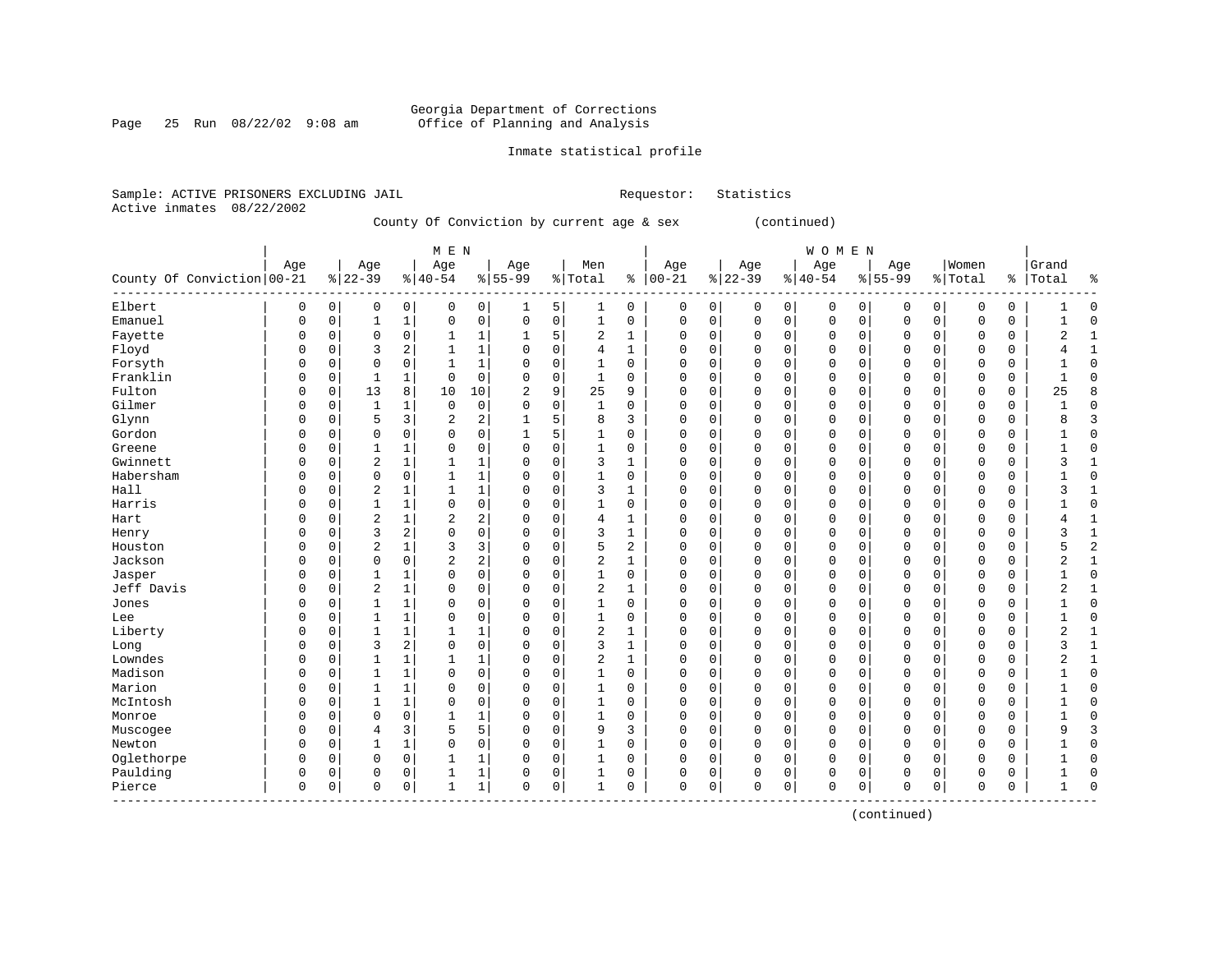Page 26 Run  $08/22/02$  9:08 am

### Inmate statistical profile

|  | Sample: ACTIVE PRISONERS EXCLUDING JAIL |  |                                           | Requestor: | Statistics  |
|--|-----------------------------------------|--|-------------------------------------------|------------|-------------|
|  | Active inmates 08/22/2002               |  |                                           |            |             |
|  |                                         |  | County Of Conviction by current age & sex |            | (continued) |

|                            |             |             |                |              | M E N       |                |             |             |                |              |             |           |          |             | WOMEN       |             |             |              |              |       |           |                |
|----------------------------|-------------|-------------|----------------|--------------|-------------|----------------|-------------|-------------|----------------|--------------|-------------|-----------|----------|-------------|-------------|-------------|-------------|--------------|--------------|-------|-----------|----------------|
|                            | Age         |             | Age            |              | Age         |                | Age         |             | Men            |              | Age         |           | Age      |             | Age         |             | Age         |              | Women        |       | Grand     |                |
| County Of Conviction 00-21 |             |             | $ 22-39$       |              | $ 40-54$    |                | $8 55-99$   |             | % Total        | ႜ            | $ 00-21$    |           | $ 22-39$ |             | $ 40-54$    |             | $8 55-99$   |              | % Total      |       | %   Total | ႜ              |
| Pike                       | 0           | 0           | 1              | 1            |             | 1              | 1           | 5           | 3              | 1            | 0           | 0         | $\Omega$ | 0           | 0           | 0           | 0           | 0            | 0            | 0     |           |                |
| Pulaski                    | $\Omega$    | 0           | $\mathbf{1}$   | $\mathbf 1$  | $\Omega$    | $\mathsf 0$    | $\Omega$    | $\mathbf 0$ | $\mathbf 1$    | $\mathbf 0$  | 0           | 0         | $\Omega$ | $\mathsf 0$ | 0           | 0           | $\Omega$    | 0            | 0            | 0     |           | $\Omega$       |
| Putnam                     | 0           | $\mathbf 0$ | 3              | 2            |             | 1              | 0           | $\mathbf 0$ | 4              | $\mathbf{1}$ | 0           | 0         | $\Omega$ | $\mathbf 0$ | 0           | $\mathbf 0$ | $\Omega$    | $\Omega$     | $\Omega$     | 0     |           |                |
| Rabun                      | $\Omega$    | $\Omega$    |                | 1            | 0           | $\mathbf 0$    | 0           | $\mathbf 0$ | 1              | $\Omega$     | 0           | $\Omega$  | $\Omega$ | 0           | 0           | $\Omega$    | $\Omega$    | $\Omega$     | 0            | 0     |           | O              |
| Randolph                   |             | 13          | $\Omega$       | 0            | O           | $\mathbf 0$    | 0           | $\mathbf 0$ | 1              | $\Omega$     | 0           | 0         | $\Omega$ | 0           | 0           | $\Omega$    | $\Omega$    | $\Omega$     | $\Omega$     | 0     |           |                |
| Richmond                   |             | 13          | 8              | 5            | 5           | 5              |             | 5           | 15             | 5            | C           | 0         |          | 50          | 0           | $\Omega$    | $\Omega$    | $\Omega$     | 1            | 50    | 16        | 5              |
| Rockdale                   | $\Omega$    | $\Omega$    | 3              | 2            |             | $\mathbf 1$    | $\Omega$    | $\mathbf 0$ | $\overline{4}$ | $\mathbf{1}$ | 0           | $\Omega$  | $\Omega$ | $\Omega$    | 0           | $\Omega$    | $\Omega$    | $\Omega$     | $\Omega$     | 0     |           |                |
| Spalding                   | O           | O           | 3              | 2            | 2           | $\overline{c}$ | $\Omega$    | $\mathbf 0$ | 5              | 2            | U           | $\Omega$  | $\Omega$ | $\Omega$    | 0           | $\Omega$    | $\Omega$    | $\Omega$     | $\Omega$     | 0     |           | 2              |
| Sumter                     | $\Omega$    | O           | $\mathbf 0$    | 0            | 1           | 1              | $\Omega$    | $\mathbf 0$ | $\mathbf 1$    | 0            | U           | 0         | $\Omega$ | 0           | 0           | $\Omega$    | $\Omega$    | $\Omega$     | $\Omega$     | 0     |           | $\Omega$       |
| Terrell                    | $\Omega$    | O           | $\Omega$       | $\Omega$     | 1           | 1              | 0           | $\Omega$    | 1              | $\Omega$     | 0           | $\Omega$  | $\Omega$ | $\Omega$    | 0           | $\Omega$    | $\Omega$    | $\Omega$     | $\Omega$     | 0     |           | $\Omega$       |
| Thomas                     | $\Omega$    | O           | 1              | 1            | 1           | 1              | O           | $\Omega$    | $\overline{2}$ | 1            | C           | $\Omega$  | $\Omega$ | $\Omega$    | 0           | $\Omega$    | $\Omega$    | $\Omega$     | $\Omega$     | 0     | 2         | $\mathbf{1}$   |
| Tift                       | $\Omega$    | O           | $\Omega$       | 0            | 1           | 1              |             | 5           | $\overline{2}$ | 1            | C           | $\Omega$  | $\Omega$ | $\Omega$    | 0           | $\Omega$    | $\Omega$    | $\Omega$     | $\Omega$     | 0     | 2         | 1              |
| Toombs                     | $\Omega$    | O           | $\overline{2}$ | 1            | 1           | $\mathbf 1$    | $\Omega$    | $\mathbf 0$ | 3              | $\mathbf{1}$ | C           | 0         | ∩        | $\Omega$    | 0           | $\Omega$    | $\Omega$    | $\Omega$     | $\Omega$     | 0     | ζ         | 1              |
| Towns                      | $\Omega$    | O           | $\mathbf{1}$   | $\mathbf 1$  | $\Omega$    | $\mathbf 0$    | $\Omega$    | $\mathbf 0$ | $\mathbf{1}$   | $\Omega$     | C           | $\Omega$  | $\Omega$ | $\Omega$    | 0           | 0           | $\Omega$    | $\Omega$     | $\Omega$     | 0     |           | $\Omega$       |
| Troup                      | $\Omega$    | O           | $\Omega$       | 0            | 1           | 1              |             | 5           | $\overline{2}$ | 1            | C           | 0         | $\Omega$ | $\Omega$    | 0           | $\Omega$    | $\Omega$    | <sup>0</sup> | $\Omega$     | 0     | 2         | -1             |
| Union                      | $\Omega$    | 0           | $\Omega$       | 0            |             | 1              | $\Omega$    | $\mathbf 0$ | 1              | $\mathbf 0$  | C           | 0         | $\Omega$ | $\Omega$    | 0           | 0           | $\Omega$    | 0            | $\Omega$     | 0     |           | $\Omega$       |
| Upson                      | $\Omega$    | 0           | 0              | 0            |             | 1              | $\Omega$    | $\mathbf 0$ | 1              | $\Omega$     | C           | 0         | $\Omega$ | $\Omega$    | 0           | 0           | $\Omega$    | $\Omega$     | $\Omega$     | 0     |           | $\Omega$       |
| Walker                     | $\Omega$    | $\Omega$    |                | 1            | $\mathbf 0$ | 0              | $\Omega$    | 0           | 1              | $\Omega$     | $\Omega$    | 0         |          | 50          | 0           | $\Omega$    | $\Omega$    | $\Omega$     | $\mathbf{1}$ | 50    | ∠         | 1              |
| Walton                     | $\Omega$    | 0           | $\mathbf{1}$   | 1            |             | 1              | $\Omega$    | $\mathbf 0$ | 2              | 1            | C           | 0         | $\Omega$ | 0           | 0           | 0           | $\Omega$    | 0            | 0            | 0     | 4         | 1              |
| Ware                       | $\Omega$    | 0           | 3              | 2            | 3           | 3              | 0           | 0           | 6              | 2            | 0           | 0         | $\Omega$ | $\Omega$    | 0           | 0           | 0           | 0            | 0            | 0     |           | $\overline{2}$ |
| Washington                 | 1           | 13          | $\Omega$       | 0            | $\Omega$    | 0              | $\Omega$    | 0           | 1              | $\Omega$     | $\Omega$    | 0         | $\Omega$ | $\Omega$    | 0           | $\Omega$    | $\Omega$    | $\Omega$     | $\Omega$     | 0     |           | $\Omega$       |
| Wayne                      | $\Omega$    | $\mathbf 0$ |                | 1            | 0           | $\mathbf 0$    | 0           | $\mathbf 0$ |                | 0            | 0           | 0         | $\Omega$ | 0           | 0           | 0           | 0           | 0            | 0            | 0     |           | $\Omega$       |
| Whitfield                  | $\Omega$    | $\Omega$    | $\Omega$       | 0            | 3           | 3              |             | 5           | 4              | 1            | 0           | 0         | $\Omega$ | 0           | 0           | $\Omega$    | 0           | 0            | 0            | 0     |           | $\mathbf{1}$   |
| Wilkes                     | 0           | 0           | -1             | $\mathbf{1}$ | $\Omega$    | 0              | $\Omega$    | 0           | 1              | 0            | 0           | 0         | $\Omega$ | 0           | 0           | 0           | $\mathbf 0$ | 0            | $\Omega$     | 0     |           | $\Omega$       |
| Total reported             |             | 8 100       | 159 100        |              | 105 100     |                | 22 100      |             | 294 100        |              | 0           | 0         |          | 2 100       | $\mathbf 0$ | 0           | $\mathbf 0$ | 0            |              | 2 100 | 296 100   |                |
| Percent reported           |             | 100.0       | 100.0          |              |             | 100.0          | 100.0       |             |                | 100.0        |             | $\cdot$ 0 |          | 100.0       |             | . 0         |             | $\cdot$ 0    |              | 100.0 |           | 100.0          |
| Not reported               | $\mathbf 0$ |             | $\mathbf 0$    |              | 0           |                | $\mathbf 0$ |             | 0              |              | 0           |           | 0        |             | 0           |             | 0           |              | $\mathbf 0$  |       | 0         |                |
| Total                      | 8           |             | 159            |              | 105         |                | 22          |             | 294            |              | $\mathbf 0$ |           | 2        |             | $\mathbf 0$ |             | 0           |              | 2            |       | 296       |                |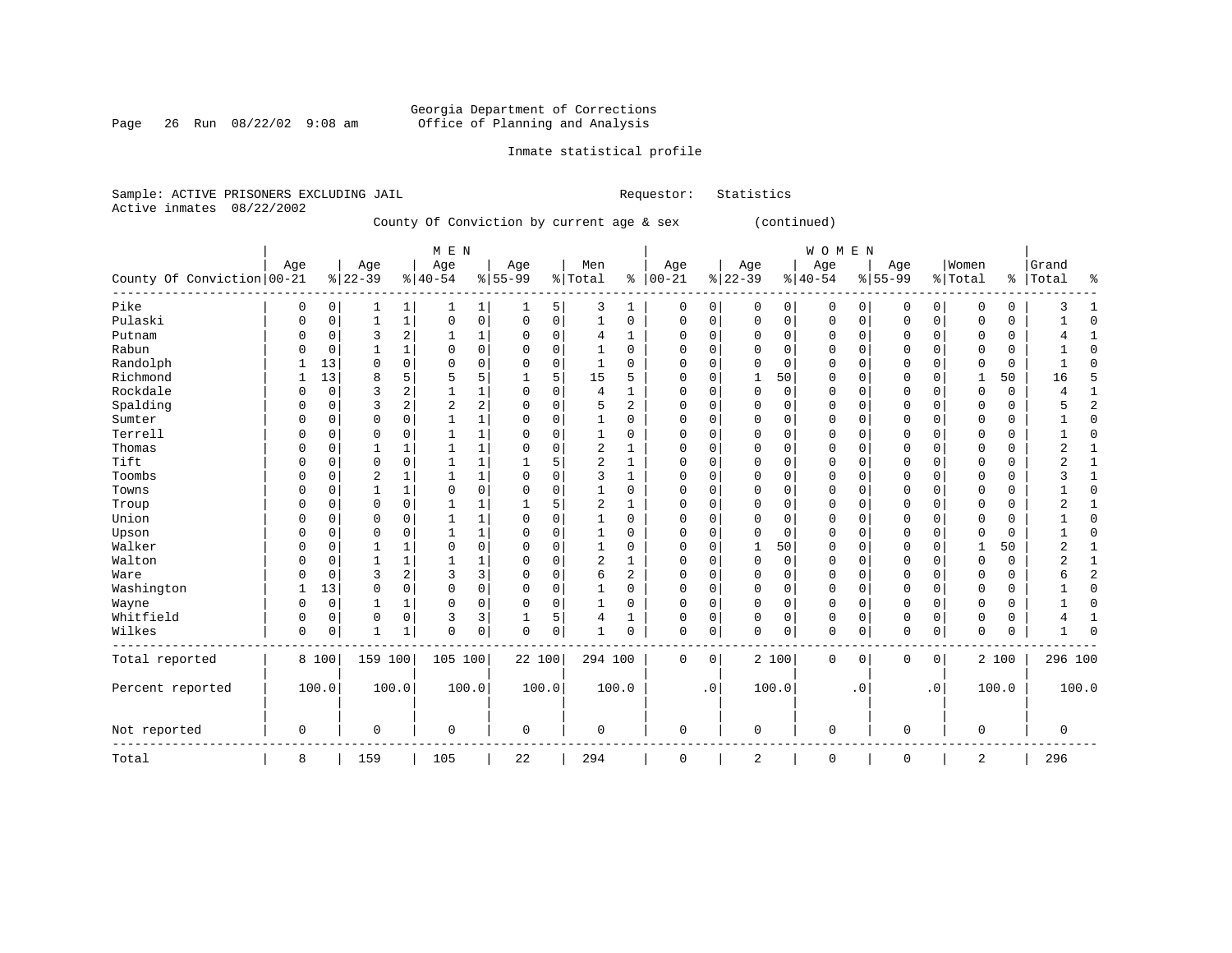### Georgia Department of Corrections<br>Page 27 Run 08/22/02 9:08 am 60ffice of Planning and Analysis Page 27 Run 08/22/02 9:08 am Office of Planning and Analysis

### Inmate statistical profile

Sample: ACTIVE PRISONERS EXCLUDING JAIL **Requestor:** Statistics Active inmates 08/22/2002

Circ Of Conviction by current age & sex

| Age<br>Women<br>Age<br>Age<br>Men<br>Age<br>Grand<br>Age<br>Age<br>Age<br>Age<br>Circ Of Conviction<br>$ 00 - 21$<br>$8 22-39$<br>$8 40-54$<br>$8 55-99$<br>$ 00-21$<br>$8 22-39$<br>$8 40-54$<br>$8155 - 99$<br>% Total<br>ి<br>% Total<br>%   Total<br>٩,<br>Alapaha<br>13<br>2<br>0<br>5<br>0<br>$\mathbf 0$<br>0<br>0<br>0<br>1<br>1<br>0<br>4<br>1<br>0<br>0<br>0<br>0<br>0<br>Alcovy<br>$\sqrt{2}$<br>$\mathbf 1$<br>$\mathsf 0$<br>3<br>$\mathbf{1}$<br>$\mathbf{1}$<br>$\mathbf 0$<br>$\mathbf 1$<br>$\mathbf{1}$<br>$\mathbf 0$<br>$\mathbf 0$<br>$\mathsf 0$<br>0<br>$\mathsf 0$<br>$\mathbf 0$<br>$\mathbf 0$<br>0<br>$\mathbf 0$<br>0<br>3<br>$\Omega$<br>0<br>Atlanta<br>13<br>8<br>10<br>9<br>25<br>9<br>8<br>0<br>10<br>2<br>$\mathbf 0$<br>0<br>0<br>0<br>0<br>$\mathbf 0$<br>$\mathbf 0$<br>0<br>0<br>0<br>25<br>$\Omega$<br>Atlantic<br>5<br>$\mathbf 0$<br>$\overline{2}$<br>3<br>$\mathbf{1}$<br>1<br>$\mathbf 0$<br>6<br>$\overline{a}$<br>$\Omega$<br>$\Omega$<br>$\mathbf 0$<br>$\Omega$<br>$\Omega$<br>$\mathbf 0$<br>$\Omega$<br>$\mathbf 0$<br>$\Omega$<br>$\Omega$<br>$\Omega$<br>6<br>0<br>7<br>5<br>$\mathsf{R}$<br>13<br>13<br>7<br>22<br>8<br>$\mathbf{1}$<br>50<br>$\Omega$<br>$\Omega$<br>$\mathbf{1}$<br>50<br>23<br>Augusta<br>8<br>$\Omega$<br>$\Omega$<br>$\Omega$<br>$\Omega$<br>Blue Ridge<br>$\overline{0}$<br>$\mathbf 0$<br>2<br>$\mathbf 0$<br>$\mathbf 0$<br>$\mathbf 0$<br>$\overline{2}$<br>1<br>1<br>$\Omega$<br>$\Omega$<br>$\Omega$<br>0<br>$\mathbf 0$<br>$\Omega$<br>$\Omega$<br>0<br>0<br>-1<br>-1<br>Brunswick<br>5<br>6<br>4<br>14<br>5<br>$\mathbf 0$<br>0<br>$\Omega$<br>$\mathbf 0$<br>$\mathbf 0$<br>5<br>0<br>9<br>4<br>$\Omega$<br>0<br>0<br>0<br>0<br>14<br>0<br>Chattahoochee<br>5<br>5<br>$\mathbf 0$<br>$\overline{4}$<br>6<br>$\Omega$<br>11<br>4<br>$\Omega$<br>$\Omega$<br>$\mathbf 0$<br>$\mathbf 0$<br>$\Omega$<br>$\mathbf 0$<br>$\Omega$<br>$\Omega$<br>$\mathbf 0$<br>$\Omega$<br>11<br>$\Omega$<br>4<br>0<br>Cherokee<br>$\overline{a}$<br>$\overline{a}$<br>5<br>3<br>$\Omega$<br>$\Omega$<br>$\mathbf{1}$<br>$\Omega$<br>$\Omega$<br>$\Omega$<br>$\mathbf 0$<br>$\Omega$<br>$\mathbf 0$<br>$\mathbf{0}$<br>$\Omega$<br>$\Omega$<br>3<br>$\mathbf{1}$<br>$\Omega$<br>0<br>N<br>1<br>2<br>$\overline{2}$<br>5<br>3<br>Clayton<br>10<br>3<br>$\mathbf 0$<br>$\Omega$<br>10<br>$\mathbf 0$<br>4<br>$\Omega$<br>0<br>0<br>0<br>0<br>$\Omega$<br>$\Omega$<br>0<br>N<br>$\overline{2}$<br>2<br>$\overline{2}$<br>Cobb<br>13<br>3<br>$\Omega$<br>7<br>2<br>$\mathbf 0$<br>$\mathbf 0$<br>$\overline{4}$<br>$\Omega$<br>$\Omega$<br>$\Omega$<br>$\Omega$<br>0<br>$\mathbf 0$<br>$\mathbf 0$<br>$\Omega$<br>0<br>3<br>3<br>5<br>$\mathbf 0$<br>0<br>0<br>$\Omega$<br>0<br>0<br>0<br>0<br>$\mathbf 0$<br>$\Omega$<br>$\Omega$<br>$\mathbf 0$<br>0<br>$\mathbf{1}$<br>Conasauga<br>4<br>$\mathbf{1}$<br>0<br>4<br>Cordele<br>$\overline{2}$<br>0<br>$\mathbf 0$<br>2<br>$\mathbf 0$<br>$\mathbf{1}$<br>$\Omega$<br>1<br>0<br>0<br>$\mathbf 0$<br>0<br>0<br>$\mathbf 0$<br>0<br>2<br>$\mathbf 0$<br>$\Omega$<br>0<br>0<br>0<br>$\overline{2}$<br>3<br>2<br>5<br>2<br>Coweta<br>$\Omega$<br>$\mathbf{1}$<br>$\mathbf 1$<br>5<br>$\Omega$<br>$\Omega$<br>$\Omega$<br>$\Omega$<br>$\mathbf 0$<br>$\mathbf{0}$<br>$\Omega$<br>$\Omega$<br>$\Omega$<br>0<br>5<br>0<br>Dougherty<br>$\overline{2}$<br>2<br>$\overline{2}$<br>25<br>$\overline{c}$<br>5<br>7<br>$\overline{a}$<br>$\Omega$<br>$\mathbf 0$<br>$\mathbf 0$<br>2<br>0<br>0<br>$\Omega$<br>$\mathbf 0$<br>$\mathbf 0$<br>0<br>0<br>7<br>1<br>5<br>13<br>5<br>3<br>3<br>3<br>3<br>Eastern<br>10<br>3<br>$\Omega$<br>0<br>0<br>0<br>0<br>0<br>0<br>0<br>0<br>10<br>0<br>Flint<br>3<br>0<br>$\mathbf 0$<br>$\Omega$<br>2<br>$\Omega$<br>$\Omega$<br>3<br>$\Omega$<br>0<br>0<br>0<br>$\mathbf 0$<br>$\Omega$<br>$\mathbf 0$<br>0<br>3<br>1<br>$\mathbf{1}$<br>0<br>$\mathbf 0$<br>N<br>Griffin<br>5<br>9<br>$\overline{4}$<br>3<br>5<br>$\overline{a}$<br>11<br>$\Omega$<br>$\Omega$<br>$\Omega$<br>$\Omega$<br>$\Omega$<br>$\Omega$<br>$\overline{4}$<br>$\Omega$<br>4<br>$\Omega$<br>$\Omega$<br>0<br>$\Omega$<br>11<br>0<br>$\sqrt{2}$<br>$\mathbf 0$<br>Gwinnett<br>1<br>3<br>$\Omega$<br>$\mathbf 0$<br>$\mathbf 0$<br>$\Omega$<br>$\Omega$<br>$\mathbf 0$<br>$\mathbf{1}$<br>$\mathbf 0$<br>$\mathbf{1}$<br>$\Omega$<br>$\Omega$<br>$\mathbf 0$<br>0<br>3<br>N<br>$\overline{2}$<br>$\overline{2}$<br>3<br>Houston<br>$\mathbf{1}$<br>3<br>$\mathbf 0$<br>5<br>2<br>$\Omega$<br>$\mathbf 0$<br>$\mathbf 0$<br>$\mathbf 0$<br>$\mathbf 0$<br>$\mathbf 0$<br>$\mathbf 0$<br>$\Omega$<br>$\Omega$<br>0<br>0<br>5<br>$\overline{2}$<br>3<br>2<br>$\mathbf{1}$<br>$\mathbf 0$<br>50<br>50<br>Lookout Mountain<br>$\mathbf 0$<br>1<br>$\Omega$<br>4<br>$\mathbf{1}$<br>$\mathbf 0$<br>0<br>$\mathbf{1}$<br>0<br>0<br>$\mathbf 0$<br>0<br>1<br>5<br>N<br>6<br>3<br>5<br>3<br>4<br>3<br>10<br>3<br>$\Omega$<br>$\Omega$<br>0<br>$\mathbf 0$<br>$\mathbf 0$<br>$\Omega$<br>$\mathbf 0$<br>0<br>Macon<br>$\mathbf 0$<br>$\Omega$<br>0<br>10<br>N<br>Middle<br>$\overline{2}$<br>13<br>3<br>2<br>1<br>$\Omega$<br>5<br>2<br>$\Omega$<br>$\mathbf 0$<br>$\mathbf 0$<br>$\mathbf 0$<br>$\mathbf{1}$<br>$\Omega$<br>$\Omega$<br>$\Omega$<br>0<br>$\mathbf 0$<br>$\Omega$<br>0<br>2<br>Mountain<br>$\mathbf 0$<br>$\mathbf 1$<br>$\Omega$<br>$\mathbf 0$<br>$\Omega$<br>$\mathbf 0$<br>2<br>$\mathbf{1}$<br>1<br>$\mathbf{1}$<br>$\Omega$<br>$\mathbf{1}$<br>$\Omega$<br>$\Omega$<br>$\Omega$<br>0<br>$\mathbf 0$<br>$\Omega$<br>0<br>1<br>O<br>Northeastern<br>$\sqrt{2}$<br>$\mathbf 1$<br>$\mathbf 0$<br>3<br>$\mathbf 0$<br>$\mathbf{1}$<br>0<br>$\mathbf{1}$<br>1<br>0<br>0<br>0<br>$\mathbf 0$<br>$\Omega$<br>$\Omega$<br>0<br>0<br>3<br>0<br>0<br>$\overline{3}$<br>Northern<br>$\overline{4}$<br>3<br>3<br>3<br>5<br>8<br>3<br>$\mathbf 0$<br>$\mathbf 0$<br>$\mathbf 0$<br>$\Omega$<br>0<br>0<br>$\Omega$<br>0<br>$\mathbf 0$<br>0<br>0<br>8<br>N<br>Ocmulgee<br>7<br>$\mathbf 0$<br>$\overline{4}$<br>4<br>4<br>$\Omega$<br>11<br>4<br>$\Omega$<br>0<br>0<br>0<br>0<br>$\mathbf 0$<br>$\mathbf 0$<br>0<br>0<br>$\mathbf 0$<br>4<br>0<br>11<br>N<br>Oconee<br>3<br>2<br>0<br>$\mathbf 0$<br>3<br>$\mathbf 0$<br>$\mathbf 0$<br>$\Omega$<br>$\Omega$<br>$\Omega$<br>$\Omega$<br>0<br>$\Omega$<br>$\mathbf 0$<br>$\mathbf 0$<br>$\Omega$<br>$\Omega$<br>0<br>κ<br>$\mathbf{1}$<br>1<br>N<br>Pataula<br>13<br>$\Omega$<br>$\Omega$<br>$\overline{2}$<br>$\mathbf 0$<br>$\mathbf 1$<br>$\Omega$<br>$\mathbf{1}$<br>1<br>$\Omega$<br>$\mathbf{1}$<br>$\Omega$<br>0<br>0<br>0<br>$\mathbf 0$<br>$\Omega$<br>$\Omega$<br>$\mathbf 0$<br>0<br>Piedmont<br>2<br>$\overline{2}$<br>$\overline{c}$<br>$\overline{2}$<br>9<br>6<br>$\overline{a}$<br>$\mathbf 0$<br>$\Omega$<br>$\overline{c}$<br>$\Omega$<br>$\Omega$<br>$\Omega$<br>0<br>$\mathbf 0$<br>$\Omega$<br>$\Omega$<br>$\mathbf 0$<br>0<br>O<br>б<br>3<br>2<br>$\mathbf 1$<br>$\mathbf 0$<br>$\mathbf{1}$<br>4<br>0<br>0<br>0<br>$\mathbf 0$<br>$\Omega$<br>$\Omega$<br>$\mathbf 0$<br>0<br>Rome<br>$\mathbf 0$<br>$\mathbf{1}$<br>$\Omega$<br>1<br>0<br>0<br>0<br>$\Omega$<br>$\mathbf 0$<br>$\Omega$<br>South Georgia<br>$\mathbf 0$<br>$\Omega$<br>$\mathbf{1}$<br>$\mathbf{1}$<br>$\mathbf{1}$<br>$\Omega$<br>$\Omega$<br>$\Omega$<br>$\mathbf 0$<br>$\mathbf 0$<br>$\Omega$<br>$\mathbf 0$<br>$\Omega$<br>$\Omega$<br>$\Omega$<br>$\Omega$<br>0<br>Southern<br>5<br>5<br>$\overline{3}$<br>3<br>2<br>$\mathbf 0$<br>8<br>3<br>$\mathbf 0$<br>$\mathbf 0$<br>$\Omega$<br>$\mathbf 0$<br>$\Omega$<br>0<br>$\Omega$<br>$\mathbf 0$<br>$\mathbf 0$<br>$\Omega$<br>0<br>R<br>N<br>$\Omega$<br>Southwestern<br>$\mathbf 1$<br>$\overline{2}$<br>0<br>0<br>$\mathbf{1}$<br>0<br>1<br>$\Omega$<br>0<br>0<br>0<br>0<br>0<br>0<br>$\mathbf 0$<br>2<br>$\mathbf{1}$<br>0<br>$\Omega$<br>0<br>6<br>23<br>Stone Mountain<br>14<br>9<br>6<br>3<br>14<br>8<br>0<br>0<br>23<br>8<br>0<br>0<br>0<br>0<br>0<br>0<br>0<br>0<br>0<br>0<br>$\overline{a}$<br>$\mathbf 0$<br>Tifton<br>0<br>$\mathbf{1}$<br>1<br>5<br>1<br>$\mathbf 0$<br>0<br>$\Omega$<br>$\mathbf 0$<br>0<br>$\mathbf 0$<br>2<br>0<br>0<br>$\Omega$<br>$\Omega$<br>$\mathbf 0$<br>0<br>$\mathbf{1}$<br>1 |             |  |  | M E N |  |  |  |  | <b>WOMEN</b> |  |  |  |  |
|-------------------------------------------------------------------------------------------------------------------------------------------------------------------------------------------------------------------------------------------------------------------------------------------------------------------------------------------------------------------------------------------------------------------------------------------------------------------------------------------------------------------------------------------------------------------------------------------------------------------------------------------------------------------------------------------------------------------------------------------------------------------------------------------------------------------------------------------------------------------------------------------------------------------------------------------------------------------------------------------------------------------------------------------------------------------------------------------------------------------------------------------------------------------------------------------------------------------------------------------------------------------------------------------------------------------------------------------------------------------------------------------------------------------------------------------------------------------------------------------------------------------------------------------------------------------------------------------------------------------------------------------------------------------------------------------------------------------------------------------------------------------------------------------------------------------------------------------------------------------------------------------------------------------------------------------------------------------------------------------------------------------------------------------------------------------------------------------------------------------------------------------------------------------------------------------------------------------------------------------------------------------------------------------------------------------------------------------------------------------------------------------------------------------------------------------------------------------------------------------------------------------------------------------------------------------------------------------------------------------------------------------------------------------------------------------------------------------------------------------------------------------------------------------------------------------------------------------------------------------------------------------------------------------------------------------------------------------------------------------------------------------------------------------------------------------------------------------------------------------------------------------------------------------------------------------------------------------------------------------------------------------------------------------------------------------------------------------------------------------------------------------------------------------------------------------------------------------------------------------------------------------------------------------------------------------------------------------------------------------------------------------------------------------------------------------------------------------------------------------------------------------------------------------------------------------------------------------------------------------------------------------------------------------------------------------------------------------------------------------------------------------------------------------------------------------------------------------------------------------------------------------------------------------------------------------------------------------------------------------------------------------------------------------------------------------------------------------------------------------------------------------------------------------------------------------------------------------------------------------------------------------------------------------------------------------------------------------------------------------------------------------------------------------------------------------------------------------------------------------------------------------------------------------------------------------------------------------------------------------------------------------------------------------------------------------------------------------------------------------------------------------------------------------------------------------------------------------------------------------------------------------------------------------------------------------------------------------------------------------------------------------------------------------------------------------------------------------------------------------------------------------------------------------------------------------------------------------------------------------------------------------------------------------------------------------------------------------------------------------------------------------------------------------------------------------------------------------------------------------------------------------------------------------------------------------------------------------------------------------------------------------------------------------------------------------------------------------------------------------------------------------------------------------------------------------------------------------------------------------------------------------------------------------------------------------------------------------------------------------------------------------------------------------------------------------------------------------------------------------------------------------------------------------------------------------------------------------------------------------------------------------------------------------------------------------------------------------------------------------------------------------------------------------------------------------------------------------------------------------------------------------------------------------------------------------------------------------------------------------------------------------------------------------------------------------------------------------------------------------------------------------------------------------------------------------------------------------------------------------------------------------------------------------------------------------------------------------------------------------------------------------------------------------------------------------------------------------------------------------------------------------------------------------------------------------------------------------------------------------------------------------------------------------------------------------------------------------------------------------------------------------------------------------------------------------------------------------------------------------------------------------------------------------------------------------------------------------------------------------------------------------------------------------------------------------------------------------------------------------------------------------------------------------------------------------------------------------------------------------------------------------------------------------------------------------------------------------------|-------------|--|--|-------|--|--|--|--|--------------|--|--|--|--|
|                                                                                                                                                                                                                                                                                                                                                                                                                                                                                                                                                                                                                                                                                                                                                                                                                                                                                                                                                                                                                                                                                                                                                                                                                                                                                                                                                                                                                                                                                                                                                                                                                                                                                                                                                                                                                                                                                                                                                                                                                                                                                                                                                                                                                                                                                                                                                                                                                                                                                                                                                                                                                                                                                                                                                                                                                                                                                                                                                                                                                                                                                                                                                                                                                                                                                                                                                                                                                                                                                                                                                                                                                                                                                                                                                                                                                                                                                                                                                                                                                                                                                                                                                                                                                                                                                                                                                                                                                                                                                                                                                                                                                                                                                                                                                                                                                                                                                                                                                                                                                                                                                                                                                                                                                                                                                                                                                                                                                                                                                                                                                                                                                                                                                                                                                                                                                                                                                                                                                                                                                                                                                                                                                                                                                                                                                                                                                                                                                                                                                                                                                                                                                                                                                                                                                                                                                                                                                                                                                                                                                                                                                                                                                                                                                                                                                                                                                                                                                                                                                                                                                                                                                                                                                                                                                                                                                                                                                                                                                                                                                                                                                                                                                                                                                         |             |  |  |       |  |  |  |  |              |  |  |  |  |
|                                                                                                                                                                                                                                                                                                                                                                                                                                                                                                                                                                                                                                                                                                                                                                                                                                                                                                                                                                                                                                                                                                                                                                                                                                                                                                                                                                                                                                                                                                                                                                                                                                                                                                                                                                                                                                                                                                                                                                                                                                                                                                                                                                                                                                                                                                                                                                                                                                                                                                                                                                                                                                                                                                                                                                                                                                                                                                                                                                                                                                                                                                                                                                                                                                                                                                                                                                                                                                                                                                                                                                                                                                                                                                                                                                                                                                                                                                                                                                                                                                                                                                                                                                                                                                                                                                                                                                                                                                                                                                                                                                                                                                                                                                                                                                                                                                                                                                                                                                                                                                                                                                                                                                                                                                                                                                                                                                                                                                                                                                                                                                                                                                                                                                                                                                                                                                                                                                                                                                                                                                                                                                                                                                                                                                                                                                                                                                                                                                                                                                                                                                                                                                                                                                                                                                                                                                                                                                                                                                                                                                                                                                                                                                                                                                                                                                                                                                                                                                                                                                                                                                                                                                                                                                                                                                                                                                                                                                                                                                                                                                                                                                                                                                                                                         |             |  |  |       |  |  |  |  |              |  |  |  |  |
|                                                                                                                                                                                                                                                                                                                                                                                                                                                                                                                                                                                                                                                                                                                                                                                                                                                                                                                                                                                                                                                                                                                                                                                                                                                                                                                                                                                                                                                                                                                                                                                                                                                                                                                                                                                                                                                                                                                                                                                                                                                                                                                                                                                                                                                                                                                                                                                                                                                                                                                                                                                                                                                                                                                                                                                                                                                                                                                                                                                                                                                                                                                                                                                                                                                                                                                                                                                                                                                                                                                                                                                                                                                                                                                                                                                                                                                                                                                                                                                                                                                                                                                                                                                                                                                                                                                                                                                                                                                                                                                                                                                                                                                                                                                                                                                                                                                                                                                                                                                                                                                                                                                                                                                                                                                                                                                                                                                                                                                                                                                                                                                                                                                                                                                                                                                                                                                                                                                                                                                                                                                                                                                                                                                                                                                                                                                                                                                                                                                                                                                                                                                                                                                                                                                                                                                                                                                                                                                                                                                                                                                                                                                                                                                                                                                                                                                                                                                                                                                                                                                                                                                                                                                                                                                                                                                                                                                                                                                                                                                                                                                                                                                                                                                                                         |             |  |  |       |  |  |  |  |              |  |  |  |  |
|                                                                                                                                                                                                                                                                                                                                                                                                                                                                                                                                                                                                                                                                                                                                                                                                                                                                                                                                                                                                                                                                                                                                                                                                                                                                                                                                                                                                                                                                                                                                                                                                                                                                                                                                                                                                                                                                                                                                                                                                                                                                                                                                                                                                                                                                                                                                                                                                                                                                                                                                                                                                                                                                                                                                                                                                                                                                                                                                                                                                                                                                                                                                                                                                                                                                                                                                                                                                                                                                                                                                                                                                                                                                                                                                                                                                                                                                                                                                                                                                                                                                                                                                                                                                                                                                                                                                                                                                                                                                                                                                                                                                                                                                                                                                                                                                                                                                                                                                                                                                                                                                                                                                                                                                                                                                                                                                                                                                                                                                                                                                                                                                                                                                                                                                                                                                                                                                                                                                                                                                                                                                                                                                                                                                                                                                                                                                                                                                                                                                                                                                                                                                                                                                                                                                                                                                                                                                                                                                                                                                                                                                                                                                                                                                                                                                                                                                                                                                                                                                                                                                                                                                                                                                                                                                                                                                                                                                                                                                                                                                                                                                                                                                                                                                                         |             |  |  |       |  |  |  |  |              |  |  |  |  |
|                                                                                                                                                                                                                                                                                                                                                                                                                                                                                                                                                                                                                                                                                                                                                                                                                                                                                                                                                                                                                                                                                                                                                                                                                                                                                                                                                                                                                                                                                                                                                                                                                                                                                                                                                                                                                                                                                                                                                                                                                                                                                                                                                                                                                                                                                                                                                                                                                                                                                                                                                                                                                                                                                                                                                                                                                                                                                                                                                                                                                                                                                                                                                                                                                                                                                                                                                                                                                                                                                                                                                                                                                                                                                                                                                                                                                                                                                                                                                                                                                                                                                                                                                                                                                                                                                                                                                                                                                                                                                                                                                                                                                                                                                                                                                                                                                                                                                                                                                                                                                                                                                                                                                                                                                                                                                                                                                                                                                                                                                                                                                                                                                                                                                                                                                                                                                                                                                                                                                                                                                                                                                                                                                                                                                                                                                                                                                                                                                                                                                                                                                                                                                                                                                                                                                                                                                                                                                                                                                                                                                                                                                                                                                                                                                                                                                                                                                                                                                                                                                                                                                                                                                                                                                                                                                                                                                                                                                                                                                                                                                                                                                                                                                                                                                         |             |  |  |       |  |  |  |  |              |  |  |  |  |
|                                                                                                                                                                                                                                                                                                                                                                                                                                                                                                                                                                                                                                                                                                                                                                                                                                                                                                                                                                                                                                                                                                                                                                                                                                                                                                                                                                                                                                                                                                                                                                                                                                                                                                                                                                                                                                                                                                                                                                                                                                                                                                                                                                                                                                                                                                                                                                                                                                                                                                                                                                                                                                                                                                                                                                                                                                                                                                                                                                                                                                                                                                                                                                                                                                                                                                                                                                                                                                                                                                                                                                                                                                                                                                                                                                                                                                                                                                                                                                                                                                                                                                                                                                                                                                                                                                                                                                                                                                                                                                                                                                                                                                                                                                                                                                                                                                                                                                                                                                                                                                                                                                                                                                                                                                                                                                                                                                                                                                                                                                                                                                                                                                                                                                                                                                                                                                                                                                                                                                                                                                                                                                                                                                                                                                                                                                                                                                                                                                                                                                                                                                                                                                                                                                                                                                                                                                                                                                                                                                                                                                                                                                                                                                                                                                                                                                                                                                                                                                                                                                                                                                                                                                                                                                                                                                                                                                                                                                                                                                                                                                                                                                                                                                                                                         |             |  |  |       |  |  |  |  |              |  |  |  |  |
|                                                                                                                                                                                                                                                                                                                                                                                                                                                                                                                                                                                                                                                                                                                                                                                                                                                                                                                                                                                                                                                                                                                                                                                                                                                                                                                                                                                                                                                                                                                                                                                                                                                                                                                                                                                                                                                                                                                                                                                                                                                                                                                                                                                                                                                                                                                                                                                                                                                                                                                                                                                                                                                                                                                                                                                                                                                                                                                                                                                                                                                                                                                                                                                                                                                                                                                                                                                                                                                                                                                                                                                                                                                                                                                                                                                                                                                                                                                                                                                                                                                                                                                                                                                                                                                                                                                                                                                                                                                                                                                                                                                                                                                                                                                                                                                                                                                                                                                                                                                                                                                                                                                                                                                                                                                                                                                                                                                                                                                                                                                                                                                                                                                                                                                                                                                                                                                                                                                                                                                                                                                                                                                                                                                                                                                                                                                                                                                                                                                                                                                                                                                                                                                                                                                                                                                                                                                                                                                                                                                                                                                                                                                                                                                                                                                                                                                                                                                                                                                                                                                                                                                                                                                                                                                                                                                                                                                                                                                                                                                                                                                                                                                                                                                                                         |             |  |  |       |  |  |  |  |              |  |  |  |  |
|                                                                                                                                                                                                                                                                                                                                                                                                                                                                                                                                                                                                                                                                                                                                                                                                                                                                                                                                                                                                                                                                                                                                                                                                                                                                                                                                                                                                                                                                                                                                                                                                                                                                                                                                                                                                                                                                                                                                                                                                                                                                                                                                                                                                                                                                                                                                                                                                                                                                                                                                                                                                                                                                                                                                                                                                                                                                                                                                                                                                                                                                                                                                                                                                                                                                                                                                                                                                                                                                                                                                                                                                                                                                                                                                                                                                                                                                                                                                                                                                                                                                                                                                                                                                                                                                                                                                                                                                                                                                                                                                                                                                                                                                                                                                                                                                                                                                                                                                                                                                                                                                                                                                                                                                                                                                                                                                                                                                                                                                                                                                                                                                                                                                                                                                                                                                                                                                                                                                                                                                                                                                                                                                                                                                                                                                                                                                                                                                                                                                                                                                                                                                                                                                                                                                                                                                                                                                                                                                                                                                                                                                                                                                                                                                                                                                                                                                                                                                                                                                                                                                                                                                                                                                                                                                                                                                                                                                                                                                                                                                                                                                                                                                                                                                                         |             |  |  |       |  |  |  |  |              |  |  |  |  |
|                                                                                                                                                                                                                                                                                                                                                                                                                                                                                                                                                                                                                                                                                                                                                                                                                                                                                                                                                                                                                                                                                                                                                                                                                                                                                                                                                                                                                                                                                                                                                                                                                                                                                                                                                                                                                                                                                                                                                                                                                                                                                                                                                                                                                                                                                                                                                                                                                                                                                                                                                                                                                                                                                                                                                                                                                                                                                                                                                                                                                                                                                                                                                                                                                                                                                                                                                                                                                                                                                                                                                                                                                                                                                                                                                                                                                                                                                                                                                                                                                                                                                                                                                                                                                                                                                                                                                                                                                                                                                                                                                                                                                                                                                                                                                                                                                                                                                                                                                                                                                                                                                                                                                                                                                                                                                                                                                                                                                                                                                                                                                                                                                                                                                                                                                                                                                                                                                                                                                                                                                                                                                                                                                                                                                                                                                                                                                                                                                                                                                                                                                                                                                                                                                                                                                                                                                                                                                                                                                                                                                                                                                                                                                                                                                                                                                                                                                                                                                                                                                                                                                                                                                                                                                                                                                                                                                                                                                                                                                                                                                                                                                                                                                                                                                         |             |  |  |       |  |  |  |  |              |  |  |  |  |
|                                                                                                                                                                                                                                                                                                                                                                                                                                                                                                                                                                                                                                                                                                                                                                                                                                                                                                                                                                                                                                                                                                                                                                                                                                                                                                                                                                                                                                                                                                                                                                                                                                                                                                                                                                                                                                                                                                                                                                                                                                                                                                                                                                                                                                                                                                                                                                                                                                                                                                                                                                                                                                                                                                                                                                                                                                                                                                                                                                                                                                                                                                                                                                                                                                                                                                                                                                                                                                                                                                                                                                                                                                                                                                                                                                                                                                                                                                                                                                                                                                                                                                                                                                                                                                                                                                                                                                                                                                                                                                                                                                                                                                                                                                                                                                                                                                                                                                                                                                                                                                                                                                                                                                                                                                                                                                                                                                                                                                                                                                                                                                                                                                                                                                                                                                                                                                                                                                                                                                                                                                                                                                                                                                                                                                                                                                                                                                                                                                                                                                                                                                                                                                                                                                                                                                                                                                                                                                                                                                                                                                                                                                                                                                                                                                                                                                                                                                                                                                                                                                                                                                                                                                                                                                                                                                                                                                                                                                                                                                                                                                                                                                                                                                                                                         |             |  |  |       |  |  |  |  |              |  |  |  |  |
|                                                                                                                                                                                                                                                                                                                                                                                                                                                                                                                                                                                                                                                                                                                                                                                                                                                                                                                                                                                                                                                                                                                                                                                                                                                                                                                                                                                                                                                                                                                                                                                                                                                                                                                                                                                                                                                                                                                                                                                                                                                                                                                                                                                                                                                                                                                                                                                                                                                                                                                                                                                                                                                                                                                                                                                                                                                                                                                                                                                                                                                                                                                                                                                                                                                                                                                                                                                                                                                                                                                                                                                                                                                                                                                                                                                                                                                                                                                                                                                                                                                                                                                                                                                                                                                                                                                                                                                                                                                                                                                                                                                                                                                                                                                                                                                                                                                                                                                                                                                                                                                                                                                                                                                                                                                                                                                                                                                                                                                                                                                                                                                                                                                                                                                                                                                                                                                                                                                                                                                                                                                                                                                                                                                                                                                                                                                                                                                                                                                                                                                                                                                                                                                                                                                                                                                                                                                                                                                                                                                                                                                                                                                                                                                                                                                                                                                                                                                                                                                                                                                                                                                                                                                                                                                                                                                                                                                                                                                                                                                                                                                                                                                                                                                                                         |             |  |  |       |  |  |  |  |              |  |  |  |  |
|                                                                                                                                                                                                                                                                                                                                                                                                                                                                                                                                                                                                                                                                                                                                                                                                                                                                                                                                                                                                                                                                                                                                                                                                                                                                                                                                                                                                                                                                                                                                                                                                                                                                                                                                                                                                                                                                                                                                                                                                                                                                                                                                                                                                                                                                                                                                                                                                                                                                                                                                                                                                                                                                                                                                                                                                                                                                                                                                                                                                                                                                                                                                                                                                                                                                                                                                                                                                                                                                                                                                                                                                                                                                                                                                                                                                                                                                                                                                                                                                                                                                                                                                                                                                                                                                                                                                                                                                                                                                                                                                                                                                                                                                                                                                                                                                                                                                                                                                                                                                                                                                                                                                                                                                                                                                                                                                                                                                                                                                                                                                                                                                                                                                                                                                                                                                                                                                                                                                                                                                                                                                                                                                                                                                                                                                                                                                                                                                                                                                                                                                                                                                                                                                                                                                                                                                                                                                                                                                                                                                                                                                                                                                                                                                                                                                                                                                                                                                                                                                                                                                                                                                                                                                                                                                                                                                                                                                                                                                                                                                                                                                                                                                                                                                                         |             |  |  |       |  |  |  |  |              |  |  |  |  |
|                                                                                                                                                                                                                                                                                                                                                                                                                                                                                                                                                                                                                                                                                                                                                                                                                                                                                                                                                                                                                                                                                                                                                                                                                                                                                                                                                                                                                                                                                                                                                                                                                                                                                                                                                                                                                                                                                                                                                                                                                                                                                                                                                                                                                                                                                                                                                                                                                                                                                                                                                                                                                                                                                                                                                                                                                                                                                                                                                                                                                                                                                                                                                                                                                                                                                                                                                                                                                                                                                                                                                                                                                                                                                                                                                                                                                                                                                                                                                                                                                                                                                                                                                                                                                                                                                                                                                                                                                                                                                                                                                                                                                                                                                                                                                                                                                                                                                                                                                                                                                                                                                                                                                                                                                                                                                                                                                                                                                                                                                                                                                                                                                                                                                                                                                                                                                                                                                                                                                                                                                                                                                                                                                                                                                                                                                                                                                                                                                                                                                                                                                                                                                                                                                                                                                                                                                                                                                                                                                                                                                                                                                                                                                                                                                                                                                                                                                                                                                                                                                                                                                                                                                                                                                                                                                                                                                                                                                                                                                                                                                                                                                                                                                                                                                         |             |  |  |       |  |  |  |  |              |  |  |  |  |
|                                                                                                                                                                                                                                                                                                                                                                                                                                                                                                                                                                                                                                                                                                                                                                                                                                                                                                                                                                                                                                                                                                                                                                                                                                                                                                                                                                                                                                                                                                                                                                                                                                                                                                                                                                                                                                                                                                                                                                                                                                                                                                                                                                                                                                                                                                                                                                                                                                                                                                                                                                                                                                                                                                                                                                                                                                                                                                                                                                                                                                                                                                                                                                                                                                                                                                                                                                                                                                                                                                                                                                                                                                                                                                                                                                                                                                                                                                                                                                                                                                                                                                                                                                                                                                                                                                                                                                                                                                                                                                                                                                                                                                                                                                                                                                                                                                                                                                                                                                                                                                                                                                                                                                                                                                                                                                                                                                                                                                                                                                                                                                                                                                                                                                                                                                                                                                                                                                                                                                                                                                                                                                                                                                                                                                                                                                                                                                                                                                                                                                                                                                                                                                                                                                                                                                                                                                                                                                                                                                                                                                                                                                                                                                                                                                                                                                                                                                                                                                                                                                                                                                                                                                                                                                                                                                                                                                                                                                                                                                                                                                                                                                                                                                                                                         |             |  |  |       |  |  |  |  |              |  |  |  |  |
|                                                                                                                                                                                                                                                                                                                                                                                                                                                                                                                                                                                                                                                                                                                                                                                                                                                                                                                                                                                                                                                                                                                                                                                                                                                                                                                                                                                                                                                                                                                                                                                                                                                                                                                                                                                                                                                                                                                                                                                                                                                                                                                                                                                                                                                                                                                                                                                                                                                                                                                                                                                                                                                                                                                                                                                                                                                                                                                                                                                                                                                                                                                                                                                                                                                                                                                                                                                                                                                                                                                                                                                                                                                                                                                                                                                                                                                                                                                                                                                                                                                                                                                                                                                                                                                                                                                                                                                                                                                                                                                                                                                                                                                                                                                                                                                                                                                                                                                                                                                                                                                                                                                                                                                                                                                                                                                                                                                                                                                                                                                                                                                                                                                                                                                                                                                                                                                                                                                                                                                                                                                                                                                                                                                                                                                                                                                                                                                                                                                                                                                                                                                                                                                                                                                                                                                                                                                                                                                                                                                                                                                                                                                                                                                                                                                                                                                                                                                                                                                                                                                                                                                                                                                                                                                                                                                                                                                                                                                                                                                                                                                                                                                                                                                                                         |             |  |  |       |  |  |  |  |              |  |  |  |  |
|                                                                                                                                                                                                                                                                                                                                                                                                                                                                                                                                                                                                                                                                                                                                                                                                                                                                                                                                                                                                                                                                                                                                                                                                                                                                                                                                                                                                                                                                                                                                                                                                                                                                                                                                                                                                                                                                                                                                                                                                                                                                                                                                                                                                                                                                                                                                                                                                                                                                                                                                                                                                                                                                                                                                                                                                                                                                                                                                                                                                                                                                                                                                                                                                                                                                                                                                                                                                                                                                                                                                                                                                                                                                                                                                                                                                                                                                                                                                                                                                                                                                                                                                                                                                                                                                                                                                                                                                                                                                                                                                                                                                                                                                                                                                                                                                                                                                                                                                                                                                                                                                                                                                                                                                                                                                                                                                                                                                                                                                                                                                                                                                                                                                                                                                                                                                                                                                                                                                                                                                                                                                                                                                                                                                                                                                                                                                                                                                                                                                                                                                                                                                                                                                                                                                                                                                                                                                                                                                                                                                                                                                                                                                                                                                                                                                                                                                                                                                                                                                                                                                                                                                                                                                                                                                                                                                                                                                                                                                                                                                                                                                                                                                                                                                                         |             |  |  |       |  |  |  |  |              |  |  |  |  |
|                                                                                                                                                                                                                                                                                                                                                                                                                                                                                                                                                                                                                                                                                                                                                                                                                                                                                                                                                                                                                                                                                                                                                                                                                                                                                                                                                                                                                                                                                                                                                                                                                                                                                                                                                                                                                                                                                                                                                                                                                                                                                                                                                                                                                                                                                                                                                                                                                                                                                                                                                                                                                                                                                                                                                                                                                                                                                                                                                                                                                                                                                                                                                                                                                                                                                                                                                                                                                                                                                                                                                                                                                                                                                                                                                                                                                                                                                                                                                                                                                                                                                                                                                                                                                                                                                                                                                                                                                                                                                                                                                                                                                                                                                                                                                                                                                                                                                                                                                                                                                                                                                                                                                                                                                                                                                                                                                                                                                                                                                                                                                                                                                                                                                                                                                                                                                                                                                                                                                                                                                                                                                                                                                                                                                                                                                                                                                                                                                                                                                                                                                                                                                                                                                                                                                                                                                                                                                                                                                                                                                                                                                                                                                                                                                                                                                                                                                                                                                                                                                                                                                                                                                                                                                                                                                                                                                                                                                                                                                                                                                                                                                                                                                                                                                         |             |  |  |       |  |  |  |  |              |  |  |  |  |
|                                                                                                                                                                                                                                                                                                                                                                                                                                                                                                                                                                                                                                                                                                                                                                                                                                                                                                                                                                                                                                                                                                                                                                                                                                                                                                                                                                                                                                                                                                                                                                                                                                                                                                                                                                                                                                                                                                                                                                                                                                                                                                                                                                                                                                                                                                                                                                                                                                                                                                                                                                                                                                                                                                                                                                                                                                                                                                                                                                                                                                                                                                                                                                                                                                                                                                                                                                                                                                                                                                                                                                                                                                                                                                                                                                                                                                                                                                                                                                                                                                                                                                                                                                                                                                                                                                                                                                                                                                                                                                                                                                                                                                                                                                                                                                                                                                                                                                                                                                                                                                                                                                                                                                                                                                                                                                                                                                                                                                                                                                                                                                                                                                                                                                                                                                                                                                                                                                                                                                                                                                                                                                                                                                                                                                                                                                                                                                                                                                                                                                                                                                                                                                                                                                                                                                                                                                                                                                                                                                                                                                                                                                                                                                                                                                                                                                                                                                                                                                                                                                                                                                                                                                                                                                                                                                                                                                                                                                                                                                                                                                                                                                                                                                                                                         |             |  |  |       |  |  |  |  |              |  |  |  |  |
|                                                                                                                                                                                                                                                                                                                                                                                                                                                                                                                                                                                                                                                                                                                                                                                                                                                                                                                                                                                                                                                                                                                                                                                                                                                                                                                                                                                                                                                                                                                                                                                                                                                                                                                                                                                                                                                                                                                                                                                                                                                                                                                                                                                                                                                                                                                                                                                                                                                                                                                                                                                                                                                                                                                                                                                                                                                                                                                                                                                                                                                                                                                                                                                                                                                                                                                                                                                                                                                                                                                                                                                                                                                                                                                                                                                                                                                                                                                                                                                                                                                                                                                                                                                                                                                                                                                                                                                                                                                                                                                                                                                                                                                                                                                                                                                                                                                                                                                                                                                                                                                                                                                                                                                                                                                                                                                                                                                                                                                                                                                                                                                                                                                                                                                                                                                                                                                                                                                                                                                                                                                                                                                                                                                                                                                                                                                                                                                                                                                                                                                                                                                                                                                                                                                                                                                                                                                                                                                                                                                                                                                                                                                                                                                                                                                                                                                                                                                                                                                                                                                                                                                                                                                                                                                                                                                                                                                                                                                                                                                                                                                                                                                                                                                                                         |             |  |  |       |  |  |  |  |              |  |  |  |  |
|                                                                                                                                                                                                                                                                                                                                                                                                                                                                                                                                                                                                                                                                                                                                                                                                                                                                                                                                                                                                                                                                                                                                                                                                                                                                                                                                                                                                                                                                                                                                                                                                                                                                                                                                                                                                                                                                                                                                                                                                                                                                                                                                                                                                                                                                                                                                                                                                                                                                                                                                                                                                                                                                                                                                                                                                                                                                                                                                                                                                                                                                                                                                                                                                                                                                                                                                                                                                                                                                                                                                                                                                                                                                                                                                                                                                                                                                                                                                                                                                                                                                                                                                                                                                                                                                                                                                                                                                                                                                                                                                                                                                                                                                                                                                                                                                                                                                                                                                                                                                                                                                                                                                                                                                                                                                                                                                                                                                                                                                                                                                                                                                                                                                                                                                                                                                                                                                                                                                                                                                                                                                                                                                                                                                                                                                                                                                                                                                                                                                                                                                                                                                                                                                                                                                                                                                                                                                                                                                                                                                                                                                                                                                                                                                                                                                                                                                                                                                                                                                                                                                                                                                                                                                                                                                                                                                                                                                                                                                                                                                                                                                                                                                                                                                                         |             |  |  |       |  |  |  |  |              |  |  |  |  |
|                                                                                                                                                                                                                                                                                                                                                                                                                                                                                                                                                                                                                                                                                                                                                                                                                                                                                                                                                                                                                                                                                                                                                                                                                                                                                                                                                                                                                                                                                                                                                                                                                                                                                                                                                                                                                                                                                                                                                                                                                                                                                                                                                                                                                                                                                                                                                                                                                                                                                                                                                                                                                                                                                                                                                                                                                                                                                                                                                                                                                                                                                                                                                                                                                                                                                                                                                                                                                                                                                                                                                                                                                                                                                                                                                                                                                                                                                                                                                                                                                                                                                                                                                                                                                                                                                                                                                                                                                                                                                                                                                                                                                                                                                                                                                                                                                                                                                                                                                                                                                                                                                                                                                                                                                                                                                                                                                                                                                                                                                                                                                                                                                                                                                                                                                                                                                                                                                                                                                                                                                                                                                                                                                                                                                                                                                                                                                                                                                                                                                                                                                                                                                                                                                                                                                                                                                                                                                                                                                                                                                                                                                                                                                                                                                                                                                                                                                                                                                                                                                                                                                                                                                                                                                                                                                                                                                                                                                                                                                                                                                                                                                                                                                                                                                         |             |  |  |       |  |  |  |  |              |  |  |  |  |
|                                                                                                                                                                                                                                                                                                                                                                                                                                                                                                                                                                                                                                                                                                                                                                                                                                                                                                                                                                                                                                                                                                                                                                                                                                                                                                                                                                                                                                                                                                                                                                                                                                                                                                                                                                                                                                                                                                                                                                                                                                                                                                                                                                                                                                                                                                                                                                                                                                                                                                                                                                                                                                                                                                                                                                                                                                                                                                                                                                                                                                                                                                                                                                                                                                                                                                                                                                                                                                                                                                                                                                                                                                                                                                                                                                                                                                                                                                                                                                                                                                                                                                                                                                                                                                                                                                                                                                                                                                                                                                                                                                                                                                                                                                                                                                                                                                                                                                                                                                                                                                                                                                                                                                                                                                                                                                                                                                                                                                                                                                                                                                                                                                                                                                                                                                                                                                                                                                                                                                                                                                                                                                                                                                                                                                                                                                                                                                                                                                                                                                                                                                                                                                                                                                                                                                                                                                                                                                                                                                                                                                                                                                                                                                                                                                                                                                                                                                                                                                                                                                                                                                                                                                                                                                                                                                                                                                                                                                                                                                                                                                                                                                                                                                                                                         |             |  |  |       |  |  |  |  |              |  |  |  |  |
|                                                                                                                                                                                                                                                                                                                                                                                                                                                                                                                                                                                                                                                                                                                                                                                                                                                                                                                                                                                                                                                                                                                                                                                                                                                                                                                                                                                                                                                                                                                                                                                                                                                                                                                                                                                                                                                                                                                                                                                                                                                                                                                                                                                                                                                                                                                                                                                                                                                                                                                                                                                                                                                                                                                                                                                                                                                                                                                                                                                                                                                                                                                                                                                                                                                                                                                                                                                                                                                                                                                                                                                                                                                                                                                                                                                                                                                                                                                                                                                                                                                                                                                                                                                                                                                                                                                                                                                                                                                                                                                                                                                                                                                                                                                                                                                                                                                                                                                                                                                                                                                                                                                                                                                                                                                                                                                                                                                                                                                                                                                                                                                                                                                                                                                                                                                                                                                                                                                                                                                                                                                                                                                                                                                                                                                                                                                                                                                                                                                                                                                                                                                                                                                                                                                                                                                                                                                                                                                                                                                                                                                                                                                                                                                                                                                                                                                                                                                                                                                                                                                                                                                                                                                                                                                                                                                                                                                                                                                                                                                                                                                                                                                                                                                                                         |             |  |  |       |  |  |  |  |              |  |  |  |  |
|                                                                                                                                                                                                                                                                                                                                                                                                                                                                                                                                                                                                                                                                                                                                                                                                                                                                                                                                                                                                                                                                                                                                                                                                                                                                                                                                                                                                                                                                                                                                                                                                                                                                                                                                                                                                                                                                                                                                                                                                                                                                                                                                                                                                                                                                                                                                                                                                                                                                                                                                                                                                                                                                                                                                                                                                                                                                                                                                                                                                                                                                                                                                                                                                                                                                                                                                                                                                                                                                                                                                                                                                                                                                                                                                                                                                                                                                                                                                                                                                                                                                                                                                                                                                                                                                                                                                                                                                                                                                                                                                                                                                                                                                                                                                                                                                                                                                                                                                                                                                                                                                                                                                                                                                                                                                                                                                                                                                                                                                                                                                                                                                                                                                                                                                                                                                                                                                                                                                                                                                                                                                                                                                                                                                                                                                                                                                                                                                                                                                                                                                                                                                                                                                                                                                                                                                                                                                                                                                                                                                                                                                                                                                                                                                                                                                                                                                                                                                                                                                                                                                                                                                                                                                                                                                                                                                                                                                                                                                                                                                                                                                                                                                                                                                                         |             |  |  |       |  |  |  |  |              |  |  |  |  |
|                                                                                                                                                                                                                                                                                                                                                                                                                                                                                                                                                                                                                                                                                                                                                                                                                                                                                                                                                                                                                                                                                                                                                                                                                                                                                                                                                                                                                                                                                                                                                                                                                                                                                                                                                                                                                                                                                                                                                                                                                                                                                                                                                                                                                                                                                                                                                                                                                                                                                                                                                                                                                                                                                                                                                                                                                                                                                                                                                                                                                                                                                                                                                                                                                                                                                                                                                                                                                                                                                                                                                                                                                                                                                                                                                                                                                                                                                                                                                                                                                                                                                                                                                                                                                                                                                                                                                                                                                                                                                                                                                                                                                                                                                                                                                                                                                                                                                                                                                                                                                                                                                                                                                                                                                                                                                                                                                                                                                                                                                                                                                                                                                                                                                                                                                                                                                                                                                                                                                                                                                                                                                                                                                                                                                                                                                                                                                                                                                                                                                                                                                                                                                                                                                                                                                                                                                                                                                                                                                                                                                                                                                                                                                                                                                                                                                                                                                                                                                                                                                                                                                                                                                                                                                                                                                                                                                                                                                                                                                                                                                                                                                                                                                                                                                         |             |  |  |       |  |  |  |  |              |  |  |  |  |
|                                                                                                                                                                                                                                                                                                                                                                                                                                                                                                                                                                                                                                                                                                                                                                                                                                                                                                                                                                                                                                                                                                                                                                                                                                                                                                                                                                                                                                                                                                                                                                                                                                                                                                                                                                                                                                                                                                                                                                                                                                                                                                                                                                                                                                                                                                                                                                                                                                                                                                                                                                                                                                                                                                                                                                                                                                                                                                                                                                                                                                                                                                                                                                                                                                                                                                                                                                                                                                                                                                                                                                                                                                                                                                                                                                                                                                                                                                                                                                                                                                                                                                                                                                                                                                                                                                                                                                                                                                                                                                                                                                                                                                                                                                                                                                                                                                                                                                                                                                                                                                                                                                                                                                                                                                                                                                                                                                                                                                                                                                                                                                                                                                                                                                                                                                                                                                                                                                                                                                                                                                                                                                                                                                                                                                                                                                                                                                                                                                                                                                                                                                                                                                                                                                                                                                                                                                                                                                                                                                                                                                                                                                                                                                                                                                                                                                                                                                                                                                                                                                                                                                                                                                                                                                                                                                                                                                                                                                                                                                                                                                                                                                                                                                                                                         |             |  |  |       |  |  |  |  |              |  |  |  |  |
|                                                                                                                                                                                                                                                                                                                                                                                                                                                                                                                                                                                                                                                                                                                                                                                                                                                                                                                                                                                                                                                                                                                                                                                                                                                                                                                                                                                                                                                                                                                                                                                                                                                                                                                                                                                                                                                                                                                                                                                                                                                                                                                                                                                                                                                                                                                                                                                                                                                                                                                                                                                                                                                                                                                                                                                                                                                                                                                                                                                                                                                                                                                                                                                                                                                                                                                                                                                                                                                                                                                                                                                                                                                                                                                                                                                                                                                                                                                                                                                                                                                                                                                                                                                                                                                                                                                                                                                                                                                                                                                                                                                                                                                                                                                                                                                                                                                                                                                                                                                                                                                                                                                                                                                                                                                                                                                                                                                                                                                                                                                                                                                                                                                                                                                                                                                                                                                                                                                                                                                                                                                                                                                                                                                                                                                                                                                                                                                                                                                                                                                                                                                                                                                                                                                                                                                                                                                                                                                                                                                                                                                                                                                                                                                                                                                                                                                                                                                                                                                                                                                                                                                                                                                                                                                                                                                                                                                                                                                                                                                                                                                                                                                                                                                                                         |             |  |  |       |  |  |  |  |              |  |  |  |  |
|                                                                                                                                                                                                                                                                                                                                                                                                                                                                                                                                                                                                                                                                                                                                                                                                                                                                                                                                                                                                                                                                                                                                                                                                                                                                                                                                                                                                                                                                                                                                                                                                                                                                                                                                                                                                                                                                                                                                                                                                                                                                                                                                                                                                                                                                                                                                                                                                                                                                                                                                                                                                                                                                                                                                                                                                                                                                                                                                                                                                                                                                                                                                                                                                                                                                                                                                                                                                                                                                                                                                                                                                                                                                                                                                                                                                                                                                                                                                                                                                                                                                                                                                                                                                                                                                                                                                                                                                                                                                                                                                                                                                                                                                                                                                                                                                                                                                                                                                                                                                                                                                                                                                                                                                                                                                                                                                                                                                                                                                                                                                                                                                                                                                                                                                                                                                                                                                                                                                                                                                                                                                                                                                                                                                                                                                                                                                                                                                                                                                                                                                                                                                                                                                                                                                                                                                                                                                                                                                                                                                                                                                                                                                                                                                                                                                                                                                                                                                                                                                                                                                                                                                                                                                                                                                                                                                                                                                                                                                                                                                                                                                                                                                                                                                                         |             |  |  |       |  |  |  |  |              |  |  |  |  |
|                                                                                                                                                                                                                                                                                                                                                                                                                                                                                                                                                                                                                                                                                                                                                                                                                                                                                                                                                                                                                                                                                                                                                                                                                                                                                                                                                                                                                                                                                                                                                                                                                                                                                                                                                                                                                                                                                                                                                                                                                                                                                                                                                                                                                                                                                                                                                                                                                                                                                                                                                                                                                                                                                                                                                                                                                                                                                                                                                                                                                                                                                                                                                                                                                                                                                                                                                                                                                                                                                                                                                                                                                                                                                                                                                                                                                                                                                                                                                                                                                                                                                                                                                                                                                                                                                                                                                                                                                                                                                                                                                                                                                                                                                                                                                                                                                                                                                                                                                                                                                                                                                                                                                                                                                                                                                                                                                                                                                                                                                                                                                                                                                                                                                                                                                                                                                                                                                                                                                                                                                                                                                                                                                                                                                                                                                                                                                                                                                                                                                                                                                                                                                                                                                                                                                                                                                                                                                                                                                                                                                                                                                                                                                                                                                                                                                                                                                                                                                                                                                                                                                                                                                                                                                                                                                                                                                                                                                                                                                                                                                                                                                                                                                                                                                         |             |  |  |       |  |  |  |  |              |  |  |  |  |
|                                                                                                                                                                                                                                                                                                                                                                                                                                                                                                                                                                                                                                                                                                                                                                                                                                                                                                                                                                                                                                                                                                                                                                                                                                                                                                                                                                                                                                                                                                                                                                                                                                                                                                                                                                                                                                                                                                                                                                                                                                                                                                                                                                                                                                                                                                                                                                                                                                                                                                                                                                                                                                                                                                                                                                                                                                                                                                                                                                                                                                                                                                                                                                                                                                                                                                                                                                                                                                                                                                                                                                                                                                                                                                                                                                                                                                                                                                                                                                                                                                                                                                                                                                                                                                                                                                                                                                                                                                                                                                                                                                                                                                                                                                                                                                                                                                                                                                                                                                                                                                                                                                                                                                                                                                                                                                                                                                                                                                                                                                                                                                                                                                                                                                                                                                                                                                                                                                                                                                                                                                                                                                                                                                                                                                                                                                                                                                                                                                                                                                                                                                                                                                                                                                                                                                                                                                                                                                                                                                                                                                                                                                                                                                                                                                                                                                                                                                                                                                                                                                                                                                                                                                                                                                                                                                                                                                                                                                                                                                                                                                                                                                                                                                                                                         |             |  |  |       |  |  |  |  |              |  |  |  |  |
|                                                                                                                                                                                                                                                                                                                                                                                                                                                                                                                                                                                                                                                                                                                                                                                                                                                                                                                                                                                                                                                                                                                                                                                                                                                                                                                                                                                                                                                                                                                                                                                                                                                                                                                                                                                                                                                                                                                                                                                                                                                                                                                                                                                                                                                                                                                                                                                                                                                                                                                                                                                                                                                                                                                                                                                                                                                                                                                                                                                                                                                                                                                                                                                                                                                                                                                                                                                                                                                                                                                                                                                                                                                                                                                                                                                                                                                                                                                                                                                                                                                                                                                                                                                                                                                                                                                                                                                                                                                                                                                                                                                                                                                                                                                                                                                                                                                                                                                                                                                                                                                                                                                                                                                                                                                                                                                                                                                                                                                                                                                                                                                                                                                                                                                                                                                                                                                                                                                                                                                                                                                                                                                                                                                                                                                                                                                                                                                                                                                                                                                                                                                                                                                                                                                                                                                                                                                                                                                                                                                                                                                                                                                                                                                                                                                                                                                                                                                                                                                                                                                                                                                                                                                                                                                                                                                                                                                                                                                                                                                                                                                                                                                                                                                                                         |             |  |  |       |  |  |  |  |              |  |  |  |  |
|                                                                                                                                                                                                                                                                                                                                                                                                                                                                                                                                                                                                                                                                                                                                                                                                                                                                                                                                                                                                                                                                                                                                                                                                                                                                                                                                                                                                                                                                                                                                                                                                                                                                                                                                                                                                                                                                                                                                                                                                                                                                                                                                                                                                                                                                                                                                                                                                                                                                                                                                                                                                                                                                                                                                                                                                                                                                                                                                                                                                                                                                                                                                                                                                                                                                                                                                                                                                                                                                                                                                                                                                                                                                                                                                                                                                                                                                                                                                                                                                                                                                                                                                                                                                                                                                                                                                                                                                                                                                                                                                                                                                                                                                                                                                                                                                                                                                                                                                                                                                                                                                                                                                                                                                                                                                                                                                                                                                                                                                                                                                                                                                                                                                                                                                                                                                                                                                                                                                                                                                                                                                                                                                                                                                                                                                                                                                                                                                                                                                                                                                                                                                                                                                                                                                                                                                                                                                                                                                                                                                                                                                                                                                                                                                                                                                                                                                                                                                                                                                                                                                                                                                                                                                                                                                                                                                                                                                                                                                                                                                                                                                                                                                                                                                                         |             |  |  |       |  |  |  |  |              |  |  |  |  |
|                                                                                                                                                                                                                                                                                                                                                                                                                                                                                                                                                                                                                                                                                                                                                                                                                                                                                                                                                                                                                                                                                                                                                                                                                                                                                                                                                                                                                                                                                                                                                                                                                                                                                                                                                                                                                                                                                                                                                                                                                                                                                                                                                                                                                                                                                                                                                                                                                                                                                                                                                                                                                                                                                                                                                                                                                                                                                                                                                                                                                                                                                                                                                                                                                                                                                                                                                                                                                                                                                                                                                                                                                                                                                                                                                                                                                                                                                                                                                                                                                                                                                                                                                                                                                                                                                                                                                                                                                                                                                                                                                                                                                                                                                                                                                                                                                                                                                                                                                                                                                                                                                                                                                                                                                                                                                                                                                                                                                                                                                                                                                                                                                                                                                                                                                                                                                                                                                                                                                                                                                                                                                                                                                                                                                                                                                                                                                                                                                                                                                                                                                                                                                                                                                                                                                                                                                                                                                                                                                                                                                                                                                                                                                                                                                                                                                                                                                                                                                                                                                                                                                                                                                                                                                                                                                                                                                                                                                                                                                                                                                                                                                                                                                                                                                         |             |  |  |       |  |  |  |  |              |  |  |  |  |
|                                                                                                                                                                                                                                                                                                                                                                                                                                                                                                                                                                                                                                                                                                                                                                                                                                                                                                                                                                                                                                                                                                                                                                                                                                                                                                                                                                                                                                                                                                                                                                                                                                                                                                                                                                                                                                                                                                                                                                                                                                                                                                                                                                                                                                                                                                                                                                                                                                                                                                                                                                                                                                                                                                                                                                                                                                                                                                                                                                                                                                                                                                                                                                                                                                                                                                                                                                                                                                                                                                                                                                                                                                                                                                                                                                                                                                                                                                                                                                                                                                                                                                                                                                                                                                                                                                                                                                                                                                                                                                                                                                                                                                                                                                                                                                                                                                                                                                                                                                                                                                                                                                                                                                                                                                                                                                                                                                                                                                                                                                                                                                                                                                                                                                                                                                                                                                                                                                                                                                                                                                                                                                                                                                                                                                                                                                                                                                                                                                                                                                                                                                                                                                                                                                                                                                                                                                                                                                                                                                                                                                                                                                                                                                                                                                                                                                                                                                                                                                                                                                                                                                                                                                                                                                                                                                                                                                                                                                                                                                                                                                                                                                                                                                                                                         |             |  |  |       |  |  |  |  |              |  |  |  |  |
|                                                                                                                                                                                                                                                                                                                                                                                                                                                                                                                                                                                                                                                                                                                                                                                                                                                                                                                                                                                                                                                                                                                                                                                                                                                                                                                                                                                                                                                                                                                                                                                                                                                                                                                                                                                                                                                                                                                                                                                                                                                                                                                                                                                                                                                                                                                                                                                                                                                                                                                                                                                                                                                                                                                                                                                                                                                                                                                                                                                                                                                                                                                                                                                                                                                                                                                                                                                                                                                                                                                                                                                                                                                                                                                                                                                                                                                                                                                                                                                                                                                                                                                                                                                                                                                                                                                                                                                                                                                                                                                                                                                                                                                                                                                                                                                                                                                                                                                                                                                                                                                                                                                                                                                                                                                                                                                                                                                                                                                                                                                                                                                                                                                                                                                                                                                                                                                                                                                                                                                                                                                                                                                                                                                                                                                                                                                                                                                                                                                                                                                                                                                                                                                                                                                                                                                                                                                                                                                                                                                                                                                                                                                                                                                                                                                                                                                                                                                                                                                                                                                                                                                                                                                                                                                                                                                                                                                                                                                                                                                                                                                                                                                                                                                                                         |             |  |  |       |  |  |  |  |              |  |  |  |  |
|                                                                                                                                                                                                                                                                                                                                                                                                                                                                                                                                                                                                                                                                                                                                                                                                                                                                                                                                                                                                                                                                                                                                                                                                                                                                                                                                                                                                                                                                                                                                                                                                                                                                                                                                                                                                                                                                                                                                                                                                                                                                                                                                                                                                                                                                                                                                                                                                                                                                                                                                                                                                                                                                                                                                                                                                                                                                                                                                                                                                                                                                                                                                                                                                                                                                                                                                                                                                                                                                                                                                                                                                                                                                                                                                                                                                                                                                                                                                                                                                                                                                                                                                                                                                                                                                                                                                                                                                                                                                                                                                                                                                                                                                                                                                                                                                                                                                                                                                                                                                                                                                                                                                                                                                                                                                                                                                                                                                                                                                                                                                                                                                                                                                                                                                                                                                                                                                                                                                                                                                                                                                                                                                                                                                                                                                                                                                                                                                                                                                                                                                                                                                                                                                                                                                                                                                                                                                                                                                                                                                                                                                                                                                                                                                                                                                                                                                                                                                                                                                                                                                                                                                                                                                                                                                                                                                                                                                                                                                                                                                                                                                                                                                                                                                                         |             |  |  |       |  |  |  |  |              |  |  |  |  |
|                                                                                                                                                                                                                                                                                                                                                                                                                                                                                                                                                                                                                                                                                                                                                                                                                                                                                                                                                                                                                                                                                                                                                                                                                                                                                                                                                                                                                                                                                                                                                                                                                                                                                                                                                                                                                                                                                                                                                                                                                                                                                                                                                                                                                                                                                                                                                                                                                                                                                                                                                                                                                                                                                                                                                                                                                                                                                                                                                                                                                                                                                                                                                                                                                                                                                                                                                                                                                                                                                                                                                                                                                                                                                                                                                                                                                                                                                                                                                                                                                                                                                                                                                                                                                                                                                                                                                                                                                                                                                                                                                                                                                                                                                                                                                                                                                                                                                                                                                                                                                                                                                                                                                                                                                                                                                                                                                                                                                                                                                                                                                                                                                                                                                                                                                                                                                                                                                                                                                                                                                                                                                                                                                                                                                                                                                                                                                                                                                                                                                                                                                                                                                                                                                                                                                                                                                                                                                                                                                                                                                                                                                                                                                                                                                                                                                                                                                                                                                                                                                                                                                                                                                                                                                                                                                                                                                                                                                                                                                                                                                                                                                                                                                                                                                         |             |  |  |       |  |  |  |  |              |  |  |  |  |
|                                                                                                                                                                                                                                                                                                                                                                                                                                                                                                                                                                                                                                                                                                                                                                                                                                                                                                                                                                                                                                                                                                                                                                                                                                                                                                                                                                                                                                                                                                                                                                                                                                                                                                                                                                                                                                                                                                                                                                                                                                                                                                                                                                                                                                                                                                                                                                                                                                                                                                                                                                                                                                                                                                                                                                                                                                                                                                                                                                                                                                                                                                                                                                                                                                                                                                                                                                                                                                                                                                                                                                                                                                                                                                                                                                                                                                                                                                                                                                                                                                                                                                                                                                                                                                                                                                                                                                                                                                                                                                                                                                                                                                                                                                                                                                                                                                                                                                                                                                                                                                                                                                                                                                                                                                                                                                                                                                                                                                                                                                                                                                                                                                                                                                                                                                                                                                                                                                                                                                                                                                                                                                                                                                                                                                                                                                                                                                                                                                                                                                                                                                                                                                                                                                                                                                                                                                                                                                                                                                                                                                                                                                                                                                                                                                                                                                                                                                                                                                                                                                                                                                                                                                                                                                                                                                                                                                                                                                                                                                                                                                                                                                                                                                                                                         | ----------- |  |  |       |  |  |  |  |              |  |  |  |  |

(continued)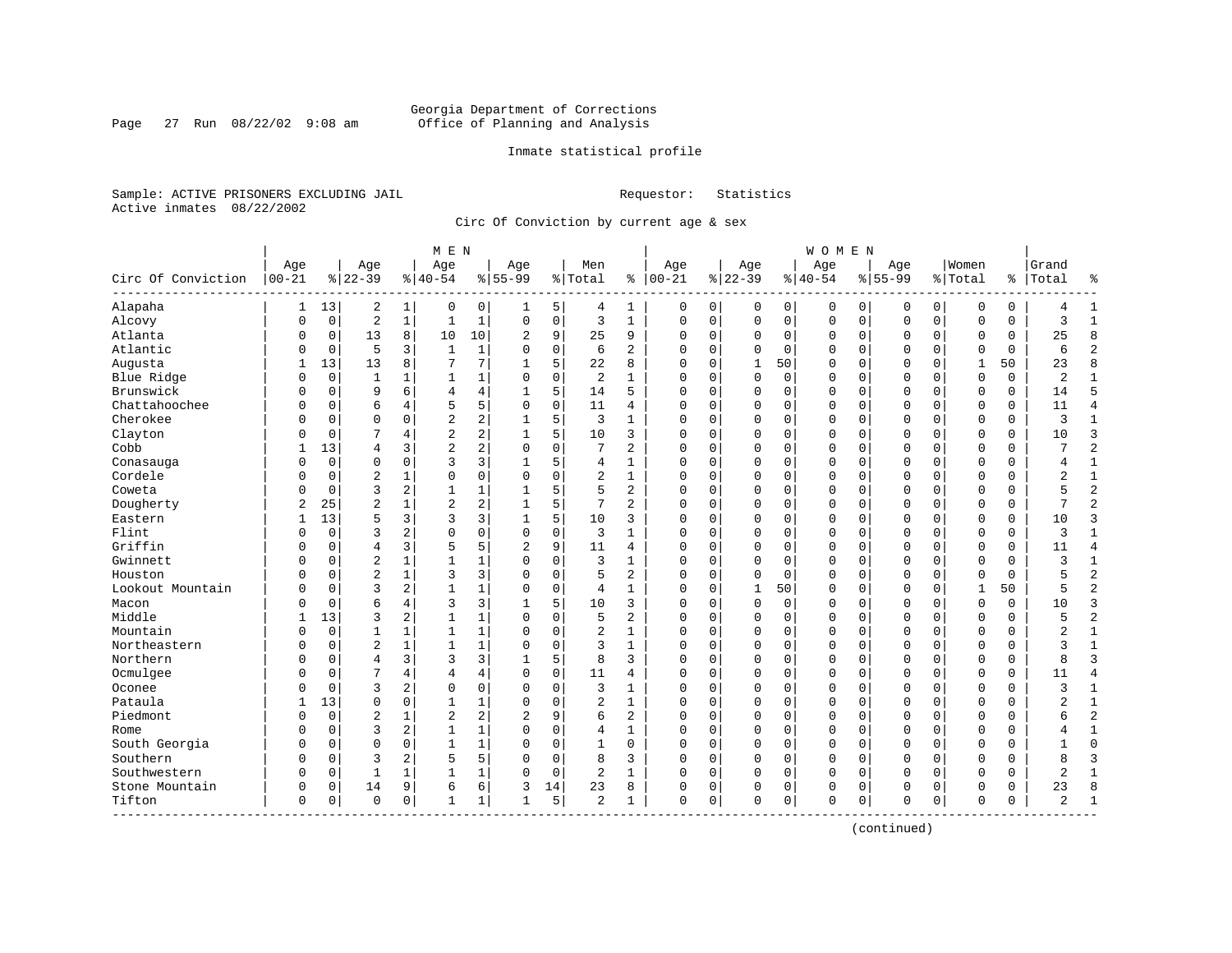Page 28 Run  $08/22/02$  9:08 am

### Inmate statistical profile

| Sample: ACTIVE PRISONERS EXCLUDING JAIL |  |                                         | Requestor: | Statistics  |
|-----------------------------------------|--|-----------------------------------------|------------|-------------|
| Active inmates 08/22/2002               |  |                                         |            |             |
|                                         |  | Circ Of Conviction by current age & sex |            | (continued) |

|                    |                   |       |                  |       | M E N            |            |                  |             |                |      |                 |             |                  |             | W O M E N       |           |                  |             |                  |          |                |      |
|--------------------|-------------------|-------|------------------|-------|------------------|------------|------------------|-------------|----------------|------|-----------------|-------------|------------------|-------------|-----------------|-----------|------------------|-------------|------------------|----------|----------------|------|
| Circ Of Conviction | Age<br>$ 00 - 21$ |       | Age<br>$8 22-39$ |       | Age<br>$8 40-54$ |            | Age<br>$8 55-99$ |             | Men<br>% Total | နွ   | Age<br>$ 00-21$ |             | Age<br>$ 22-39 $ |             | Age<br>$ 40-54$ |           | Age<br>$ 55-99 $ |             | Women<br>% Total | ႜ        | Grand<br>Total | န္   |
| Toombs             | 0                 |       |                  |       |                  | 0          |                  |             |                | 0    | 0               | 0           | 0                | 0           | $\mathbf 0$     |           | 0                | 0           |                  |          |                |      |
| Waycross           | $\Omega$          | 0     | 4                | 3     |                  | 7          | 0                | $\mathbf 0$ | 11             | 4    | 0               | 0           | 0                | $\mathbf 0$ | $\mathbf 0$     |           | $\mathbf 0$      | 0           |                  | 0        | 11             |      |
| Western            |                   |       | 6                |       |                  |            |                  |             | 11             | 4    | $\Omega$        |             |                  |             | $\mathbf 0$     |           | $\mathbf 0$      |             |                  | $\Omega$ | 11             |      |
| Rockdale           |                   |       | 3                | 4     |                  |            | 0                |             | 4              |      | 0               | 0           |                  |             | $\mathbf 0$     |           | $\mathbf 0$      |             |                  | 0        |                |      |
| Douglas            | 0                 |       | 5                |       | 2                | 2          | $\Omega$         | $\Omega$    |                | 2    | 0               | 0           | $\Omega$         | 0           | $\mathbf 0$     |           | $\mathbf 0$      | O           |                  | $\Omega$ |                |      |
| Appalachian        |                   |       |                  |       |                  |            |                  |             |                |      | $\Omega$        |             |                  |             | $\Omega$        |           | 0                |             |                  | $\Omega$ |                |      |
| Enotah             |                   |       |                  |       |                  |            |                  |             |                |      | 0               | 0           | $\Omega$         | $\Omega$    | $\mathbf 0$     |           | $\mathbf 0$      |             |                  | 0        |                |      |
| Forsyth-Bell       | 0                 |       | $\mathbf 0$      |       |                  |            | 0                | $\mathbf 0$ |                | 0    | 0               | 0           | 0                | $\mathbf 0$ | $\mathbf 0$     |           | $\mathbf 0$      | 0           |                  | $\Omega$ |                |      |
| Towaliga           | 0                 |       |                  |       | 2                | $\sqrt{2}$ |                  | 5           | 4              |      | 0               | 0           | $\Omega$         | 0           | $\mathbf 0$     |           | $\mathbf 0$      | 0           | $\Omega$         | $\Omega$ | 4              |      |
| Total reported     |                   | 8 100 | 159              | 100   | 104 100          |            | 22 100           |             | 293 100        |      | 0               | $\mathbf 0$ |                  | 2 100       | $\mathbf 0$     | 0         | $\mathbf{0}$     | $\mathbf 0$ |                  | 2 100    | 295 100        |      |
| Percent reported   |                   | 100.0 |                  | 100.0 |                  | 99.0       |                  | 100.0       |                | 99.7 |                 | $\cdot$ 0   |                  | 100.0       |                 | $\cdot$ 0 |                  | $\cdot$ 0   |                  | 100.0    |                | 99.7 |
| Not reported       | 0                 |       | $\mathbf 0$      |       |                  |            | $\mathbf 0$      |             |                |      | 0               |             | $\Omega$         |             | $\mathbf 0$     |           | $\mathbf 0$      |             | $\Omega$         |          |                |      |
| Total              | 8                 |       | 159              |       | 105              |            | 22               |             | 294            |      | 0               |             | 2                |             | $\mathbf 0$     |           | $\mathbf 0$      |             | 2                |          | 296            |      |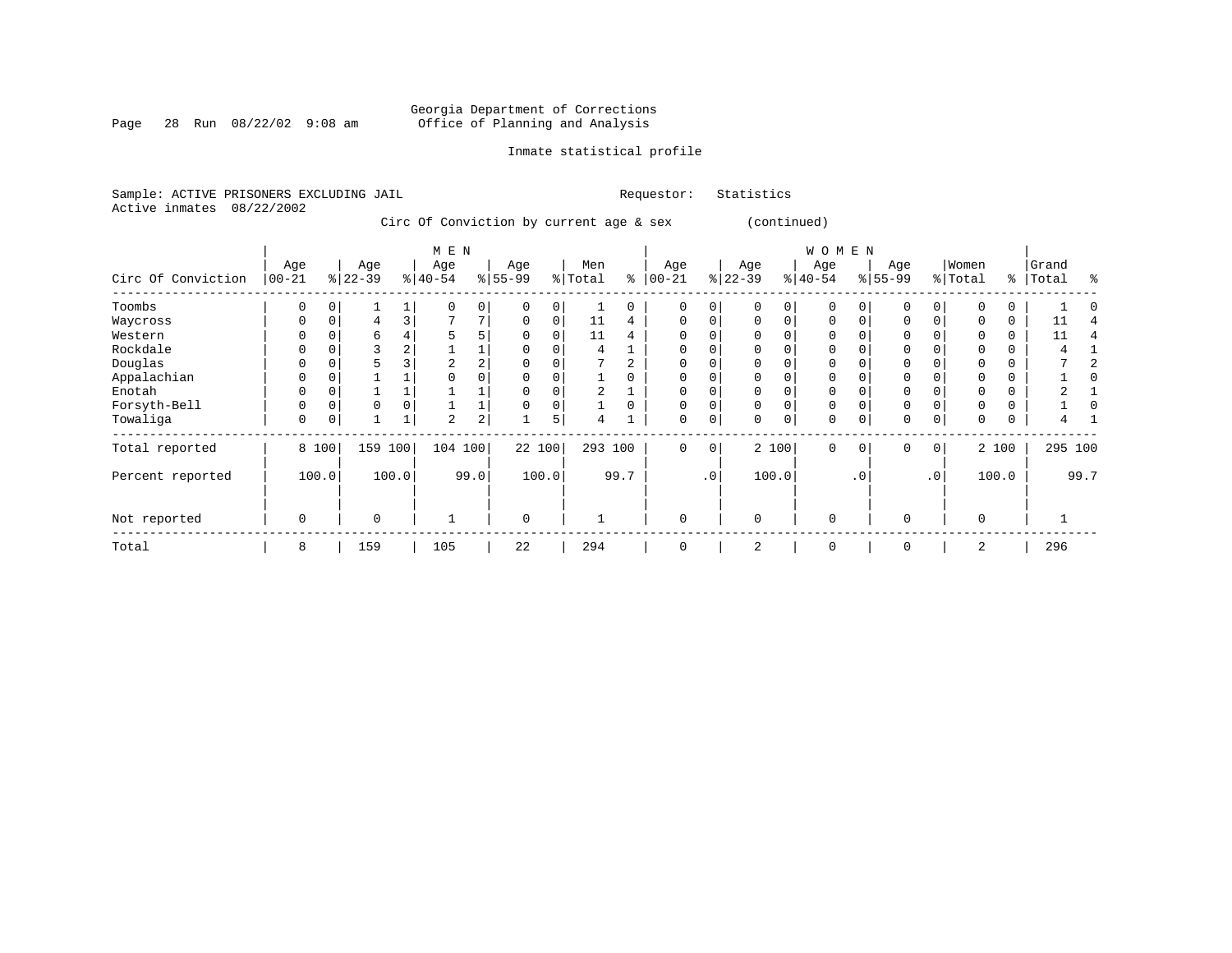Page 29 Run  $08/22/02$  9:08 am

### Inmate statistical profile

Sample: ACTIVE PRISONERS EXCLUDING JAIL **Requestor:** Statistics Active inmates 08/22/2002

Home County by current age & sex

|               |              |          |                |                         | M E N          |                |              |             |                |              |          |             |             |             | <b>WOMEN</b> |             |             |             |             |          |                |                |
|---------------|--------------|----------|----------------|-------------------------|----------------|----------------|--------------|-------------|----------------|--------------|----------|-------------|-------------|-------------|--------------|-------------|-------------|-------------|-------------|----------|----------------|----------------|
|               | Age          |          | Age            |                         | Age            |                | Age          |             | Men            |              | Age      |             | Age         |             | Age          |             | Age         |             | Women       |          | Grand          |                |
| Home County   | $00 - 21$    |          | $8 22-39$      |                         | $ 40-54$       |                | $8 55-99$    |             | % Total        | နွ           | $ 00-21$ |             | $ 22-39$    |             | $ 40-54$     |             | $8155 - 99$ |             | % Total     | ႜၟ       | Total          | နွ             |
| Appling       | 0            | 0        | 1              | 1                       | 1              | $\mathbf 1$    | 0            | 0           | 2              | 1            | 0        | 0           | 0           | 0           | 0            | 0           | 0           | 0           | 0           | 0        | 2              | -1             |
| Atkinson      | $\mathsf 0$  | 0        | $\mathbf 0$    | $\mathsf{O}$            | $\mathsf 0$    | 0              | 1            | 6           | $\mathbf{1}$   | 0            | 0        | $\mathsf 0$ | $\mathbf 0$ | $\mathsf 0$ | 0            | $\mathsf 0$ | $\mathbf 0$ | $\mathsf 0$ | $\mathbf 0$ | 0        |                | $\mathbf 0$    |
| Baldwin       | 0            | 0        | 1              | $\mathbf{1}$            | 2              | 2              | $\mathbf 0$  | $\mathbf 0$ | 3              | $\mathbf{1}$ | O        | $\mathbf 0$ | 0           | $\mathbf 0$ | 0            | 0           | 0           | $\mathbf 0$ | 0           | 0        | 3              | $\mathbf{1}$   |
| Barrow        | 0            | 0        | $\overline{2}$ | $\mathbf{1}$            | $\mathbf 0$    | 0              | $\mathbf{1}$ | 6           | 3              | $\mathbf{1}$ | $\Omega$ | $\mathbf 0$ | $\Omega$    | $\mathbf 0$ | $\Omega$     | 0           | $\Omega$    | $\Omega$    | $\mathbf 0$ | 0        | 3              | $\mathbf{1}$   |
| Bartow        | O            | $\Omega$ | $\mathbf 0$    | $\mathbf 0$             | 3              | 3              | $\Omega$     | $\mathbf 0$ | 3              | $\mathbf{1}$ | $\Omega$ | 0           | $\Omega$    | $\Omega$    | $\Omega$     | $\Omega$    | $\Omega$    | $\Omega$    | $\Omega$    | $\Omega$ | 3              | $\mathbf{1}$   |
| Ben Hill      | U            | $\Omega$ | 1              | 1                       | $\Omega$       | 0              | $\Omega$     | $\mathbf 0$ | $\mathbf{1}$   | $\Omega$     | $\Omega$ | 0           | $\Omega$    | $\Omega$    | $\Omega$     | $\Omega$    | $\Omega$    | $\Omega$    | $\Omega$    | 0        |                | $\Omega$       |
| <b>Bibb</b>   | 0            | $\Omega$ | 3              | $\overline{a}$          | 2              | 2              | $\Omega$     | $\mathbf 0$ | 5              | 2            | $\Omega$ | 0           | $\Omega$    | $\mathbf 0$ | $\Omega$     | $\mathbf 0$ | $\Omega$    | $\Omega$    | $\Omega$    | 0        | 5              | $\overline{c}$ |
| Bleckley      | 0            | 0        | $\overline{2}$ | $\mathbf{1}$            | $\Omega$       | 0              | $\Omega$     | $\mathbf 0$ | $\sqrt{2}$     | 1            | C        | 0           | $\Omega$    | $\mathbf 0$ | 0            | 0           | 0           | $\mathbf 0$ | 0           | 0        | 2              | $\mathbf{1}$   |
| <b>Brooks</b> | 0            | 0        | $\mathbf{1}$   | $\mathbf{1}$            | 0              | 0              | $\Omega$     | $\mathbf 0$ | $\mathbf{1}$   | 0            | O        | 0           | $\Omega$    | 0           | 0            | $\mathbf 0$ | 0           | 0           | 0           | 0        |                | $\mathbf 0$    |
| Burke         | 0            | 0        | $\overline{2}$ | $\mathbf{1}$            | $\mathbf{1}$   | 1              | $\Omega$     | $\mathbf 0$ | 3              | $\mathbf{1}$ | $\Omega$ | 0           | $\Omega$    | $\mathbf 0$ | $\Omega$     | $\mathbf 0$ | $\Omega$    | $\Omega$    | $\Omega$    | 0        | 3              | $\mathbf{1}$   |
| <b>Butts</b>  | 0            | 0        | $\mathbf 0$    | $\mathbf 0$             | $\mathbf 0$    | 0              |              | 6           | $\mathbf{1}$   | $\Omega$     | $\Omega$ | 0           | $\Omega$    | $\mathbf 0$ | $\Omega$     | $\mathbf 0$ | $\Omega$    | $\Omega$    | $\Omega$    | $\Omega$ |                | $\mathbf 0$    |
| Camden        | O            | $\Omega$ | $\mathbf 0$    | $\Omega$                | $\mathbf{1}$   | 1              | $\Omega$     | $\mathbf 0$ | $\mathbf{1}$   | $\Omega$     | $\Omega$ | 0           | $\Omega$    | $\Omega$    | $\Omega$     | $\Omega$    | $\Omega$    | $\Omega$    | $\Omega$    | $\Omega$ | $\mathbf{1}$   | $\Omega$       |
| Carroll       | O            | $\Omega$ | $\overline{c}$ | $\mathbf{1}$            | $\mathbf 0$    | 0              | $\Omega$     | $\mathbf 0$ | $\overline{2}$ | 1            | $\Omega$ | 0           | $\Omega$    | $\mathbf 0$ | $\Omega$     | $\mathbf 0$ | $\Omega$    | $\Omega$    | $\Omega$    | 0        | 2              | 1              |
| Catoosa       | 0            | 0        | $\mathbf 0$    | $\mathbf 0$             | $\mathbf{1}$   | 1              | 0            | $\mathsf 0$ | $\mathbf{1}$   | $\mathbf 0$  | $\Omega$ | 0           | $\Omega$    | $\mathbf 0$ | $\Omega$     | $\Omega$    | $\Omega$    | $\mathbf 0$ | $\mathbf 0$ | 0        | $\mathbf{1}$   | $\Omega$       |
| Chatham       | $\mathbf{1}$ | 14       | 6              | 4                       | 5              | 5              | 1            | 6           | 13             | 5            | $\Omega$ | 0           | $\Omega$    | 0           | $\Omega$     | $\mathbf 0$ | $\Omega$    | $\mathbf 0$ | $\Omega$    | 0        | 13             | 5              |
| Chattooga     | 0            | 0        | 1              | 1                       | 0              | 0              | 0            | 0           | 1              | 0            | $\Omega$ | 0           | $\Omega$    | 0           | 0            | $\mathbf 0$ | 0           | 0           | 0           | 0        |                | $\mathbf 0$    |
| Cherokee      | 0            | 0        | $\mathbf{1}$   | $\mathbf{1}$            | $\mathbf{1}$   | 1              | $\Omega$     | $\mathbf 0$ | $\overline{2}$ | 1            | $\Omega$ | 0           | $\Omega$    | $\Omega$    | $\Omega$     | $\Omega$    | $\Omega$    | $\Omega$    | $\Omega$    | 0        | 2              | $\mathbf{1}$   |
| Clarke        | O            | $\Omega$ | 5              | 4                       | 4              | 4              | $\Omega$     | $\mathbf 0$ | 9              | 3            | $\Omega$ | 0           | $\Omega$    | $\Omega$    | $\Omega$     | $\Omega$    | $\Omega$    | $\Omega$    | $\Omega$    | $\Omega$ | 9              | $\mathbf{z}$   |
| Clayton       | 0            | $\Omega$ | 5              | $\overline{4}$          | $\mathbf{1}$   | 1              | 1            | 6           | 7              | 3            | $\Omega$ | 0           | $\Omega$    | $\mathbf 0$ | $\Omega$     | $\mathbf 0$ | $\Omega$    | $\Omega$    | $\Omega$    | 0        | 7              | 3              |
| Cobb          | $\mathbf{1}$ | 14       | 3              | $\overline{\mathbf{c}}$ | $\overline{2}$ | 2              | $\Omega$     | $\mathbf 0$ | 6              | 2            | $\Omega$ | 0           | $\Omega$    | $\mathbf 0$ | $\Omega$     | $\mathbf 0$ | $\Omega$    | $\mathbf 0$ | $\Omega$    | 0        | 6              | $\overline{2}$ |
| Coffee        | O            | 0        | $\mathbf 0$    | $\mathbf 0$             | $\mathbf{1}$   | $\mathbf 1$    | $\Omega$     | $\mathbf 0$ | $\mathbf{1}$   | $\mathbf 0$  | $\Omega$ | 0           | $\Omega$    | $\mathbf 0$ | $\Omega$     | $\mathbf 0$ | $\Omega$    | $\mathbf 0$ | $\Omega$    | 0        | $\mathbf{1}$   | $\mathbf 0$    |
| Colquit       | 0            | 0        | $\mathbf 0$    | 0                       | 2              | $\overline{a}$ | 0            | 0           | $\overline{2}$ | 1            | $\Omega$ | 0           | $\Omega$    | 0           | 0            | $\mathbf 0$ | $\Omega$    | 0           | 0           | 0        | 2              | 1              |
| Columbia      | 0            | 0        | $\mathbf 0$    | $\mathbf 0$             | $\Omega$       | 0              |              | 6           | $\mathbf{1}$   | $\Omega$     | $\Omega$ | 0           | $\Omega$    | $\mathbf 0$ | $\Omega$     | $\mathbf 0$ | $\Omega$    | $\Omega$    | $\Omega$    | $\Omega$ |                | $\mathbf 0$    |
| Cook          | $\mathbf{1}$ | 14       | $\mathbf 0$    | $\Omega$                | $\Omega$       | 0              | $\Omega$     | $\mathbf 0$ | $\mathbf{1}$   | $\Omega$     | $\Omega$ | 0           | $\Omega$    | $\Omega$    | $\Omega$     | $\Omega$    | $\Omega$    | $\Omega$    | $\Omega$    | $\Omega$ | $\mathbf{1}$   | $\Omega$       |
| Coweta        | 0            | 0        | 1              | $\mathbf{1}$            | $\mathbf 0$    | 0              | $\Omega$     | $\mathbf 0$ | $\mathbf{1}$   | $\Omega$     | $\Omega$ | 0           | $\Omega$    | $\mathbf 0$ | $\Omega$     | $\mathbf 0$ | $\Omega$    | $\Omega$    | $\Omega$    | 0        | 1              | $\mathbf 0$    |
| Crisp         | 0            | 0        | 1              | $\mathbf{1}$            | $\mathbf 0$    | 0              | $\Omega$     | $\mathsf 0$ | $\mathbf{1}$   | $\mathbf 0$  | $\Omega$ | 0           | $\Omega$    | $\mathbf 0$ | $\Omega$     | $\mathbf 0$ | $\Omega$    | $\mathbf 0$ | $\Omega$    | 0        | $\mathbf{1}$   | $\Omega$       |
| Decatur       | O            | 0        | $\mathbf 0$    | $\mathbf 0$             | $\overline{2}$ | 2              | $\Omega$     | $\mathbf 0$ | $\overline{2}$ | $\mathbf{1}$ | $\Omega$ | 0           | $\Omega$    | $\mathbf 0$ | $\Omega$     | $\mathbf 0$ | $\Omega$    | $\mathbf 0$ | $\Omega$    | 0        | $\overline{2}$ | $\mathbf{1}$   |
| DeKalb        | 0            | 0        | 17             | 12                      | 3              | 3              | 0            | 0           | 20             | 8            | $\Omega$ | 0           | $\Omega$    | 0           | 0            | $\mathbf 0$ | 0           | 0           | 0           | 0        | 20             | 8              |
| Dougherty     |              | 14       | $\overline{2}$ | $\mathbf{1}$            | 2              | 2              |              | 6           | 6              | 2            | $\Omega$ | 0           | $\Omega$    | 0           | 0            | $\Omega$    | $\Omega$    | 0           | $\Omega$    | 0        | 6              | $\overline{2}$ |
| Douglas       | 0            | 0        | 3              | 2                       | $\overline{2}$ | 2              | $\Omega$     | $\mathbf 0$ | 5              | 2            | $\Omega$ | 0           | $\Omega$    | $\Omega$    | $\Omega$     | $\Omega$    | $\Omega$    | $\Omega$    | $\Omega$    | $\Omega$ | 5              | $\overline{2}$ |
| Elbert        | 0            | $\Omega$ | $\mathbf 0$    | $\Omega$                | $\mathbf 0$    | 0              | 1            | 6           | $\mathbf{1}$   | 0            | $\Omega$ | 0           | $\Omega$    | $\mathbf 0$ | $\Omega$     | 0           | $\Omega$    | $\Omega$    | $\Omega$    | 0        | 1              | $\mathbf 0$    |
| Fayette       | 0            | 0        | $\mathbf 0$    | 0                       | $\mathbf{1}$   | $\mathbf 1$    | 1            | 6           | $\overline{2}$ | $\mathbf{1}$ | $\Omega$ | $\mathbf 0$ | $\Omega$    | $\mathbf 0$ | $\Omega$     | 0           | $\Omega$    | $\mathbf 0$ | $\Omega$    | 0        | 2              | $\mathbf{1}$   |
| Floyd         | 0            | 0        | 3              | 2                       | 0              | 0              | $\Omega$     | $\mathbf 0$ | 3              | $\mathbf{1}$ | O        | 0           | $\Omega$    | 0           | 0            | 0           | $\Omega$    | $\Omega$    | $\Omega$    | 0        | 3              | $\mathbf{1}$   |
| Franklin      | 0            | 0        | $\mathbf{1}$   | 1                       | 0              | 0              | $\Omega$     | 0           | 1              | 0            | $\Omega$ | 0           | $\Omega$    | 0           | 0            | 0           | 0           | 0           | 0           | 0        |                | $\mathbf 0$    |
| Fulton        | 0            | 0        | 17             | 12                      | 13             | 14             | 2            | 12          | 32             | 12           | 0        | 0           | $\Omega$    | 0           | 0            | 0           | 0           | 0           | 0           | 0        | 32             | 12             |
| Gilmer        | $\mathbf 0$  | 0        | $\mathbf{1}$   | $\mathbf{1}$            | $\Omega$       | 0              | $\Omega$     | $\mathbf 0$ | 1              | $\mathbf 0$  | $\Omega$ | 0           | $\Omega$    | $\mathbf 0$ | $\Omega$     | 0           | $\Omega$    | $\mathbf 0$ | $\Omega$    | 0        | $\mathbf{1}$   | $\Omega$       |

(continued)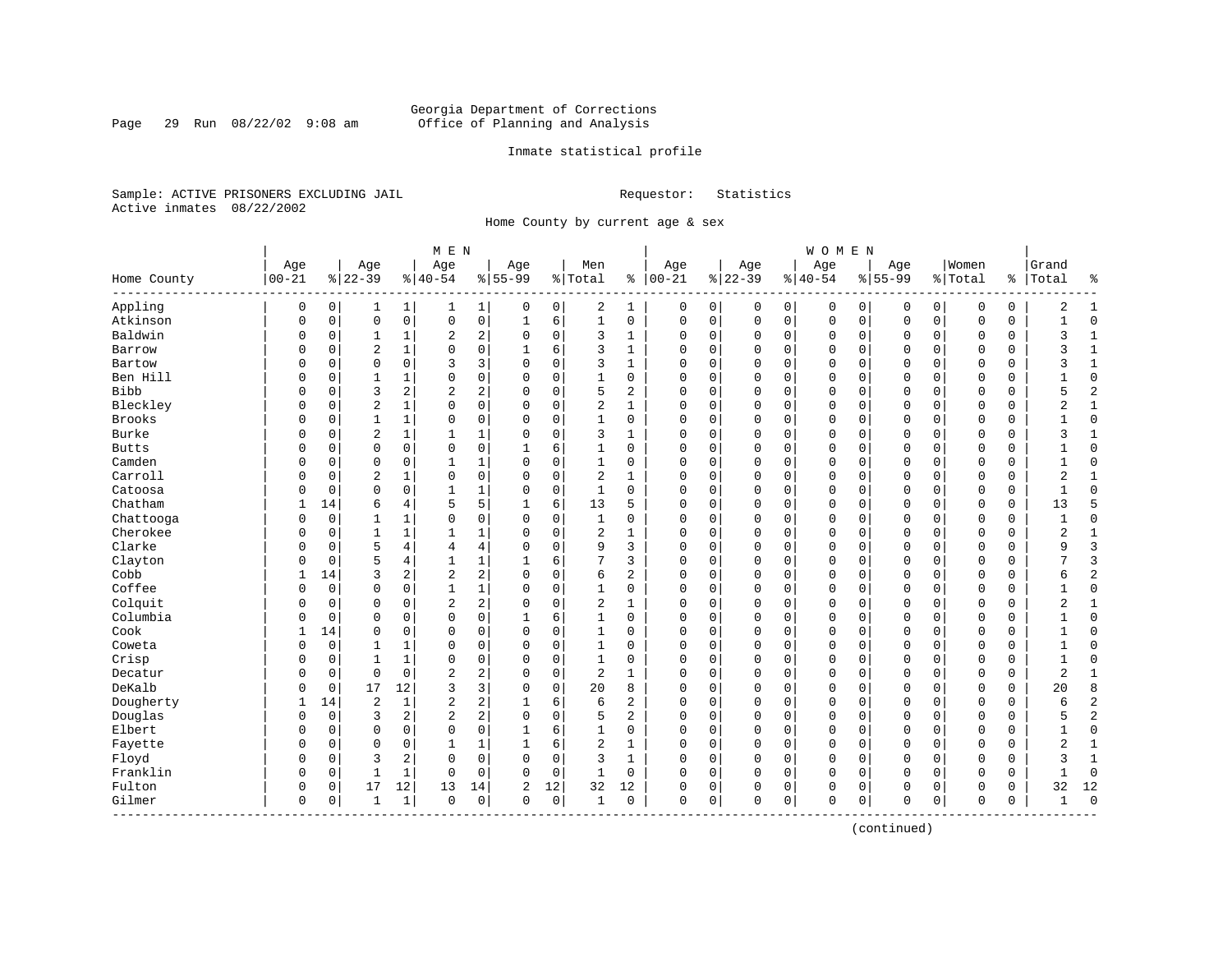### Georgia Department of Corrections<br>Page 30 Run 08/22/02 9:08 am 60ffice of Planning and Analysis Page 30 Run 08/22/02 9:08 am Office of Planning and Analysis

### Inmate statistical profile

Sample: ACTIVE PRISONERS EXCLUDING JAIL **Requestor:** Statistics Active inmates 08/22/2002

Home County by current age & sex (continued)

|                          |            |             |                |                     | M E N          |                     |             |          |                |              |             |             |           |             | WOMEN     |          |             |             |             |               |                |                |
|--------------------------|------------|-------------|----------------|---------------------|----------------|---------------------|-------------|----------|----------------|--------------|-------------|-------------|-----------|-------------|-----------|----------|-------------|-------------|-------------|---------------|----------------|----------------|
|                          | Age        |             | Age            |                     | Age            |                     | Age         |          | Men            |              | Age         |             | Age       |             | Age       |          | Age         |             | Women       |               | Grand          |                |
| Home County<br>--------- | $ 00 - 21$ |             | $8 22-39$      |                     | $8 40-54$      |                     | $8155 - 99$ |          | % Total        | နွ           | $ 00-21$    |             | $8 22-39$ |             | $8 40-54$ |          | $8155 - 99$ |             | % Total     | $\frac{8}{6}$ | Total          | ಕಿ             |
| Glynn                    | 0          | 0           | 3              | 2                   |                | $\mathbf{1}$        | 1           | 6        | 5              | 2            | 0           | 0           | 0         | 0           | 0         | 0        | 0           | 0           | O           | 0             |                | $\overline{2}$ |
| Gordon                   | $\Omega$   | 0           | 0              | $\mathsf{O}\xspace$ | 1              | $\mathbf{1}$        | 1           | 6        | 2              | 1            | 0           | 0           | $\Omega$  | 0           | 0         | 0        | $\Omega$    | 0           | O           | 0             | $\overline{2}$ | $\mathbf{1}$   |
| Greene                   | 0          | $\mathsf 0$ | 1              | 1                   | $\mathbf 0$    | 0                   | 0           | 0        | 1              | $\mathbf 0$  | $\Omega$    | 0           | 0         | $\mathbf 0$ | 0         | 0        | $\Omega$    | $\mathbf 0$ | O           | 0             |                | $\Omega$       |
| Gwinnett                 | $\Omega$   | $\Omega$    | $\mathbf{1}$   | $\mathbf{1}$        | 2              | $\overline{2}$      | $\Omega$    | 0        | 3              |              | $\mathbf 0$ | $\mathbf 0$ | $\Omega$  | $\mathbf 0$ | 0         | $\Omega$ | $\Omega$    | $\Omega$    | $\Omega$    | 0             | ζ              | $\mathbf{1}$   |
| Habersham                | $\Omega$   | $\Omega$    | 0              | $\mathbf 0$         | $\mathbf{1}$   | $\mathbf{1}$        | O           | $\Omega$ | 1              | 0            | 0           | $\mathbf 0$ | $\Omega$  | $\Omega$    | 0         | $\Omega$ | $\Omega$    | $\Omega$    | $\mathbf 0$ | 0             |                | $\Omega$       |
| Hall                     | $\Omega$   | $\Omega$    | 2              | $\mathbf{1}$        | 2              | 2 <sup>1</sup>      | 0           | 0        | 4              | 2            | 0           | $\mathbf 0$ | $\Omega$  | $\mathbf 0$ | 0         | $\Omega$ | $\Omega$    | $\Omega$    | 0           | 0             |                | $\overline{2}$ |
| Hancock                  | C          | $\Omega$    | 0              | 0                   | $\overline{2}$ | $\overline{2}$      | 0           | 0        | 2              | $\mathbf{1}$ | $\Omega$    | 0           | 0         | $\mathbf 0$ | 0         | 0        | $\Omega$    | $\mathbf 0$ | $\Omega$    | 0             | $\overline{2}$ | $\mathbf{1}$   |
| Harris                   | C          | 0           | $\mathbf 0$    | $\mathsf 0$         |                | $\mathbf{1}$        | 0           | 0        | $\mathbf{1}$   | $\mathbf 0$  | $\Omega$    | 0           | 0         | $\mathbf 0$ | $\Omega$  | $\Omega$ | $\Omega$    | $\mathbf 0$ | O           | 0             |                | $\Omega$       |
| Hart                     | $\Omega$   | $\Omega$    | $\mathbf{1}$   | $\mathbf 1$         | 1              | $\mathbf{1}$        | O           | 0        | $\overline{c}$ | 1            | $\Omega$    | 0           | $\Omega$  | 0           | 0         | $\Omega$ | $\Omega$    | $\Omega$    | O           | 0             | 2              | 1              |
| Henry                    | $\Omega$   | 0           | $\overline{2}$ | 1                   | $\mathbf{1}$   | $\mathbf{1}$        | 0           | 0        | 3              | $\mathbf{1}$ | $\Omega$    | 0           | $\Omega$  | 0           | 0         | $\Omega$ | $\Omega$    | 0           | $\Omega$    | 0             | ς              | 1              |
| Houston                  | $\Omega$   | $\Omega$    | $\overline{2}$ | $\mathbf 1$         | $\overline{2}$ | 2                   | 0           | 0        | $\overline{4}$ | 2            | $\Omega$    | $\mathbf 0$ | $\Omega$  | $\mathbf 0$ | $\Omega$  | $\Omega$ | $\Omega$    | 0           | $\Omega$    | 0             |                | $\overline{2}$ |
| Jackson                  | $\Omega$   | $\Omega$    | 0              | $\mathsf 0$         |                | $\mathbf{1}$        |             | 6        | $\overline{c}$ | 1            | $\Omega$    | $\mathbf 0$ | $\Omega$  | $\mathbf 0$ | 0         | $\Omega$ | $\Omega$    | $\Omega$    | $\Omega$    | 0             | 2              | $\mathbf{1}$   |
| Jeff Davis               | $\Omega$   | $\Omega$    | $\overline{2}$ | $\mathbf{1}$        | $\Omega$       | $\mathbf 0$         | $\Omega$    | $\Omega$ | $\overline{2}$ | 1            | $\Omega$    | $\Omega$    | $\Omega$  | $\Omega$    | $\Omega$  | O        | $\Omega$    | $\Omega$    | $\Omega$    | 0             | 2              | $\mathbf{1}$   |
| Jenkins                  | $\Omega$   | $\Omega$    | $\overline{2}$ | $\mathbf{1}$        | $\Omega$       | $\mathbf 0$         | 0           | $\Omega$ | 2              | 1            | 0           | $\mathbf 0$ | $\Omega$  | $\Omega$    | 0         | $\Omega$ | $\Omega$    | $\Omega$    | $\Omega$    | 0             | 2              | 1              |
| Laurens                  | 0          | $\Omega$    | $\mathbf{1}$   | $\mathbf 1$         | $\Omega$       | 0                   | 0           | 0        | 1              | $\mathbf 0$  | $\Omega$    | $\mathbf 0$ | $\Omega$  | $\mathbf 0$ | 0         | $\Omega$ | $\Omega$    | $\Omega$    | $\Omega$    | 0             |                | $\Omega$       |
| Liberty                  | C          | $\Omega$    | $\overline{2}$ | $\mathbf 1$         | 2              | $\overline{2}$      | 0           | 0        | $\overline{4}$ | 2            | $\Omega$    | 0           | 0         | $\mathbf 0$ | 0         | $\Omega$ | $\Omega$    | $\mathbf 0$ | $\Omega$    | 0             |                | $\overline{c}$ |
| Lincoln                  | C          | $\Omega$    | $\mathbf{1}$   | $\mathbf 1$         | $\Omega$       | $\mathsf{O}$        | 0           | 0        | 1              | $\Omega$     | $\Omega$    | $\mathbf 0$ | $\Omega$  | 0           | 0         | 0        | $\Omega$    | $\Omega$    | $\Omega$    | 0             |                | $\Omega$       |
| Long                     | $\Omega$   | 0           | 1              | 1                   | $\Omega$       | 0                   | 0           | 0        | 1              | $\Omega$     | $\Omega$    | $\mathbf 0$ | $\Omega$  | 0           | 0         | $\Omega$ | $\Omega$    | $\Omega$    | $\Omega$    | 0             |                | $\Omega$       |
| Lowndes                  | $\Omega$   | 0           | 1              | 1                   |                | $\mathbf{1}$        | 0           | 0        | 2              | 1            | $\Omega$    | $\mathbf 0$ | $\Omega$  | $\mathbf 0$ | 0         | 0        | $\Omega$    | $\Omega$    | $\Omega$    | 0             | 2              | $\mathbf{1}$   |
| Marion                   | 0          | 0           | 1              | 1                   | $\mathbf 0$    | $\mathsf{O}\xspace$ | 0           | 0        | 1              | 0            | $\Omega$    | $\mathbf 0$ | 0         | $\mathbf 0$ | 0         | $\Omega$ | $\Omega$    | 0           | O           | 0             |                | $\Omega$       |
| McDuffie                 | $\Omega$   | $\Omega$    | $\mathbf 0$    | $\mathbf 0$         | 1              | $\mathbf{1}$        | 0           | 0        | 1              | 0            | 0           | $\mathbf 0$ | $\Omega$  | $\mathbf 0$ | 0         | $\Omega$ | $\Omega$    | $\Omega$    | $\Omega$    | 0             |                | $\Omega$       |
| McIntosh                 | $\Omega$   | $\Omega$    | $\overline{a}$ | $\mathbf{1}$        | $\Omega$       | $\mathbf 0$         | 0           | $\Omega$ | 2              | 1            | $\Omega$    | $\Omega$    | $\Omega$  | $\Omega$    | 0         | 0        | $\Omega$    | $\Omega$    | $\Omega$    | 0             | 2              | 1              |
| Mitchell                 | $\Omega$   | 0           | 1              | $\mathbf{1}$        | $\Omega$       | $\mathbf 0$         | $\Omega$    | $\Omega$ | 1              | 0            | 0           | $\mathbf 0$ | $\Omega$  | $\Omega$    | 0         | $\Omega$ | $\Omega$    | $\Omega$    | $\Omega$    | 0             |                | $\Omega$       |
| Monroe                   | C          | $\mathbf 0$ | $\mathbf 0$    | $\mathsf 0$         | 1              | $\mathbf{1}$        | 0           | 0        | 1              | 0            | 0           | $\mathbf 0$ | $\Omega$  | $\mathbf 0$ | 0         | $\Omega$ | 0           | $\mathbf 0$ | O           | 0             |                | $\Omega$       |
| Morgan                   | C          | 0           | $\mathbf{1}$   | $\mathbf 1$         | $\mathbf 0$    | $\mathbf 0$         | 0           | 0        | 1              | 0            | $\Omega$    | $\mathbf 0$ | 0         | $\mathbf 0$ | 0         | 0        | $\Omega$    | $\mathbf 0$ | O           | 0             |                | $\Omega$       |
| Muscogee                 | 0          | $\Omega$    | 4              | 3                   | 4              | 4                   | 0           | 0        | 8              | 3            | $\mathbf 0$ | $\mathbf 0$ | $\Omega$  | 0           | 0         | $\Omega$ | $\Omega$    | $\mathbf 0$ | O           | 0             | 8              | $\overline{3}$ |
| Newton                   | 0          | 0           | $\mathbf{1}$   | $\mathbf{1}$        | $\mathbf 0$    | $\mathbf 0$         | 0           | 0        | 1              | 0            | 0           | $\mathbf 0$ | $\Omega$  | 0           | 0         | $\Omega$ | $\Omega$    | 0           | O           | 0             |                | $\mathbf 0$    |
| Oglethorpe               | 0          | 0           | 1              | 1                   | 0              | $\mathbf 0$         |             | 6        | $\overline{c}$ | 1            | 0           | $\mathbf 0$ | 0         | $\mathbf 0$ | 0         | 0        | 0           | 0           | O           | 0             | 2              | 1              |
| Paulding                 | 0          | 0           | 0              | $\mathsf 0$         |                | $\mathbf{1}$        | 0           | 0        | 1              | 0            | 0           | $\mathbf 0$ | $\Omega$  | $\mathbf 0$ | 0         | $\Omega$ | $\Omega$    | $\mathbf 0$ | $\Omega$    | 0             |                | $\Omega$       |
| Pierce                   | $\Omega$   | $\Omega$    | 0              | $\mathbf 0$         | 1              | $\mathbf{1}$        | 0           | 0        | $\mathbf{1}$   | $\Omega$     | 0           | $\mathbf 0$ | $\Omega$  | $\Omega$    | 0         | $\Omega$ | $\Omega$    | $\Omega$    | $\Omega$    | 0             |                | $\Omega$       |
| Pike                     | $\Omega$   | $\Omega$    | 1              | $\mathbf{1}$        | $\mathbf{1}$   | $\mathbf{1}$        | 0           | 0        | $\overline{2}$ | 1            | 0           | $\mathbf 0$ | $\Omega$  | $\mathbf 0$ | 0         | $\Omega$ | $\Omega$    | $\mathbf 0$ | $\Omega$    | 0             | 2              | 1              |
| Putnam                   | 0          | 0           | 1              | 1                   | 1              | $\mathbf{1}$        | 0           | 0        | 2              | 1            | 0           | $\mathsf 0$ | $\Omega$  | $\mathbf 0$ | 0         | 0        | $\Omega$    | $\mathbf 0$ | O           | 0             | 2              | 1              |
| Rabun                    | C          | $\mathbf 0$ | 1              | $\mathbf 1$         | $\mathbf 0$    | $\overline{0}$      | 0           | 0        | 1              | $\mathbf 0$  | $\Omega$    | $\mathsf 0$ | $\Omega$  | $\mathbf 0$ | $\Omega$  | $\Omega$ | 0           | $\mathbf 0$ | O           | 0             |                | $\Omega$       |
| Randolph                 |            | 14          | $\mathbf 0$    | 0                   |                | $\mathbf{1}$        | 0           | 0        | $\overline{c}$ | 1            | $\Omega$    | 0           | 0         | $\mathbf 0$ | 0         | 0        | $\Omega$    | $\mathbf 0$ | O           | 0             | $\overline{2}$ | $\mathbf{1}$   |
| Richmond                 | 1          | 14          | 7              | 5                   | 3              | 3                   | 0           | 0        | 11             | 4            | $\mathbf 0$ | $\mathbf 0$ | -1        | 50          | 0         | 0        | $\mathbf 0$ | $\mathbf 0$ | -1          | 50            | 12             | 5              |

(continued)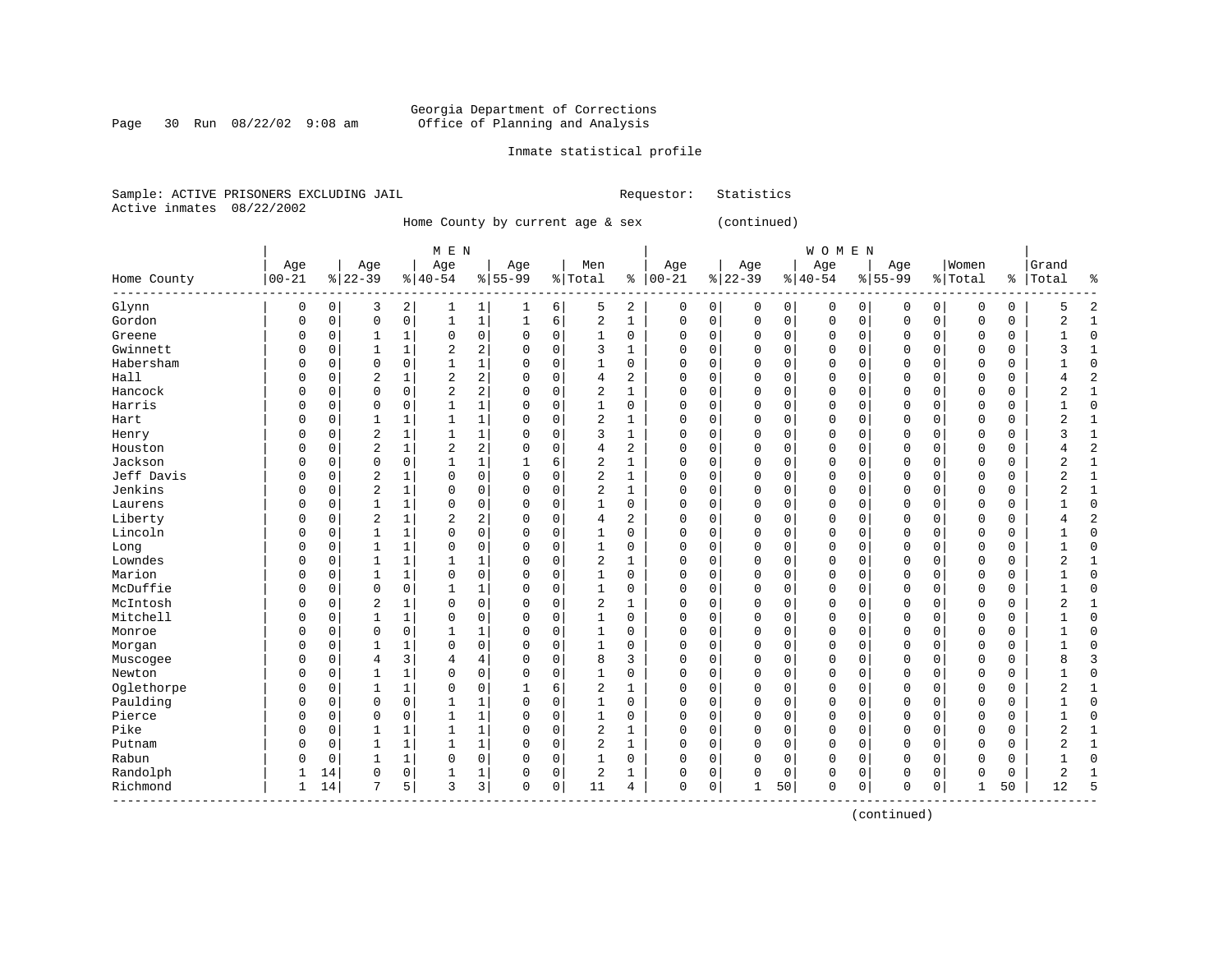Page 31 Run  $08/22/02$  9:08 am

### Inmate statistical profile

|  | Sample: ACTIVE PRISONERS EXCLUDING JAIL |  | Requestor: Statistics |  |
|--|-----------------------------------------|--|-----------------------|--|
|  | Active inmates 08/22/2002               |  |                       |  |

Home County by current age & sex (continued)

|                  |            |             |                |          | M E N    |                         |           |             |                |                |              |           |             |             | WOMEN    |           |              |                |          |       |         |              |
|------------------|------------|-------------|----------------|----------|----------|-------------------------|-----------|-------------|----------------|----------------|--------------|-----------|-------------|-------------|----------|-----------|--------------|----------------|----------|-------|---------|--------------|
|                  | Age        |             | Age            |          | Age      |                         | Age       |             | Men            |                | Age          |           | Age         |             | Age      |           | Age          |                | Women    |       | Grand   |              |
| Home County      | $ 00 - 21$ |             | $ 22-39$       |          | $ 40-54$ |                         | $8 55-99$ |             | % Total        | နွ             | $ 00-21$     |           | $ 22-39$    |             | $ 40-54$ |           | $8 55-99$    |                | % Total  | နွ    | Total   | ႜ            |
| Rockdale         | 0          | $\mathbf 0$ | 0              | 0        |          | 1                       | 0         | 0           | 1              | 0              | $\mathbf 0$  | 0         | $\mathbf 0$ | 0           | 0        | 0         | $\mathbf 0$  | 0              | $\Omega$ | 0     |         |              |
| Spalding         | 0          | $\Omega$    | 2              |          | 2        | $\overline{\mathbf{c}}$ |           | $\Omega$    | 4              | 2              | 0            | 0         | $\Omega$    | $\Omega$    | 0        | 0         | $\Omega$     | 0              |          | 0     |         | 2            |
| Stephens         | U          | 0           | $\Omega$       | $\Omega$ |          |                         |           | 0           |                | O              | $\Omega$     | 0         |             | $\Omega$    | $\Omega$ | O         | U            |                |          | 0     |         | <sup>0</sup> |
| Sumter           |            | O           |                |          |          |                         |           |             |                | U              | O            | U         |             | $\Omega$    | 0        |           |              |                |          | 0     |         |              |
| Tattnall         | Ω          | $\Omega$    |                |          |          | 0                       |           | $\Omega$    |                | U              | $\Omega$     | 0         |             | $\Omega$    | 0        | O         | $\Omega$     | $\Omega$       | U        | 0     |         | <sup>0</sup> |
| Thomas           |            | 0           |                |          |          |                         |           | 0           | $\overline{2}$ |                |              | 0         |             | $\Omega$    | 0        |           | $\Omega$     |                |          | 0     |         |              |
| Tift             | U          | $\Omega$    | $\Omega$       | $\Omega$ |          |                         |           | 6           | $\overline{2}$ |                | O            | 0         | $\Omega$    | $\Omega$    | 0        | U         | $\Omega$     | $\cap$         | $\Omega$ | 0     |         |              |
| Toombs           | U          | $\Omega$    | 2              |          |          |                         |           | $\Omega$    | ς              |                | $\Omega$     | O         |             | 0           | $\Omega$ | O         | $\Omega$     |                | $\Omega$ | 0     |         |              |
| Troup            | 0          | $\Omega$    | $\Omega$       | $\Omega$ |          | 0                       |           | 6           |                | U              | 0            | 0         | $\Omega$    | $\Omega$    | 0        | O         | $\Omega$     | $\Omega$       |          | 0     |         |              |
| Union            |            | O           | $\Omega$       |          |          |                         |           |             |                | U              | <sup>0</sup> | U         |             | $\Omega$    | 0        |           | O            |                |          | 0     |         | ſ            |
| Upson            |            | 0           |                |          |          |                         |           |             |                |                |              | U         |             | $\Omega$    | 0        |           |              |                |          | 0     |         |              |
| Walker           | U          | 0           | $\overline{c}$ |          |          | 0                       |           | $\Omega$    | 2              |                | $\Omega$     | 0         |             | 50          | 0        | U         | $\Omega$     |                |          | 50    |         |              |
| Walton           | U          | $\Omega$    |                |          |          |                         |           | $\Omega$    | 2              | 1              | <sup>0</sup> | O         | $\Omega$    | 0           | $\Omega$ | O         | $\Omega$     |                | U        | 0     |         |              |
| Ware             |            | $\Omega$    | 3              |          |          |                         |           | $\Omega$    | 4              | $\overline{2}$ | 0            | 0         |             | $\Omega$    | 0        | O         | 0            |                |          | 0     |         | 2            |
| Washington       |            | 14          | $\Omega$       |          |          | 0                       |           |             |                | U              | <sup>0</sup> | 0         |             | $\Omega$    | O        |           | O            |                |          | 0     |         | <sup>0</sup> |
| Wayne            |            | 0           | 2              |          | $\Omega$ | 0                       |           | $\Omega$    | 2              |                | O            | 0         | 0           | 0           | 0        |           | $\Omega$     | O              |          | 0     |         |              |
| Whitfield        | 0          | 0           | 0              | $\Omega$ |          | 1                       |           | 0           |                | $\Omega$       | $\Omega$     | 0         | $\Omega$    | $\Omega$    | 0        | 0         | $\Omega$     | $\Omega$       | $\Omega$ | 0     |         | 0            |
| Wilkinson        | 0          | 0           |                |          | $\Omega$ | 0                       | $\cap$    | $\mathbf 0$ |                | 0              | $\Omega$     | 0         | $\Omega$    | $\mathbf 0$ | 0        | 0         | $\mathbf{0}$ | $\mathbf 0$    | 0        | 0     |         | ſ            |
| Total reported   |            | 7 100       | 140 100        |          | 95 100   |                         | 17 100    |             | 259 100        |                | $\Omega$     | 0         |             | 2 100       | 0        | $\Omega$  | $\Omega$     | $\overline{0}$ |          | 2 100 | 261 100 |              |
| Percent reported |            | 87.5        |                | 88.1     |          | 90.5                    |           | 77.3        |                | 88.1           |              | $\cdot$ 0 |             | 100.0       |          | $\cdot$ 0 |              | $\cdot$ 0      |          | 100.0 |         | 88.2         |
| Not reported     | 1          |             | 19             |          | 10       |                         | 5         |             | 35             |                | $\mathbf 0$  |           | $\Omega$    |             | 0        |           | $\Omega$     |                | $\Omega$ |       | 35      |              |
| Total            | 8          |             | 159            |          | 105      |                         | 22        |             | 294            |                | 0            |           | 2           |             | 0        |           | 0            |                | 2        |       | 296     |              |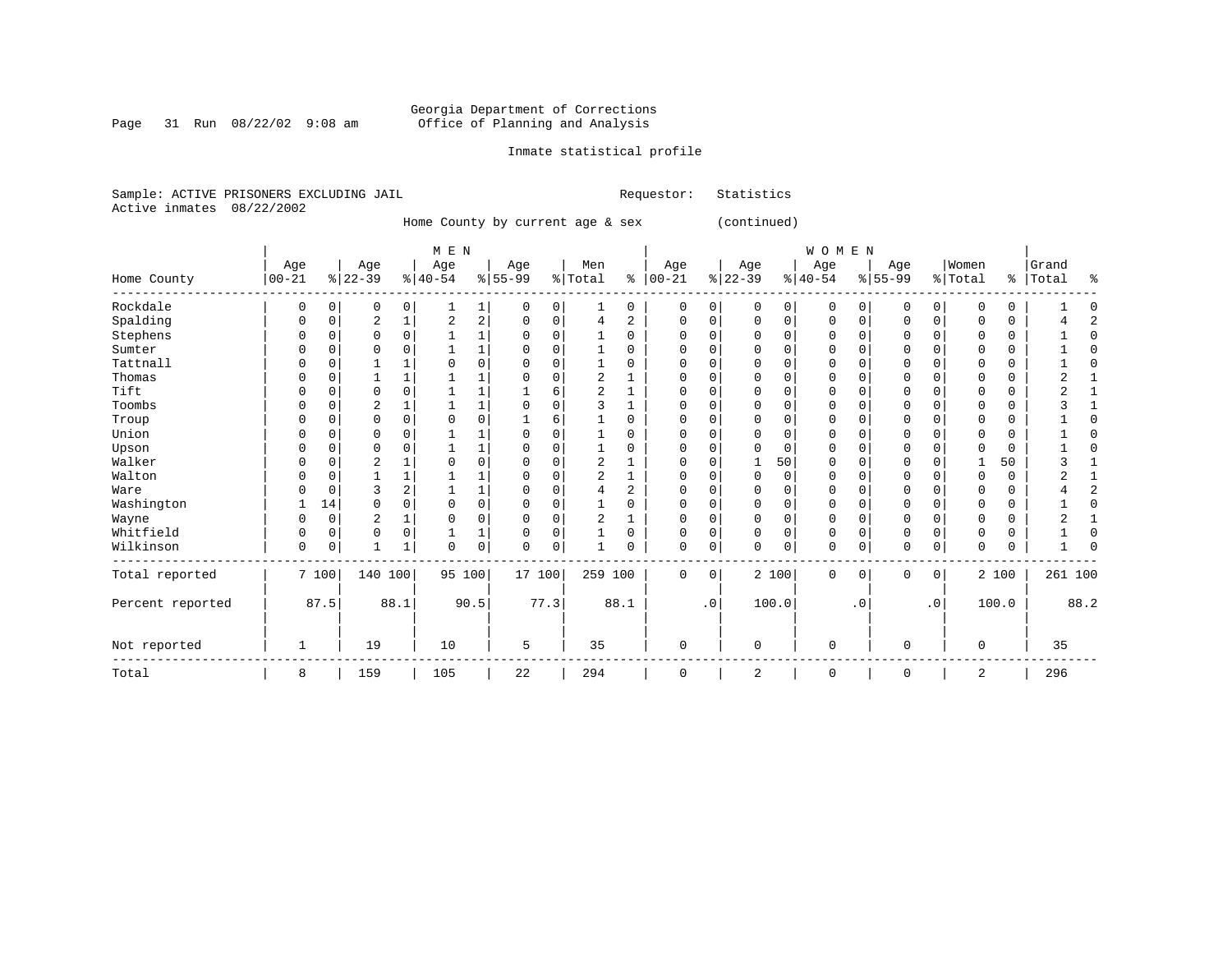### Page 32 Run  $08/22/02$  9:08 am

Georgia Department of Corrections<br>Office of Planning and Analysis Inmate statistical profile<br>Requestor: Statistics

Sample: ACTIVE PRISONERS EXCLUDING JAIL Active inmates 08/22/2002

### Prison Sentence In Years by current age & sex

|                                    |                   |                                        | M E N                            |                         |                          |                             |                         | <b>WOMEN</b>               |                            |                         |                            |
|------------------------------------|-------------------|----------------------------------------|----------------------------------|-------------------------|--------------------------|-----------------------------|-------------------------|----------------------------|----------------------------|-------------------------|----------------------------|
| Sentence In Years                  | Age<br>$ 00 - 21$ | Age<br>$ 22-39$                        | Age<br>$ 40-54 $                 | Age<br>$8 55-99$        | Men<br>% Total           | Age<br>$% 100-21$           | Age<br>$ 22-39$         | Age<br>$8 40-54$           | Age<br>$8 55-99$           | Women<br>% Total        | Grand<br>%   Total<br>နွ   |
| --------<br>$0 - 1$                | 0                 | 0<br>0<br>0                            | 0<br>0                           | 0<br>0                  | 0<br>0                   | $\mathbf 0$<br>0            | 0<br>$\overline{0}$     | $\mathbf 0$<br>0           | 0<br>0                     | 0<br>0                  | $\mathbf 0$<br>0           |
| $1.1 - 2$                          | 0                 | 0<br>0<br>0                            | $\mathbf 0$<br>0                 | 0<br>0                  | 0<br>0                   | $\mathsf 0$<br>$\mathbf 0$  | 0<br>0                  | 0<br>0                     | 0<br>0                     | 0<br>0                  | 0<br>$\Omega$              |
| $2.1 - 3$                          | 0                 | $\mathbf 0$<br>0<br>0                  | $\mathbf 0$<br>$\mathbf 0$       | 0<br>0                  | $\Omega$<br>0            | 0<br>$\mathbf 0$            | 0<br>0                  | $\mathbf 0$<br>0           | $\mathbf 0$<br>$\mathbf 0$ | $\mathbf 0$<br>0        | $\mathbf 0$<br>$\Omega$    |
| $3.1 - 4$                          | $\Omega$          | 0<br>$\Omega$<br>0                     | $\Omega$<br>0                    | $\Omega$<br>0           | $\Omega$<br>0            | 0<br>$\Omega$               | $\Omega$<br>0           | $\mathbf 0$<br>0           | 0<br>0                     | $\Omega$<br>$\Omega$    | 0<br>$\Omega$              |
| $4.1 - 5$                          | 0                 | $\mathbf 0$<br>0<br>0                  | $\mathbf 0$<br>0                 | 0<br>0                  | $\Omega$<br>0            | $\mathbf 0$<br>$\Omega$     | 0<br>0                  | 0<br>0                     | $\mathbf 0$<br>0           | 0<br>0                  | $\Omega$<br>0              |
| $5.1 - 6$                          | $\Omega$          | 0<br>$\Omega$<br>0                     | $\mathbf 0$<br>0                 | 0<br>0                  | $\Omega$<br>0            | $\mathbf 0$<br>$\Omega$     | 0<br>0                  | $\mathbf 0$<br>0           | $\Omega$<br>0              | 0<br>0                  | $\mathbf 0$<br>$\Omega$    |
| $6.1 - 7$                          | $\Omega$          | $\Omega$<br>0<br>$\Omega$              | $\Omega$<br>$\Omega$             | $\Omega$<br>$\Omega$    | $\Omega$<br>$\Omega$     | $\Omega$<br>$\Omega$        | $\Omega$<br>$\Omega$    | $\Omega$<br>$\Omega$       | $\Omega$<br>$\Omega$       | $\Omega$<br>$\Omega$    | $\Omega$<br>$\Omega$       |
| $7.1 - 8$                          | $\Omega$          | $\mathbf 0$<br>0<br>0                  | $\mathbf 0$<br>$\mathbf 0$       | 0<br>$\mathbf 0$        | $\mathbf 0$<br>0         | $\mathbf 0$<br>$\mathbf{0}$ | $\Omega$<br>0           | $\mathbf 0$<br>0           | $\mathbf 0$<br>$\Omega$    | $\Omega$<br>0           | $\mathbf 0$<br>$\Omega$    |
| $8.1 - 9$                          | $\Omega$          | $\Omega$<br>$\Omega$<br>0              | $\Omega$<br>$\Omega$             | 0<br>0                  | $\Omega$<br>$\Omega$     | $\Omega$<br>$\mathbf 0$     | $\Omega$<br>0           | $\mathbf 0$<br>$\Omega$    | $\Omega$<br>0              | $\Omega$<br>$\Omega$    | $\Omega$<br>0              |
| $9.1 - 10$                         | $\Omega$          | $\mathbf 0$<br>$\Omega$<br>0           | $\Omega$<br>$\mathbf 0$          | $\Omega$<br>$\mathbf 0$ | $\Omega$<br>0            | $\mathbf 0$<br>$\Omega$     | $\Omega$<br>$\mathbf 0$ | $\mathbf 0$<br>$\Omega$    | $\mathbf 0$<br>$\mathbf 0$ | $\Omega$<br>$\Omega$    | $\mathbf 0$<br>$\Omega$    |
| $10.1 - 12$                        | $\Omega$          | $\mathbf 0$<br>$\Omega$<br>0           | $\mathbf 0$<br>0                 | 0<br>0                  | 0<br>$\Omega$            | $\mathbf 0$<br>$\Omega$     | $\Omega$<br>0           | 0<br>$\Omega$              | $\mathbf 0$<br>$\Omega$    | 0<br>$\Omega$           | $\Omega$<br>0              |
| $12.1 - 15$                        | 0                 | $\mathbf 0$<br>0<br>0                  | $\mathbf 0$<br>$\mathbf 0$       | 0<br>0                  | $\mathbf 0$<br>$\Omega$  | $\Omega$<br>$\mathbf 0$     | 0<br>$\mathbf 0$        | $\mathbf 0$<br>0           | $\mathbf 0$<br>0           | $\mathbf 0$<br>0        | $\mathbf 0$<br>$\mathbf 0$ |
| $15.1 - 20$                        | $\Omega$          | $\Omega$<br>0<br>$\Omega$              | $\Omega$<br>$\Omega$             | $\Omega$<br>$\Omega$    | $\Omega$<br>$\Omega$     | $\Omega$<br>$\Omega$        | $\Omega$<br>$\Omega$    | $\Omega$<br>$\Omega$       | $\mathbf 0$<br>$\Omega$    | $\Omega$<br>$\Omega$    | $\Omega$<br>$\Omega$       |
| 20.1-OVER                          | $\Omega$          | $\mathbf 0$<br>$\mathbf 0$<br>0        | $\mathbf 0$<br>$\mathbf 0$       | 0<br>0                  | $\mathbf 0$<br>0         | $\mathsf 0$<br>$\mathbf 0$  | $\Omega$<br>$\mathbf 0$ | $\mathbf 0$<br>0           | $\mathbf 0$<br>$\mathbf 0$ | $\mathbf 0$<br>$\Omega$ | $\Omega$<br>$\mathbf 0$    |
| LIFE                               | $\Omega$          | $\Omega$<br>$\Omega$<br>0              | $\Omega$<br>$\Omega$             | 0<br>0                  | $\Omega$<br>$\Omega$     | $\mathbf 0$<br>$\Omega$     | 0<br>0                  | $\mathbf 0$<br>$\Omega$    | $\mathbf 0$<br>0           | $\Omega$<br>$\Omega$    | $\Omega$<br>$\Omega$       |
| DEATH                              | $\Omega$          | $\mathbf 0$<br>$\mathbf 0$<br>$\Omega$ | $\Omega$<br>$\Omega$             | $\mathbf 0$<br>$\Omega$ | $\Omega$<br>$\Omega$     | $\mathbf 0$<br>$\Omega$     | $\Omega$<br>$\mathbf 0$ | $\mathbf 0$<br>$\Omega$    | $\mathbf 0$<br>$\mathbf 0$ | $\Omega$<br>0           | $\mathbf 0$<br>$\cap$      |
| LIFE W/O PAROLE                    | 8<br>100          | 159 100                                | 105<br>100                       | 22<br>100               | 294 100                  | $\mathsf 0$<br>$\Omega$     | 2 100                   | $\mathbf 0$<br>0           | $\mathbf 0$<br>0           | 2<br>100                | 296 100                    |
| YOUTHFUL OFFENDERS                 | 0                 | 0<br>$\mathbb O$<br>0                  | $\mathsf{O}\xspace$<br>$\pmb{0}$ | $\mathsf 0$<br>0        | $\mathsf{O}\xspace$<br>0 | $\mathbf 0$<br>0            | 0<br>0                  | $\mathbf 0$<br>0           | $\mathbf 0$<br>0           | $\mathbf 0$<br>0        | $\overline{0}$<br>0        |
|                                    |                   |                                        |                                  |                         |                          |                             |                         |                            |                            |                         |                            |
| Total reported                     | 8 100             | 159 100                                | 105 100                          | 22 100                  | 294 100                  | $\mathbf 0$<br>$\circ$      | 2 100                   | $\mathbf 0$<br>$\mathbf 0$ | $\mathbf 0$<br>0           | 2 100                   | 296 100                    |
| Percent reported                   | 100.0             | 100.0                                  | 100.0                            | 100.0                   | 100.0                    | $\cdot$ 0                   | 100.0                   | $\cdot$ 0                  | . 0                        | 100.0                   | 100.0                      |
| NOT REPORTED                       | $\mathbf 0$       | 0                                      | 0                                | 0                       | $\mathbf 0$              | $\mathbf 0$                 | 0                       | 0                          | 0                          | $\mathbf 0$             | 0                          |
| Total                              | 8                 | 159                                    | 105                              | 22                      | 294                      | $\mathbf 0$                 | $\overline{a}$          | $\mathbf 0$                | $\mathbf 0$                | $\overline{2}$          | 296                        |
| AVG EXCLUDING<br>LIFE, DEATH, YO   | .00               | .00                                    | .00                              | .00                     | .00                      | .00                         | .00                     | .00                        | .00                        | .00                     | .00                        |
| AVG INCLUDING<br>LIFE=21, YO=3 YRS | 3.00              | 3.00                                   | 3.00                             | 3.00                    | 3.00                     | .00                         | 3.00                    | .00                        | .00                        | 3.00                    | 3.00                       |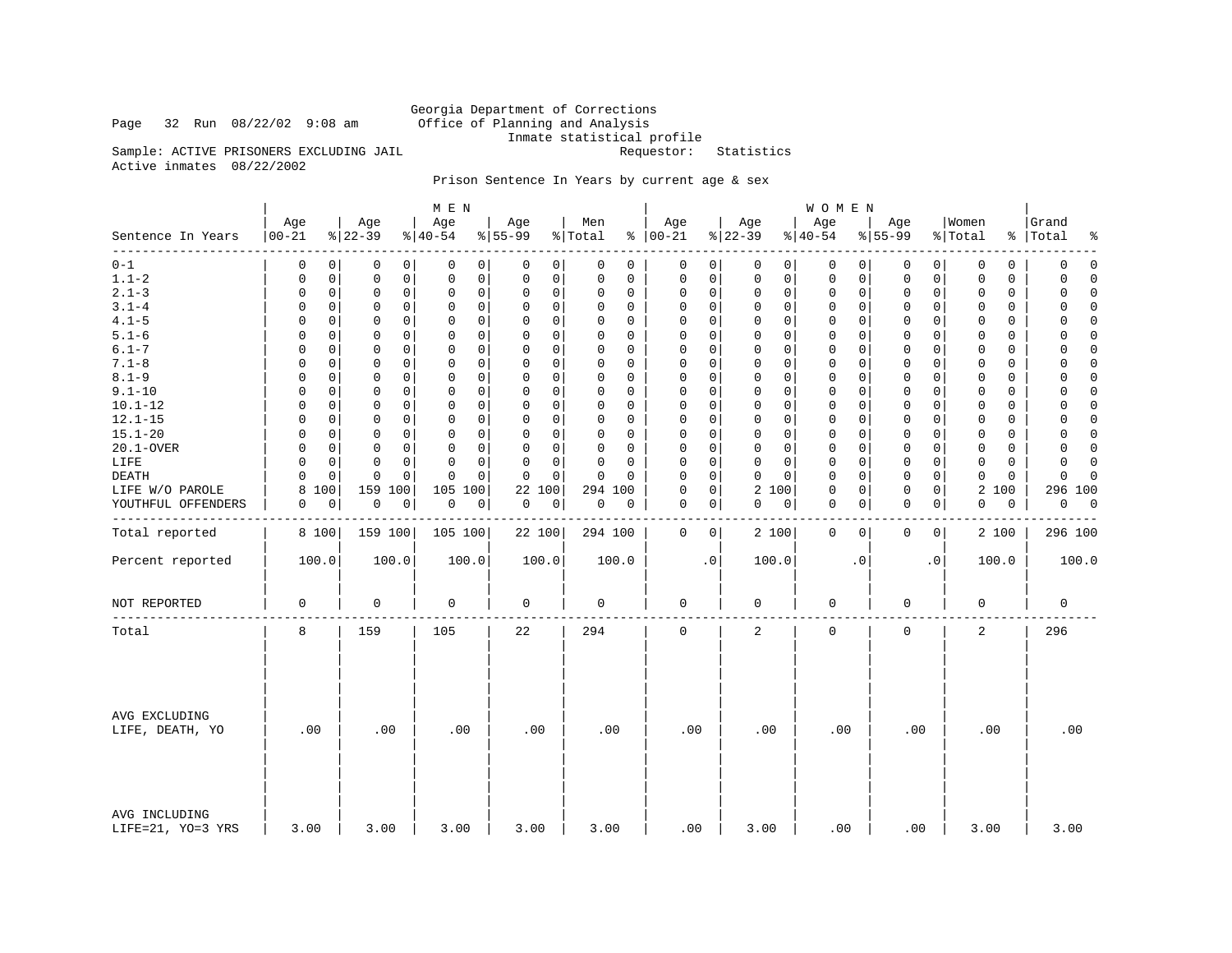Page 33 Run  $08/22/02$  9:08 am

### Inmate statistical profile

Sample: ACTIVE PRISONERS EXCLUDING JAIL **Requestor:** Statistics Active inmates 08/22/2002

Probation To Follow Prison by current age & sex

| Prob After Prison                   | Age<br>$00 - 21$ |          | Age<br>$8122 - 39$ |         | M E N<br>Age<br>$8 40-54$ |         | Age<br>$8155 - 99$ |             | Men<br>% Total | ွေ      | Age<br>$00 - 21$ |                 | Age<br>$ 22-39 $ |            | <b>WOMEN</b><br>Aqe<br>$8 40-54$ |                     | Age<br>$8155 - 99$ |                     | Women<br>% Total  |             | Grand<br>%   Total |                | း     |
|-------------------------------------|------------------|----------|--------------------|---------|---------------------------|---------|--------------------|-------------|----------------|---------|------------------|-----------------|------------------|------------|----------------------------------|---------------------|--------------------|---------------------|-------------------|-------------|--------------------|----------------|-------|
| PROBATION TO FOLLOW<br>NO PROBATION |                  | 13<br>88 | 152                | 4<br>96 | 8<br>97                   | 8<br>92 | $\mathbf{0}$       | 0<br>22 100 | 16<br>278      | 5<br>95 | 0<br>$\mathbf 0$ | 0<br> 0         | $\mathbf{0}$     | 0<br>2 100 | 0<br>$\mathbf{0}$                | 0<br>0 <sup>1</sup> | 0<br>0             | 0<br>$\overline{0}$ | $\Omega$<br>2 100 | $\mathbf 0$ |                    | 16 5<br>280 95 |       |
| Total reported                      |                  | 8 100    | 159                | 100     | 105 100                   |         |                    | 22 100      | 294 100        |         | 0                | 0               |                  | 2 100      | 0                                | 0                   | 0                  | $\overline{0}$      | 2 100             |             |                    | 296 100        |       |
| Percent reported                    |                  | 100.0    |                    | 100.0   |                           | 100.0   |                    | 100.0       |                | 100.0   |                  | .0 <sup>1</sup> |                  | 100.0      |                                  | $\cdot$ 0           |                    | .0'                 | 100.0             |             |                    |                | 100.0 |
| NOT REPORTED                        | $\mathbf 0$      |          | 0                  |         | $\mathbf 0$               |         | $\mathbf 0$        |             | $\mathbf 0$    |         | $\mathbf 0$      |                 | 0                |            | $\mathbf 0$                      |                     | $\Omega$           |                     | $\Omega$          |             |                    | $\mathbf 0$    |       |
| Total                               | 8                |          | 159                |         | 105                       |         | 22                 |             | 294            |         | 0                |                 | 2                |            | $\mathbf 0$                      |                     |                    |                     | 2                 |             |                    | 296            |       |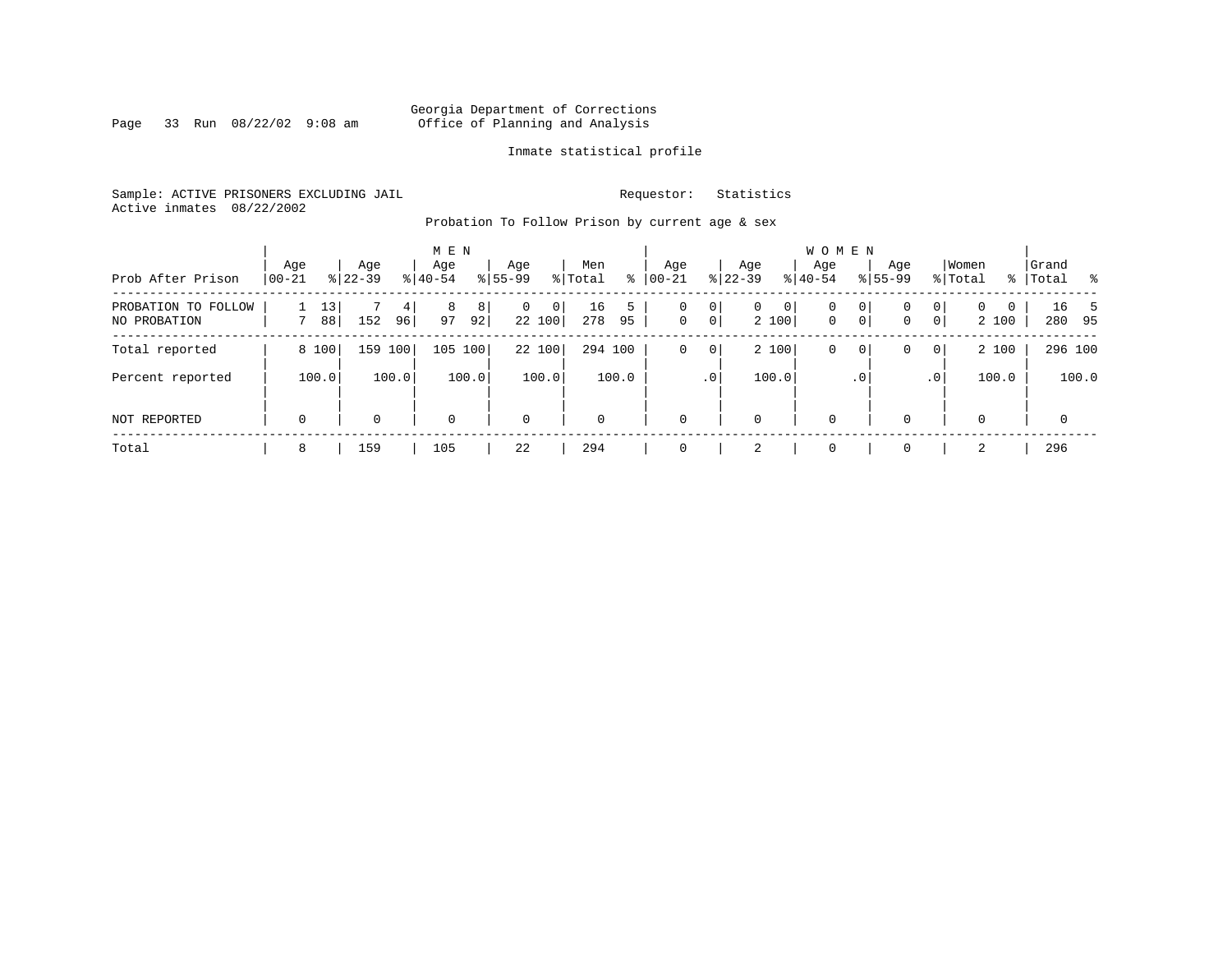Page 34 Run  $08/22/02$  9:08 am

### Inmate statistical profile

Sample: ACTIVE PRISONERS EXCLUDING JAIL **Requestor:** Statistics Active inmates 08/22/2002

Admission Type by current age & sex

|                      |           |             |          |             | M E N     |       |           |          |         |          |             |           |          |          | <b>WOMEN</b> |                  |              |              |          |       |         |              |
|----------------------|-----------|-------------|----------|-------------|-----------|-------|-----------|----------|---------|----------|-------------|-----------|----------|----------|--------------|------------------|--------------|--------------|----------|-------|---------|--------------|
|                      | Age       |             | Age      |             | Age       |       | Aqe       |          | Men     |          | Age         |           | Age      |          | Age          |                  | Aqe          |              | Women    |       | Grand   |              |
| Admission Type       | $00 - 21$ |             | $ 22-39$ |             | $ 40-54 $ |       | $8 55-99$ |          | % Total | ႜ        | $ 00-21$    |           | $ 22-39$ |          | $ 40-54$     |                  | $8 55-99$    |              | % Total  | ွေ    | Total   | ू            |
| COMMITTED FROM COURT | 4         | 50          | 47       | 30          | 32        | 30    | 4         | 18       | 87      | 30       | 0           | 0         |          | 2 100    | 0            | $\left( \right)$ | 0            | 0            |          | 2 100 | 89      | 30           |
| RETURN APPEAL/BOND   | 0         | $\mathbf 0$ | 0        | $\mathbf 0$ | $\Omega$  | 0     | $\Omega$  | 0        | 0       | $\Omega$ | 0           | 0         | $\Omega$ | 0        | 0            | $\Omega$         | <sup>0</sup> | 0            | $\Omega$ | 0     | 0       | $\Omega$     |
| PAROLE REV/NEW SENT  | O         | $\Omega$    | 13       | 8           | 14        | 13    | 3         | 14       | 30      | 10       | $\Omega$    | 0         | O        | $\Omega$ | O            | $\Omega$         | $\cap$       | 0            | U        | U     | 30      | 10           |
| PAR REV/NO NEW SENT  | U         | $\Omega$    | 3        |             | -1        | 1     |           | $\Omega$ | 4       | -1       | O           | 0         | $\Omega$ | $\Omega$ | U            | C                | ∩            | <sup>n</sup> | U        | U     |         | -1           |
| PROB VIOL/TOTAL REV  |           | $\Omega$    | $\Omega$ | $\Omega$    | $\Omega$  | 0     |           | $\Omega$ | O       | O        | $\Omega$    | 0         | $\Omega$ | $\Omega$ | U            | C                | <sup>0</sup> | 0            | O        | O     |         | $\Omega$     |
| PROB VIOL/PARTIAL    |           | 13          | O        | 0           |           |       |           | $\Omega$ | 2       |          | O           | 0         |          | $\Omega$ | U            | C                |              |              |          | U     |         |              |
| ADMIT FM OTHER CUST  | U         | 0           | U        | 0           | O         | 0     | ∩         | $\Omega$ | 0       | 0        | $\Omega$    | 0         | $\Omega$ | $\Omega$ | 0            | O                | <sup>0</sup> | 0            | O        | 0     |         | <sup>0</sup> |
| SHOCK INCARCERATION  |           | $\Omega$    | U        | $\Omega$    | O         | 0     | n         | $\Omega$ | 0       | 0        | $\Omega$    | 0         | O        | $\Omega$ | 0            | O                | O            | $\Omega$     | O        | 0     |         | ∩            |
| PROB REV/REMAINDER   |           | $\Omega$    |          | 3           | 2         | 2     |           | $\Omega$ |         | 2        | $\Omega$    | 0         | $\Omega$ | $\Omega$ | O            | O                | <sup>0</sup> | 0            | O        | 0     |         | 2            |
| NEW SENT/PAR REV PND |           | 0           | $\Omega$ | $\Omega$    |           | 1     |           | $\Omega$ | -1      | O        | C           | 0         | $\Omega$ | $\Omega$ | U            | O                | <sup>0</sup> | 0            | O        | 0     |         | ſ            |
| LIFE W/O PAROLE      |           | 38          | 91       | 57          | 54        | 51    | 14        | 64       | 162     | 55       |             | O         |          | $\Omega$ | U            | $\Omega$         |              | $\Omega$     | Ω        | 0     | 162     | 55           |
| PAROLE REV BOOT CAMP |           | 0           | O        | $\Omega$    | $\Omega$  | 0     | $\Omega$  | $\Omega$ | 0       | $\Omega$ | O           | O         |          | $\Omega$ | U            | $\Omega$         |              | 0            | O        | 0     | ი       | $\Omega$     |
| PAR REV/RSN UNKNOWN  |           | $\Omega$    | U        | $\Omega$    | O         | 0     |           | 5        |         | 0        | O           | 0         | ∩        | $\Omega$ | O            | $\Omega$         | O            | <sup>n</sup> | O        | 0     |         | ∩            |
| PROBATION/PAROLE REV |           | $\Omega$    | U        | $\Omega$    | O         | 0     | $\Omega$  | $\Omega$ | O       | 0        | O           | 0         | O        | $\Omega$ | O            | ∩                | ∩            | $\cap$       | U        | O     | U       | ∩            |
| PB PAROLE RESCINDED  | U         | $\Omega$    | U        | $\Omega$    | O         | 0     | ∩         | $\Omega$ | 0       | 0        | n           | 0         | ∩        | $\Omega$ | O            | C                | ∩            | $\Omega$     | U        | U     |         | ∩            |
| PROB REVOC/SPEC COND | O         | 0           | U        | 0           | O         | U     |           | $\Omega$ | 0       | 0        | n           | 0         | O        | $\Omega$ | O            | C                | n            | 0            | O        | 0     |         | n            |
| PAR REV/REVOC CENTER |           | 0           | O        | $\Omega$    | O         | 0     |           | $\Omega$ | 0       | O        | $\Omega$    | U         |          | $\Omega$ | U            | C                |              | 0            |          | 0     |         | <sup>0</sup> |
| INFORMATION ONLY     |           | 0           | O        | 0           | O         | 0     |           | $\Omega$ | 0       | 0        | $\Omega$    | 0         |          | $\Omega$ | 0            | $\Omega$         |              | 0            |          | 0     |         | <sup>0</sup> |
| INCOMPLETE SENT PKG  | O         | 0           | U        | 0           | O         | 0     |           | $\Omega$ | 0       | 0        | $\Omega$    | 0         | $\Omega$ | $\Omega$ | 0            | $\Omega$         | ∩            | 0            |          | 0     |         | ∩            |
| HANCOCK REVOC CENTER | 0         | 0           | U        | $\Omega$    | O         | 0     |           | $\Omega$ | 0       | 0        | $\Omega$    | 0         | $\Omega$ | $\Omega$ | 0            | $\Omega$         | ∩            | 0            | U        | 0     |         | ∩            |
| WHITWORTH DETENTION  | 0         | $\Omega$    | U        | $\Omega$    | O         | 0     | ∩         | $\Omega$ | O       | O        | $\Omega$    | 0         | O        | $\Omega$ | O            | $\Omega$         | ∩            | $\Omega$     | U        | 0     |         | $\cap$       |
| DCYS AT RISK         | N         | 0           | O        | $\Omega$    | O         | 0     |           | 0        | 0       | 0        | $\Omega$    | 0         | O        | 0        | U            | $\Omega$         | <sup>0</sup> | $\Omega$     | Ω        | 0     |         | ſ            |
| <b>OTHER</b>         | O         | 0           | $\Omega$ | 0           | O         | 0     |           | 0        | N       | O        | $\Omega$    | 0         | $\Omega$ | 0        | 0            | U                | $\Omega$     | 0            | U        | U     |         |              |
| Total reported       |           | 8 100       | 159 100  |             | 105 100   |       | 22 100    |          | 294 100 |          | 0           | 0         |          | 2 100    | 0            | 0                | $\Omega$     | 0            |          | 2 100 | 296 100 |              |
| Percent reported     |           | 100.0       |          | 100.0       |           | 100.0 |           | 100.0    |         | 100.0    |             | $\cdot$ 0 |          | 100.0    |              | . 0              |              | $\cdot$ 0    |          | 100.0 |         | 100.0        |
| <b>UNKNOWN</b>       | 0         |             | 0        |             | 0         |       | 0         |          | 0       |          | 0           |           | 0        |          | 0            |                  | 0            |              | 0        |       | 0       |              |
| Total                | 8         |             | 159      |             | 105       |       | 22        |          | 294     |          | $\mathbf 0$ |           | 2        |          | 0            |                  | 0            |              | 2        |       | 296     |              |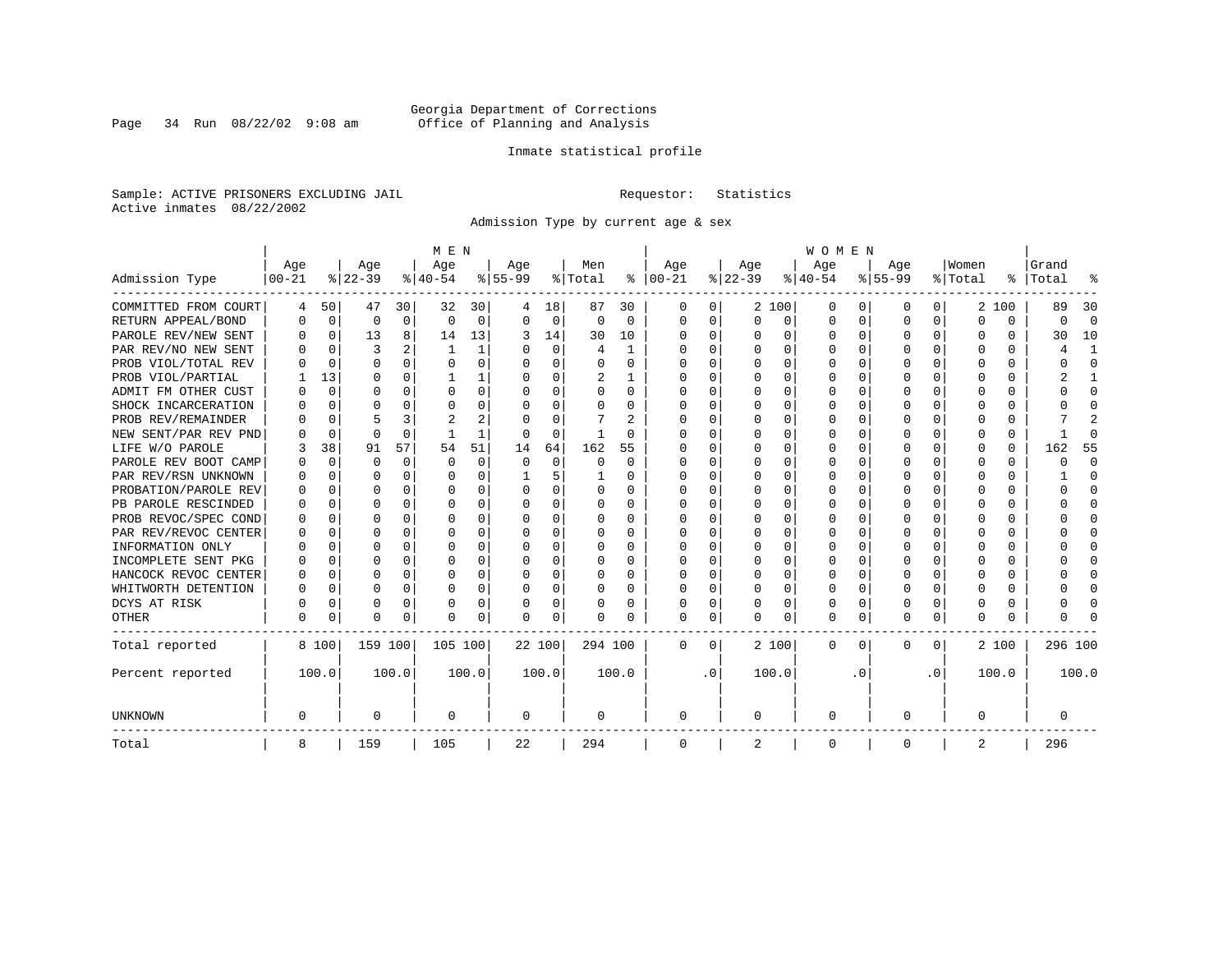Page 35 Run  $08/22/02$  9:08 am

### Inmate statistical profile

| Active inmates | Sample: ACTIVE PRISONERS EXCLUDING JAIL<br>08/22/2002 | Requestor:<br>Release Type by current age & sex                                               | Statistics                                                                             |                                             |
|----------------|-------------------------------------------------------|-----------------------------------------------------------------------------------------------|----------------------------------------------------------------------------------------|---------------------------------------------|
| Release Type   | Age<br>Age<br>$ 00-21 $<br>$8122 - 39$<br>$8140 - 54$ | M E N<br>Age<br>Age<br>Men<br>Age<br>$\frac{1}{2}$ Total $\frac{1}{2}$   00-21<br>$8155 - 99$ | <b>WOMEN</b><br>Age<br>Aqe<br>Age<br>$\frac{2}{6}$   22-39<br>$8 40-54$<br>$8155 - 99$ | Grand<br>Women<br>%   Total %<br>% Total    |
| Active         | 159 100<br>8 100                                      | 105 100<br>22 100 294 100                                                                     | 2 100<br>$0 \qquad 0$<br>$0 \qquad 0$                                                  | 2 100  <br>$\overline{0}$<br> 0 <br>296 100 |
| Total          | 159<br>8                                              | 294<br>105<br>22<br>$\mathbf{0}$                                                              | 2<br>0                                                                                 | 296<br>0                                    |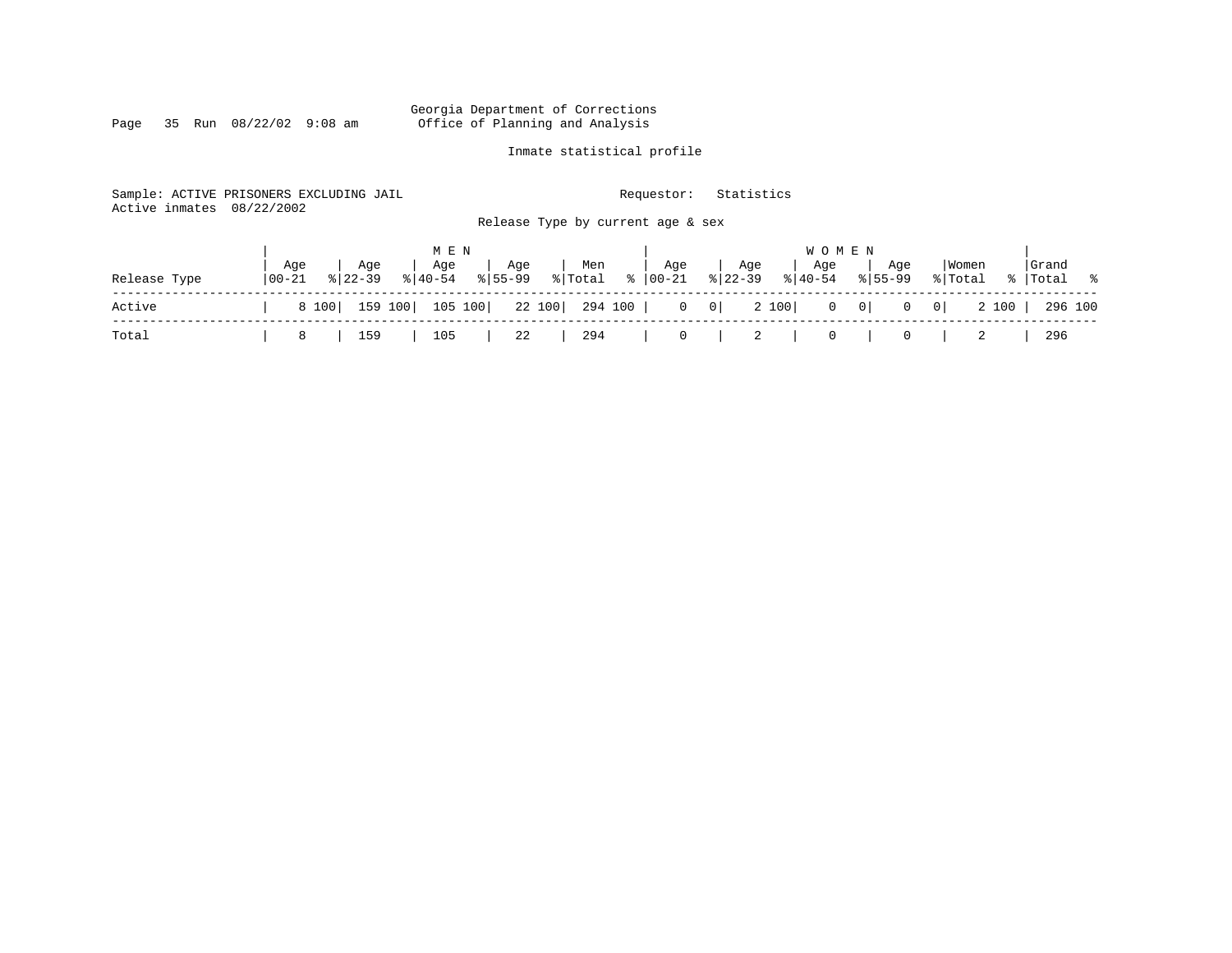Page 36 Run  $08/22/02$  9:08 am

### Inmate statistical profile

Sample: ACTIVE PRISONERS EXCLUDING JAIL **Requestor:** Statistics Active inmates 08/22/2002

Inst By Group by current age & sex

|                      |          |             |           |              | M E N       |          |           |             |          |          |             |             |          |          | W O M E N |           |             |                 |          |          |               |
|----------------------|----------|-------------|-----------|--------------|-------------|----------|-----------|-------------|----------|----------|-------------|-------------|----------|----------|-----------|-----------|-------------|-----------------|----------|----------|---------------|
|                      | Age      |             | Age       |              | Age         |          | Age       |             | Men      |          | Age         |             | Age      |          | Age       |           | Age         |                 | Women    |          | Grand         |
| Inst By Group        | $ 00-21$ |             | $8 22-39$ |              | $8 40-54$   |          | $8 55-99$ |             | % Total  | ႜ        | $ 00 - 21$  |             | $ 22-39$ |          | $8 40-54$ |           | $8155 - 99$ |                 | % Total  | ွေ       | Total<br>ႜ    |
| County jails         | 0        |             | 0         | 0            |             | 0        |           | 0           | 0        |          | 0           | 0           |          |          | $\Omega$  |           |             | 0               | $\Omega$ | 0        |               |
| Transitional centers | $\Omega$ |             | $\Omega$  | $\Omega$     | $\Omega$    | $\Omega$ | $\Omega$  | $\Omega$    | $\Omega$ | $\Omega$ | $\Omega$    | $\Omega$    | $\Omega$ | $\Omega$ | $\Omega$  |           | $\Omega$    | 0               | $\Omega$ | $\Omega$ |               |
| County camps         | $\Omega$ |             | $\Omega$  |              | $\Omega$    |          |           |             | $\Omega$ | $\Omega$ | $\Omega$    |             | $\Omega$ | $\Omega$ | $\Omega$  |           |             |                 | $\Omega$ | $\Omega$ |               |
| Inmate boot camps    |          |             | $\Omega$  |              |             |          |           | $\mathbf 0$ | $\Omega$ |          | 0           | 0           | $\Omega$ |          | 0         |           | 0           |                 | $\Omega$ | 0        |               |
| State prisons        | 8        | 100         | 159       | 100          | 105         | 100      |           | 22 100      |          | 294 100  |             | 0           |          | 2 100    | $\Omega$  |           |             |                 |          | 2 100    | 296 100       |
| Private prisons      |          |             | 0         | $\Omega$     | $\Omega$    | 0        | $\Omega$  | $\Omega$    | 0        | $\Omega$ | $\Omega$    | 0           | $\Omega$ | $\Omega$ | $\Omega$  |           |             |                 | $\Omega$ | $\Omega$ | $\Omega$<br>0 |
| Other                | 0        | $\mathbf 0$ | 0         | $\mathbf{0}$ | $\mathbf 0$ | 0        | 0         | $\mathbf 0$ | 0        | 0        | $\mathbf 0$ | 0           | 0        | $\Omega$ | 0         |           | 0           | 0               | 0        | 0        | 0             |
| Total reported       |          | 8 100       |           | 159 100      | 105         | 100      |           | 22 100      |          | 294 100  | $\Omega$    | $\mathbf 0$ |          | 2 100    | $\Omega$  | 0         | $\Omega$    | $\overline{0}$  |          | 2 100    | 296 100       |
| Percent reported     |          | 100.0       |           | 100.0        |             | 100.0    |           | 100.0       |          | 100.0    |             | $\cdot$ 0   |          | 100.0    |           | $\cdot$ 0 |             | .0 <sup>1</sup> |          | 100.0    | 100.0         |
| Not reported         | 0        |             | $\Omega$  |              | $\mathbf 0$ |          | $\Omega$  |             | $\Omega$ |          | $\Omega$    |             | $\Omega$ |          | $\Omega$  |           | $\Omega$    |                 | $\Omega$ |          |               |
| Total                | 8        |             | 159       |              | 105         |          | 22        |             | 294      |          | $\mathbf 0$ |             | 2        |          | 0         |           | 0           |                 | 2        |          | 296           |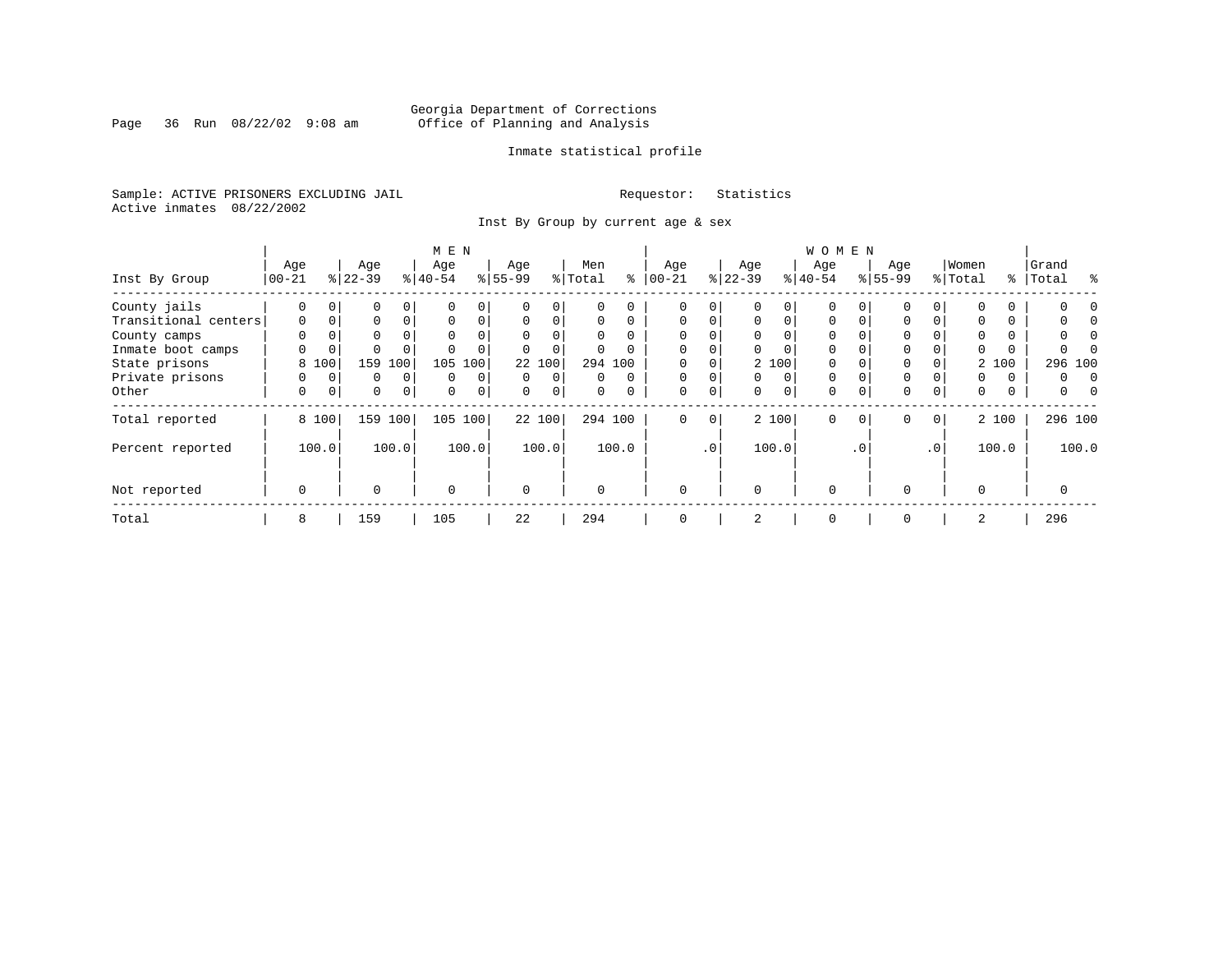Page 37 Run  $08/22/02$  9:08 am

### Inmate statistical profile

Sample: ACTIVE PRISONERS EXCLUDING JAIL **Requestor:** Statistics Active inmates 08/22/2002

Institution by current age & sex

|                      |                  |                |                  |          | M E N            |          |                 |          |                |                |                  |           |                 |          | <b>WOMEN</b>    |          |                    |           |                  |       |                |                         |
|----------------------|------------------|----------------|------------------|----------|------------------|----------|-----------------|----------|----------------|----------------|------------------|-----------|-----------------|----------|-----------------|----------|--------------------|-----------|------------------|-------|----------------|-------------------------|
| Institution          | Age<br>$00 - 21$ |                | Age<br>$ 22-39 $ |          | Age<br>$8 40-54$ |          | Age<br>$ 55-99$ |          | Men<br>% Total | ႜ              | Age<br>$ 00-21 $ |           | Age<br>$ 22-39$ |          | Age<br>$ 40-54$ |          | Age<br>$8155 - 99$ |           | Women<br>% Total | ိ     | Grand<br>Total | န္                      |
| Ware Prison          | 2                | 25             | 15               | 9        | 10               | 10       | 2               | 9        | 29             | 10             |                  | U         |                 | $\Omega$ | $\Omega$        |          |                    |           |                  | U     | 29             | 10                      |
| Phillips Prison      | 0                | $\Omega$       | 6                | 4        | 3                | 3        | $\Omega$        | $\Omega$ | 9              | 3              | $\Omega$         | $\Omega$  | $\Omega$        | $\Omega$ | O               | U        | ∩                  |           |                  | 0     | 9              | Р                       |
| Arrendale Prison     |                  | $\Omega$       | 4                | 3        |                  | 2        |                 | $\Omega$ | 6              | 2              | n                | 0         |                 | $\Omega$ | O               |          |                    |           |                  | 0     | 6              | $\overline{\mathbf{c}}$ |
| Georgia State Prison | $\Omega$         | $\Omega$       | 32               | 20       | 13               | 12       | 4               | 18       | 49             | 17             | <sup>0</sup>     |           |                 | $\Omega$ |                 |          |                    |           |                  | 0     | 49             | 17                      |
| Jackson Prison-Diag  | 0                | $\Omega$       |                  |          | 2                | 2        |                 | $\Omega$ | 3              |                |                  |           |                 | $\Omega$ | ი               |          |                    |           |                  | U     | 3              |                         |
| Coastal Prison       | $\Omega$         | $\Omega$       |                  |          |                  | 4        |                 | $\Omega$ | 6              | $\mathfrak{D}$ | ∩                |           |                 | $\Omega$ | O               |          | $\cap$             |           |                  | 0     | 6              | 2                       |
| Augusta Med Prison   |                  | 0              | 10               | 6        |                  | 4        |                 | 23       | 19             | 6              |                  | U         |                 | $\Omega$ | O               |          |                    |           |                  | 0     | 19             | 6                       |
| Valdosta Prison      |                  | $\mathbf 0$    | 23               | 14       | 14               | 13       |                 | 9        | 39             | 13             | $\Omega$         |           |                 | $\Omega$ | U               |          |                    |           |                  | 0     | 39             | 13                      |
| Hays Prison          |                  | 13             | 11               |          |                  |          |                 | 14       | 22             |                |                  |           |                 | $\Omega$ |                 |          |                    |           |                  | 0     | 22             |                         |
| Hancock Prison       |                  | $\overline{0}$ | 7                |          | 6                | 6        |                 | $\Omega$ | 13             | 4              | $\Omega$         | U         | $\Omega$        | $\Omega$ | O               |          | $\Omega$           |           |                  | 0     | 13             | 4                       |
| Telfair Prison       |                  | 13             | 19               | 12       | 9                | 9        |                 | 5        | 30             | 10             |                  |           |                 | $\Omega$ | O               |          |                    |           |                  | 0     | 30             | 10                      |
| Calhoun Prison       |                  | 13             | $\Omega$         | $\Omega$ | $\cap$           | $\cap$   |                 | $\Omega$ |                | $\Omega$       | ∩                |           |                 | $\Omega$ | U               |          | ∩                  |           | $\cap$           | 0     |                | $\Omega$                |
| Macon Prison         |                  | 25             | 15               |          | 19               | 18       | २               | 14       | 39             | 13             |                  |           |                 | $\Omega$ | O               |          |                    |           |                  | 0     | 39             | 13                      |
| Smith Prison         |                  | 13             | 14               | 9        | 11               | 10       |                 | 9        | 28             | 10             | $\Omega$         | 0         | ∩               | $\Omega$ | O               | ∩        | $\Omega$           |           | <sup>0</sup>     | 0     | 28             | 9                       |
| Baldwin Prison       | U                | $\Omega$       | $\Omega$         |          |                  | 1        | ∩               | $\Omega$ |                | $\Omega$       | $\Omega$         | 0         |                 | $\Omega$ | $\Omega$        |          | $\Omega$           |           |                  | 0     |                | $\Omega$                |
| Metro Womens Prison  | O                | 0              | $\Omega$         | $\cap$   | $\Omega$         | $\Omega$ | $\Omega$        | $\Omega$ | $\Omega$       | $\Omega$       | $\Omega$         | $\Omega$  |                 | 50       | $\Omega$        | $\Omega$ | $\Omega$           |           |                  | 50    |                | n                       |
| Pulaski Womens Pris  | 0                | 0              | $\Omega$         | 0        | $\Omega$         | 0        | $\cap$          | $\Omega$ | 0              | 0              | $\Omega$         | 0         |                 | 50       | 0               |          | $\Omega$           |           |                  | 50    |                |                         |
| Total reported       |                  | 8 100          | 159 100          |          | 105 100          |          | 22 100          |          |                | 294 100        | $\Omega$         | 0         |                 | 2 100    | 0               |          | <sup>0</sup>       | $\Omega$  |                  | 2 100 | 296 100        |                         |
| Percent reported     |                  | 100.0          |                  | 100.0    |                  | 100.0    |                 | 100.0    |                | 100.0          |                  | $\cdot$ 0 |                 | 100.0    |                 | . 0      |                    | $\cdot$ 0 |                  | 100.0 |                | 100.0                   |
| Not Reported         | $\Omega$         |                | $\Omega$         |          | $\Omega$         |          | $\Omega$        |          | $\Omega$       |                | $\Omega$         |           | $\Omega$        |          | $\Omega$        |          | $\cap$             |           | $\cap$           |       | 0              |                         |
| Total                | 8                |                | 159              |          | 105              |          | 22              |          | 294            |                |                  |           |                 |          | 0               |          |                    |           | 2                |       | 296            |                         |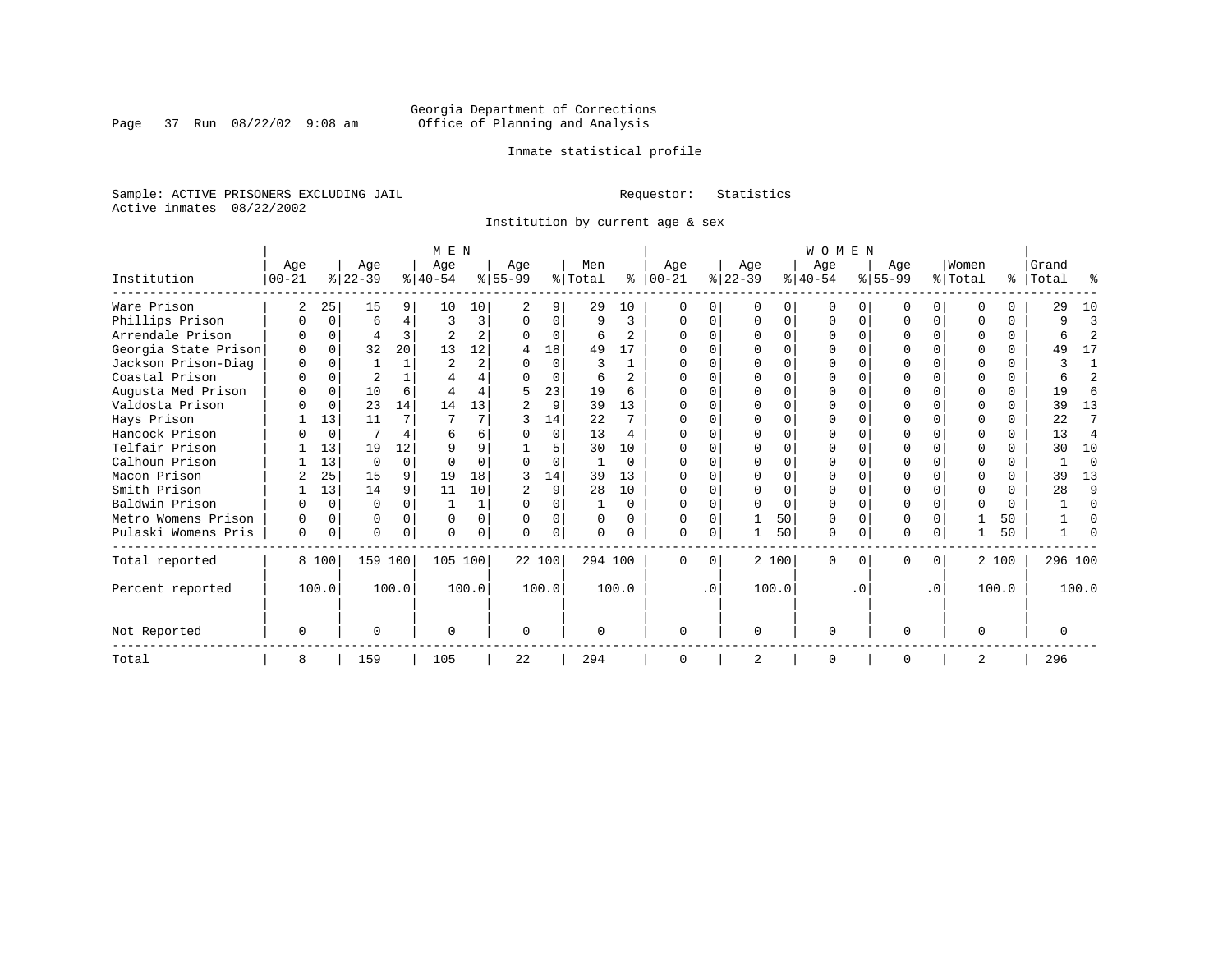Page 38 Run  $08/22/02$  9:08 am

### Inmate statistical profile

Sample: ACTIVE PRISONERS EXCLUDING JAIL **Requestor:** Statistics Active inmates 08/22/2002

Misdemeanors And Felonies by current age & sex

| Crime Type                   | Aqe<br>$00 - 21$                  | Age<br>$8122 - 39$                | M E N<br>Age<br>$8 40-54$ | Age<br>$8155 - 99$          | Men<br>ွေ<br>% Total                  | Age<br>$00 - 21$                        | Aqe<br>$ 22-39 $           | <b>WOMEN</b><br>Aqe<br>$8 40-54$ | Age<br>$8155 - 99$          | Women<br>% Total                                                | Grand<br>% Total %              |
|------------------------------|-----------------------------------|-----------------------------------|---------------------------|-----------------------------|---------------------------------------|-----------------------------------------|----------------------------|----------------------------------|-----------------------------|-----------------------------------------------------------------|---------------------------------|
| <b>MISDEMEANOR</b><br>FELONY | $\Omega$<br>$\mathbf{0}$<br>8 100 | 0<br>0 <sup>1</sup><br>159<br>100 | $\Omega$<br>0<br>105 100  | $\mathbf{0}$<br>0<br>22 100 | $\mathbf 0$<br>$\mathbf 0$<br>294 100 | 0<br>0<br>$\overline{0}$<br>$\mathbf 0$ | 0<br>$\mathbf{0}$<br>2 100 | $\mathbf 0$<br>$\mathbf{0}$      | 0<br>0<br>$\mathsf{O}$<br>0 | $\mathbf{0}$<br>$\Omega$<br>$\Omega$<br>$\overline{0}$<br>2 100 | $\Omega$<br>$\Omega$<br>296 100 |
| Total reported               | 8 100                             | 159<br>100                        | 100<br>105                | 22 100                      | 294 100                               | 0<br>0                                  | 2 100                      | $\mathbf 0$                      | 0<br>0                      | 2 100<br>$\overline{0}$                                         | 296 100                         |
| Percent reported             | 100.0                             | 100.0                             | 100.0                     | 100.0                       | 100.0                                 | .0 <sup>1</sup>                         | 100.0                      | . 0                              |                             | 100.0<br>.0 <sup>1</sup>                                        | 100.0                           |
| NOT REPORTED                 | $\mathbf 0$                       | 0                                 | $\mathbf 0$               | $\mathbf 0$                 | $\mathbf 0$                           | 0                                       | 0                          | $\mathbf 0$                      | $\Omega$                    | 0                                                               | $\mathbf 0$                     |
| Total                        | 8                                 | 159                               | 105                       | 22                          | 294                                   | 0                                       | 2                          | 0                                | 0                           | 2                                                               | 296                             |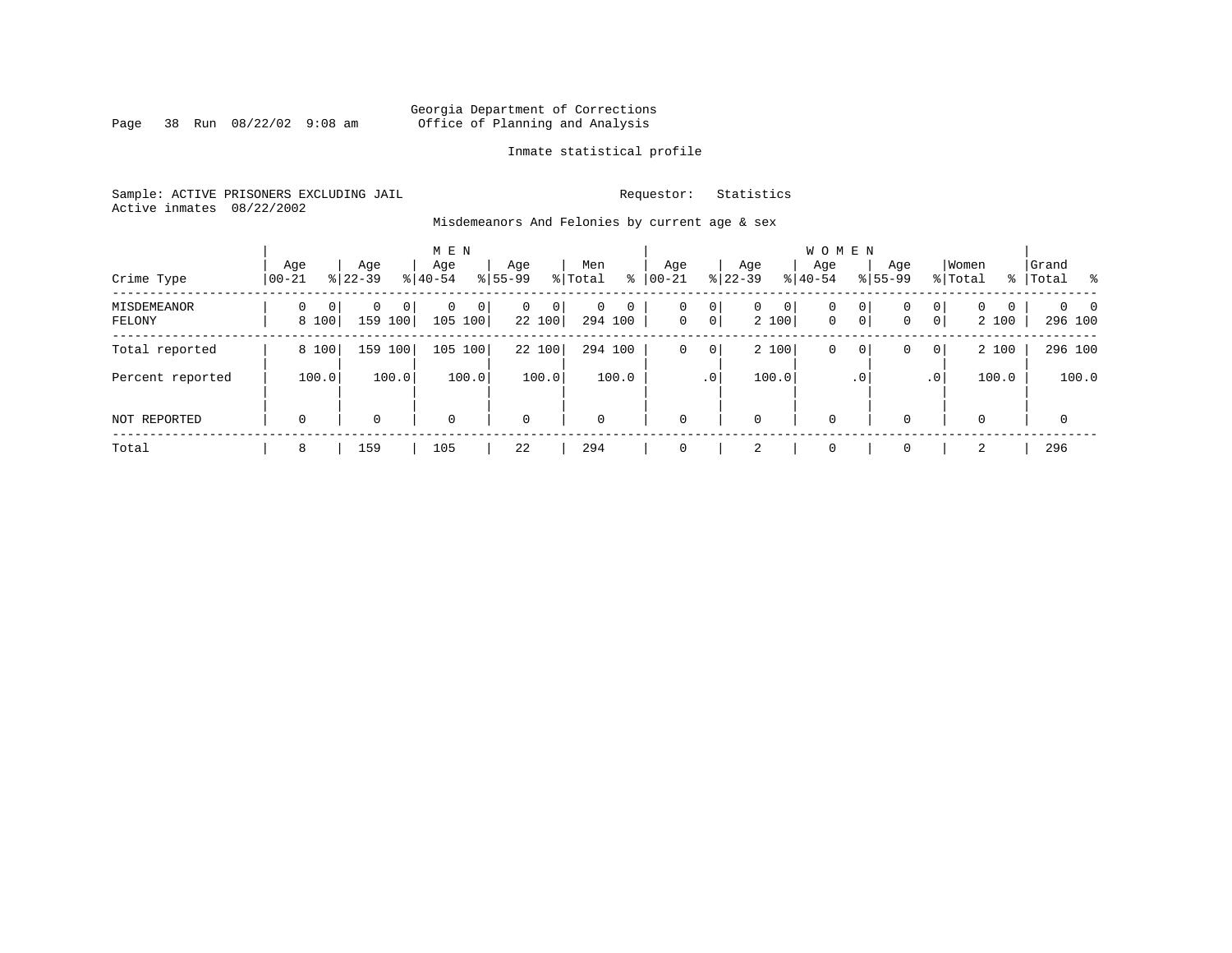Page 39 Run  $08/22/02$  9:08 am

### Inmate statistical profile

Sample: ACTIVE PRISONERS EXCLUDING JAIL **Requestor:** Statistics Active inmates 08/22/2002

Crimes By Group by current age & sex

|                      |           |             |           |             | M E N       |          |             |             |             |          |              |           |             |          | W O M E N   |             |             |           |              |          |          |             |
|----------------------|-----------|-------------|-----------|-------------|-------------|----------|-------------|-------------|-------------|----------|--------------|-----------|-------------|----------|-------------|-------------|-------------|-----------|--------------|----------|----------|-------------|
|                      | Age       |             | Age       |             | Age         |          | Age         |             | Men         |          | Age          |           | Age         |          | Age         |             | Aqe         |           | Women        |          | Grand    |             |
| Crimes By Group      | $00 - 21$ |             | $8 22-39$ |             | $8 40-54$   |          | $8155 - 99$ |             | % Total     | ႜ        | $ 00-21$     |           | $8$   22-39 |          | $ 40-54$    |             | $8155 - 99$ |           | % Total      | ి        | Total    |             |
| HOMICIDE             | 8         | 100         | 107       | 67          | 47          | 45       | 13          | 59          | 175         | 60       | 0            | 0         |             | 2 100    | 0           | 0           | 0           | 0         | 2            | 100      | 177      | 60          |
| ABORTION             | 0         | 0           | 0         | $\mathbf 0$ | $\mathbf 0$ | 0        | 0           | $\mathbf 0$ | $\mathbf 0$ | 0        | $\mathbf 0$  | 0         | 0           | 0        | $\Omega$    | 0           | 0           | 0         | $\mathbf 0$  | 0        | O        | $\mathbf 0$ |
| BODILY INJRY&REL OFF | 0         | 0           | 13        | 8           | 16          | 15       | 3           | 14          | 32          | 11       | <sup>0</sup> | 0         | $\Omega$    | 0        | $\Omega$    | 0           | 0           | $\Omega$  | 0            | 0        | 32       | 11          |
| ARSON & REL OFF      |           | $\mathbf 0$ | $\Omega$  | U           | $\mathbf 0$ | 0        |             | $\mathbf 0$ | $\Omega$    | $\Omega$ |              | 0         | $\Omega$    | 0        | $\Omega$    | 0           | U           | 0         | <sup>0</sup> | O        |          | $\Omega$    |
| DAMAGE OF PROPERTY   |           | $\Omega$    | O         | U           | $\Omega$    | $\Omega$ | O           | $\Omega$    | O           | $\Omega$ | <sup>0</sup> | 0         | $\Omega$    | O        | $\Omega$    | $\Omega$    | O           | O         | $\Omega$     | 0        |          | $\Omega$    |
| BURGLARY & REL OFF   |           | $\Omega$    | $\Omega$  | $\Omega$    | 1           | 1        | O           | $\Omega$    | 1           | O        | <sup>0</sup> | $\Omega$  | $\Omega$    | $\Omega$ | $\Omega$    | $\Omega$    | O           | $\Omega$  | $\Omega$     | 0        |          | $\Omega$    |
| FORGERY & REL OFF    |           | $\mathbf 0$ | O         | 0           | $\mathbf 0$ | 0        |             | $\mathbf 0$ | $\Omega$    | O        |              | $\Omega$  | 0           | 0        | 0           | 0           | 0           | 0         | 0            | $\Omega$ |          | $\Omega$    |
| THEFT                |           | 0           | $\Omega$  | $\Omega$    | $\Omega$    | $\Omega$ | U           | 0           | 0           | $\Omega$ | ∩            | 0         | $\Omega$    | 0        | $\Omega$    | 0           | O           | 0         | <sup>0</sup> | 0        |          | ∩           |
| <b>ROBBERY</b>       |           | 0           | 19        | 12          | 20          | 19       | 5           | 23          | 44          | 15       | $\cap$       | 0         | $\Omega$    | 0        | $\Omega$    | 0           | 0           | $\Omega$  | $\Omega$     | 0        | 44       | 15          |
| SEXUAL OFFENSES      |           | $\mathbf 0$ | 14        | 9           | 18          | 17       |             | 5           | 33          | 11       |              | 0         | $\Omega$    | 0        | $\Omega$    | 0           | 0           | 0         | $\mathbf 0$  | $\Omega$ | 33       | 11          |
| OBSCENITY CRIMES     |           | $\mathbf 0$ | $\Omega$  | $\Omega$    | $\Omega$    | 0        | O           | 0           | $\Omega$    | 0        | <sup>0</sup> | $\Omega$  | $\Omega$    | 0        | $\Omega$    | $\mathbf 0$ | $\Omega$    | $\Omega$  | $\Omega$     | $\Omega$ |          | $\Omega$    |
| TREASON & REL OFF    |           | $\mathbf 0$ | $\Omega$  | $\Omega$    | $\mathbf 0$ | 0        | O           | 0           | 0           | 0        | <sup>0</sup> | $\Omega$  | $\Omega$    | 0        | $\Omega$    | $\mathbf 0$ | $\Omega$    | $\Omega$  | $\mathbf 0$  | 0        |          | $\Omega$    |
| CRIMES INVOLVNG GOVT |           | $\mathbf 0$ | $\Omega$  | 0           | $\Omega$    | $\Omega$ | O           | $\mathbf 0$ | 0           | $\Omega$ | $\Omega$     | $\Omega$  | 0           | 0        |             | $\mathbf 0$ | $\Omega$    | 0         | $\Omega$     | $\Omega$ |          | $\Omega$    |
| FALSIFICATIONS       |           | $\Omega$    | 0         | $\Omega$    | $\Omega$    | $\Omega$ | O           | $\Omega$    | 0           | $\Omega$ | $\Omega$     | 0         | $\Omega$    | $\Omega$ | $\Omega$    | 0           | 0           | $\Omega$  | 0            | $\Omega$ |          | $\Omega$    |
| OBSTRUCT LAW ENFORCE |           | $\mathbf 0$ | 0         | 0           | $\Omega$    | 0        | O           | $\Omega$    | 0           | 0        | <sup>0</sup> | $\Omega$  | $\Omega$    | 0        | $\Omega$    | 0           | 0           | $\Omega$  | 0            | 0        |          | $\Omega$    |
| DISORDERLY CONDUCT   |           | 0           | O         | U           | $\Omega$    | 0        | O           | 0           | 0           | O        | <sup>0</sup> | 0         | $\Omega$    | O        | 0           | 0           | 0           | O         | O            | O        |          | $\Omega$    |
| GAMBLING & REL OFF   |           | $\Omega$    | O         | 0           | $\Omega$    | $\Omega$ | U           | $\Omega$    | O           | O        | ∩            | $\Omega$  | $\Omega$    | O        | $\Omega$    | 0           | O           | 0         | $\Omega$     | 0        |          | ∩           |
| CRUELTY TO CHILDREN  |           | $\Omega$    | O         | $\Omega$    | $\Omega$    | 0        | U           | $\Omega$    | 0           | $\Omega$ | <sup>0</sup> | $\Omega$  | $\Omega$    | 0        | $\Omega$    | 0           | O           | $\Omega$  | $\Omega$     | 0        |          | ∩           |
| CRIMES WITH GUNS     |           | $\mathbf 0$ | O         | 0           | $\Omega$    | $\Omega$ |             | 0           | 0           | O        | <sup>0</sup> | $\Omega$  | $\Omega$    | O        | C           | $\mathbf 0$ | $\Omega$    | $\Omega$  | $\Omega$     | $\Omega$ |          | $\Omega$    |
| INVASION PRIVACY     |           | 0           | O         | $\Omega$    | $\Omega$    | 0        | U           | 0           | 0           | 0        | ∩            | 0         | $\Omega$    | 0        | $\Omega$    | 0           | 0           | $\Omega$  | <sup>0</sup> | 0        |          | ∩           |
| RACKETEERING         |           | 0           | O         | 0           | $\Omega$    | 0        | O           | 0           | 0           | 0        | <sup>0</sup> | 0         | $\Omega$    | 0        | $\Omega$    | 0           | 0           | 0         | <sup>0</sup> | 0        |          | $\Omega$    |
| DRUG ABUSE OFFENSES  |           | $\mathbf 0$ | 5         | 3           | 3           | 3        | O           | 0           | 8           | 3        | <sup>0</sup> | $\Omega$  | $\Omega$    | 0        | $\Omega$    | $\mathbf 0$ | 0           | O         | $\mathbf 0$  | $\Omega$ |          | 3           |
| DRUG TRAFFICKING     |           | $\Omega$    | 1         | 1           | $\Omega$    | $\Omega$ | O           | $\Omega$    | 1           | 0        | <sup>0</sup> | $\Omega$  | $\Omega$    | 0        | $\Omega$    | 0           | 0           | 0         | $\Omega$     | $\Omega$ |          | $\Omega$    |
| AUTO CRIMES          |           | $\Omega$    | $\Omega$  | $\Omega$    | $\Omega$    | 0        | O           | $\Omega$    | 0           | $\Omega$ | 0            | 0         | $\Omega$    | 0        | $\Omega$    | 0           | 0           | $\Omega$  | $\Omega$     | 0        |          | $\Omega$    |
| REVENUE & CONTRABAND |           | $\mathbf 0$ | $\Omega$  | O           | $\Omega$    | $\Omega$ | O           | $\Omega$    | 0           | $\Omega$ | $\Omega$     | $\Omega$  | 0           | $\Omega$ | O           | $\mathbf 0$ | $\Omega$    | $\Omega$  | $\Omega$     | $\Omega$ |          | $\Omega$    |
| CRIMES OF OTH STATES | O         | $\mathbf 0$ | O         | $\Omega$    | $\Omega$    | 0        | O           | 0           | 0           | $\Omega$ | $\cap$       | 0         | $\Omega$    | 0        | $\Omega$    | 0           | O           | $\Omega$  | <sup>0</sup> | $\Omega$ |          | $\Omega$    |
| MISC. FELONIES       | U         | 0           | O         | 0           | $\Omega$    | 0        | O           | $\mathbf 0$ | U           | 0        | <sup>0</sup> | 0         | 0           | 0        | $\Omega$    | 0           | $\Omega$    | 0         | <sup>0</sup> | O        |          |             |
| MISDEMEANORS         | $\Omega$  | 0           | 0         | 0           | $\Omega$    | 0        | 0           | 0           | 0           | 0        | $\Omega$     | 0         | 0           | 0        | 0           | 0           | $\Omega$    | 0         | 0            | 0        |          |             |
| Total reported       |           | 8 100       | 159 100   |             | 105 100     |          | 22 100      |             | 294 100     |          | 0            | 0         |             | 2 100    | 0           | 0           | 0           | 0         |              | 2 100    | 296 100  |             |
| Percent reported     |           | 100.0       |           | 100.0       |             | 100.0    |             | 100.0       |             | 100.0    |              | $\cdot$ 0 |             | 100.0    |             | . 0         |             | $\cdot$ 0 |              | 100.0    |          | 100.0       |
| NOT REPORTED         | 0         |             | 0         |             | $\mathbf 0$ |          | 0           |             | 0           |          | $\mathbf 0$  |           | $\Omega$    |          | $\mathbf 0$ |             | 0           |           | $\Omega$     |          | $\Omega$ |             |
| Total                | 8         |             | 159       |             | 105         |          | 22          |             | 294         |          | $\mathbf 0$  |           | 2           |          | $\mathbf 0$ |             | $\Omega$    |           | 2            |          | 296      |             |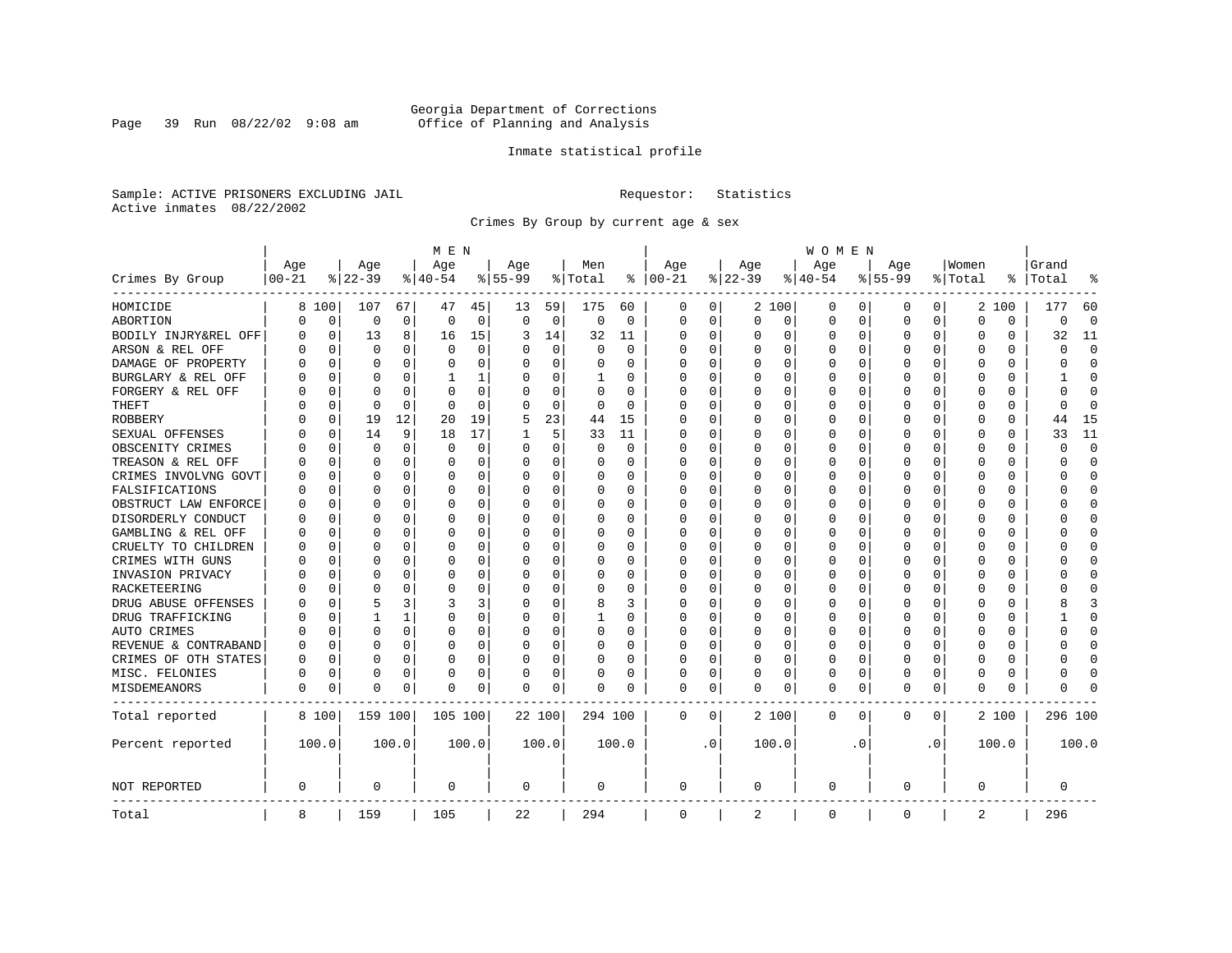Page 40 Run  $08/22/02$  9:08 am

### Inmate statistical profile

|  |                           | Sample: ACTIVE PRISONERS EXCLUDING JAIL |  |
|--|---------------------------|-----------------------------------------|--|
|  | Active inmates 08/22/2002 |                                         |  |

Requestor: Statistics

Most Serious Offense by current age & sex

| Most Serious Offense 00-21                                                                                                            | Age      |          | Age<br>$ 22-39 $ |              | M E N<br>Age<br>$8 40-54$ |          | Age<br>$ 55-99 $ |          | Men<br>% Total |          | Age<br>$8   00 - 21$ |           | Age<br>$ 22-39 $ |       | <b>WOMEN</b><br>Age<br>$8 40-54$ |          | Age<br>$8155 - 99$ |           | Women<br>% Total |              | Grand<br>%   Total | ႜ        |
|---------------------------------------------------------------------------------------------------------------------------------------|----------|----------|------------------|--------------|---------------------------|----------|------------------|----------|----------------|----------|----------------------|-----------|------------------|-------|----------------------------------|----------|--------------------|-----------|------------------|--------------|--------------------|----------|
| In the table below, misdemeanors come first, and are in lower-case letters. AFTER THAT COME FELONIES, IN UPPER-CASE LETTERS.<br>NOTE: |          |          |                  |              |                           |          |                  |          |                |          |                      |           |                  |       |                                  |          |                    |           |                  |              |                    |          |
| MURDER                                                                                                                                | 8        | 114      | 107              | 70           | 47                        | 48       | 13               | 59       | 175            | 63       |                      |           |                  | 2 100 | $\Omega$                         | $\Omega$ | U                  | U         |                  | 2 100        | 177                | 63       |
| KIDNAPPING                                                                                                                            |          | 0        | 13               | 9            | 16                        | 16       | 3                | 14       | 32             | 12       | O                    |           | $\Omega$         | 0     |                                  | 0        |                    | $\Omega$  | O                | 0            | 32                 | 11       |
| <b>BURGLARY</b>                                                                                                                       |          | $\Omega$ | $\Omega$         | $\Omega$     |                           |          |                  | $\Omega$ |                | $\Omega$ |                      |           | $\Omega$         | 0     |                                  | $\Omega$ |                    | $\Omega$  | <sup>0</sup>     | $\Omega$     |                    | $\Omega$ |
| ARMED ROBBERY                                                                                                                         |          | $\Omega$ | 18               | 12           | 20                        | 21       |                  | 23       | 43             | 15       |                      |           |                  | O     |                                  |          |                    |           |                  | $\Omega$     | 43                 | 15       |
| HIJACKING MOTOR VEHI                                                                                                                  |          |          |                  | $\mathbf{1}$ | $\cap$                    | $\Omega$ |                  | $\Omega$ |                | $\Omega$ |                      |           | <sup>n</sup>     |       |                                  |          |                    |           |                  | 0            |                    | ∩        |
| RAPE                                                                                                                                  |          | $\Omega$ | 11               |              | 14                        | 14       |                  |          | 26             | q        |                      |           |                  |       |                                  |          |                    |           |                  | 0            | 26                 | 9        |
| AGGRAV SEXUAL BATTER                                                                                                                  |          |          | $\Omega$         |              |                           |          | U                |          |                | 0        |                      |           |                  |       |                                  |          |                    |           |                  | 0            |                    |          |
| CHILD MOLESTATION                                                                                                                     |          |          |                  |              |                           |          |                  |          |                |          |                      |           |                  |       |                                  |          |                    |           |                  |              |                    |          |
| AGGRAV CHILD MOLESTA                                                                                                                  |          |          |                  |              |                           | 2        |                  |          |                |          |                      |           |                  |       |                                  |          |                    |           |                  |              |                    |          |
| VIOL GA CNTRL SBST A                                                                                                                  |          |          |                  |              |                           |          |                  |          |                |          |                      |           |                  |       |                                  |          |                    |           |                  |              |                    |          |
| S/D CONT SUB SCHOOL                                                                                                                   |          |          |                  |              |                           |          |                  |          |                |          |                      |           |                  |       |                                  |          |                    |           |                  |              |                    |          |
| S/D COCAINE                                                                                                                           |          |          |                  |              |                           |          |                  |          | 3              |          |                      |           |                  |       |                                  |          |                    |           |                  |              |                    |          |
| POSS OF COCAINE                                                                                                                       |          |          |                  |              |                           | 3        |                  | O        |                |          |                      |           |                  |       |                                  |          |                    |           |                  |              |                    |          |
| ATT/CONSPRCY COMMT C                                                                                                                  | $\Omega$ | $\Omega$ |                  |              | ∩                         |          | U                | $\Omega$ |                |          |                      | U         | $\Omega$         | U     | ∩                                |          | U                  | U         | <sup>0</sup>     | <sup>n</sup> |                    |          |
| Total reported                                                                                                                        |          | 8 100    | 159 100          |              | 105 100                   |          | 22 100           |          | 294 100        |          | $\cap$               | 0         |                  | 2 100 | $\Omega$                         | $\Omega$ | 0                  | $\Omega$  |                  | 2 100        | 296 100            |          |
| Percent reported                                                                                                                      |          | 87.5     |                  | 95.6         |                           | 92.4     |                  | 100.0    |                | 94.6     |                      | $\cdot$ 0 | 100.0            |       |                                  | . 0      |                    | $\cdot$ 0 |                  | 100.0        |                    | 94.6     |
| Not reported                                                                                                                          |          |          |                  |              | 8                         |          | $\Omega$         |          | 16             |          | $\Omega$             |           | $\Omega$         |       | $\Omega$                         |          | O                  |           | $\Omega$         |              | 16                 |          |
| Total                                                                                                                                 | 8        |          | 159              |              | 105                       |          | 22               |          | 294            |          |                      |           |                  |       |                                  |          |                    |           | 2                |              | 296                |          |